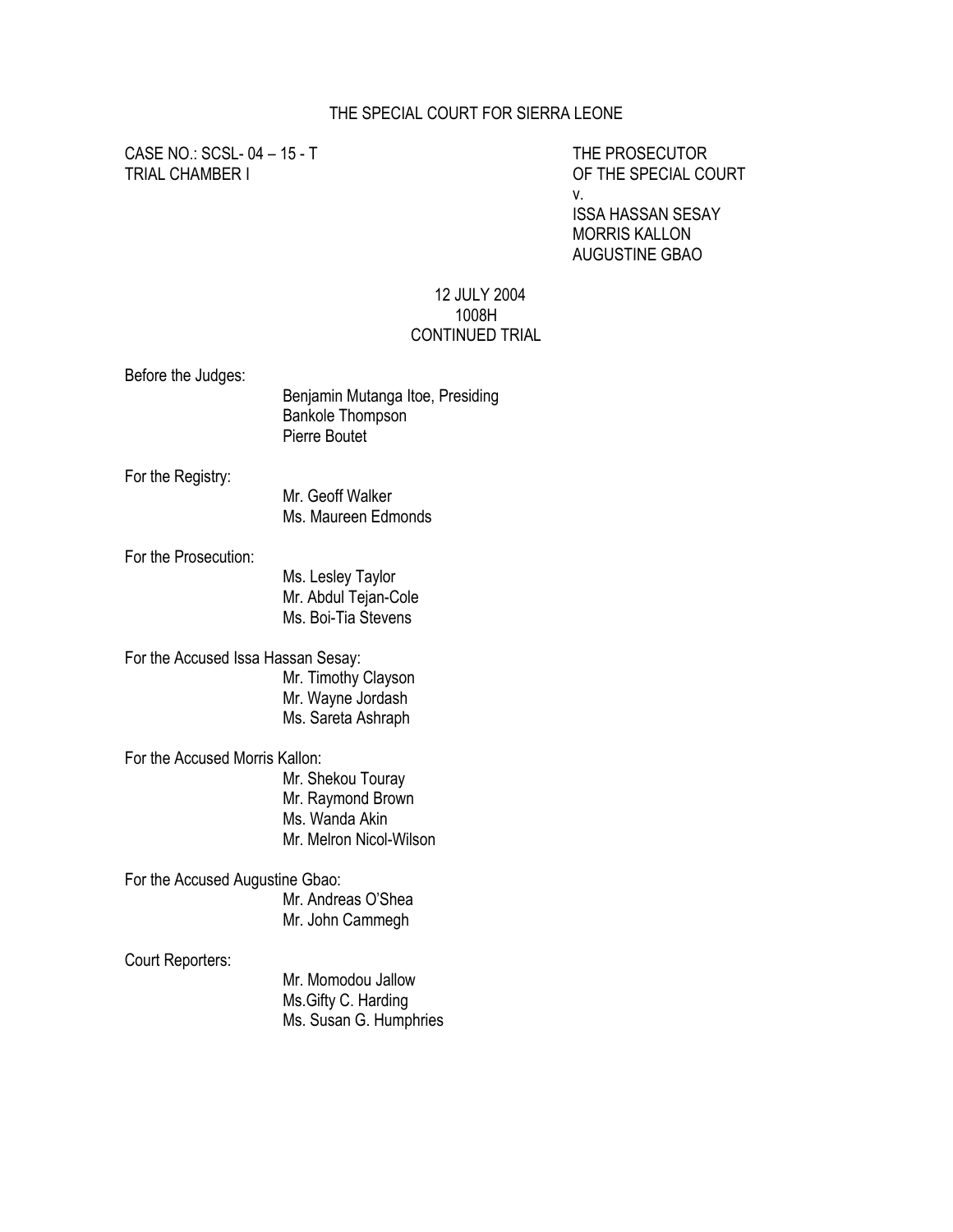# $IN$   $D$   $E$   $X$

### **WITNESSES**

## **EXHIBITS**

| $\sim$ $\sim$<br><b>Prosecution Exhibit No</b> |  |  |  |  |  |
|------------------------------------------------|--|--|--|--|--|
|------------------------------------------------|--|--|--|--|--|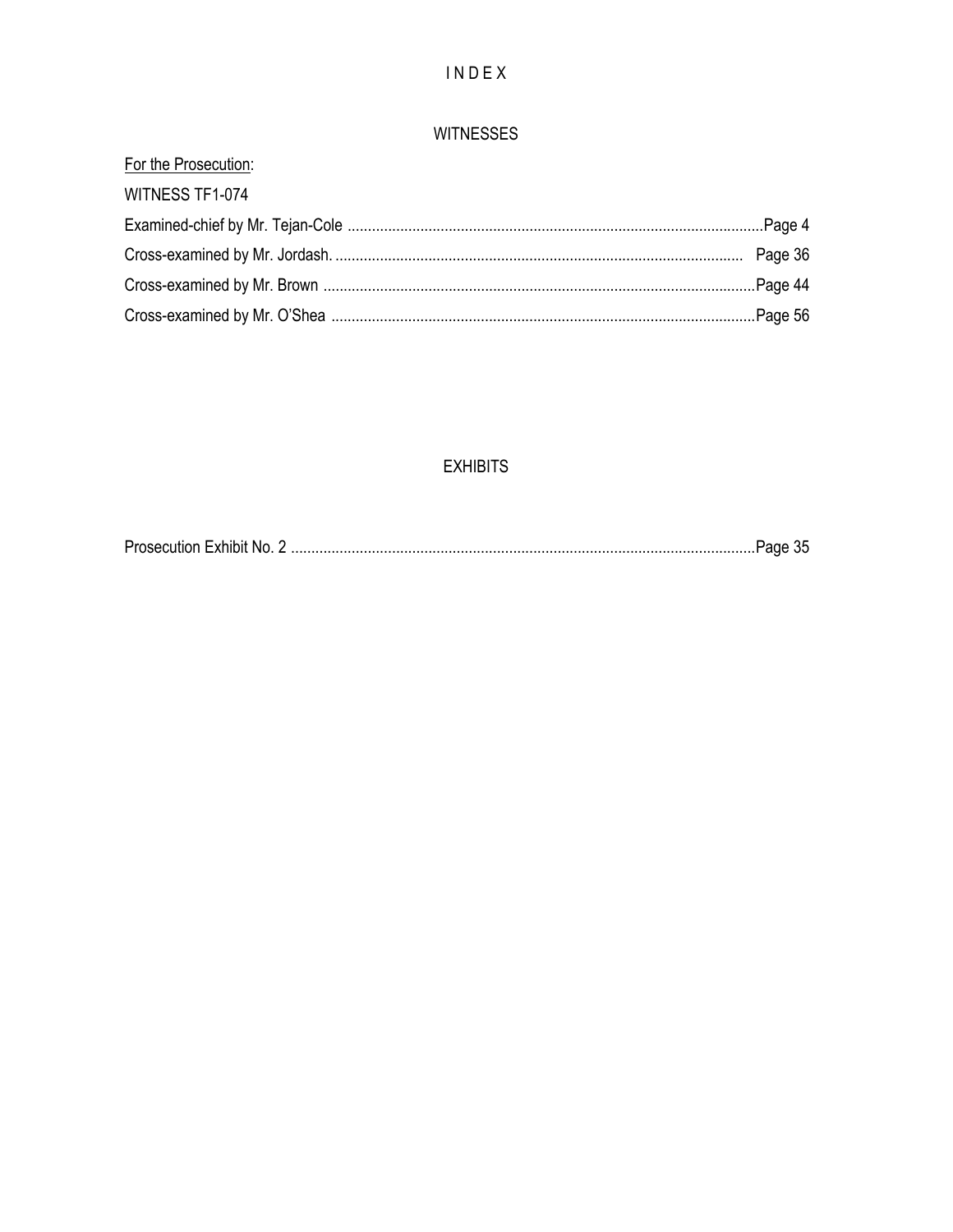| 1  | [Monday, 12 July 2004]                                                                                        |
|----|---------------------------------------------------------------------------------------------------------------|
| 2  | [The Accused entered Court]                                                                                   |
| 3  | [Accused Gbao not present]                                                                                    |
| 4  | [Open session]                                                                                                |
| 5  | [Upon commencing at 10.08]                                                                                    |
| 6  | <b>MR. WALKER:</b>                                                                                            |
| 7  | All persons having anything to do before this Special Court Trial Chamber draw near and give your             |
| 8  | attendance.                                                                                                   |
| 9  | MR. PRESIDENT:                                                                                                |
| 10 | This session is open and -- yes, Mr. Cammegh. Really we were going to ask for the pronunciation of            |
| 11 | your name.                                                                                                    |
| 12 | MR. CAMMEGH:                                                                                                  |
| 13 | Cammegh, Your Honour.                                                                                         |
| 14 | MR. PRESIDENT:                                                                                                |
| 15 | The G-H is silent?                                                                                            |
| 16 | MR. CAMMEGH:                                                                                                  |
| 17 | Very well, yes.                                                                                               |
| 18 | MR. PRESIDENT:                                                                                                |
| 19 | Right, okay.                                                                                                  |
| 20 | MR. CAMMEGH:                                                                                                  |
| 21 | Can I just raise two preliminary matters which are brief and which will not hinder the progress this          |
| 22 | morning? The first one is in relation to the timetable. I'm sure there are many of us on both the             |
| 23 | Prosecution and the Defence side who would appreciate some indication of how this case is projected           |
| 24 | to progress to the latter part of this year, particularly those of us, of course, who have domestic           |
| 25 | practices to look after. We thus far have a court order indicating that the trial was sitting full session in |
| 26 | July, and then in October. And what we would be grateful for at the earliest opportunity, if that could       |
| 27 | be afforded, is an indication of whether or not we will be sitting in December or whether that sitting        |
| 28 | would be postponed until January because I understand that there are many involved with this                  |
| 29 | Tribunal, and, of course, wish to get farther across the wall to enjoy their Christmas break. That's one      |
| 30 | matter.                                                                                                       |
| 31 |                                                                                                               |
| 32 | The second matter is this: As Your Honour knows, it was or it is the intention of the Gbao team to            |
| 33 | seek leave to appeal on the issue in relation to his representation. I know that Mr. O'Shea spent most        |
| 34 | of Friday putting together that draft document which was served on time. I simply asked for two things        |
| 35 | in respect of that.                                                                                           |
| 36 |                                                                                                               |
| 37 | The first is addressed to the Prosecution. We would, in the interest of justice and the expediency of         |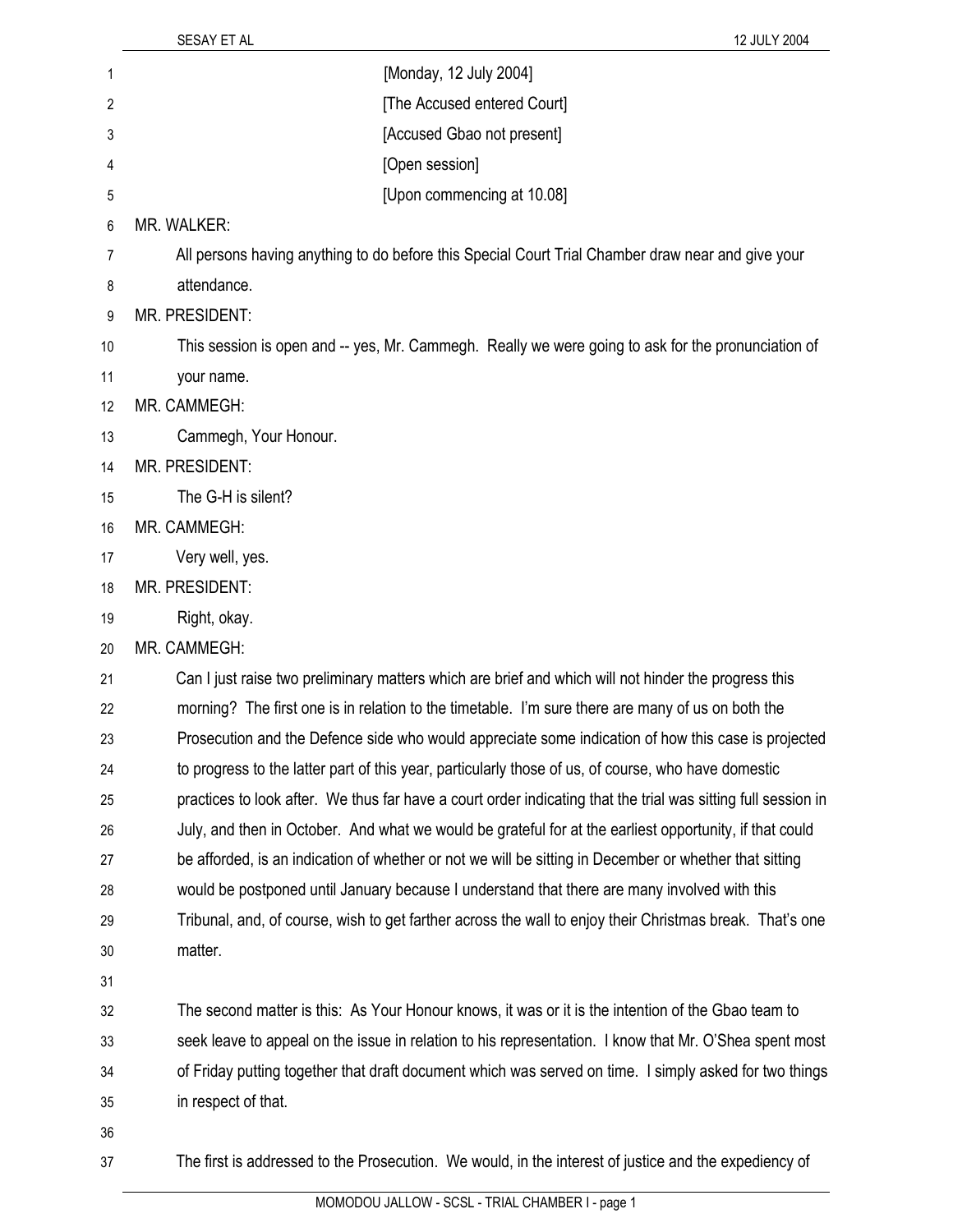| 1              | this case, simply ask that they submit a reply as soon as they can. And secondly, if your Honours             |
|----------------|---------------------------------------------------------------------------------------------------------------|
| 2              | could impose some expedited timetable in relation to this matter generally, it certainly would be in the      |
| 3              | interest of justice because, of course, it wouldn't really be appropriate if a lot of water was to flow on to |
| 4              | the bridge, if several witnesses' testimony was to be heard before that decision was handed down.             |
| 5              | As you have said yourself, and quite rightly we respectfully submit expediency really has to be the           |
| 6              | name of the game. So that's all we asked for at this stage.                                                   |
| $\overline{7}$ | MR. PRESIDENT:                                                                                                |
| 8              | Well, I don't know if the Prosecution has any -- you were mentioned, I don't know if you have any             |
| 9              | observation to make before -                                                                                  |
| 10             | MS. TAYLOR:                                                                                                   |
| 11             | Your Honour, we haven't yet received a copy of the Defence application, and as soon as it is, the             |
| 12             | Prosecution will consider it and respond appropriately.                                                       |
| 13             | MR. PRESIDENT:                                                                                                |
| 14             | Well, we note that all counsel, particularly the Defence, have a number of commitments with various           |
| 15             | tribunals, and we are very conscious of this, and I think we are going to make it known before long as        |
| 16             | to how we intend to proceed with this case, and the case involving the CDF as well, so that you can           |
| 17             | be able to organise your calendars.                                                                           |
| 18             | MR. CAMMEGH:                                                                                                  |
| 19             | We are very grateful for that and I'm sure Your Honour realises we are under pressure from courts             |
| 20             | and chambers in various countries to know about our --                                                        |
| 21             | MR. PRESIDENT:                                                                                                |
| 22             | That's right, yes. We are very conscious of this. We are going to do everything to make sure that we          |
| 23             | don't -- you know how our matters will proceed here, so as to be able to organise you calendars with          |
| 24             | your other engagements.                                                                                       |
| 25             | MR. CAMMEGH:                                                                                                  |
| 26             | I'm sure I speak for everybody when I say I'm very grateful for that.                                         |
| 27             | MR. PRESIDENT:                                                                                                |
| 28             | Right, good. For the -- on the second matter, you've heard the Prosecution is not yet served, and             |
| 29             | they have promised, you know, that as soon as they are served they would act expeditiously.                   |
| 30             | MR. CAMMEGH:                                                                                                  |
| 31             | Yes.                                                                                                          |
| 32             | MR. PRESIDENT:                                                                                                |
| 33             | So we hope that they receive the papers and -                                                                 |
| 34             | MR. CAMMEGH:                                                                                                  |
| 35             | I'm sure Your Honour will like us keeping --                                                                  |
| 36             | MR. PRESIDENT:                                                                                                |
| 37             | We hope that you've met the standards, you know, for granting this leave. That's the only thing which         |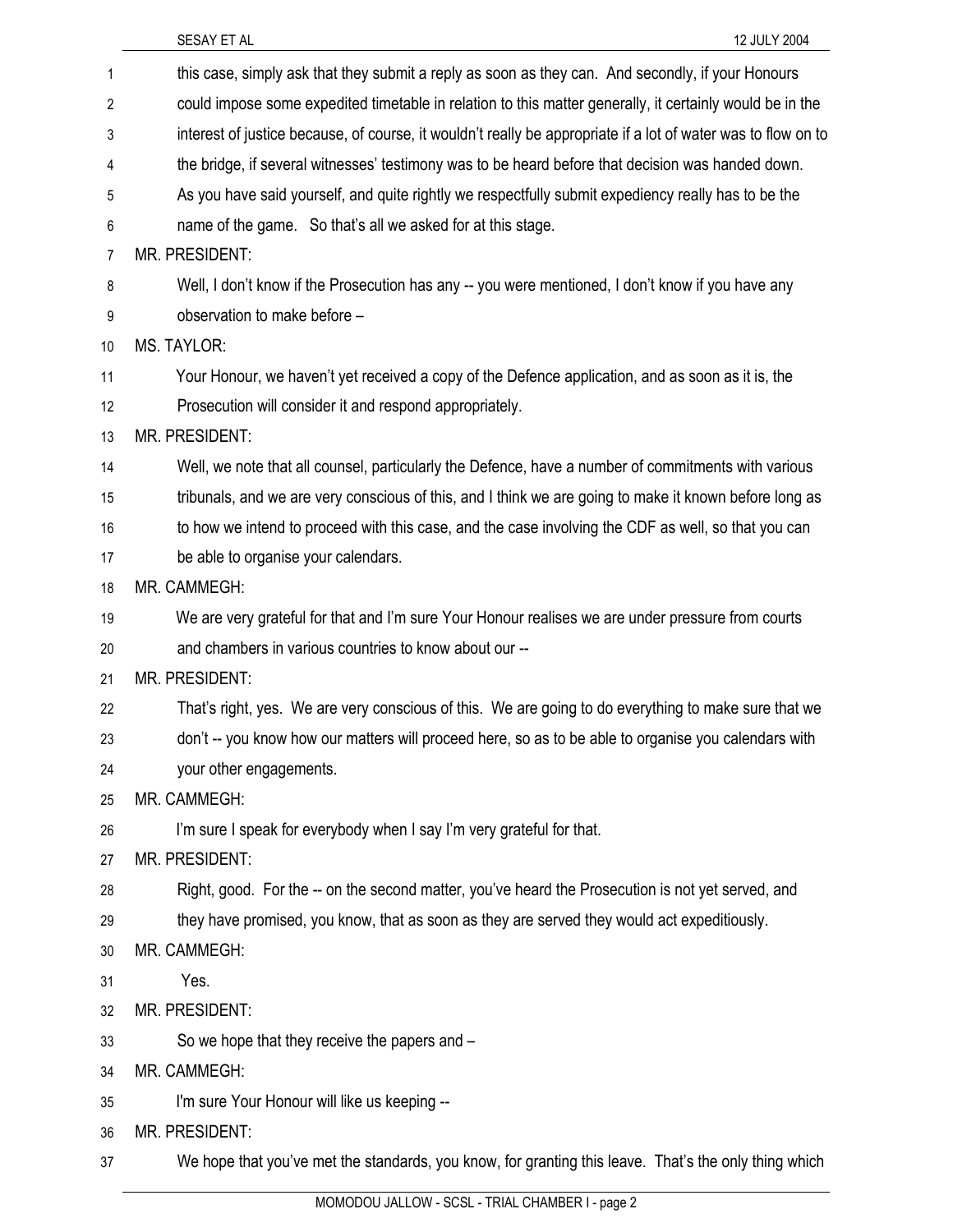|    | 12 JULY 2004<br>SESAY ET AL                                                                           |
|----|-------------------------------------------------------------------------------------------------------|
| 1  | I wanted to raise here. Anyway, I think this answers your two concerns; does it?                      |
| 2  | MR. CAMMEGH:                                                                                          |
| 3  | I'm grateful to you.                                                                                  |
| 4  | MR. PRESIDENT:                                                                                        |
| 5  | Good, right.                                                                                          |
| 6  |                                                                                                       |
| 7  | We did adjourn to today in order to take the first witness. Is the Prosecution ready to proceed?      |
| 8  | <b>MS. TAYLOR:</b>                                                                                    |
| 9  | The Prosecution is ready to proceed, Your Honour. The first witness will be led by my learned friend, |
| 10 | Mr. Tejan-Cole.                                                                                       |
| 11 | MR. PRESIDENT:                                                                                        |
| 12 | Will --                                                                                               |
| 13 | <b>MS. TAYLOR:</b>                                                                                    |
| 14 | Be led through his evidence by my learned friend, Mr. Tejan-Cole.                                     |
| 15 | MR. PRESIDENT:                                                                                        |
| 16 | Okay, right. Okay can the Prosecution now call its first witness? Do you need any special measures?   |
| 17 | I think the witness has to be walked in. I see the screens are opened, I don't know.                  |
| 18 | MR. TEJAN-COLE:                                                                                       |
| 19 | Yes, Your Honour. In accordance with your decision on protective measures of the 5th of July, we      |
| 20 | require the curtains to be closed and the witness to be brought in, My Lord.                          |
| 21 | MR. PRESIDENT:                                                                                        |
| 22 | All right.                                                                                            |
| 23 | MR. TEJAN-COLE:                                                                                       |
| 24 | The witness is TF1-074.                                                                               |
| 25 | MR. PRESIDENT:                                                                                        |
| 26 | Okay, we do not need to rise. Can the curtains be closed, please, whilst the witness is brought in?   |
| 27 | <b>JUDGE THOMPSON:</b>                                                                                |
| 28 | Did you say TF -                                                                                      |
| 29 | MR. TEJAN-COLE:                                                                                       |
| 30 | TF1-074.                                                                                              |
| 31 | MR. PRESIDENT:                                                                                        |
| 32 | TF1-0?                                                                                                |
| 33 | MR. TEJAN-COLE:                                                                                       |
| 34 | 74, Your Honour.                                                                                      |
| 35 | MR. PRESIDENT:                                                                                        |
| 36 | The interpreters are reminded always that they are still bound by their oath. Are the translation     |
| 37 | facilities in place?                                                                                  |
|    |                                                                                                       |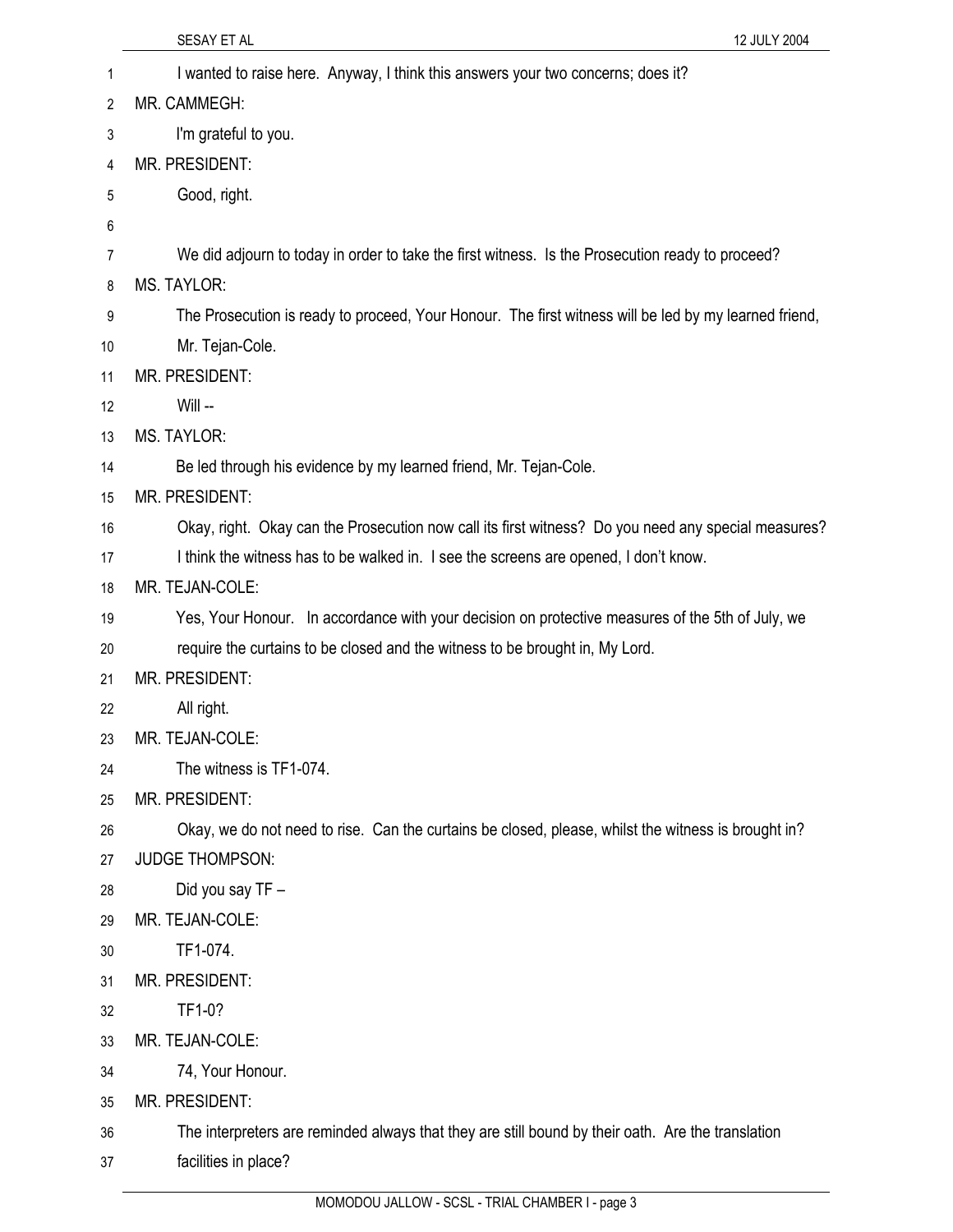| 1  | THE INTERPRETER:                                                                                         |
|----|----------------------------------------------------------------------------------------------------------|
| 2  | Yes, Your Honour.                                                                                        |
| 3  | [Witness sworn]                                                                                          |
| 4  | [WITNESS: WITNESS TF1-074:                                                                               |
| 5  | [Witness answered through interpretation]                                                                |
| 6  | THE INTERPRETER:                                                                                         |
| 7  | Your Honours, I don't think the witness hears what we are saying from the booth. Your Honours, I         |
| 8  | don't think the witness hears what we are saying from the booth.                                         |
| 9  | <b>JUDGE BOUTET:</b>                                                                                     |
| 10 | We've heard, we've heard. That's okay. Mr. Walker, can you check if the witness can hear what's          |
| 11 | going on? Check his earphones, please. His speaker may not be on the right channel too.                  |
| 12 | MR. PRESIDENT:                                                                                           |
| 13 | You said this is witness no. TF1-074?                                                                    |
| 14 | MR. TEJAN-COLE:                                                                                          |
| 15 | Yes, Your Honour.                                                                                        |
| 16 | MR. PRESIDENT:                                                                                           |
| 17 | Yes, please. Go ahead.                                                                                   |
| 18 | Examined by Mr. Tejan-Cole:                                                                              |
| 19 | MR. TEJAN-COLE:                                                                                          |
| 20 | Mr. Witness, can you tell this Court how old you are?<br>Q.                                              |
| 21 | I am 26 years old.<br>А.                                                                                 |
| 22 | And where were you born?<br>Q.                                                                           |
| 23 | I was born in the eastern province, Sando Chiefdom --<br>А.                                              |
| 24 | MR. O'SHEA:                                                                                              |
| 25 | Your Honours, I apologise for interrupting. It just seems to me that we are entering into information at |
| 26 | this point in time which is not sensible to be brought into public. May I make a suggestion, that the    |
| 27 | personal information on the sheet which the Prosecution has is shown to the witness, and the witness     |
| 28 | is asked if the information on that sheet is correct.                                                    |
| 29 | MR. PRESIDENT:                                                                                           |
| 30 | We want to go with it orally, Mr. O'Shea, please. We want to go -- we want to proceed orally.            |
| 31 | MR. O'SHEA:                                                                                              |
| 32 | Fair enough. I'm just concerned about the protective measures.                                           |
| 33 | MR. PRESIDENT:                                                                                           |
| 34 | We should lead the witness, you know, orally so that we get along.                                       |
| 35 | MR. TEJAN-COLE:                                                                                          |
| 36 | Sorry, Your Honour, I did not get the answer for the last question I asked the witness. So I will pose   |
| 37 | this question again to the witness.                                                                      |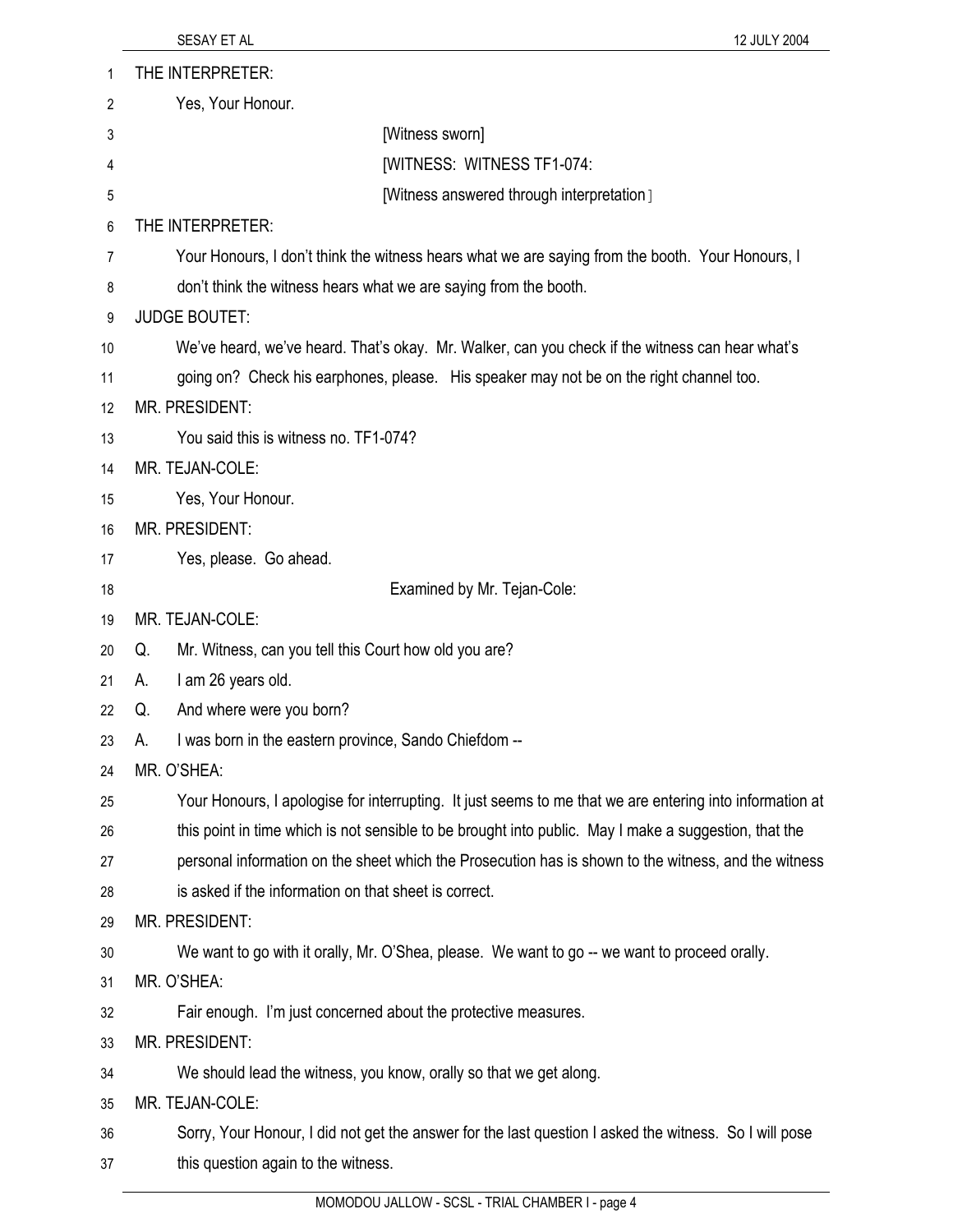- 1 MR. PRESIDENT:
- 2 He says he is 26 years old.
- 3 MR. TEJAN-COLE:
- 4 Yes, then I asked this further question again.
- 5 MR. TEJAN-COLE:
- 6 Q. Where were you born?
- 7 MR. PRESIDENT:
- 8 Where were you born, yes.
- 9 THE WITNESS: [Answered through interpretation]
- 10 I was born in Kono.
- 11 MR. TEJAN-COLE
- 12 Q. Can you tell the Court the name of the town where you were born?
- 13 A. Yes, I will do so.
- 14 Q. What's it?
- 15 A. Sando Chiefdom, Yomadu Town.
- 16 Q. Mr. Witness, can you read in English?
- 17 A. No I can't.
- 18 Q. Can you write in English?
- 19 A. No, I'm not that educated.
- 20 MR. PRESIDENT:
- 21 So the reply is that he cannot write in English?
- 22 MR. TEJAN-COLE:
- 23 Cannot read or write in English.
- 24 MR. PRESIDENT:
- 25 Where is the technician? They don't appear to be getting us in the gallery. Can they see what they
- 26 can do to adjust? Where is the technician? The witness was saying that he can neither read, nor
- 27 write English. I think its all right now. Prosecution, I think you can go on.
- 28 MR. TEJAN-COLE:
- 29 Q. Mr. Witness, do you recall or do you remember February 1998?
- 30 A. Yes, I can remember.
- 31 Q. Where were you in February 1998?
- 32 A. I was in the town where I was born. Yomadu.
- 33 Q. Did you see anything happen in February 1998?
- 34 A. Yes, I did.
- 35 Q. Can you tell this Court what you saw?
- 36 A. Yes, I can.
- 37 Q. Go ahead?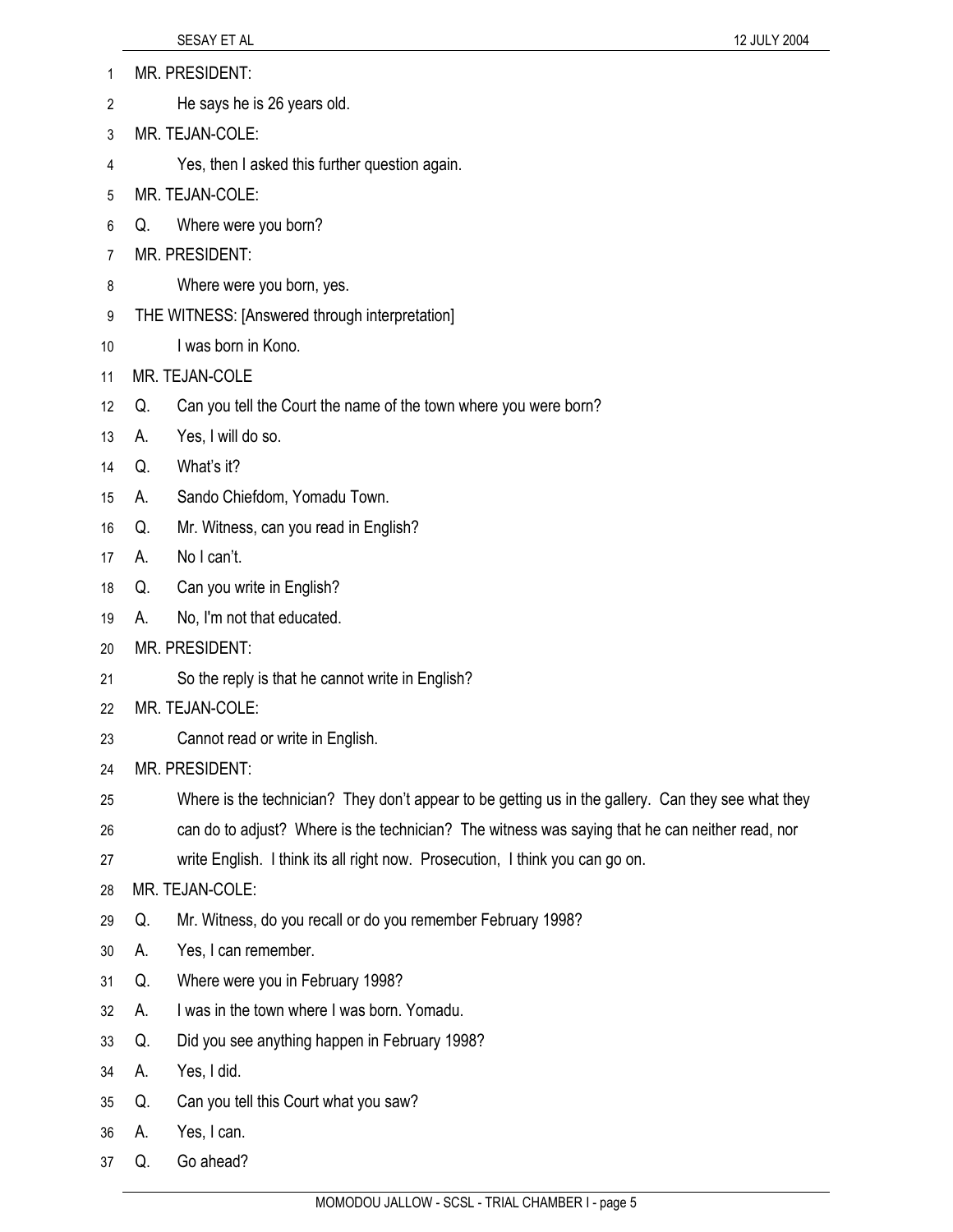| 1              | А. | I was in Yomadu 1998. We were there, by then the intervention has taken place. We were in                |
|----------------|----|----------------------------------------------------------------------------------------------------------|
| $\overline{2}$ |    | Yomadu and we saw people coming from Freetown, both soldiers and civilians. In fact, we were there       |
| 3              |    | the population was so much that we became panic. So we moved from there and went to a town that          |
| 4              |    | is called Dandabu. So from time to time we leave Dandabu and come to Yomadu. One time we left,           |
| 5              |    | we saw soldiers coming in a vehicle. They came and they stopped by us.                                   |
| 6              | Q. | Could I ask you how many vehicles you saw?                                                               |
| 7              | А. | Initially they came with only one van from Koindu.                                                       |
| 8              | Q. | Can you can describe that van to the Court?                                                              |
| 9              | А. | That vehicle was a Toyota. So they asked us whether there were any youths in town.                       |
| 10             | Q. | Who asked you if there were any youths in town?                                                          |
| 11             | А. | It was the soldiers, the junta.                                                                          |
| 12             |    | MR. PRESIDENT:                                                                                           |
| 13             |    | He said they asked them whether there were any youths in town.                                           |
| 14             |    | MR. TEJAN-COLE:                                                                                          |
| 15             |    | Yes, Your Honour.                                                                                        |
| 16             | А. | Yes, there were youths in town. Yes, so we answered that there were no youth.                            |
| 17             | Q. | Did anything happen after that?                                                                          |
| 18             | А. | When they had left we went back to Dandabu. There was a certain time when I and my brothers and          |
| 19             |    | worker left Dandabu. We came to Yomadu and stayed there up to two o'clock. From two to three,            |
| 20             |    | we saw two vehicles -- three vehicles. So when these three vehicles came, we were all panicked in        |
| 21             |    | town. We were trying to run away. When we were running away, we saw one soldier. So I ran away           |
| 22             |    | from the town and hid somewhere. I was there when they took Osman and went with him. I stayed            |
| 23             |    | there for sometime. After sometime I saw Osman coming back. I saw Osman coming with rice in a            |
| 24             |    | pan. He told me and said we should not sit down here. I asked him and he said it was Johnny Paul         |
| 25             |    | that was going. He said, in fact, they took me in one of those three vehicles. I asked him, I said was   |
| 26             |    | that true, and he said, "Yes, it is the truth that I am telling you. They asked me to show them a road   |
| 27             |    | and I told them that I did not know a road and they said they wanted a route to Kailahun." The junta     |
| 28             |    | begged him and asked them to show them a route to Kailahun.                                              |
| 29             |    | MR. O'SHEA:                                                                                              |
| 30             |    | Yes, Your Honours. I think we are entering into an area of unnecessary hearsay here. I would             |
| 31             |    | suggest that the Prosecution counsel takes things a little more slowly so that he is able to control the |
| 32             |    | witness.                                                                                                 |
| 33             |    | MR. PRESIDENT:                                                                                           |
| 34             |    | Yes, we've taken note of that. Please, control your witness.                                             |
| 35             |    | MR. TEJAN-COLE:                                                                                          |
| 36             |    | Your Honour, I'm simply allowing the witness to tell his story, and tell exactly what he stated in his   |
| 37             |    | statement which was disclosed to the Defence.                                                            |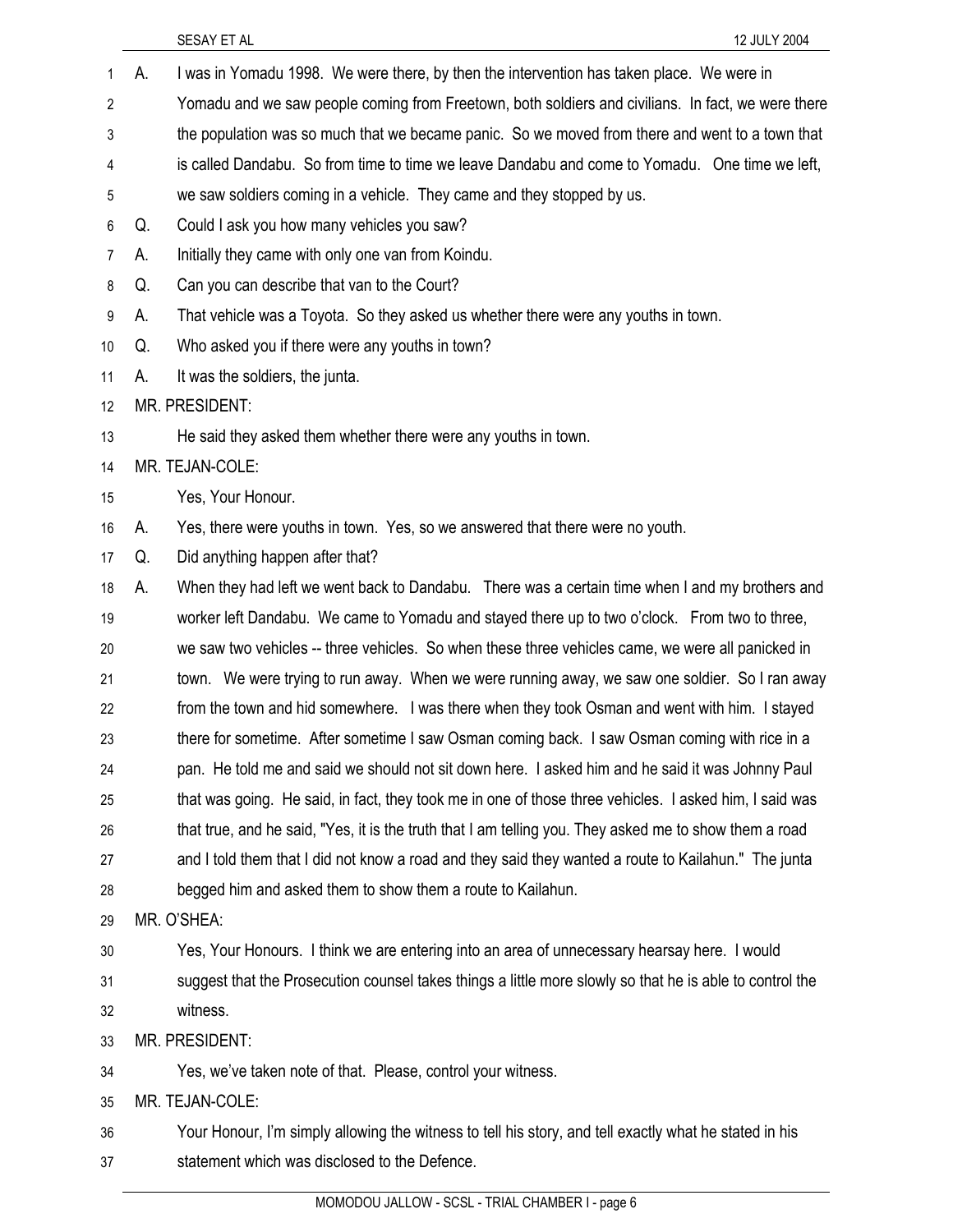|                |    | SESAY ET AL<br>12 JULY 2004                                                                             |
|----------------|----|---------------------------------------------------------------------------------------------------------|
| 1              | Q. | Now, you said you saw three vehicles. Can you describe these three vehicles to the Court?               |
| $\overline{c}$ | А. | Yes. Those three vehicles the time when they held my sister, they had one Nissan and two Toyotas.       |
| 3              | Q. | Was anything written on any of these vehicle?                                                           |
| 4              | А. | The first motorcar in which the juntas were, that particular vehicle they wrote AFRC on it. That is the |
| 5              |    | vehicle in which the men asked us for a route to Kailahun.                                              |
| 6              | Q. | Can you describe the men in these three vehicles?                                                       |
| $\overline{7}$ |    | Can you tell us how they were dressed?                                                                  |
| 8              | А. | Yes, they had full combat.                                                                              |
| 9              | Q. | Were they carrying any weapons?                                                                         |
| 10             | А. | Yes, they had weapons.                                                                                  |
| 11             | Q. | Now, after this incident that Osman narrated to you, did you do anything as a result of what Osman      |
| 12             |    | said to you?                                                                                            |
| 13             | А. | Yes, we moved and we went to a village called Dandabu but we did not meet the Pa there.                 |
| 14             | Q. | What Pa are you referring to?                                                                           |
| 15             | А. | Yes, I'm talking about my father. We went to the second village and we met them there.                  |
| 16             | Q. | Do you know the name of the second village?                                                             |
| 17             | А. | The second village was Dumbadu. We were all together with my father, and they started attacking us      |
| 18             |    | there again.                                                                                            |
| 19             | Q. | Who attacked you?                                                                                       |
| 20             | А. | The rebels who attacked the village and one of them was called Kanaboy.                                 |
| 21             | Q. | So what happened when the rebels attacked?                                                              |
| 22             | А. | When they attacked, they took some of our property, and they left the town. And when they left the      |
| 23             |    | town, we decided to go to Guinea. We moved and went. We were on our way, and we decided to              |
| 24             |    | stay in one village and we had firing before us. So we took another branch and went into the bush       |
| 25             |    | and met a farmhouse where we stayed. We stayed there on to the evening time, and, there again,          |
| 26             |    | the junta went and met us there. They captured me and my younger brother and they took us along.        |
| 27             | Q. | What village were you captured?                                                                         |
| 28             | А. | The village was called Baiwandu. That is the name of the village.                                       |
| 29             | Q. | Do you know --                                                                                          |
| 30             |    | MR. PRESIDENT:                                                                                          |
| 31             |    | We want to get the name of the village on record.                                                       |
| 32             |    | MR. TEJAN COLE:                                                                                         |
| 33             |    | Baiwandu, Your Honour.                                                                                  |
| 34             |    | THE INTERPRETER:                                                                                        |
| 35             |    | Baiwandu.                                                                                               |
| 36             |    | MR. PRESIDENT:                                                                                          |
| 37             |    | Yes, you can proceed.                                                                                   |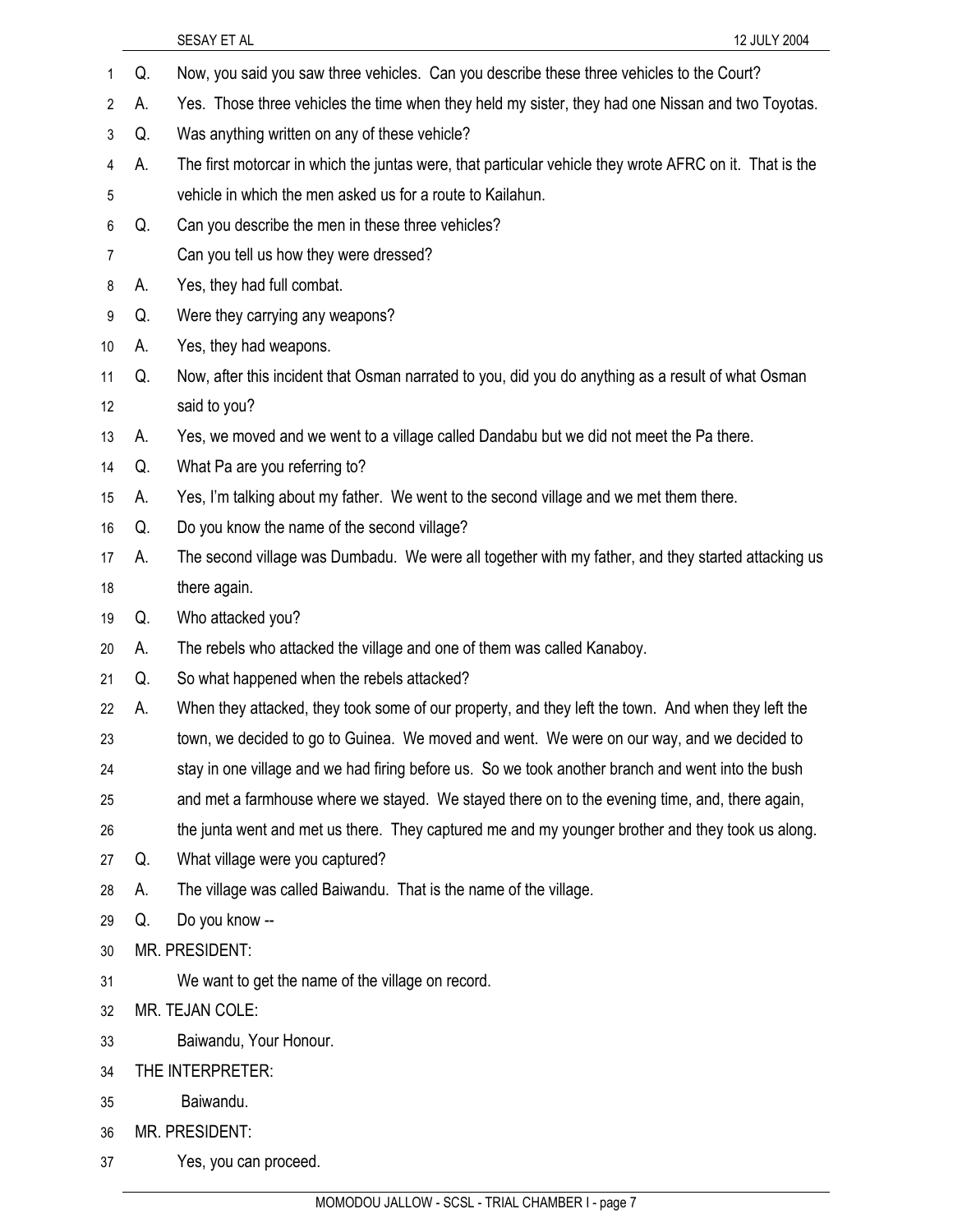- 1 MR. TEJAN-COLE:
- 2 Q. Were you captured alone?
- 3 A. No, I was captured with my younger brother.
- 4 Q. Do you know who were these people who captured you?
- 5 A. Both troops went but those people who appeared to us in the farmhouse were the junta.
- 6 Q. What do you mean when you say the two troops?
- 7 A. I mean the RUF and the AFRC.
- 8 Q. Could you recall the names of any of the commanders who captured you?
- 9 A. Those that captured us, one of them was Francis and his rebel name is Kill Man No Blood.
- 10 Q. Do you recall any other name?
- 11 MR. PRESIDENT:
- 12 Francis.
- 13 MR. TEJAN-COLE:
- 14 Francis, also known as --
- 15 THE INTERPRETER:
- 16 Kill Man No Blood. That is his rebel name.
- 17 MR. TEJAN-COLE:
- 18 Q. Any other person?
- 19 A. The other was Gbessay.
- 20 MR. PRESIDENT:
- 21 What?
- 22 MR. TEJAN-COLE:
- 23 Gbessay. G-B-E-S-S-A-Y.
- 24 MR. PRESIDENT:
- 25 Yes.
- 26 MR. TEJAN-COLE:
- 27 Q. Now what happened after you were captured in Baiwandu?
- 28 A. When they captured us, they took us to another farmhouse where they had captured the first people
- 29 Q. Do you know where the farmhouse was? Do you know what town?
- 30 A. The farmhouse was near Wordu and they took us to Wordu.
- 31 Q. You said you were taken to meet some of the other people whom they captured first. How many
- 32 other people did you meet in captivity? Can you tell this Court roughly the number of people?
- 33 A. We all were 18 that were captured that same day.
- 34 Q. Did anything happen after this?
- 35 A. They moved with us and took us to Wordu.
- 36 MR. PRESIDENT:
- 37 We want to have the names of these towns.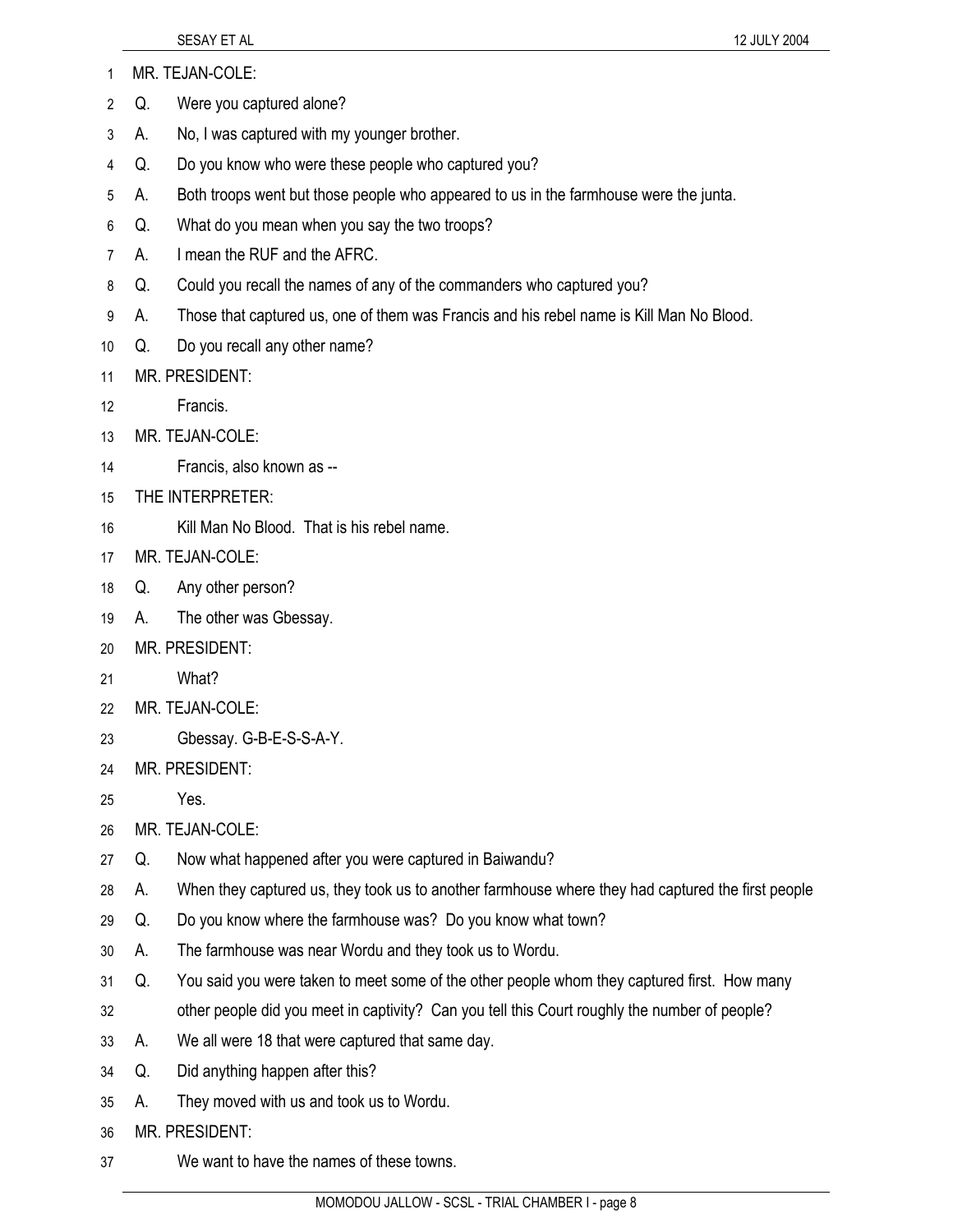- 1 MR. TEJAN-COLE:
- 2 Wordu.
- 3 MR. PRESIDENT:
- 4 They took them to Wordu.
- 5 MR. TEJAN-COLE:
- 6 Wordu. Yes, Your Honour. The spelling is W-O-R-D-U.
- 7 Q. So they took you to Wordu?
- 8 A. Yes. When they took us to Wordu, we slept there two days. The other night, they told us that, in fact,
- 9 all the junta should report by 10.00.
- 10 Q. You said –
- 11 MR. TEJAN-COLE:
- 12 Sorry, Your Honour, can I get again exactly what the interpreter said. I'm not too sure whether the --
- 13 can he repeat what he said in answer to that question?
- 14 MR. PRESIDENT:
- 15 Can you take you question again so that you can get the reply.
- 16 MR. TEJAN-COLE:
- 17 Q. What happened after you were captured in Wordu -- after you were taken to Wordu?
- 18 A. When they took us to Kaima --
- 19 MR. PRESIDENT:
- 20 Not Kaima, we are in Wordu.
- 21 MR. TEJAN-COLE:
- 22 Q. What happened after Wordu? When you were captured in Wordu, you said you spent two nights in
- 23 Wordu.
- 24 MR. PRESIDENT:
- 25 He said they were taken to a farmhouse in Gbessay and that, you know, thereafter -- they were about
- 26 18 of them, and they took them to Wordu and there they slept for two days.
- 27 MR. TEJAN-COLE:
- 28 Q. Yes, you slept for two days in Wordu, what happened after the two days in Wordu?
- 29 A. They came with a paper to one of the big people and they told all of them to report to Kayima which is
- 30 the chiefdom headquarter.
- 31 Q. When you say they, who came with this paper? Who came with this document?
- 32 A. The man who came with the document was called Orfungbey, and his rebel name is Colonel Terry --
- 33 Colonel Open Terry.
- 34 MR. PRESIDENT:
- 35 Colonel Open Terry -- his real name was what, that was his military name.
- 36 THE WITNESS: [Answered through interpretation]
- 37 His real name is Orfungbey.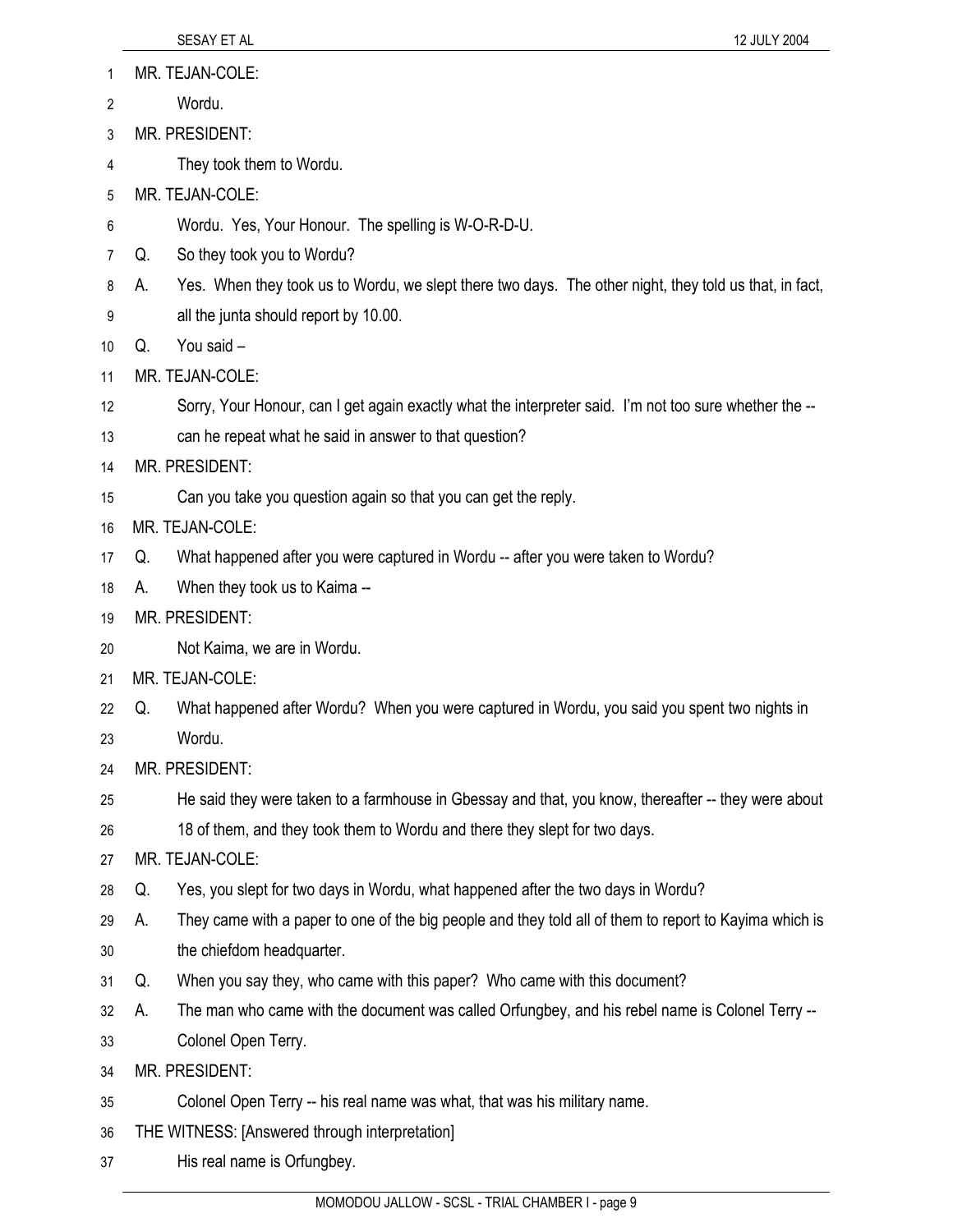| 1  |    | MR. TEJAN-COLE:                                                                                       |
|----|----|-------------------------------------------------------------------------------------------------------|
| 2  | Q. | And what did this document say?                                                                       |
| 3  | А. | All of them should report at Kayima before ten o'clock.                                               |
| 4  |    | MR. O'SHEA:                                                                                           |
| 5  |    | Your Honour, I apologise for being on my feet again. We smell quite a strong burning smell from this  |
| 6  |    | side of the room. Perhaps, we could investigate what it is.                                           |
| 7  |    | MR. PRESIDENT:                                                                                        |
| 8  |    | Can we rise? Can we break and reassure ourselves as to what is happening. We will resume as           |
| 9  |    | soon as things come true. We will rise, please.                                                       |
| 10 |    | [Recess taken at 10.50 a.m.]                                                                          |
| 11 |    | [On resuming at 11.05 a.m.]                                                                           |
| 12 |    | <b>MR. PRESIDENT:</b>                                                                                 |
| 13 |    | The session resumes. The Prosecution, go on, please.                                                  |
| 14 |    | MR. TEJAN-COLE:                                                                                       |
| 15 |    | Yes, Your Honour. Your Honour, my recollection is that we stopped at the point where the witness      |
| 16 |    | said that they received a letter for them to be moved to Kayima, the chiefdom headquarters.           |
| 17 |    | MR. PRESIDENT:                                                                                        |
| 18 |    | Can we have that for the record?                                                                      |
| 19 |    | MR. TEJAN-COLE:                                                                                       |
| 20 |    | K-A-I-M-A, (sic) Your Honour.                                                                         |
| 21 |    | MR. BROWN:                                                                                            |
| 22 |    | Your Honour, is it possible for us to know what he said. I don't recall him saying a letter -- in the |
| 23 |    | content of a letter. Perhaps we can go back and ask him what the letter said.                         |
| 24 |    | MR. PRESIDENT:                                                                                        |
| 25 |    | Can you stand, please.                                                                                |
| 26 |    | MR. BROWN:                                                                                            |
| 27 |    | I'm sorry, forgive me. I wanted to point out that it wasn't -- I'm not sure we got a clear answer     |
| 28 |    | previously about the content of the letter, and asked if he could ask him about the letter again.     |
| 29 |    | TEJAN-COLE.                                                                                           |
| 30 | Q. | Now, Mr. Witness, you said that you received -- whilst you were in Wordu, you received a letter. What |
| 31 |    | did that letter say?                                                                                  |
| 32 | А. | The letter -- the boss man who was Komba Gbundema said that all of them should report to Kayima.      |
| 33 |    | In fact, they gathered everything that they had and put them in the motorcar. The rest of the things  |
| 34 |    | were carried by us. We were at Kayima two days. At night when we were sleeping, one fellow came       |
| 35 |    | who was called Alhaji.                                                                                |
| 36 | Q. | Who is this Alhaji?                                                                                   |
| 37 | А. | Alhaji was a fellow that was captured and was with them. So he called me, and told me that,           |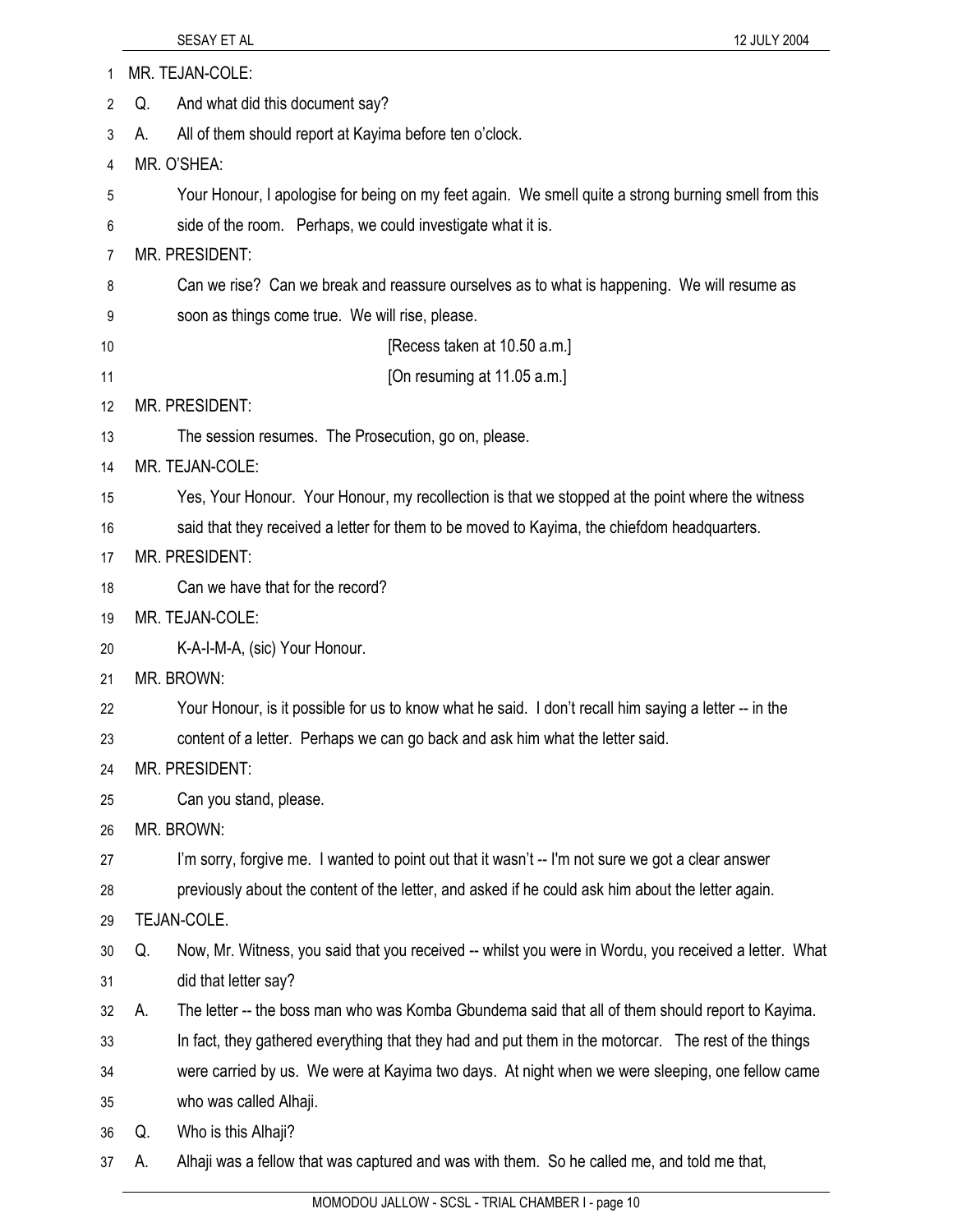| 1  |    | "Tomorrow you will be called, and they would ask each and every one of you as to who wants to go to      |
|----|----|----------------------------------------------------------------------------------------------------------|
| 2  |    | his people; that it is not by force, and that you would be left to go. So please, don't say that you are |
| 3  |    | going and when they ask you to go and escort them, you should know that they are going to execute        |
| 4  |    | you." And they said, "Well, no problem, I will be with them." So in the morning, around 11.00 they       |
| 5  |    | gathered all of us.                                                                                      |
| 6  | Q. | Who gathered all of you?                                                                                 |
| 7  | А. | They had already combined, the rebels and the AFRC at Kayima. They gathered us.                          |
| 8  | Q. | Could you specifically tell this Court who asked you to stand up in a line?                              |
| 9  | А. | Yes, the man who told us to be in a line was an AFRC junta.                                              |
| 10 | Q. | Do you recall his name?                                                                                  |
| 11 | А. | His name is Bangalie.                                                                                    |
| 12 | Q. | Could you tell this Court how this Bangalie was dressed, how he was attired?                             |
| 13 | А. | Yes, I can.                                                                                              |
| 14 | Q. | How was he dressed?                                                                                      |
| 15 | А. | He was in full combat and had an MP badge on his left arm.                                               |
| 16 | Q. | You've also mentioned the name of Major Komba Gbundema. Who was this Major Komba                         |
| 17 |    | Gbundema?                                                                                                |
| 18 |    | MR. BROWN:                                                                                               |
| 19 |    | Your Honour, I object. I don't recall him testifying to Major --                                         |
| 20 |    | MR. PRESIDENT:                                                                                           |
| 21 |    | I don't recall either.                                                                                   |
| 22 |    | MR. TEJAN-COLE:                                                                                          |
| 23 |    | Your Honour, the evidence is that they received a letter from Major Komba Gbundema. I stand to be        |
| 24 |    | guided by the records.                                                                                   |
| 25 |    | MR. PRESIDENT:                                                                                           |
| 26 |    | Maybe you have it in your own record, but it hasn't come out in evidence.                                |
| 27 |    | <b>JUDGE THOMPSON:</b>                                                                                   |
| 28 |    | Yes, he said they received the letter.                                                                   |
| 29 |    | MR. TEJAN-COLE:                                                                                          |
| 30 |    | As Your Honour pleases.                                                                                  |
| 31 |    | MR. TEJAN-COLE:                                                                                          |
| 32 | Q. | So, when you were in Kayima you said in the morning you were asked to lined up. Could you tell the       |
| 33 |    | Court did anything happen after this?                                                                    |
| 34 | А. | Yes, when we had queued, the man came and greeted us.                                                    |
| 35 | Q. | Who was this man?                                                                                        |
| 36 | А. | The man, Bangali himself who was AFRC.                                                                   |
| 37 | Q. | Yes?                                                                                                     |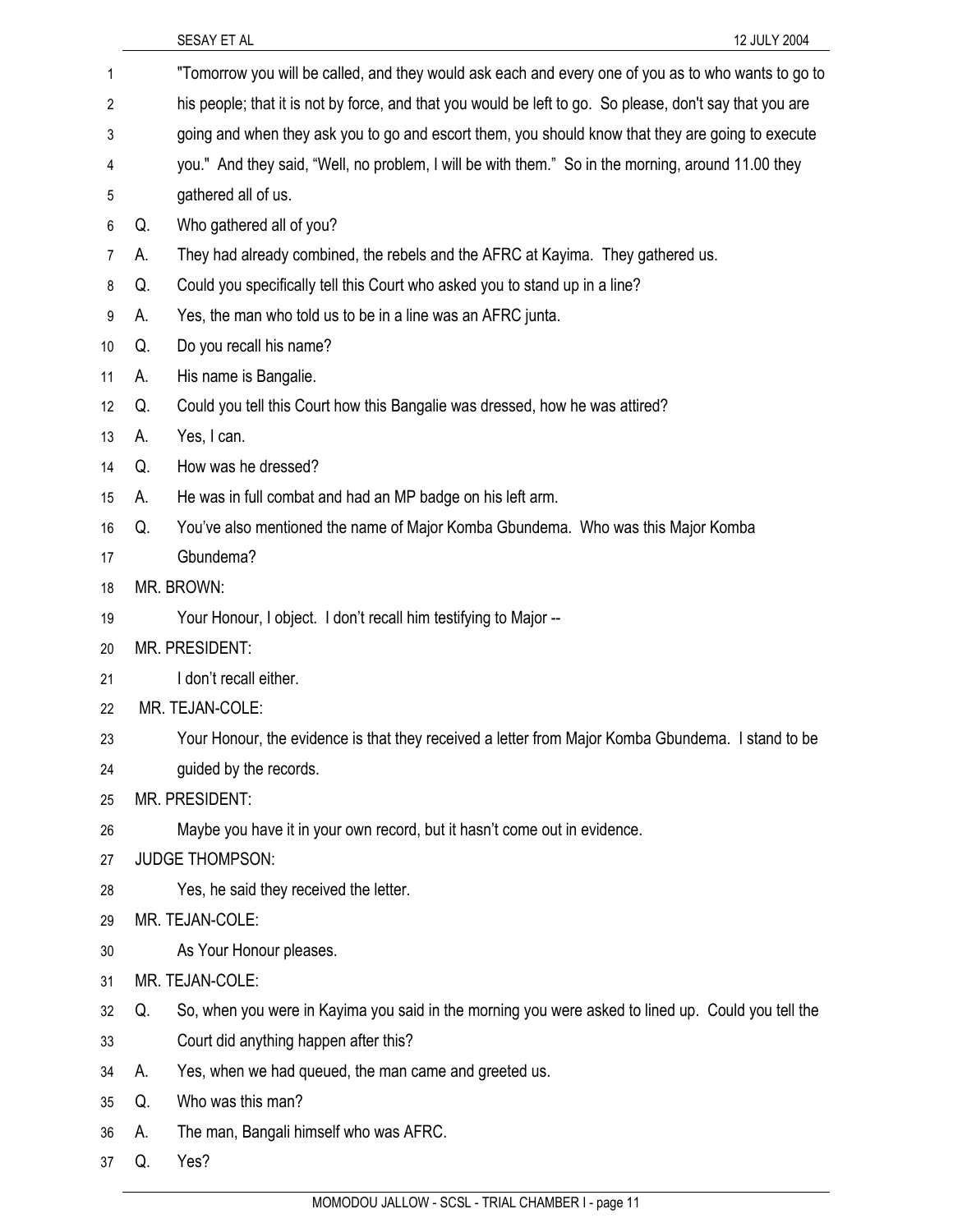|    |    | SESAY ET AL<br>12 JULY 2004                                                                              |
|----|----|----------------------------------------------------------------------------------------------------------|
| 1  | А. | After queuing, when he had greeted, he told us that he was the one that summoned us. He said             |
| 2  |    | whosoever wanted to go to his people there is no problem because God has not made anybody to             |
| 3  |    | become a warrior. "So if you want to go, you can tell us and we will release you, and whosoever want     |
| 4  |    | to stay with us can do so. And whosoever want to go, let him go this way, and whosoever did not          |
| 5  |    | want to go, let him go this way." In fact, he gave us that over-confidence, and some other people        |
| 6  |    | choose to go to their people                                                                             |
| 7  | Q. | Can you tell how many people went to that direction?                                                     |
| 8  | А. | So we that remained --                                                                                   |
| 9  | Q. | Can you tell -- you said some people went in the direction saying that they wanted to return back to     |
| 10 |    | their families. Can you tell how many people went in that direction indicating that they wanted to go    |
| 11 |    | back to their families?                                                                                  |
| 12 | А. | Yes.                                                                                                     |
| 13 | Q. | How many?                                                                                                |
| 14 | А. | We were 18, 15 were the ones that decided to go to their parents.                                        |
| 15 | Q. | And you said there were three of you on the other side?                                                  |
| 16 | А. | Yes.                                                                                                     |
| 17 | Q. | Who were those three?                                                                                    |
| 18 | А. | I, with my younger brother, with one old man that was called Pa Sesay.                                   |
| 19 | Q. | What is name of your younger brother?                                                                    |
| 20 | А. | He was called Muhammed.                                                                                  |
| 21 | Q. | Yes, did anything happen after this?                                                                     |
| 22 | А. | When they have seen that some have decided to go to their parents, and those who wanted to stay          |
| 23 |    | with them, he stood there and wanted to join the group. I raised up my head and I saw Alhaji, and he     |
| 24 |    | winked to me. He showed me signs so that I could not join those people. He did that for three times,     |
| 25 |    | and Bangalie then said, "So you people that remained have decided to stay with us," and we said,         |
| 26 |    | "Yes we've decided to stay with you." And they said, "Okay, you have decided to go to your people,       |
| 27 |    | not so." He said, "Okay, now you people that have decided to go to your parents. If we release you,      |
| 28 |    | you will go and tell the government that we are here, and that we have people here, and that they        |
| 29 |    | would commission a jet to come and bomb us; isn't that so?" And he said, "Now they are going to kill     |
| 30 |    | all of you." In fact, they were there when one woman shouted and her name was Water. She said,           |
| 31 |    | "Umm!" She said, "You, the rebels are you here? Now the junta have decided to go and kill these          |
| 32 |    | people. At the latter part they would not say that it was the junta that killed these people or that cut |
| 33 |    | their hands, they would say it was the rebels." And the man then said, "Well, we are not going to do     |
| 34 |    | anything."                                                                                               |
| 35 | Q. | What man?                                                                                                |
| 36 | А. | The same Bangalie that I have been talking about. He said, "We were not going to kill them, we were      |

37 going to cut their hands, but we are coming to carve AFRC on their bodies. They are going to stay in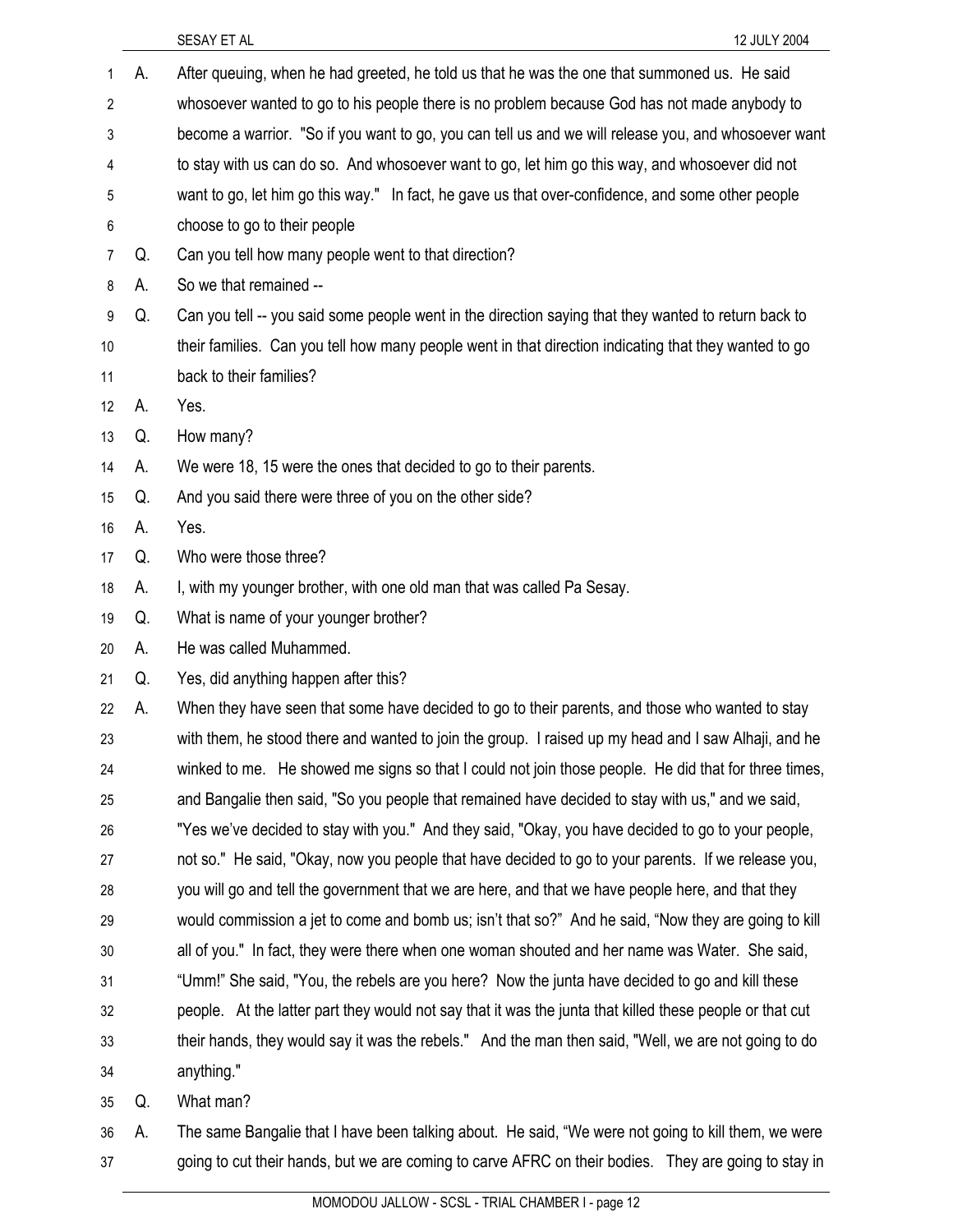| 1              |    | this way, they are going to stay with us and they are going to work for us." And they told these 15     |
|----------------|----|---------------------------------------------------------------------------------------------------------|
| $\overline{c}$ |    | people to come and join us. And they told all of us to take off our clothes, and we took all of our     |
| 3              |    | clothes and put them under the orange tree. And he sent one of his fellows to go and take a surgical    |
| 4              |    | blade, and they started carving AFRC on our bodies. I, in particular, was carved -- was marked by       |
| 5              |    | Bangalie. By then, my younger brother was so much afraid. In fact, he came by me and I held his         |
| 6              |    | hand, and they marked AFRC on our bodies.                                                               |
| 7              | Q. | What was marked on your body?                                                                           |
| 8              | А. | On my own body, they marked AFRC and RUF, and on some other peoples' bodies, they just marked           |
| 9              |    | AFRC.                                                                                                   |
| 10             | Q. | Who marked you?                                                                                         |
| 11             | А. | It was Bangalie.                                                                                        |
| 12             | Q. | Could you just repeat? You said you were marked specifically AFRC/RUF. What was marked on the           |
| 13             |    | others who were present, some of the others captives?                                                   |
| 14             | А. | Some were marked RUF, some AFRC. Some had both AFRC/RUF, and me in particular I had AFRC                |
| 15             |    | and RUF.                                                                                                |
| 16             | Q. | Who marked you?                                                                                         |
| 17             | А. | It was Bangalie, the AFRC man                                                                           |
| 18             | Q. | What did he use to mark you?                                                                            |
| 19             | А. | It was called a surgical blade.                                                                         |
| 20             | Q. | And where did he put this mark on you?                                                                  |
| 21             | А. | On my chest.                                                                                            |
| 22             | Q. | Were all the 18 captives marked?                                                                        |
| 23             | А. | All of us were marked on that same day.                                                                 |
| 24             | Q. | Now whilst you were at Kayima, could you tell roughly how many people held --                           |
| 25             |    | MR. PRESIDENT:                                                                                          |
| 26             |    | Look, let me get this right. There were 15 of them who said they wanted to join their parents?          |
| 27             |    | MR. TEJAN-COLE:                                                                                         |
| 28             |    | Yes, Your Honour.                                                                                       |
| 29             |    | MR. PRESIDENT:                                                                                          |
| 30             |    | Three of them decided to remain?                                                                        |
| 31             |    | MR. TEJAN-COLE:                                                                                         |
| 32             |    | Yes, Your Honour.                                                                                       |
| 33             |    | MR. PRESIDENT:                                                                                          |
| 34             |    | Are you now saying they decided to mark all of them, all the 18 of them?                                |
| 35             |    | MR. TEJAN-COLE:                                                                                         |
| 36             |    | The evidence is that they were later joined together. All 18 of them were joined together and then      |
| 37             |    | they decided that instead of allowing them to go, that they were going to mark all of them. That is the |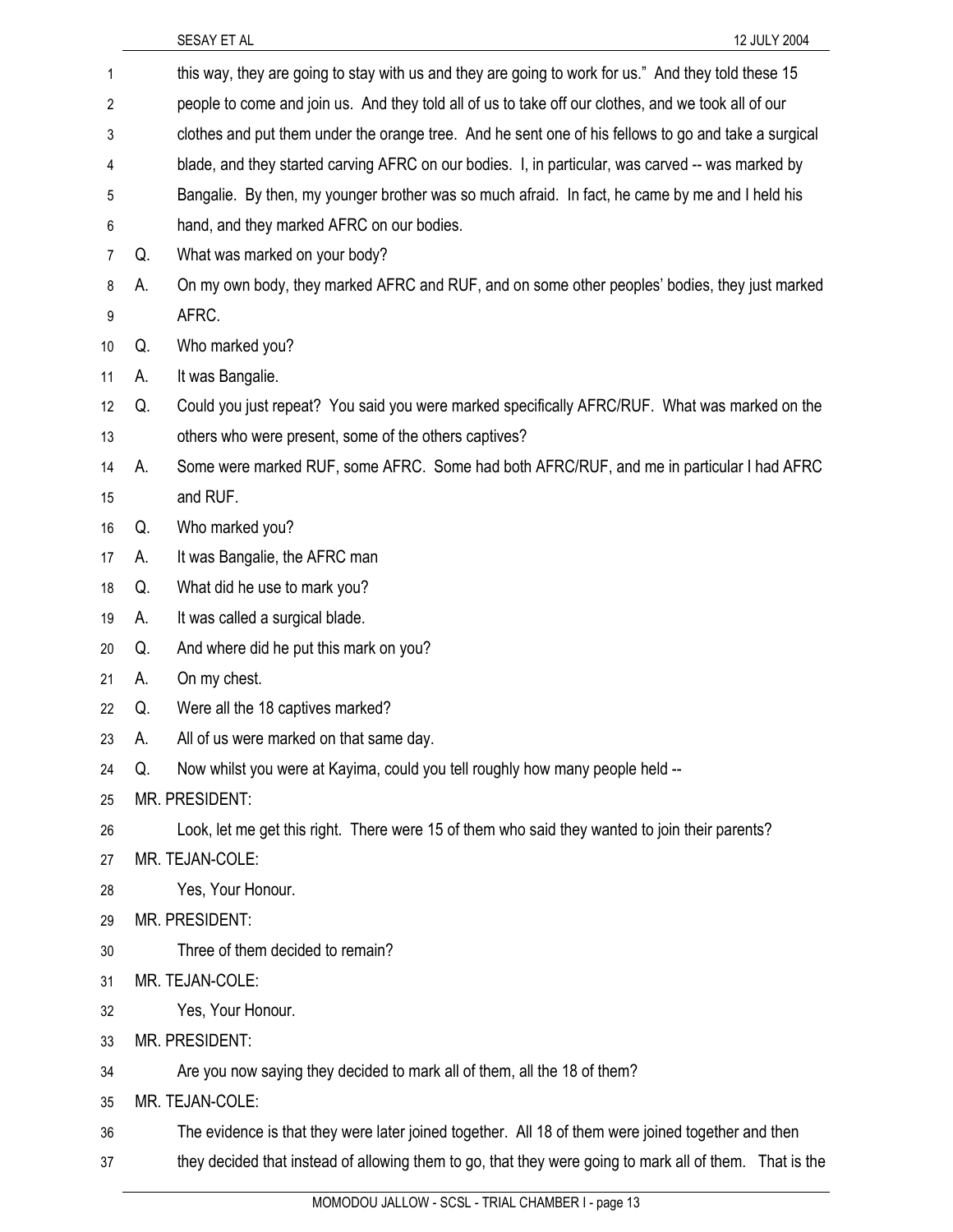|                | SESAY ET AL                                                                                             | 12 JULY 2004 |
|----------------|---------------------------------------------------------------------------------------------------------|--------------|
| 1              | evidence that the witness has said, Your Honour. So they marked all 18 of them, and he said further     |              |
| $\overline{2}$ | that some of them were marked RUF/AFRC, others were marked -- as Your Honour pleases.                   |              |
| 3              | What happened after you were marked?<br>Q.                                                              |              |
| 4              | After marking me, I was there for two days. The third day, one of their big men who was called<br>А.    |              |
| 5              | Bangalie, asked us to pick up his load and take it to Yomadu. And I and that old man and other          |              |
| 6              | people, they asked us to pick their load and go to Yomadu.                                              |              |
| 7              | Before you left for Yomadu can you tell us roughly, how many soldiers or how many people were<br>Q.     |              |
| 8              | there in this group that held you in Kayima? Not you the captives but those who captured you. You       |              |
| 9              | said they were mixed, can you tell us how many of them?                                                 |              |
| 10             | MR. BROWN:                                                                                              |              |
| 11             | Your Honour, when there is a partial answer, I think counsel has to wait for the interpreter to give us |              |
| 12             | the partial answer before he interrupts the witness, because the normal thing I would think, he would   |              |
| 13             | like the witness to finish and then he ask for relief from the Court if he feels that the answer is     |              |
| 14             | unresponsive. I missed what the witness said at this latter part.                                       |              |
| 15             | MR. PRESIDENT:                                                                                          |              |
| 16             | Please, you would try to go a bit slowly.                                                               |              |
| 17             | MR. TEJAN-COLE:                                                                                         |              |
| 18             | As Your Lordship pleases. I apologise to my learned friend, My Lord.                                    |              |
| 19             | MR. PRESIDENT:                                                                                          |              |
| 20             | You have to time your questions with the cabin, you know, so that -                                     |              |
| 21             | MR. TEJAN-COLE:                                                                                         |              |
| 22             | I apologise, My Lord. My learned friend may understand that I understand Krio, I listened to him in     |              |
| 23             | Krio and I assumed that the Court -- I forgot about the translator, Your Honour.                        |              |
| 24             | MR. PRESIDENT:                                                                                          |              |
| 25             | That's okay.                                                                                            |              |
| 26             | MR. TEJAN-COLE:                                                                                         |              |
| 27             | I apologise, Your Honour.                                                                               |              |
| 28             | MR. TEJAN-COLE:                                                                                         |              |
| 29             | Could you tell this Court how many people held you in captivity in Kayima?<br>Q.                        |              |
| 30             | Is it by Yomadu?<br>А.                                                                                  |              |
| 31             | I'm referring to Kayima. Whilst you were in Kayima, how many people were there that held you in<br>Q.   |              |
| 32             | captivity; do you know how many? If you don't know, you don't know.                                     |              |
| 33             | We were held by both the junta and the rebels.<br>А.                                                    |              |
| 34             | Do you know of anybody who was in charge of that group in Kayima.<br>Q.                                 |              |
| 35             | <b>MR BROWN:</b>                                                                                        |              |
| 36             | I object.                                                                                               |              |
| 37             |                                                                                                         |              |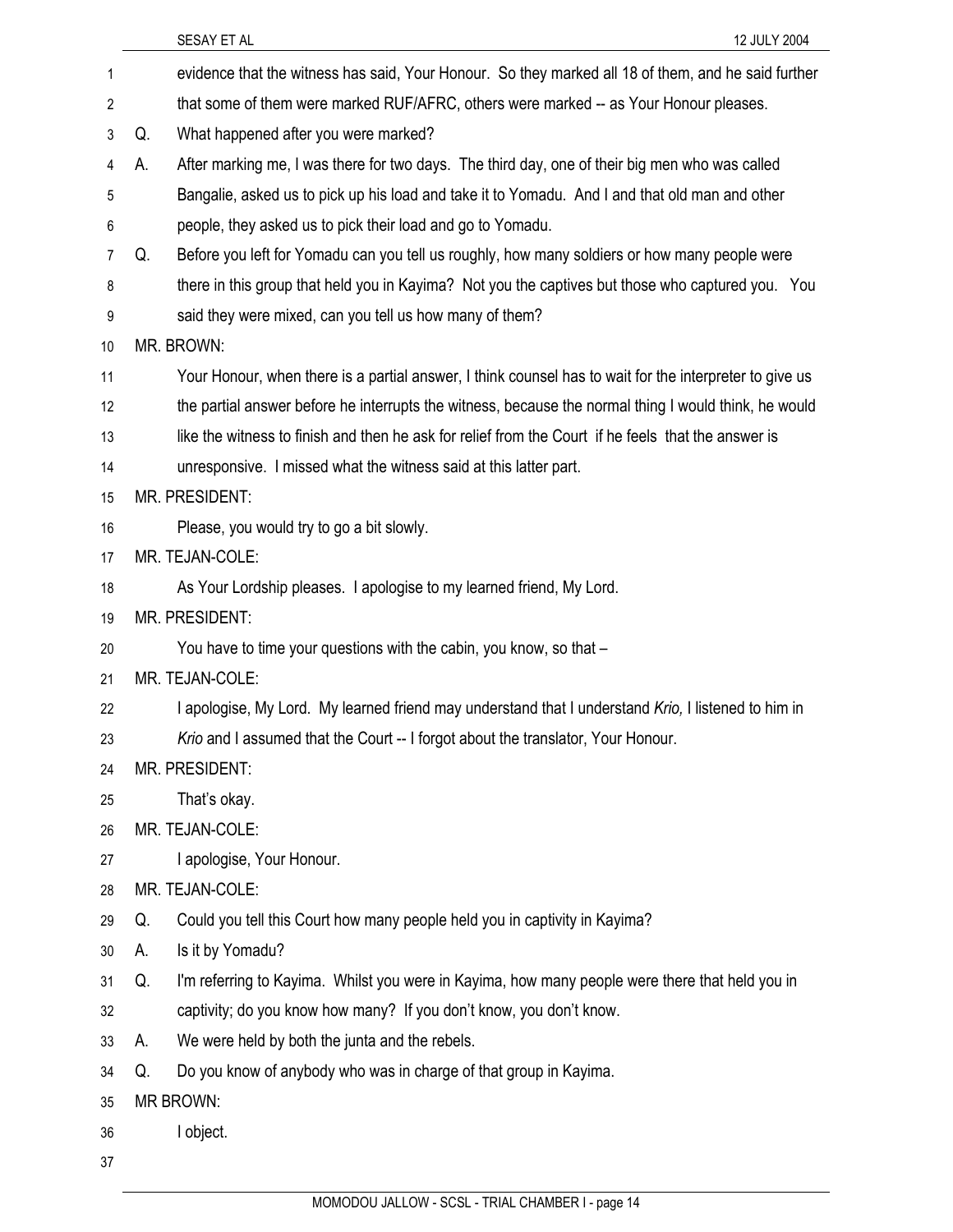1 MR. PRESIDENT:

- 2 Go ahead.
- 3 MR.BROWN:

4 I begin by saying that I object, but I was waiting after saying that for the Court's direction. I don't 5 know the –

- 6 JUDGE THOMPSON:
- 7 Just a minute, what are you objecting to?

8 MR. BROWN:

9 I'm objecting to this question which is: "Do you know who is in charge?" In part because the 10 questions that are predicates like, "Do you know how many or do you --" frequently lead to the 11 substantive answer and I am objecting to the substantive answer until we know the foundation. If, in 12 fact, this is double or triple [*inaudible]* then its reliability may be subject to question. How does he 13 know whatever he does know. We are entitled to apply to the Court for relief before the answer is 14 given, not afterwards.

- 15 JUDGE THOMPSON:
- 16 But if the question is "Do you know who is in charge," what rule of evidence does that offend?
- 17 MR. BROWN:

18 Absolutely none, Your Honour. But if I can go back to the question before when counsel was

- 19 pressing, "Do you know how many," the answer that came in response wasn't yes, followed by a
- 20 waiting for a question as to what the number was. So, I am anticipating, you are correct. This is pre-

21 emptive in the sense that this question can elicit the ultimate answer. I'm concerned about the next

- 22 question but I can't very well object once he answered that. The question to which I object is
- 23 presumably the next question which is, "Who was in charge?"
- 24 JUDGE THOMPSON:

25 Clearly, we would find it very difficult to apply any rule pre-emptively, because do you know who was 26 in charge is not a leading question.

27 MR. PRESIDENT:

- 28 He has not even mentioned the name of somebody.
- 29 JUDGE THOMPSON:
- 30 It's not suggestive.
- 31 MR. BROWN:

32 I take Your Honours, what I take as guidance. Can I alter my objection to say, could the witness be

33 asked to answer this question yes or no so that we might hear the next question before the following

- 34 answer, and perhaps interpose an objection or perhaps not unnecessarily *[inaudible]* the question, if
- 35 learned counsel could be instructed to ask this question on a "yes or no" basis.

36 JUDGE THOMPSON:

37 From the way the question is framed it would seem as if -- that the rationale behind the question –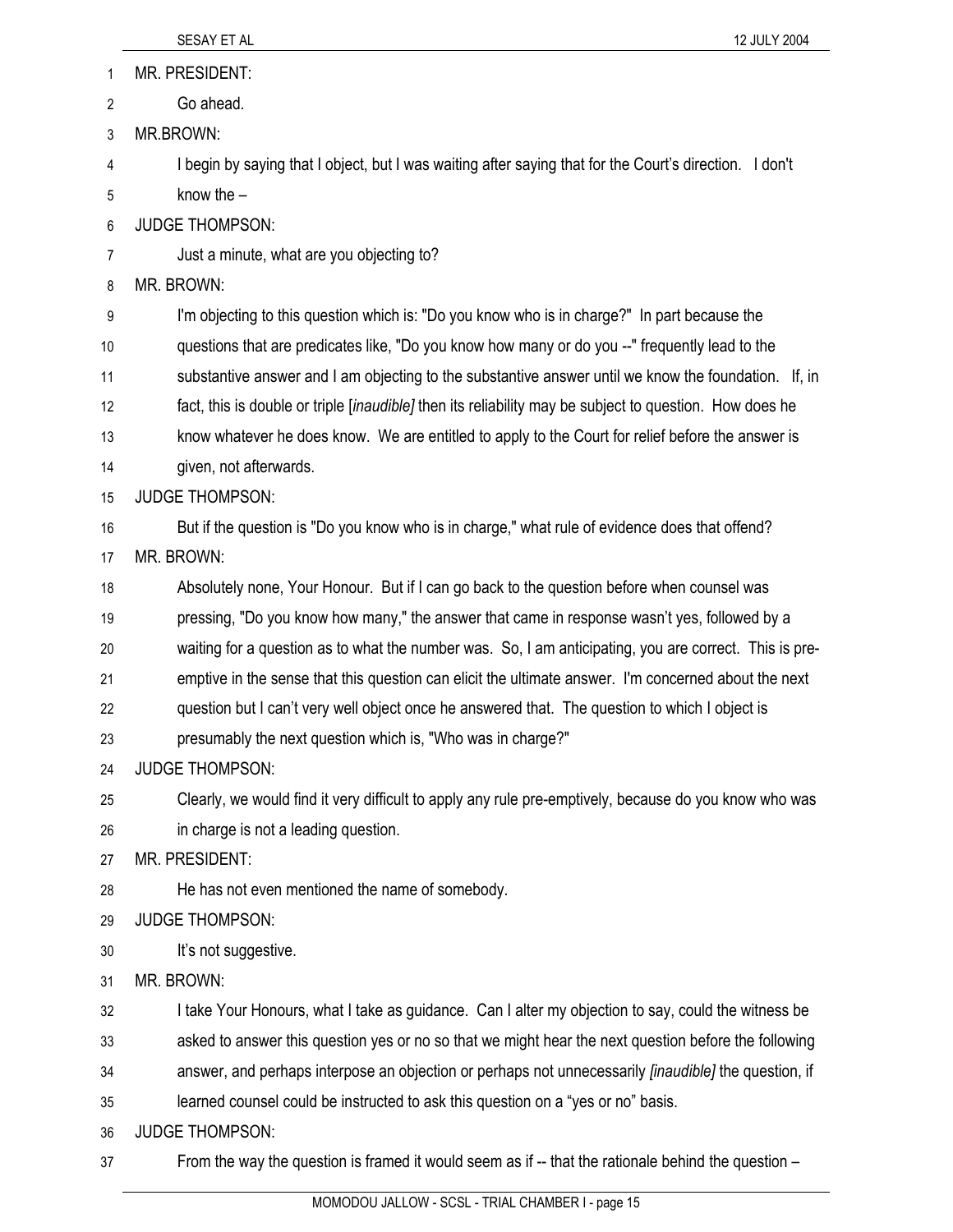| 1              | MR. BROWN:                                                                                                 |  |
|----------------|------------------------------------------------------------------------------------------------------------|--|
| $\overline{2}$ | That's true, Your Honour. It's fair to do this line of questioning. There have been more than one          |  |
| 3              | occasion when a fairly simple appointed question is laid to a nullity, and I'm trying -- I can't get away  |  |
| 4              | from your choice that I acted pre-emptively, but I think it is with some cause.                            |  |
| 5              | <b>JUDGE THOMPSON:</b>                                                                                     |  |
| 6              | It's just to appeal to the sense of fairness of the Prosecutor. Well, he is making an appeal and as I      |  |
| 7              | said, we can't rule you out of order because there is no rule that has been infringed. But counsel is      |  |
| 8              | virtually saying that what might follow might be perhaps a loaded gun.                                     |  |
| 9              | MR. TEJAN-COLE:                                                                                            |  |
| 10             | My Lord, I note counsel's concerned. When I posed the preceding question, I posed to the witness:          |  |
| 11             | "Do you know how many people captured you?" And his answer was, "I do not know." So I think                |  |
| 12             | learned counsel, as he himself admits, was being very pre-emptive in this particular case, and I think     |  |
| 13             | we should wait for the witness to answer the question and then I will take it up from there.               |  |
| 14             | Now, do you know who was in charge of these men in Kayima; this mixed group that you've<br>Q.              |  |
| 15             | described?                                                                                                 |  |
| 16             | Yes, I do.<br>А.                                                                                           |  |
| 17             | Do you know who gave instructions in Kayima?<br>Q.                                                         |  |
| 18             | MR. PRESIDENT:                                                                                             |  |
| 19             | No, no, no, don't mix it. Who was in charge?                                                               |  |
| 20             | MR. TEJAN-COLE:                                                                                            |  |
| 21             | He said yes, he knows.                                                                                     |  |
| 22             | MR. PRESIDENT:                                                                                             |  |
| 23             | Yes, follow it from there.                                                                                 |  |
| 24             | MR. TEJAN-COLE:                                                                                            |  |
| 25             | I'm laying the proper foundation. I notice my learned friend, Mr. Brown's hand is already on the button    |  |
| 26             | ready to object. So I am laying a proper foundation, Your Honour, before I asked.                          |  |
| 27             | MR. PRESIDENT:                                                                                             |  |
| 28             | Go ahead.                                                                                                  |  |
| 29             | MR. TEJAN-COLE:                                                                                            |  |
| 30             | Do you know who gave instruction to these troops in Kayima? Do you know the person who gave<br>Q.          |  |
| 31             | instructions, generally?                                                                                   |  |
| 32             | It was Gbundema.<br>А.                                                                                     |  |
| 33<br>34       | MR. BROWN:                                                                                                 |  |
| 35             | This is the problem which I wish to address. It may be that he can properly say Gbundema without           |  |
| 36             | our objecting to its reliability. I was hoping before we got to the name to establish the foundation as to |  |
| 37             | how he knew what he knew. I wish to make no implications that counsel acted improperly, but in the         |  |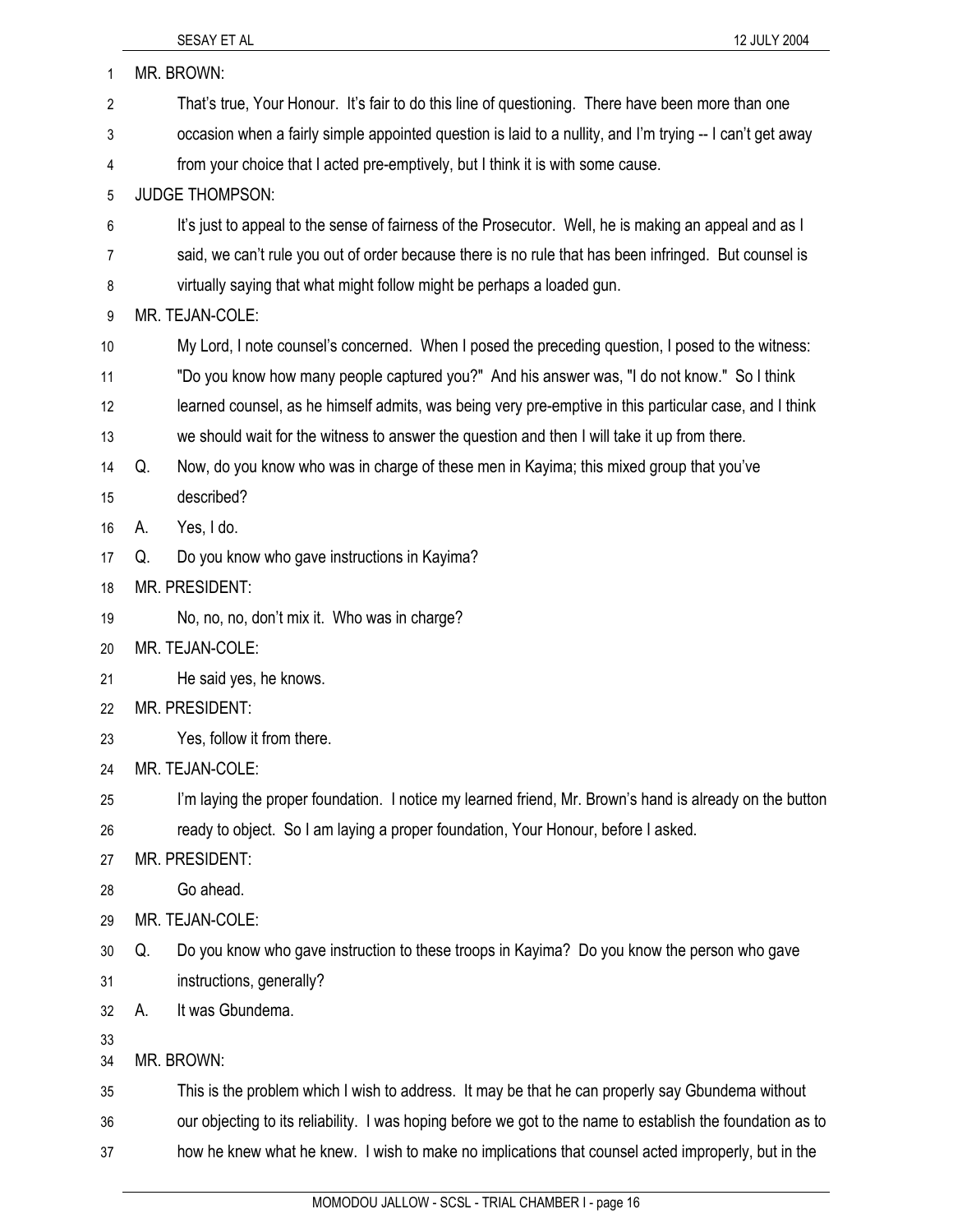|                | SESAY ET AL<br>12 JULY 2004                                                                                  |
|----------------|--------------------------------------------------------------------------------------------------------------|
| 1              | run of these questions, he was not asked to give a name; a question to which I could properly reject.        |
| 2              | This is why I did before, and I would still ask that the answer be stricken until such time as we lay the    |
| 3              | foundation by which, you know, so that we may make application. Maybe he knew him from before                |
| 4              | and knows his name, maybe he didn't, maybe, he never saw him. I don't know, but I think I'm entitled         |
| 5              | to make an application of whether this is reliable.                                                          |
| 6              | <b>JUDGE THOMPSON:</b>                                                                                       |
| $\overline{7}$ | Counsel, what is your response? He is asking that the answer be struck off the record until the proper       |
| 8              | foundation has been laid.                                                                                    |
| 9              | <b>MS. TAYLOR:</b>                                                                                           |
| 10             | Your Honour, on behalf of Mr. Tejan-Cole on this issue, what my learned friend is obviously getting at       |
| 11             | is whether or not this answer would be hearsay. It is the submission of the Prosecution that hearsay         |
| 12             | evidence is admissible in international criminal law, and is admissible before Your Honours. It is all a     |
| 13             | question of weight which is a matter for Your Honours to weigh once you've heard all of the evidence.        |
| 14             | If my learned friend wishes to test the basis upon which this witness, or in fact, any other witness says    |
| 15             | anything, then he can do so in cross-examination. But it is the view of the Prosecution that this            |
| 16             | evidence -- this question is permissible and the answer is admissible, if Your Honours please.               |
| 17             | <b>JUDGE THOMPSON:</b>                                                                                       |
| 18             | Learned counsel is it -                                                                                      |
| 19             | MR. BROWN:                                                                                                   |
| 20             | It is not all a question of purely permitting any hearsay at any time. There is a threshold, and we have     |
| 21             | not been willy-nilly objecting to it principally at this juncture, we have attempted at the time we were, to |
| 22             | interpose an objection so that we may know the foundation. It may be that this is the kind of hearsay        |
| 23             | that is so reliable we wouldn't object, or it may be that the Court would overrule objections we might       |
| 24             | make. But to be precluded from making the objections (inaudible) not the proper way to go. Again             |
| 25             | the name is out, I ask it to be stricken until a foundation is established as to how he knew what he         |
| 26             | knew so that we might make application to the Court.                                                         |
| 27             | <b>JUDGE THOMPSON:</b>                                                                                       |
| 28             | But, if the -- yes, Mr. O'Shea. Learned Counsel, Brown, would you sit down as your colleague                 |
| 29             | resumes-                                                                                                     |
| 30             | MR. BROWN:<br>Yes.                                                                                           |
| 31<br>32       | MR. O'SHEA:                                                                                                  |
| 33             | Your Honours, I would just like to note at this juncture, having heard from my learned friend from the       |
| 34             | Prosecution, and to quote a phrase which was used to me yesterday, it would be my submission that            |
| 35             | it would be premature to seek any overall ruling on the question of hearsay. One must take -- I think        |
| 36             | take it stage by stage because hearsay is a complicated area. I also would like to state that I do not       |
| 37             | go along with the statement that hearsay is admissible in all international criminal tribunals. I accept     |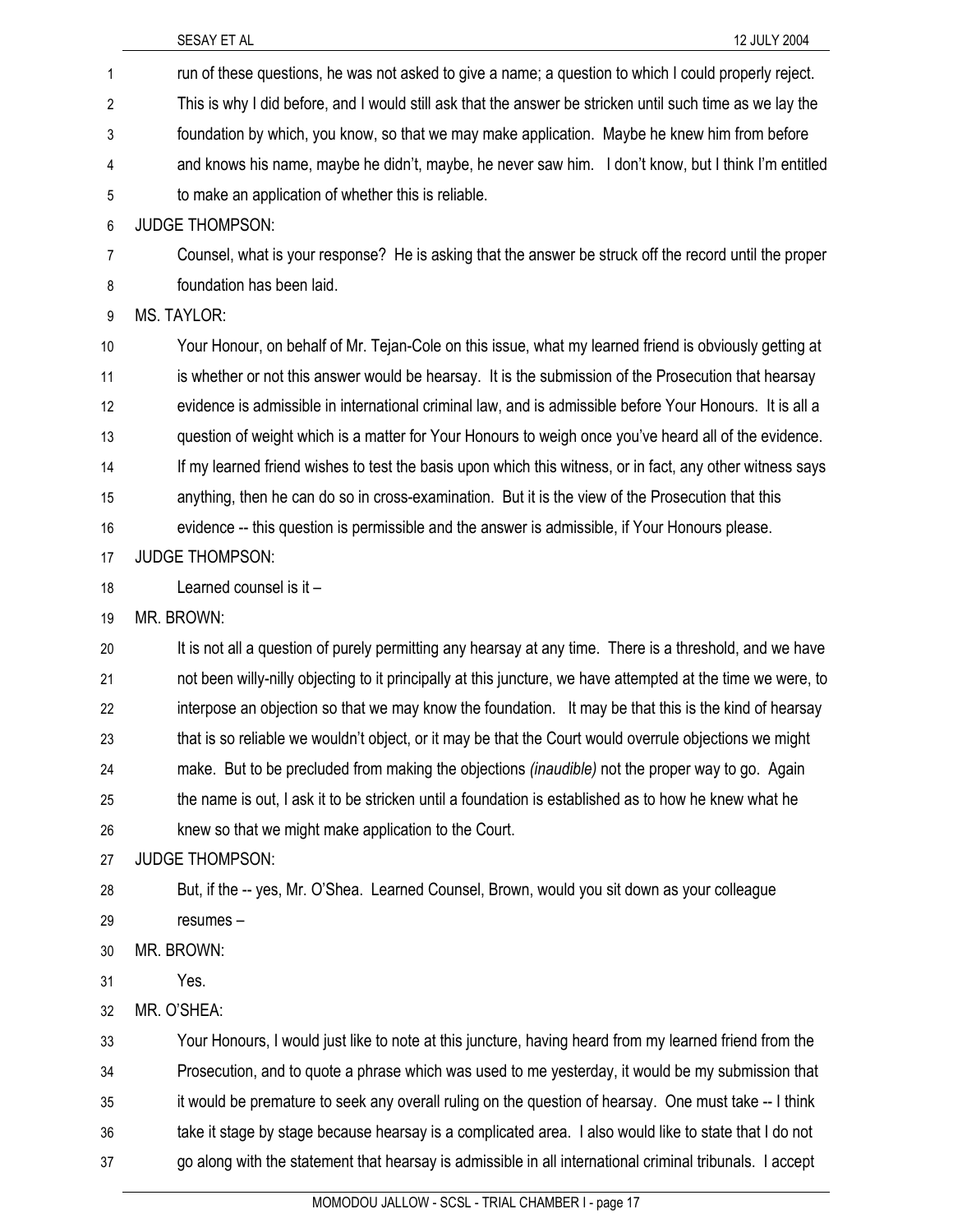|                | 12 JULY 2004<br>SESAY ET AL                                                                                   |
|----------------|---------------------------------------------------------------------------------------------------------------|
| 1              | that in the International Criminal Tribunal for Rwanda hearsay is freely accepted but one must                |
| $\overline{2}$ | remember that in that tribunal, the Court is also guided by the law of Rwanda which is civil law              |
| 3              | jurisdiction, whereas this Court is rather guided by the law of Sierra Leone and so far as it is guided by    |
| 4              | any national principles, which is a common law jurisdiction.                                                  |
| 5              | <b>JUDGE THOMPSON:</b>                                                                                        |
| 6              | But you do agree that the jurisprudence of these tribunals, and much as I never like to even go back          |
| 7              | to Nuremberg, I am particularly fond of citing that as the beginning of the jurisprudence, but the            |
| 8              | jurisprudence evolving as well as <i>[overlapping microphones]</i> indicates that as far as the admissibility |
| 9              | of evidence is concerned in international tribunals, there is a very, very wide latitude. In other words,     |
| 10             | there is flexibility on that, and flexibility, of course, really means that whereas in the national system    |
| 11             | there is a clear exclusionary approach as a general rule to hearsay, it would seem to me that by              |
| 12             | logical deduction international tribunals are not obliged to follow any strict exclusionary principle         |
| 13             | insofar as hearsay evidence is concerned. But be that as it may, I think perhaps this objection is            |
| 14             | premature and I will overrule it, and hopefully, without prejudice to counsel raising the objection in a      |
| 15             | much more opportune context, but for now, I am not satisfied that this question is prejudicial at this        |
| 16             | stage.                                                                                                        |
| 17             | (pages 1 to 18 by Momodou Jallow)                                                                             |
| 18             |                                                                                                               |
| 19             |                                                                                                               |
| 20             |                                                                                                               |
| 21             |                                                                                                               |
| 22             |                                                                                                               |
| 23             |                                                                                                               |
| 24             |                                                                                                               |
| 25             |                                                                                                               |
| 26             |                                                                                                               |
| 27             |                                                                                                               |
| 28             |                                                                                                               |
| 29             |                                                                                                               |
| 30             |                                                                                                               |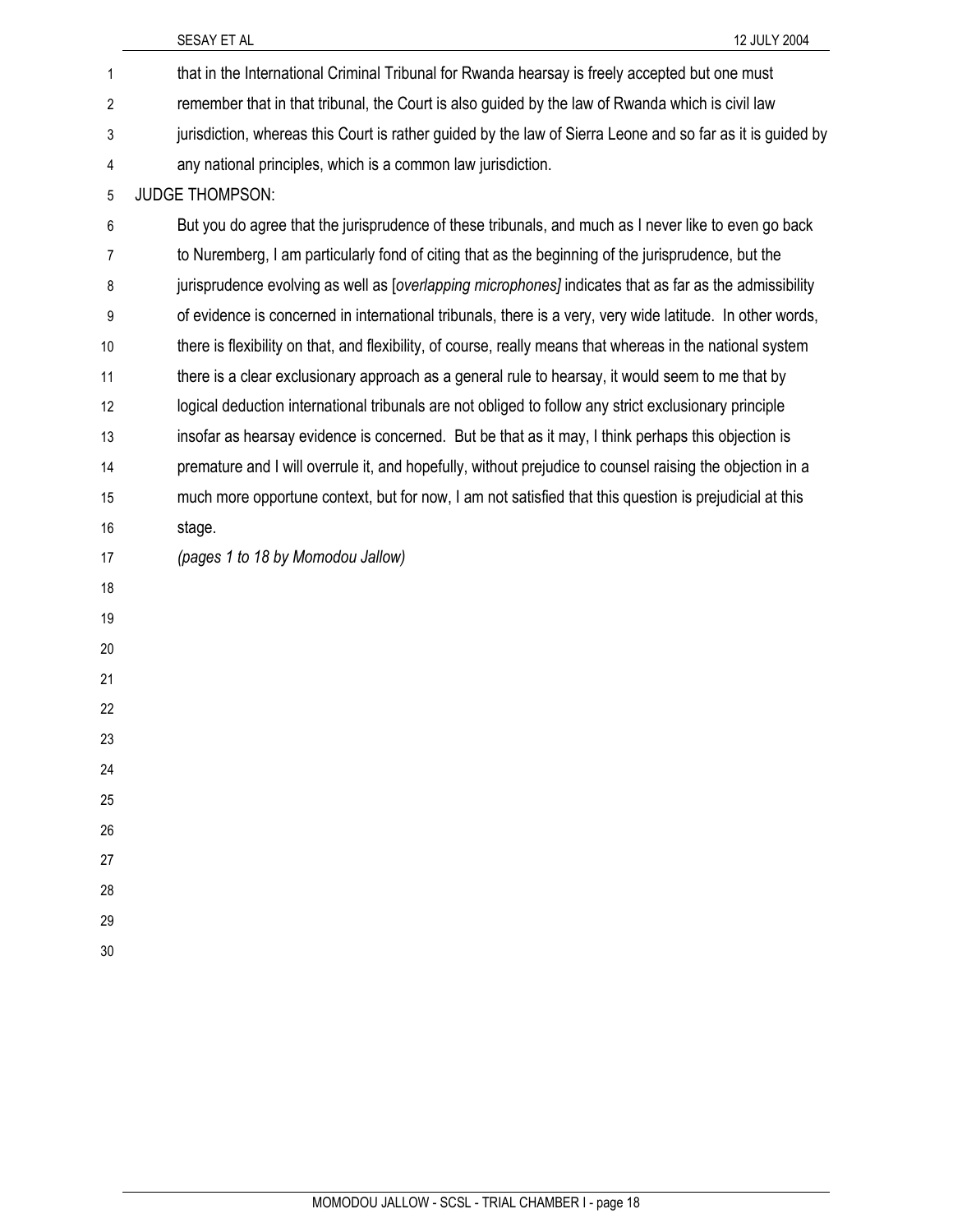| SESAY ET AL<br>12 JULY 2004                                                                                  |
|--------------------------------------------------------------------------------------------------------------|
| [11.33]                                                                                                      |
| MR. BROWN:                                                                                                   |
| May I be heard not for the purpose of re-arguing a ruling the Court has already made, but just to            |
| clarify my position because two learned counsel spoke after I did and I think narrowed the focus of it       |
| that -- to the extent that Rule 89(B) falls for evidence which favours a fair determination of the matter.   |
| And counsel subsequently did provide one of those challenges which might be made hearsay. My                 |
| point was that without a foundation, no articulable basis, we would suggest, as unfair could be made         |
| to Your Honours. So while hearsay is among the objections I might have made, I wanted to be given            |
| a fair chance to address foundation in terms of fair determination. So I accept the Court's ruling. I'm      |
| not re-arguing it, but I wanted to be clear that my objection was slightly broader than hearsay because      |
| we really don't know the foundation.                                                                         |
| <b>JUDGE THOMPSON:</b>                                                                                       |
| And like I said, we are overruling that objection at this stage.                                             |
| MR. BROWN:                                                                                                   |
| Thank you.                                                                                                   |
| <b>JUDGE BOUTET:</b>                                                                                         |
| Before you address the Court, if I may, just to respond to the objection and the comments made by            |
| Mr. O'Shea. I do not agree with your statement of the law as far as this Court is concerned. The             |
| general provisions of the Rule 89 are clearly to the effect that this -- "The rules of evidence set forth in |
| this section shall govern the proceedings before the Chambers. The Chambers shall not be bound by            |
| national rules of evidence."                                                                                 |
|                                                                                                              |
| So in your statement, you were suggesting that this Court is bound by the rules of evidence in Sierra        |
| Leone, we were not. We may be guided, if need be, in the absence of, and that is not the case. I             |
| don't know what's happening in Rwanda, but I suspect it's the same as well. They have their own              |
| rules of evidence. They may be supplemented on occasion if, but to suggest that in Rwanda they are           |
| more inclined to apply civil law, is certainly, not in my view, founded in law.                              |
| MR. O'SHEA:                                                                                                  |
| Respectfully, Your Honour, it wasn't my submission that this Court is bound by national law at all. I        |
| was simply --                                                                                                |
| <b>JUDGE BOUTET:</b>                                                                                         |
| All rules of evidence in this respect.                                                                       |
| MR. O'SHEA:                                                                                                  |
| Yes, Your Honour is quite right that one is' bound by the Rules of Procedure and Evidence, and               |
| Rule 89 is the guiding principle and this Court must decide what is fair and expeditious for this Court.     |
| It is for that very reason that I would say that this Court must address the question independently from     |
| my other international tribunal so far as rules of evidence were concerned. All I was trying to say was      |
|                                                                                                              |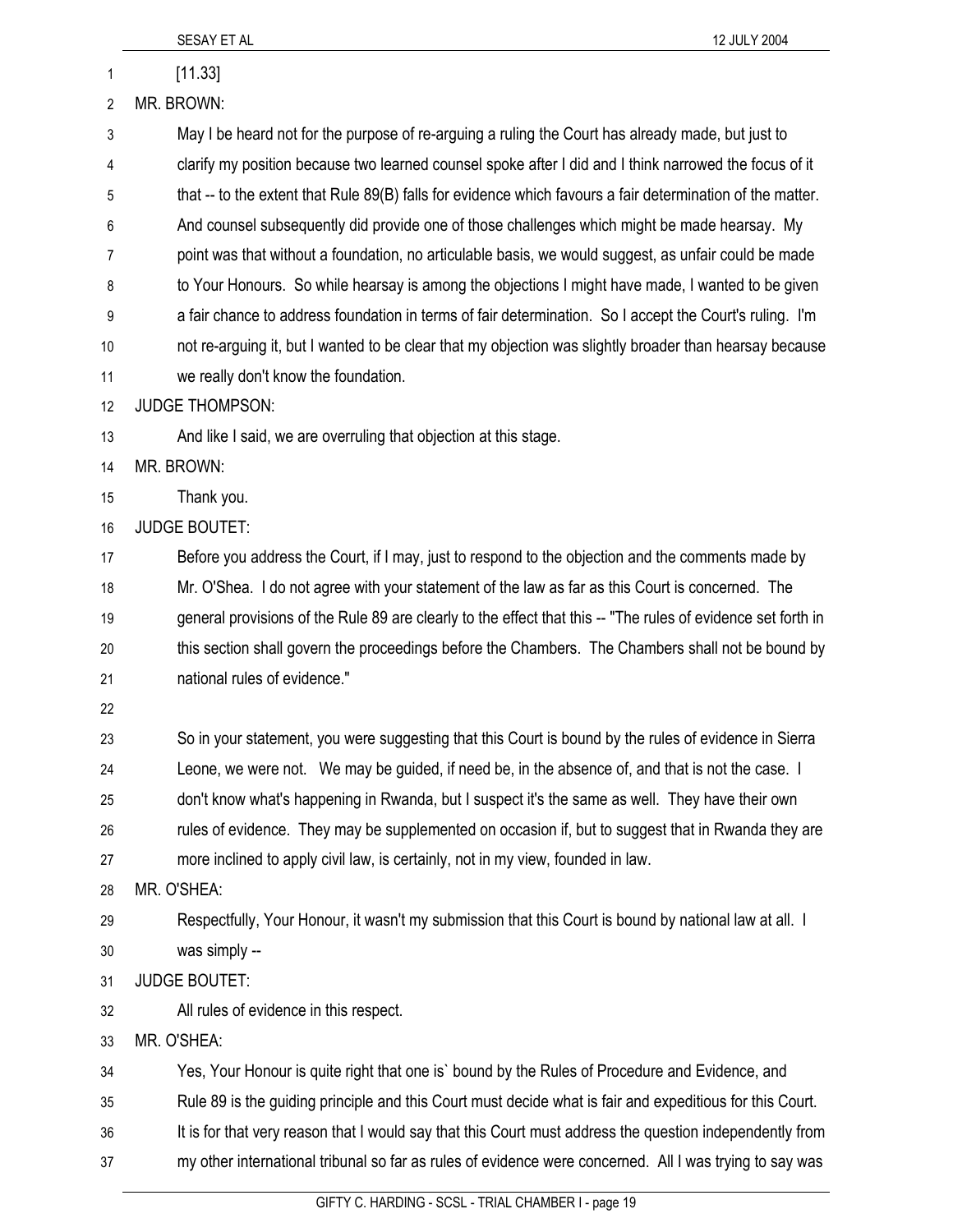|    | 12 JULY 2004<br>SESAY ET AL                                                                                    |
|----|----------------------------------------------------------------------------------------------------------------|
| 1  | that in so far as the International Criminal Tribunal for Rwanda has been guided by national principles,       |
| 2  | it's being guided by -- more by civil law national principles in this particular respect. And that if there is |
| 3  | any need or desirability of looking at any national systems, it's the law of Sierra Leone which is of          |
| 4  | most pertinence. That's my only point.                                                                         |
| 5  | MR. PRESIDENT:                                                                                                 |
| 6  | Now, Mr. Clayson, you had --                                                                                   |
| 7  | MR. CLAYSON:                                                                                                   |
| 8  | Thank you, Your Honours. I simply wanted to observe that the Trial Chamber, of course, does have               |
| 9  | very clear powers to govern the way in which witnesses are interrogated. I particularly refer to               |
| 10 | Rule 90(F)(i).                                                                                                 |
| 11 | MR. PRESIDENT:                                                                                                 |
| 12 | And $(F)(ii)$ .                                                                                                |
| 13 | MR. CLAYSON:                                                                                                   |
| 14 | And $(F)(ii)$ , and I'm concerned that in relation to $(F)(i)$ the points that were made by Mr. Brown plainly  |
| 15 | were directed towards the purpose behind that Rule; namely, that the mode and order of interrogation           |
| 16 | of witnesses ought to be conducted with a view to the ascertainment of the truth. And that principle is        |
| 17 | more likely to be advanced, if a witness is to be interrogated in the way, I submit, Mr. Brown indicated       |
| 18 | was in his submission appropriate, rather than skipping past important questions which are                     |
| 19 | preliminary to a significant point being made.                                                                 |
| 20 | MR. PRESIDENT:                                                                                                 |
| 21 | Well, we have taken note of these observations and I think counsel can continue, you know, in the              |
| 22 | light of the position of the Court not to sustain the objection by Mr. Brown. So, can counsel continue,        |
| 23 | please.                                                                                                        |
| 24 | MR. TEJAN-COLE:                                                                                                |
| 25 | Thank you, My Lord.                                                                                            |
| 26 | You'd said in your answer to the last question that Gbundema was in charge. Do you know the full<br>Q.         |
| 27 | name of this Gbundema?                                                                                         |
| 28 | His full name is Komba.<br>А.                                                                                  |
| 29 | How did you know he was in charge?<br>Q.                                                                       |
| 30 | MR. PRESIDENT:                                                                                                 |
| 31 | Is it Gbundema?                                                                                                |
| 32 | MR. TEJAN-COLE:                                                                                                |
| 33 | It's Gbundema. It's G-B-U-D-E-M-A (sic).                                                                       |
| 34 | MR. PRESIDENT:                                                                                                 |
| 35 | Yes, go ahead.                                                                                                 |
| 36 | MR. TEJAN-COLE:                                                                                                |
| 37 | How did you know that Komba Gbundema was in charge?<br>Q.                                                      |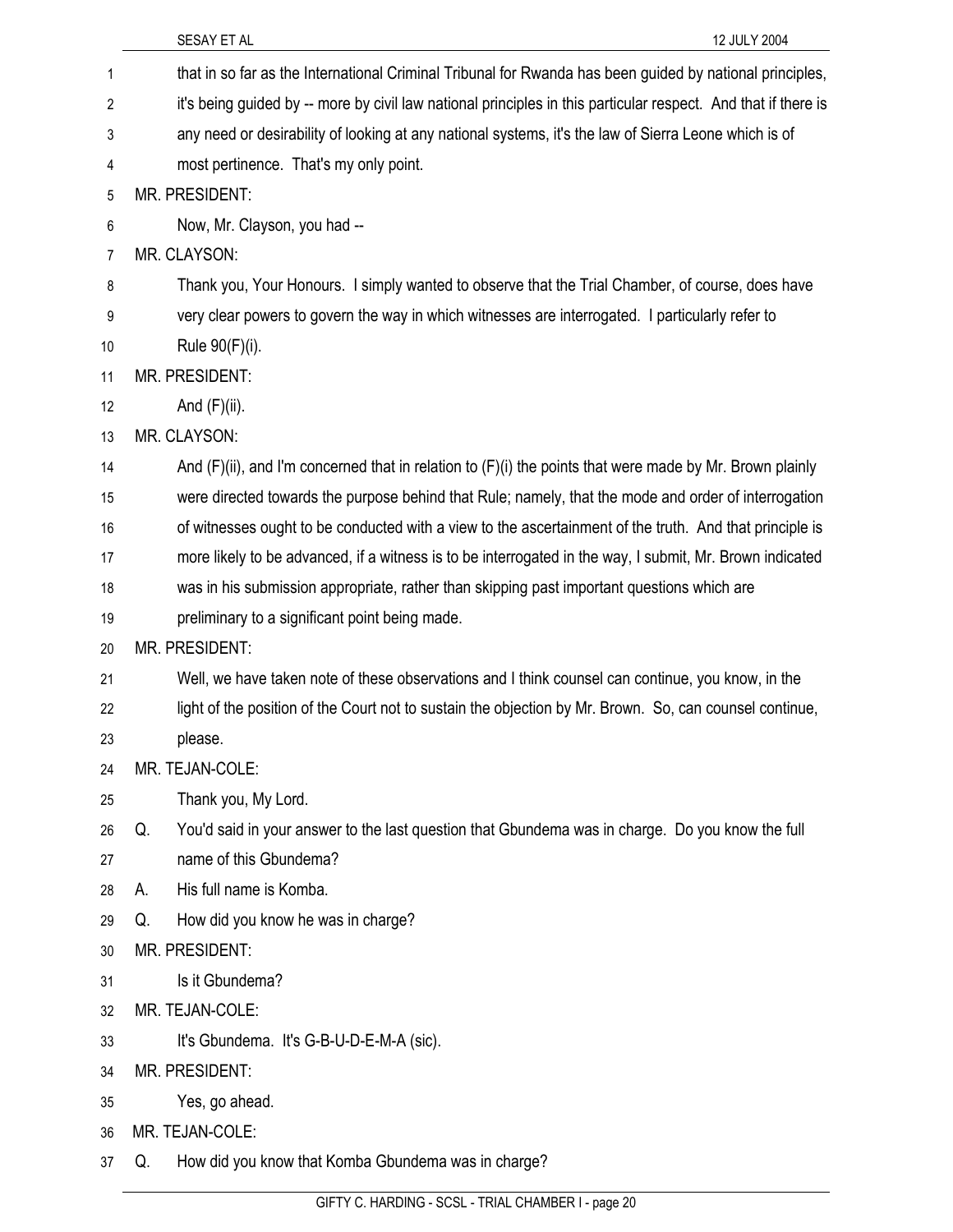- 1 A. Because we were under his battalion.
- 2 Q. You were under his battalion?
- 3 MR. PRESIDENT:
- 4 How did he know that it was Gbundema who was in charge? He has not answered the question.
- 5 MR. TEJAN-COLE:
- 6 Yes.
- 7 MR. TEJAN-COLE:
- 8 Q. How did you know that Komba Gbundema was in charge? How did you find this out?
- 9 A. When we were captured, we were with them in the bush and whatever they -- whatever decision they
- 10 wanted to take they always referred to him.
- 11 Q. Do you know what group he belonged to?
- 12 A. Komba Gbundema was a rebel.
- 13 Q. And who do you refer to as rebel?
- 14 A. Rebels? These are the first people who started the war during 1991.
- 15 Q. Do you know them by any other name?
- 16 A. They are called RUF.
- 17 Q. Now, after you were marked were you given any medication?
- 18 A. No.
- 19 Q. How long did it take the marks on your chest to heal?
- 20 A. It took up to two months with me.
- 21 Q. It took about two months to heal. Did anything else happen after you had been marked?
- 22 A. When I was marked, they told us to go and take Barry's load to Yomandu.
- 23 Q. Who was Barry? Who do you refer to as Barry?
- 24 A. He was the commander in our town that is called Yomandu Town.
- 25 Q. What commander -- what type of commander did you -- what type of commander was he?
- 26 A. He was company commander.
- 27 Q. Do you know what group he belonged to?
- 28 A. He was in the RUF group.
- 29 MR. PRESIDENT:
- 30 What's the name again? Let's have the name again.
- 31 MR. TEJAN-COLE:
- 32 Barry, Barry. He just said Barry.
- 33 Q. Do you know the full name?
- 34 A. No, I don't know.
- 35 Q. How was he referred to?
- 36 A. His rank was Captain Barry.
- 37 Q. Yeah, what did Barry say to you?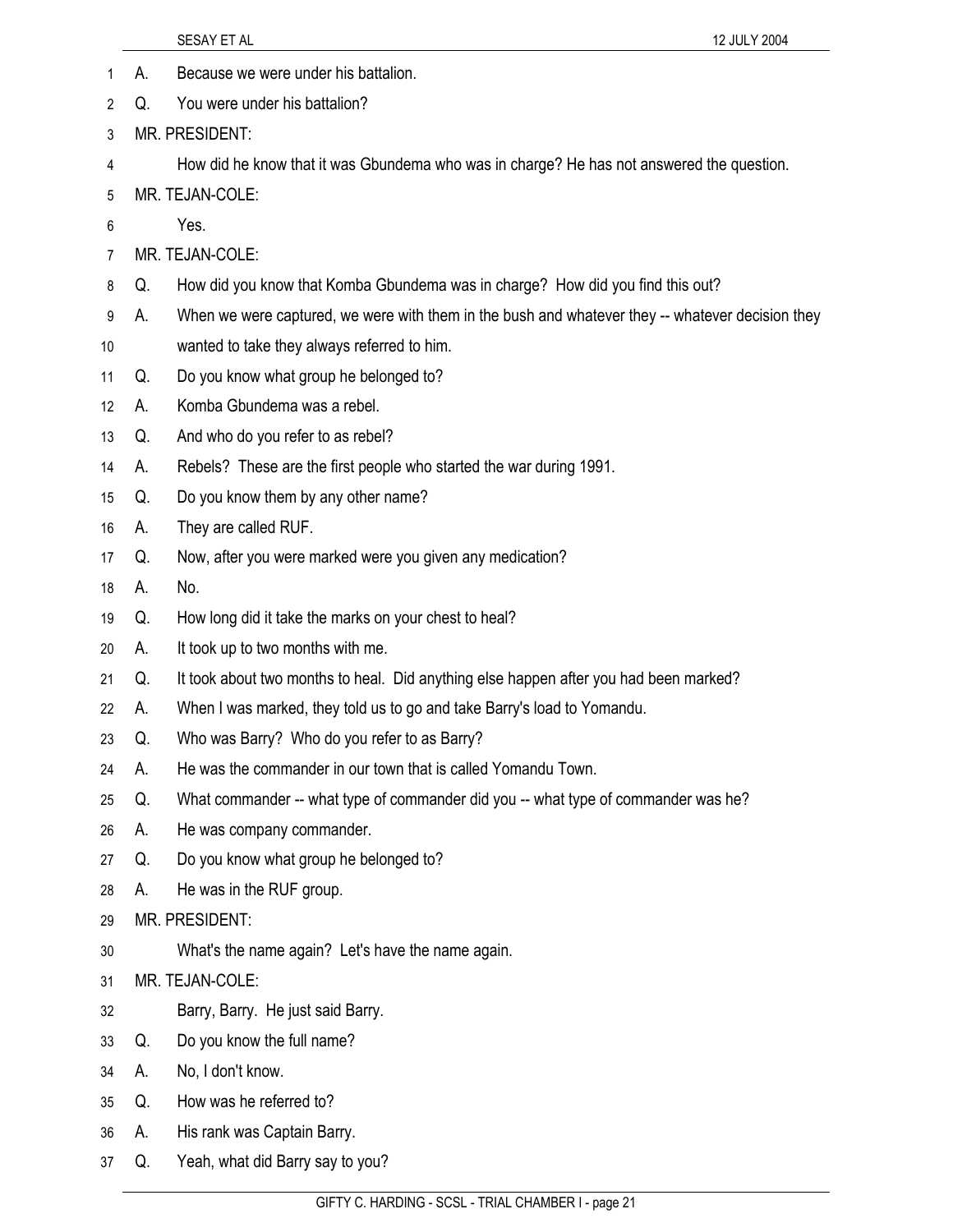|    |    | 12 JULY 2004<br>SESAY ET AL                                                                          |
|----|----|------------------------------------------------------------------------------------------------------|
| 1  | А. | When we were with him?                                                                               |
| 2  | Q. | No, could you explain what were you supposed to do with Barry?                                       |
| 3  | А. | I was with him; I was working for him.                                                               |
| 4  | Q. | What type of work did you do?                                                                        |
| 5  | А. | We used to clear his place and we used to cook for him because he had no woman. And we used to       |
| 6  |    | do household work, sweeping and fetching wood, and we used to launder for him.                       |
| 7  | Q. | Did anything happen whilst you were with Captain Barry?                                              |
| 8  | А. | Well, when I was with him, we had taken some time with him and they said there was a mission in      |
| 9  |    | which we were commissioned to go to one village that was in the Northern Province. The town was      |
| 10 |    | called Efin. We went there.                                                                          |
| 11 | Q. | [Overlapping microphones]                                                                            |
| 12 | А. | It was in the Northern Province.                                                                     |
| 13 | Q. | Do you know the name of district that this town was in?                                              |
| 14 | А. | It was under Kabala, Koinadugu District.                                                             |
| 15 | Q. | And what was this mission to Efin?                                                                   |
| 16 | А. | They said they were to go and attack at Efin.                                                        |
| 17 | Q. | Yes.                                                                                                 |
| 18 | А. | And they said we had to take all the cartridges and we took them and went away. We went to Kaima.    |
| 19 |    | We reached at Kaima and they mobilised some other people and we went to Efin. We went to Efin        |
| 20 |    | and they launched an attack.                                                                         |
| 21 | Q. | Did you take part in this attack?                                                                    |
| 22 | А. | The attack took place before me.                                                                     |
| 23 | Q. | Did you fire any gunshots during this attack?                                                        |
| 24 | А. | No, I did not because they did not give us any gun. You see, our own objective was to take the       |
| 25 |    | cartridges.                                                                                          |
| 26 | Q. | All right.                                                                                           |
| 27 | А. | So when they launched the attack, they captured the town and they took all the little property and   |
| 28 |    | brought it to us. And even that was Barry, you see, I was the one that was by it. And they came with |
| 29 |    | seven people.                                                                                        |
| 30 | Q. | Who came with seven people?                                                                          |
| 31 | А. | It's Barry. When he came with these seven people, he said I was coming -- he said, "I would come     |
| 32 |    | and cut your hands --"                                                                               |
| 33 |    | MR. PRESIDENT:                                                                                       |
| 34 |    | Please sit down, please sit down.                                                                    |
| 35 |    | [Counsel Tejan-Cole complies]                                                                        |
| 36 |    | Yes, Mr. O'Shea.                                                                                     |
| 37 |    |                                                                                                      |
|    |    |                                                                                                      |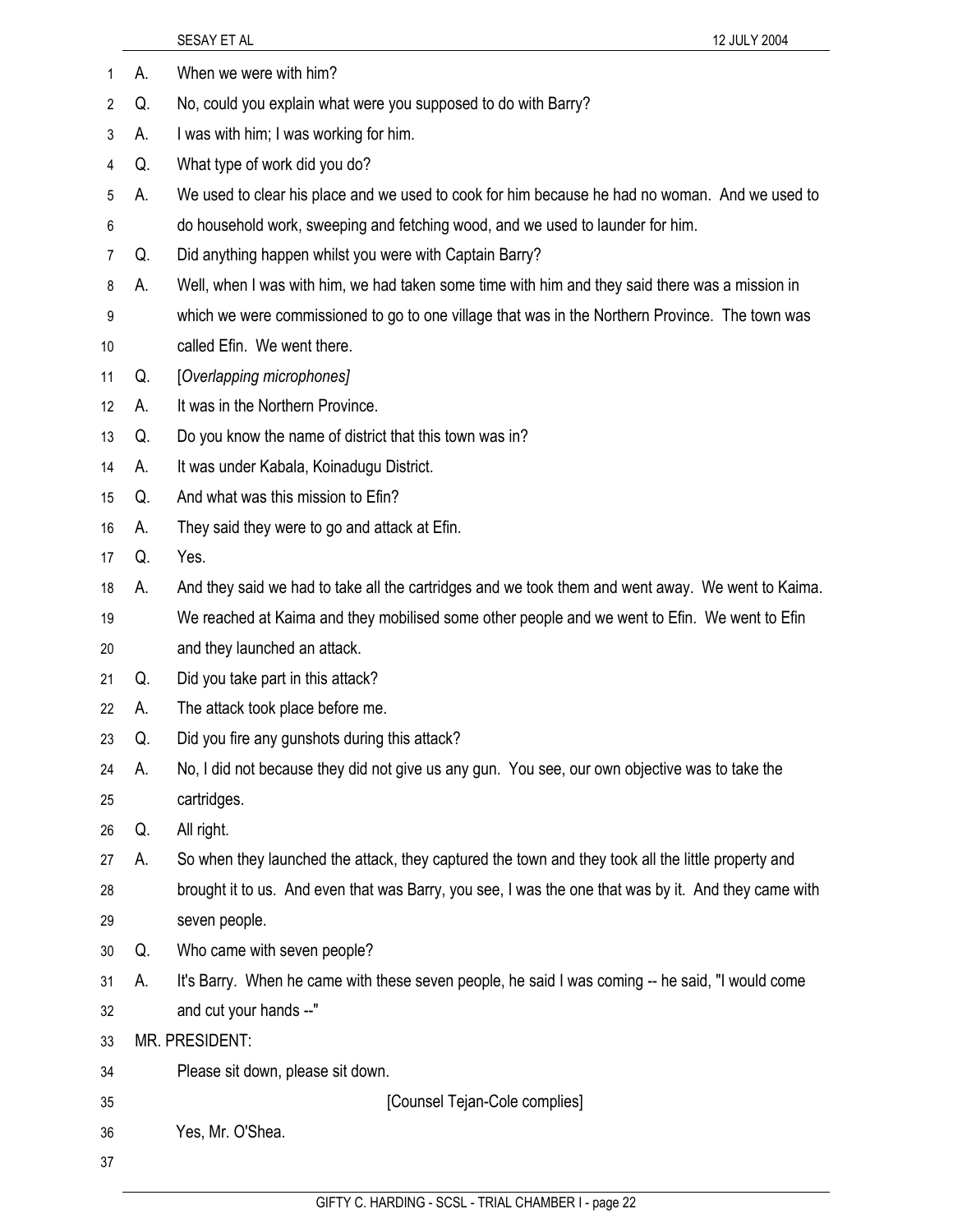| 1       | MR. O'SHEA:                                                                                                 |
|---------|-------------------------------------------------------------------------------------------------------------|
| 2       | Yes. Your Honours, it is an important principle that before a witness is called the Defence be on           |
| 3       | proper notice as to what evidence that witness is going to give.                                            |
| 4       |                                                                                                             |
| 5       | Now, it would seem that the area that's being going into now, this attack at Efin, is an area which we      |
| $\,6\,$ | have absolutely no notice. I don't know if my -- the -- we were earlier taking about other international    |
| 7       | tribunals. There is a decision by the International Criminal Tribunal for Rwanda by the                     |
| 8       | name of Bagasora and there is another decision in the Government II case, both of which effectively         |
| 9       | exclude evidence which has been tendered in open Court of which the Defence have absolutely no              |
| 10      | notice.                                                                                                     |
| 11      |                                                                                                             |
| 12      | The general practice which has developed in other international tribunals is that the Prosecution, if       |
| 13      | they believe -- if they wish other evidence to come out, what they need to do is to produce what has        |
| 14      | come to be known as a will-say statement, which is a statement that they produce to the Defence in          |
| 15      | reasonable time in advance of the evidence being given, which can fairly put the Defence on notice as       |
| 16      | to any additional evidence which is likely to come out from the witness.                                    |
| 17      |                                                                                                             |
| 18      | It would be submit -- my submission that it does not appear that the Prosecution is taken by surprise       |
| 19      | by this additional information, so this is information that before we came into court this morning it       |
| 20      | would appear that they were aware it was going to come out of this witness, and in my submission, in        |
| 21      | the absence of proper notice to us, it must be excluded because we do not have a fair opportunity to        |
| 22      | consider it.                                                                                                |
| 23      | MR. JORDASH:                                                                                                |
| 24      | Can I support that --                                                                                       |
| 25      | MR. PRESIDENT:                                                                                              |
| 26      | Yes, Mr. Jordash.                                                                                           |
| 27      | MR. JORDASH:                                                                                                |
| 28      | Can I support what my learned friend has just said. Now, clearly the Rules of Procedure and                 |
| 29      | Evidence, in particular, Rule 66, are designed to ensure that Defence do have adequate notice of a          |
| 30      | witness's testimony.                                                                                        |
| 31      |                                                                                                             |
| 32      | The evidence which the witness has just given sounds, from his first few statements, as if this is going    |
| 33      | to be a substantial part of his evidence, dealing with an attack in which he took part. It is important, in |
| 34      | our submission, that the Defence have notice of such allegations. They may concern or they may be           |
| 35      | alleged to concern our clients.                                                                             |
| 36      | MR. PRESIDENT:                                                                                              |

37 Well, this issue you are raising has come up before this Court in an earlier trial, and a ruling is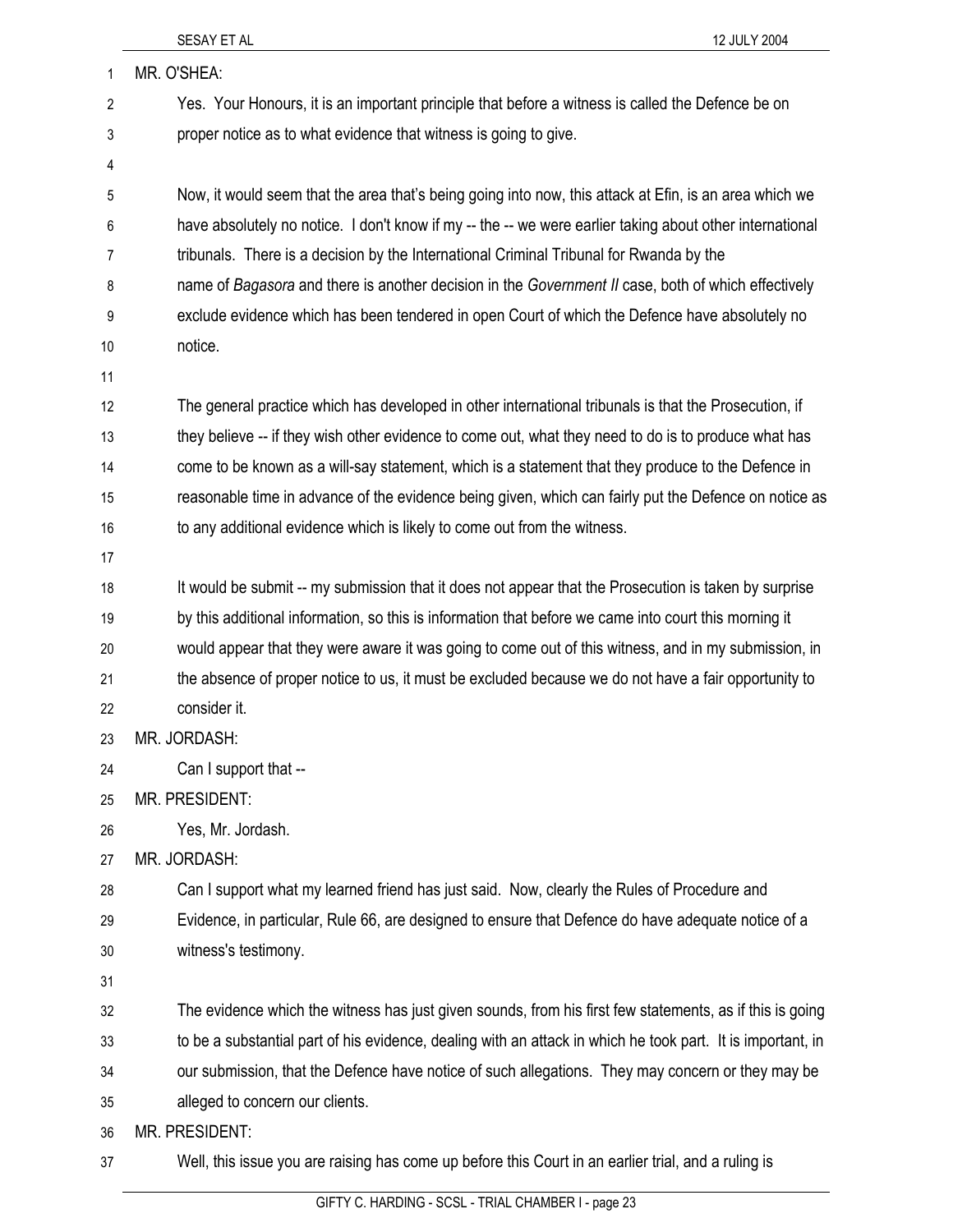|    | SESAY ET AL<br>12 JULY 2004                                                                            |
|----|--------------------------------------------------------------------------------------------------------|
| 1  | expected on it. But may we hear from the Prosecution, you know, on this particular issue.              |
| 2  | MR. TEJAN-COLE:                                                                                        |
| 3  | Sorry, Your Honour. The -- in response to what my learned friends have said, Your Honour, we have      |
| 4  | disclosed our obligation and we have brought -- we've given the Defence notice of this information.    |
| 5  | The $-$                                                                                                |
| 6  | MR. PRESIDENT:                                                                                         |
| 7  | Including the one which is being testified to this morning?                                            |
| 8  | MR. TEJAN-COLE:                                                                                        |
| 9  | Yes, Your Honour. Your Honour, the statement of the witness -- in his statement he didn't specifically |
| 10 | mention this particular incident. Subsequently -- in a subsequent interview he mentioned the incident. |
| 11 | We have an interview note which was served on the Defence on the 30th of June 2004 disclosing this     |
| 12 | material and this information to them. So we have complied with our obligations. We've given them      |
| 13 | the necessary information and I really don't know what they are complaining about.                     |
| 14 | <b>JUDGE THOMPSON:</b>                                                                                 |
| 15 | Do you have evidence of service?                                                                       |
| 16 | MR. O'SHEA:                                                                                            |
| 17 | Your Honours will remember -- sorry.                                                                   |
| 18 | MR. PRESIDENT:                                                                                         |
| 19 | Mr. O'Shea, please wait, Mr. O'Shea.                                                                   |
| 20 | MR. TEJAN-COLE:                                                                                        |
| 21 | Sorry, Your Honour. We have a letter here dated the 30th of June 2004 which was sent to all three --   |
| 22 | solicitors for all three Accused persons and in that letter, Your Honour, the second paragraph we      |
| 23 | said -- we noted that these are supplemental statements which were inadvertently omitted when the      |
| 24 | primary statements were disclosed unredacted. "You have been previously served with redacted           |
| 25 | versions of these supplemental statements." This -- the document I have before me is a letter which    |
| 26 | was sent to the solicitor for the third Accused.                                                       |
| 27 | MR. PRESIDENT:                                                                                         |
| 28 | Counsel.                                                                                               |
| 29 | MR. TEJAN-COLE:                                                                                        |
| 30 | Counsel for the third Accused, Your Honour. So we have drawn their attention to it. We served them     |
| 31 | the necessary documents, we've put them on notice, and it's my humble submission, Your Honour,         |
| 32 | that they suffer no prejudice. We have given them the necessary material. They knew well in            |
| 33 | advance of this trial commencing that we were going to lead such evidence, supplemental evidence       |
| 34 | that the Accused gave (sic).                                                                           |
| 35 |                                                                                                        |
| 36 | <b>JUDGE THOMPSON:</b>                                                                                 |
| 37 | The question really is, do you have proof of service?                                                  |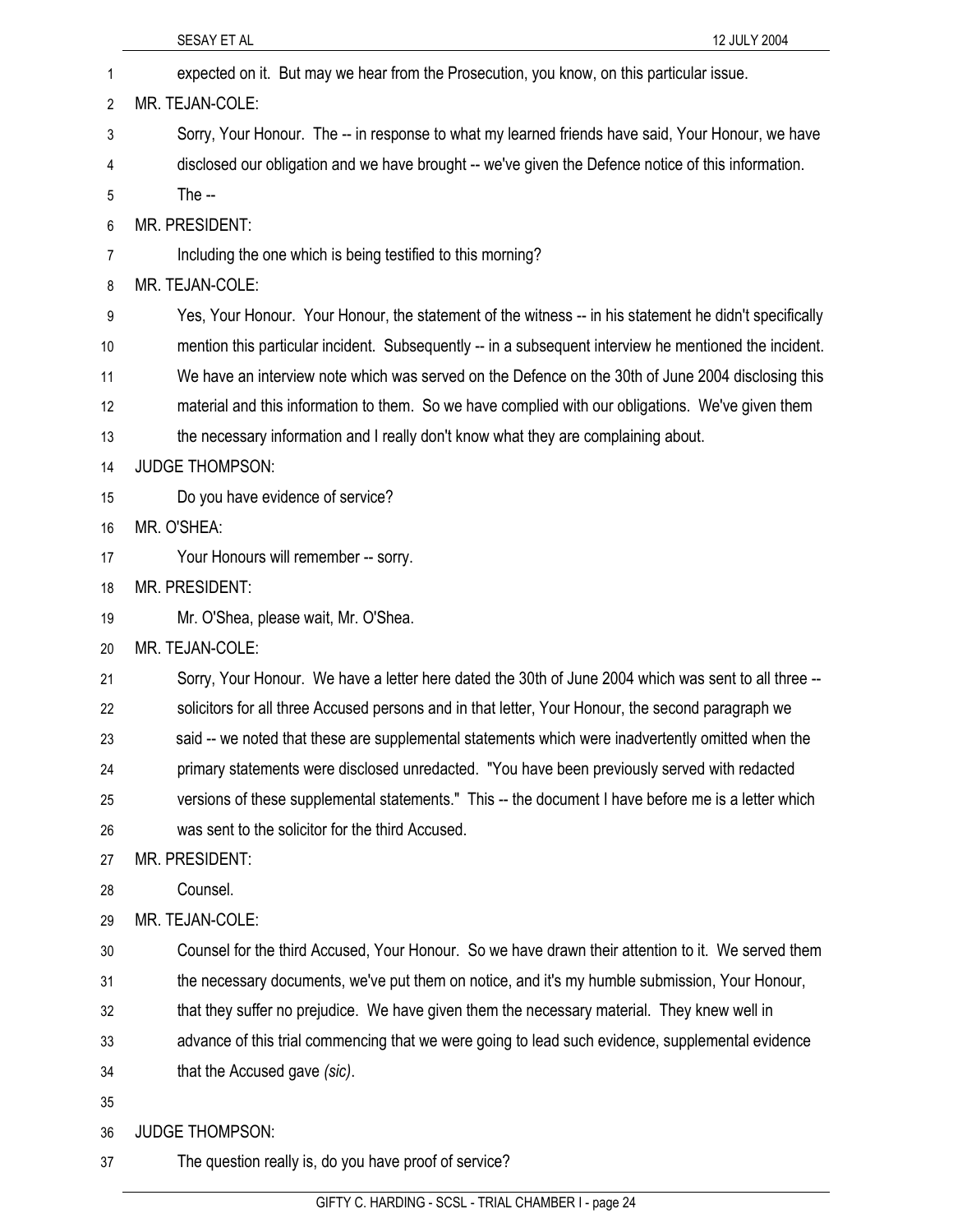| 1  | MR. TEJAN-COLE:                                                                                          |
|----|----------------------------------------------------------------------------------------------------------|
| 2  | Yes, Your Honour. Yes, Your Honour.                                                                      |
| 3  | <b>JUDGE THOMPSON:</b>                                                                                   |
| 4  | Could you show them?                                                                                     |
| 5  | MR. TEJAN-COLE:                                                                                          |
| 6  | This is the receipt for one of the Accused persons.                                                      |
| 7  | MR. PRESIDENT:                                                                                           |
| 8  | Has the Defence seen the document?                                                                       |
| 9  | MR. O'SHEA:                                                                                              |
| 10 | Your Honour, yes. Your Honour will remember that I raised this once before that we've been served        |
| 11 | with one extra page in relation to this witness. The extra page that I've received I have in front of me |
| 12 | and it says nothing about this attack at Efin. I have received one page dated the 28th of January        |
| 13 | 2004. I see the dates on that document which we've just been shown as the same, 28th of January          |
| 14 | 2004, but what I've got in front of me is a note of additional evidence but it seems to have no          |
| 15 | correlation whatsoever with what we're hearing now.                                                      |
| 16 | <b>JUDGE BOUTET:</b>                                                                                     |
| 17 | There seems to be some confusion somewhere. You -- Mr. Prosecutor, you have mentioned that the           |
| 18 | interview notes were on 30 June.                                                                         |
| 19 | MR. TEJAN-COLE:                                                                                          |
| 20 | It was served on the 30th of June, Your Honour, but it's dated the 28th of January 2004.                 |
| 21 | <b>JUDGE BOUTET:</b>                                                                                     |
| 22 | So the document you are talking about is a document of 21 January 2004?                                  |
| 23 | MR. TEJAN-COLE:                                                                                          |
| 24 | 28th January 2004.                                                                                       |
| 25 | <b>JUDGE BOUTET:</b>                                                                                     |
| 26 | 28th January 2004.                                                                                       |
| 27 | MR. TEJAN-COLE:                                                                                          |
| 28 | Yes, Your Honour. In that document it specifically mentions the evidence which the witness is about      |
| 29 | to testify which occurred in Efin near Yomandu.                                                          |
| 30 | <b>JUDGE THOMPSON:</b>                                                                                   |
| 31 | Well, for an avoidance of doubt would you read this document? Would you read, because apparently         |
| 32 | counsel on the other side is saying that there is no mention. I mean, the issue now is that the          |
| 33 | question of an attack was not one of the pieces of evidence or statements provided to the Defence,       |
| 34 | and you say that you served them on a supplemental cover.                                                |
| 35 |                                                                                                          |
| 36 | MR. TEJAN-COLE:                                                                                          |
| 37 | If I may read the document as Your Honours requested.                                                    |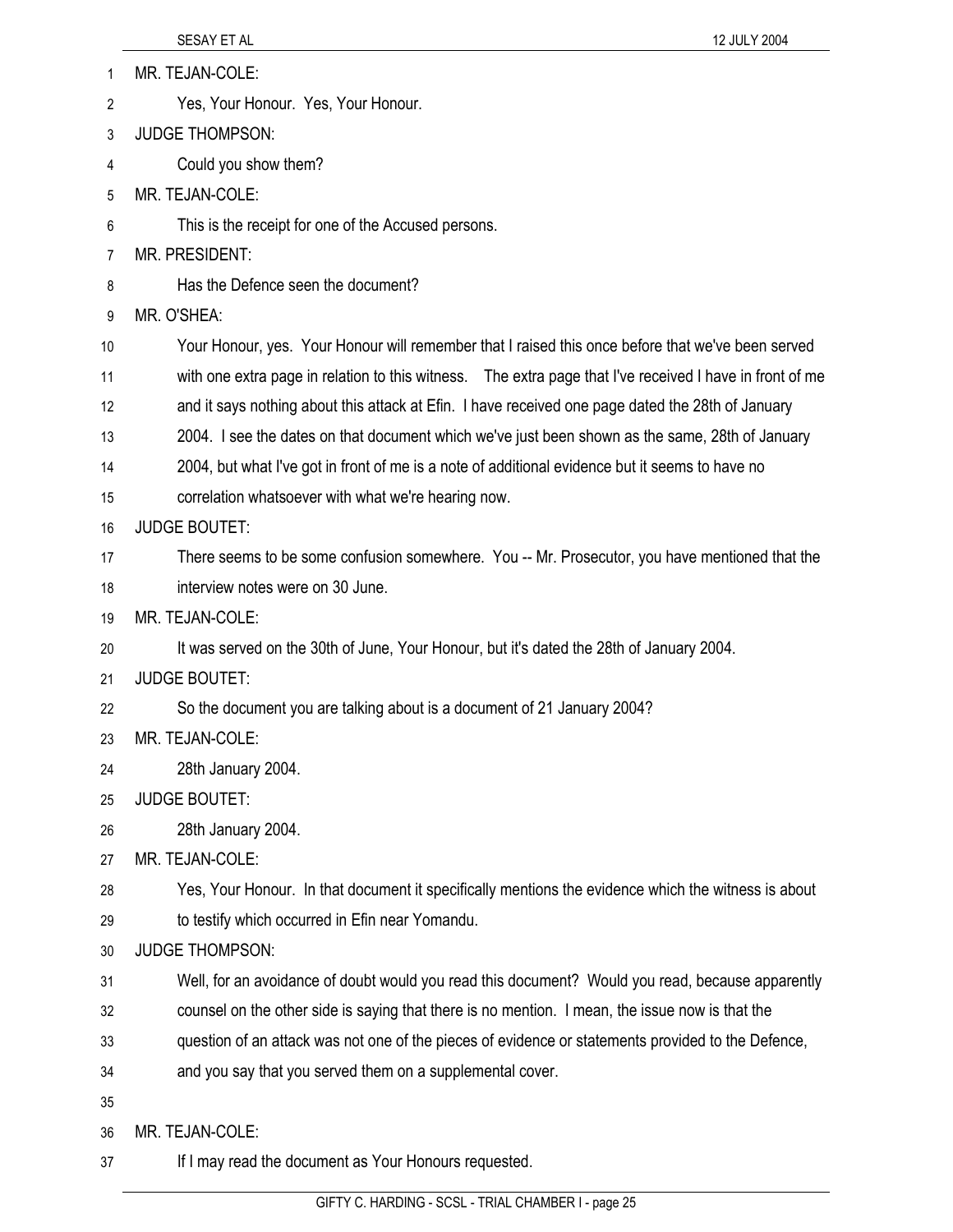- 1 JUDGE BOUTET:
- 2 I have just read it.
- 3 MR. TEJAN-COLE:
- 4 Yes, Your Honour.
- 5 JUDGE BOUTET:
- 6 We were given a copy of it. And I have to say that I subscribe to the comments made because there
- 7 is absolutely no reference in that document of 21 January to an attack on whatever *(sic)*.
- 8 MR. TEJAN-COLE:
- 9 Your Honour, there is --
- 10 JUDGE BOUTET:
- 11 Maybe you can read that as --
- 12 JUDGE THOMPSON:
- 13 Let him read it for us.
- 14 JUDGE BOUTET:
- 15 Okay, go ahead.
- 16 MR. PRESIDENT:
- 17 **Is it not the one-page document?**
- 18 MR. TEJAN-COLE:
- 19 One paragraph, short.
- 20 MR. PRESIDENT:
- 21 One paragraph?
- 22 MR. TEJAN-COLE:
- 23 Yes, Your Honour. It reads: "Captain Barry was under the command of Komba Gbundema. I never
- 24 saw him actually performing amputation but I saw him in possession of an axe with human blood,
- 25 other cutting implements and seven hands which he had amputated. These amputations actually took
- 26 place at a village called Efin, a distance from Yomandu, near the border with Koinadugu. We spoke
- 27 to amputees."
- 28
- 29 The witness has already mentioned seven, he was about to talk about --
- 30 MR. BROWN:
- 31 Your Honours, two just technical -- I'm sorry.
- 32 MR. PRESIDENT:
- 33 Now, in your opinion, learned counsel for the Prosecution, I mean, would you say that the evidence he
- 34 is giving here, you know, is substantially the same as the one in this document which you say you
- 35 subsequently disclosed to the Defence?
- 36 MR. TEJAN-COLE:
- 37 That is my humble submission, My Lord. The material evidence which we are trying to adduce from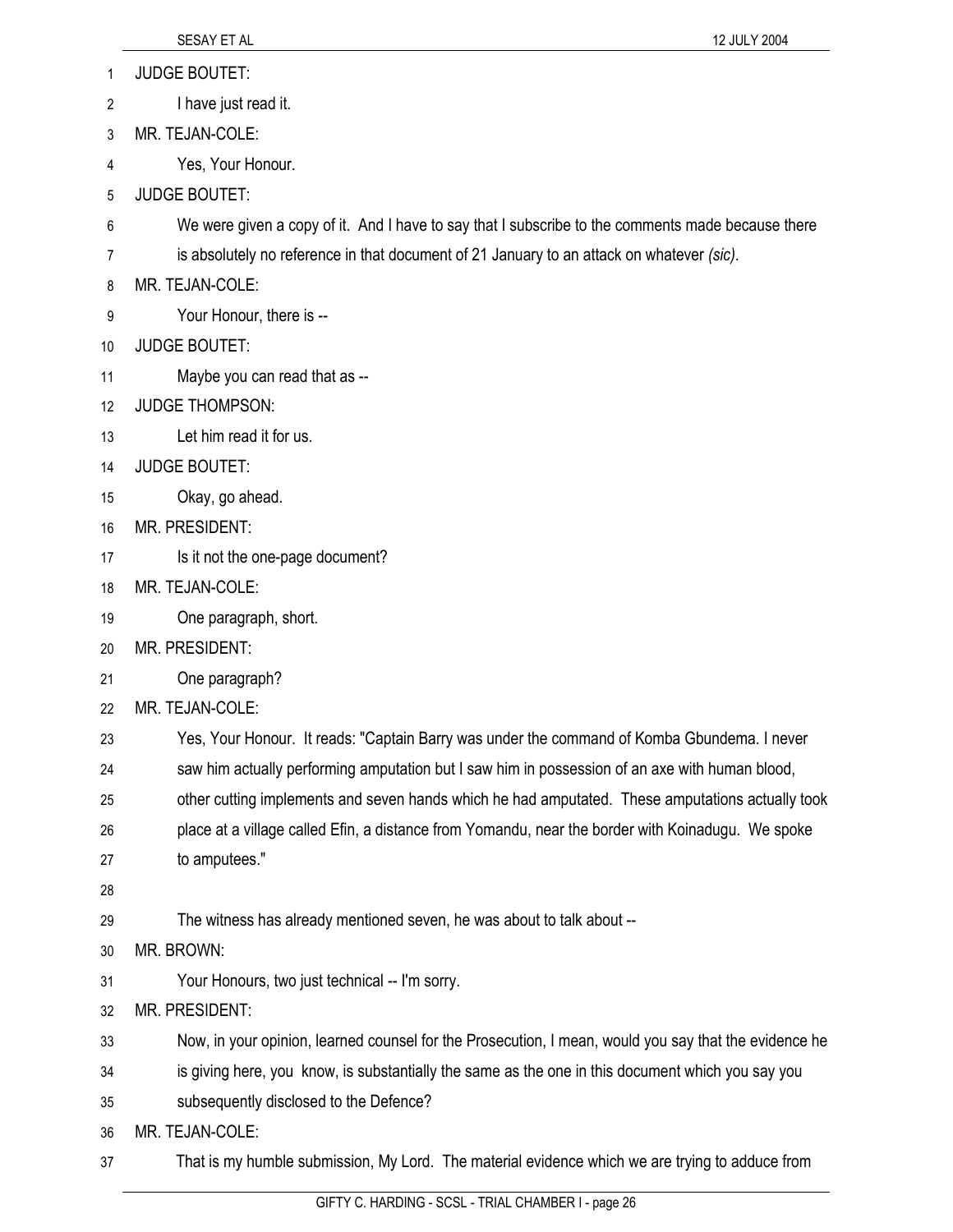|    | SESAY ET AL<br>12 JULY 2004                                                                                |
|----|------------------------------------------------------------------------------------------------------------|
| 1  | this witness is exactly as stated in the additional -- the supplemental interview notes.                   |
| 2  | MR. PRESIDENT:                                                                                             |
| 3  | But we are not yet -- we are not yet there. We have not --                                                 |
| 4  | MR. TEJAN-COLE:                                                                                            |
| 5  | As My Lord pleases. I've not been even given the time --                                                   |
| 6  | MR. PRESIDENT:                                                                                             |
| 7  | Yes, but you should not. They should pre-empt you, you know, when you start going into material            |
| 8  | which has not been disclosed to them. I mean, it's their perfect right, you know, to raise the objection.  |
| 9  | You can understand why.                                                                                    |
| 10 |                                                                                                            |
| 11 | Yes, the Defence please, Mr. Brown.                                                                        |
| 12 | MR. BROWN:                                                                                                 |
| 13 | Yes, just two technical matters. When learned counsel read, he misread and I have done this so             |
| 14 | often I want it to be clear I'm not being critical of him, but it doesn't say "which he had amputated," it |
| 15 | says in the third line, "which had been amputated," which is a passive reference. And the copy I have      |
| 16 | says "W" spoke to amputees, which I've actually taken to mean the witness and that's what the form         |
| 17 | says. And those were actually two minor technical differences which I've subscribed to just reading        |
| 18 | quickly but which actually do make a difference in the meaning of the statement.                           |
| 19 | [Trial Chamber confers]                                                                                    |
| 20 | MR. CAMMEGH:                                                                                               |
| 21 | Your Honour.                                                                                               |
| 22 | MR. PRESIDENT:                                                                                             |
| 23 | Yes.                                                                                                       |
| 24 | MR. CAMMEGH:                                                                                               |
| 25 | Forgive me for interrupting. Can I just make one rather astonishing observation? Is my learned friend      |
| 26 | for the Prosecution seriously saying that the document just four lines long, prepared at the end of        |
| 27 | January, not served on the Defence until the end of June, what, ten, maybe less days before the trial      |
| 28 | commenced, represents proper service, particularly in circumstances where the evidence which we            |
| 29 | are now hearing not only departs from what is in that four-line statement, but appears to be the thrust    |
| 30 | of what may be this witness's evidence? It's quite shocking, and in my respectful submission, it's         |
| 31 | utterly unacceptable.                                                                                      |
| 32 | MR. PRESIDENT:                                                                                             |
| 33 | As I said, this objection is not -- is not novel to this Court and we -- we would -- so we would re-visit  |
| 34 | this issue. We've taken note of it. We'll re-visit it and counsel for the Prosecution will continue and at |
| 35 | the appropriate time we will know what the status of this evidence, you know, would be in the light of     |
| 36 | the objection by the Defence and after we would have re-visited the issue. So, please let the              |
| 37 | counsel --                                                                                                 |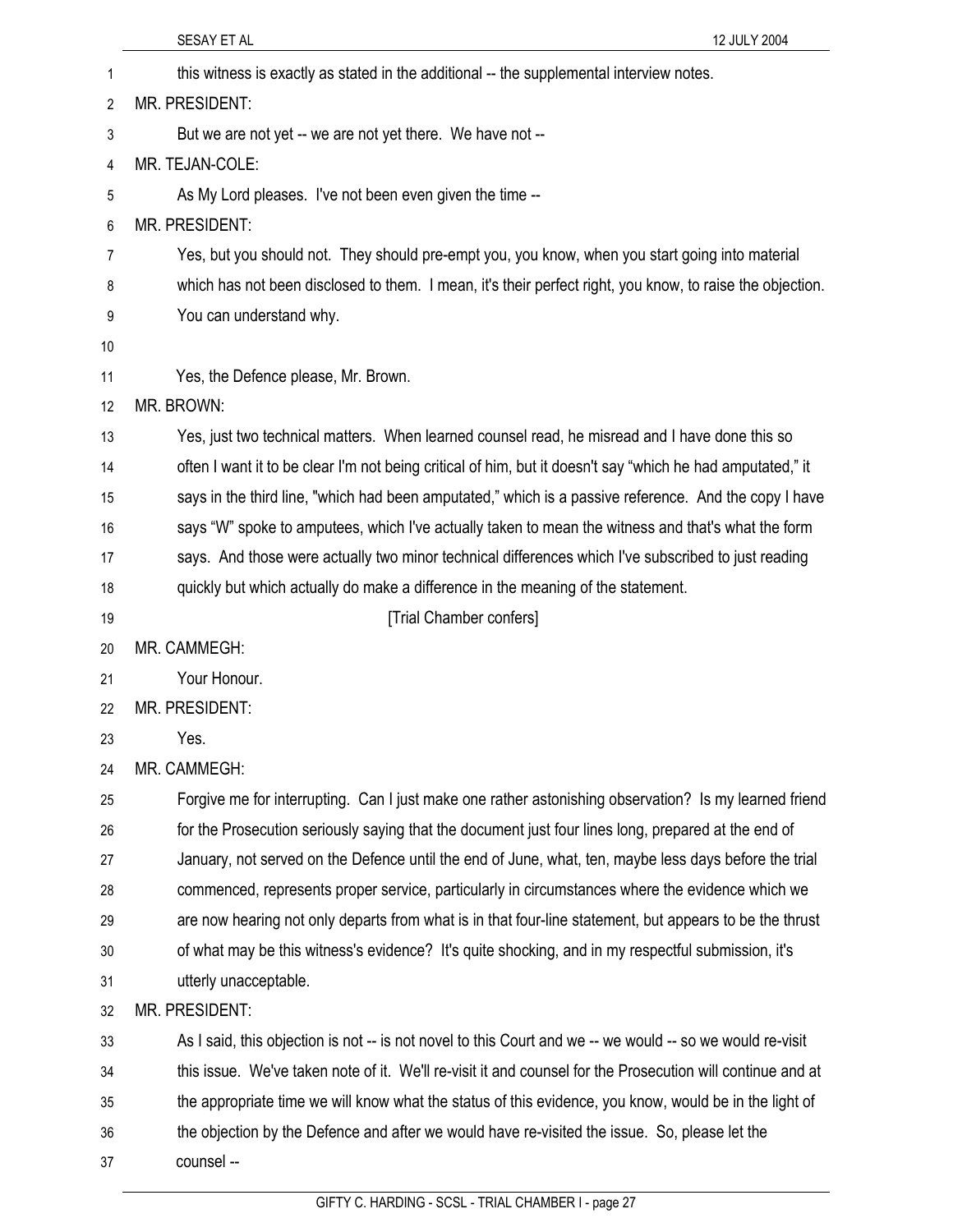|    | SESAY ET AL                                                                                                      | 12 JULY 2004 |  |  |
|----|------------------------------------------------------------------------------------------------------------------|--------------|--|--|
| 1  | <b>JUDGE BOUTET:</b>                                                                                             |              |  |  |
| 2  | May I, Mr. Presiding Judge, just before you allow the Prosecution to proceed, ask the Prosecution if at          |              |  |  |
| 3  | all they have any response to the last objection as to why this document dated 28th January 2004 has             |              |  |  |
| 4  | been served two weeks ago or did not serve but disclosed to the Defence two weeks ago?                           |              |  |  |
| 5  | <b>MS. TAYLOR:</b>                                                                                               |              |  |  |
| 6  | Your Honour, in response of that, I no longer have the copies of <i>(inaudible)</i> in front of me, it was being |              |  |  |
| 7  | handed up to Your Honours. The copy that was served on the 30th of June was an unredacted copy.                  |              |  |  |
| 8  | This was one of the supplemental statements that was raised by my learned friend, Mr. O'Shea, last               |              |  |  |
| 9  | week saying that he thought that they were served late but they caused no prejudice to the Defence.              |              |  |  |
| 10 |                                                                                                                  |              |  |  |
| 11 | The reason that no prejudice has arisen is because a redacted copy of this supplemental copy was                 |              |  |  |
| 12 | served much earlier -- I don't at the moment have the date to hand -- and the only matter that was               |              |  |  |
| 13 | redacted when that supplemental statement was served was the name of the witness. And so the                     |              |  |  |
| 14 | Defence have had the name of this witness for the 42-day period that is mandated by the Court. It will           |              |  |  |
| 15 | simply come to light when the unredacted version of the primary statement was served, this                       |              |  |  |
| 16 | supplemental statement was omitted, and so therefore the 30th of June came about.                                |              |  |  |
| 17 | <b>JUDGE BOUTET:</b>                                                                                             |              |  |  |
| 18 | Thank you.                                                                                                       |              |  |  |
| 19 |                                                                                                                  |              |  |  |
| 20 | Yes, you may proceed, Mr. Prosecutor.                                                                            |              |  |  |
| 21 | MR. TEJAN-COLE:                                                                                                  |              |  |  |
| 22 | Thank you, Your Honours.                                                                                         |              |  |  |
| 23 | Q.<br>Mr. Witness, you said that Captain Barry brought seven people. What happened to those seven                |              |  |  |
| 24 | people, could you tell the court?                                                                                |              |  |  |
| 25 | Yes.<br>А.                                                                                                       |              |  |  |
| 26 | What happened to them?<br>Q.                                                                                     |              |  |  |
| 27 | When he caught the seven people --<br>А.                                                                         |              |  |  |
| 28 | MR. BROWN:                                                                                                       |              |  |  |
| 29 | I object.                                                                                                        |              |  |  |
| 30 | THE WITNESS: [Answered through interpretation]                                                                   |              |  |  |
| 31 | -- he came with them.                                                                                            |              |  |  |
| 32 | <b>JUDGE THOMPSON:</b>                                                                                           |              |  |  |
| 33 | Objection is sustained.                                                                                          |              |  |  |
| 34 | MR. TEJAN-COLE:                                                                                                  |              |  |  |
| 35 | Sorry, Your Honour.                                                                                              |              |  |  |
| 36 | <b>JUDGE THOMPSON:</b>                                                                                           |              |  |  |
| 37 | The objection is sustained.                                                                                      |              |  |  |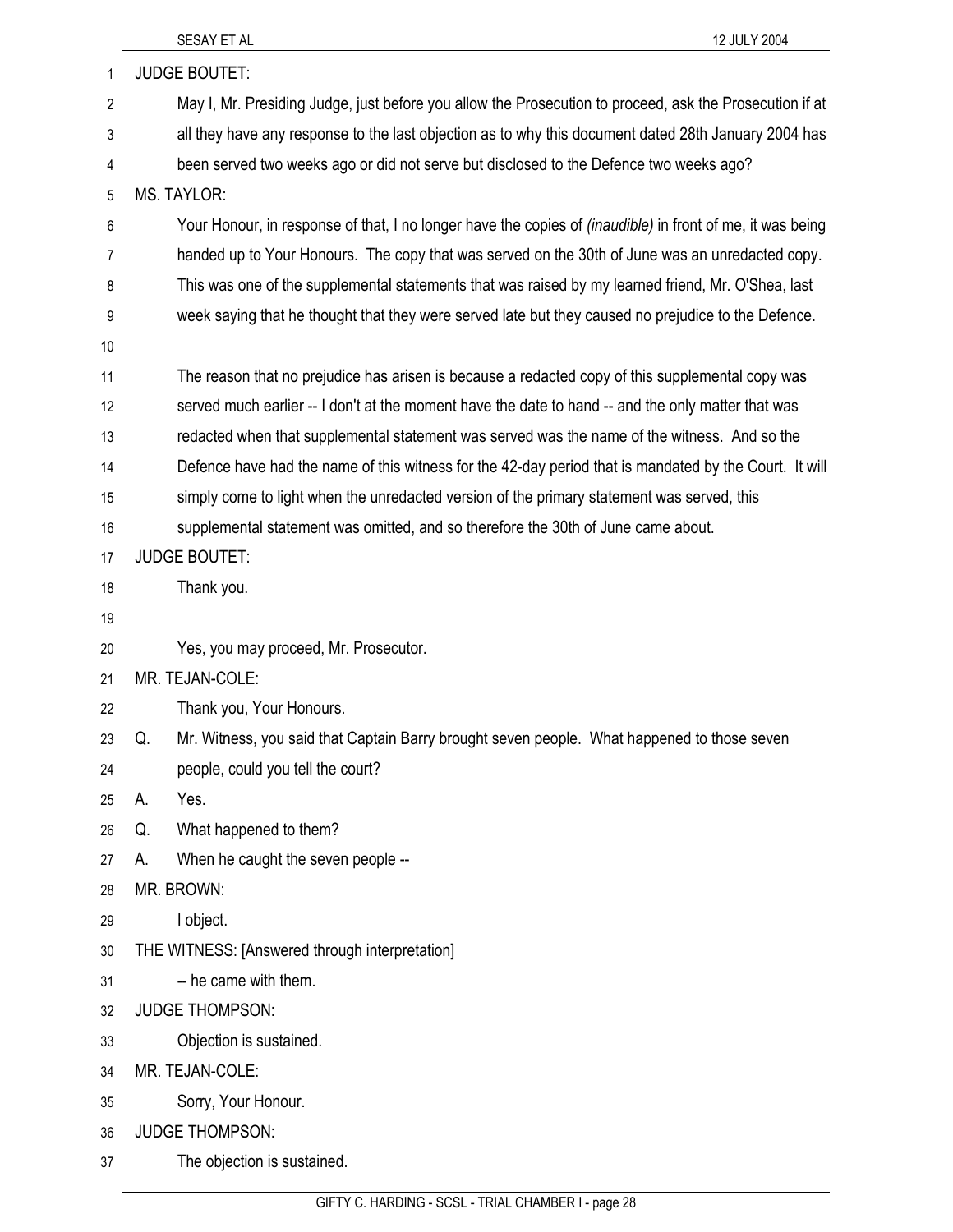1 MR. TEJAN-COLE:

- 2 Your Honour, what was the --
- 3 JUDGE THOMPSON:
- 4 You said what happened to them.
- 5 MR. TEJAN-COLE:

6 Q. Did anything happen -- sorry, did anything happen to these seven people?

7 A. When he came with these seven people, he brought them. During the time, all the rice and other 8 things that had been looted, you see, were brought by me and he told them that he was going to cut 9 off their hands. He said, "Now you should go and tell the SLA" -- which was the national army -- "that 10 I Rebel Barry, I am on the way coming." And he took the axe and started chopping off these people's 11 hands. By then I was standing by the rice that was looted. From there they told us to take all the 12 loads and to go away. We took the load and came back on our base. I was with him and he went to 13 a particular mission and did not come back. The people who captured us, they met me in the house 14 and they took me and explained to me that they were the ones that captured me the other time. And 15 they took with me *(sic)* and I was with their boss.

16 Q. Can you describe them to this Court?

17 A. The man who took me? They took me to their boss who was called S.K. That S.K was a rebel. We 18 were there and we were there, we were being sent, you know, to cut sticks and to burn charcoal. 19 Because we used to -- yes, because we used to cook with charcoal. We were not allowed to cook 20 with wood because when you use wood to cook there will be some smoke, and if they see the air raid 21 camps, they would notice that people are here. We were there burning charcoal. The other time they 22 sent us to go in search of rice. And they sent us to our own chiefdom, which was Sowa Chiefdom, to 23 get rice and we went there to get rice.

24 Q. How did you find this rice?

25 A. They would lead us. We would go to people's old farm and get rice from there. By then people had 26 already run away. We would go from bush to bush searching and getting husk rice. We'd come and 27 beat it in mortar and put the rice in rubbers *(sic)*. And so from there, therein a particular stick thrust 28 me. When I was coming the foot had already swollen. We reached at Tombudu, but I couldn't go any 29 further because the thing was so swollen that I couldn't walk anymore. So I stayed with one man that 30 was called Ibrahim. I was with Ibrahim for some time.

31 Q. Do you know the full name of this Ibrahim?

32 A. Yes, I do.

- 33 Q. What is his full name?
- 34 A. His name is Ibrahim Tucker.
- 35 Q. Was he a member of any of the groups that you mentioned earlier?

36 MR. PRESIDENT:

37 No, don't answer that question. Turn it round, turn it round. Turn the question round.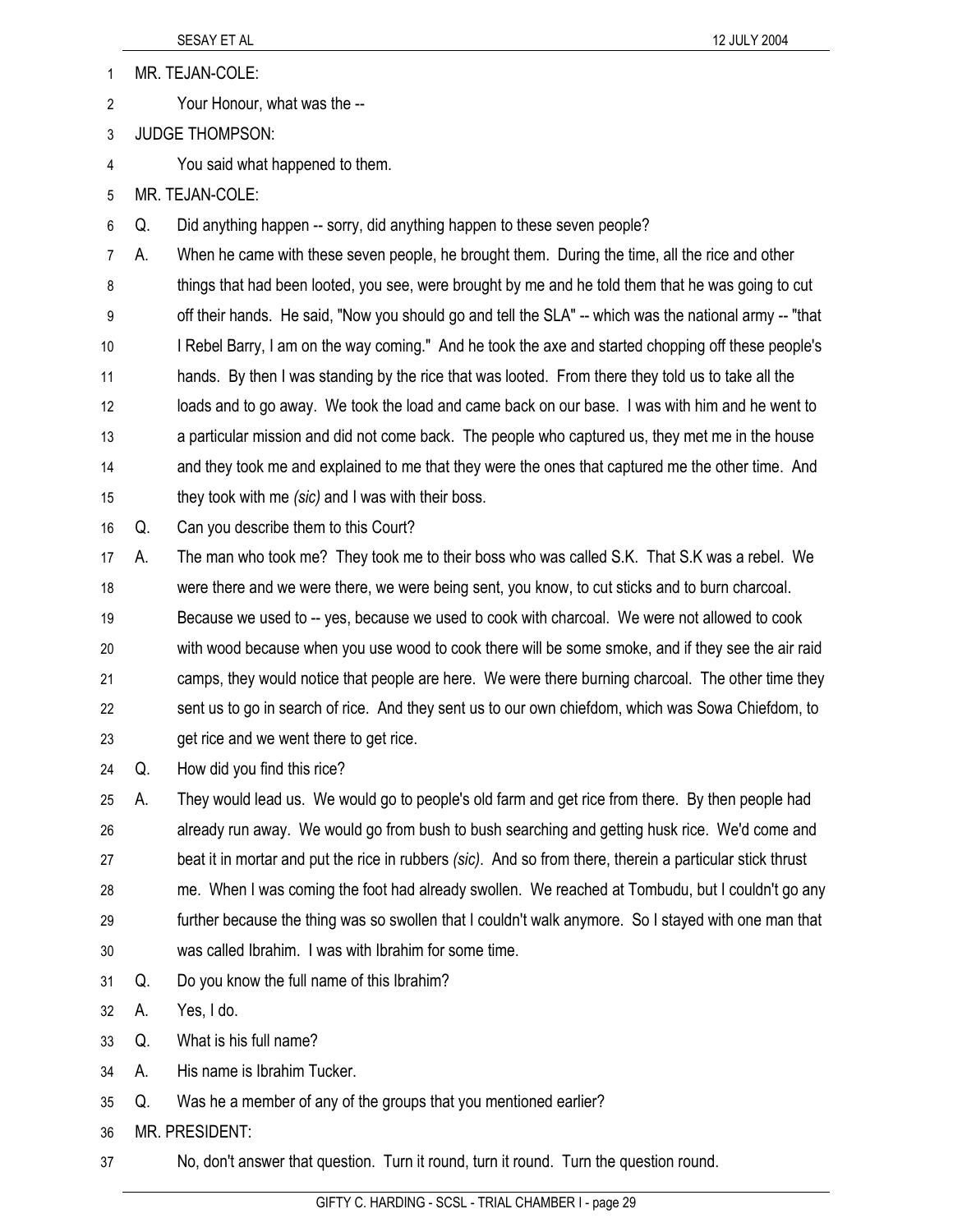- 1 MR. TEJAN-COLE: 2 Q. Did Ibrahim belong to any group? 3 MR. PRESIDENT: 4 Who was Ibrahim? 5 THE WITNESS: [Answered through interpretation] 6 Ibrahim was a rebel. 7 MR. TEJAN-COLE: 8 Q. Did you stay with Ibrahim? 9 A. Yes, I was with Ibrahim up to after the disarmament. 10 Q. Do you recall when the disarmament was? 11 A. Yes. 12 Q. Do you know the year? 13 A. Yes. 14 Q. What year? 15 A. 2002. 16 Q. What did you do -- did you do anything whilst you were with Ibrahim? 17 A. Yes. 18 Q. Could you tell this Court what you did, what? 19 A. Yes. 20 Q. Can you tell the Court what you did? 21 A. Yes, I would. 22 Q. So go ahead. 23 A. I was with him. We would go for rice, we would go fishing, we would get -- fetch wood for his wife. If 24 his wife wasn't able to do any work, I would do it for him -- I would do it for her. You see, I was in this 25 particular job up to the time of disarmament. 26 Q. Now, you said earlier in evidence that you were marked on your chest AFRC/RUF. Do you still have 27 this mark on your chest? 28 A. Yes. Yes, I have the marks. I will not lie. 29 Q. Could you show the Court this mark? 30 A. Certainly, yes, I would show them. I will show the Court so that the Court will know that it is true that 31 they marked me. 32 Q. Can you show them where the mark is? 33 A. Yes, I would. 34 MR. TEJAN-COLE: 35 In answer to Mr. Walker's comments I don't think there would be a problem, Your Honour. If he
- 36 stands up I don't know there would be a problem, Your Honour.
- 37 Q. Can you just stand up and show the Court the marks?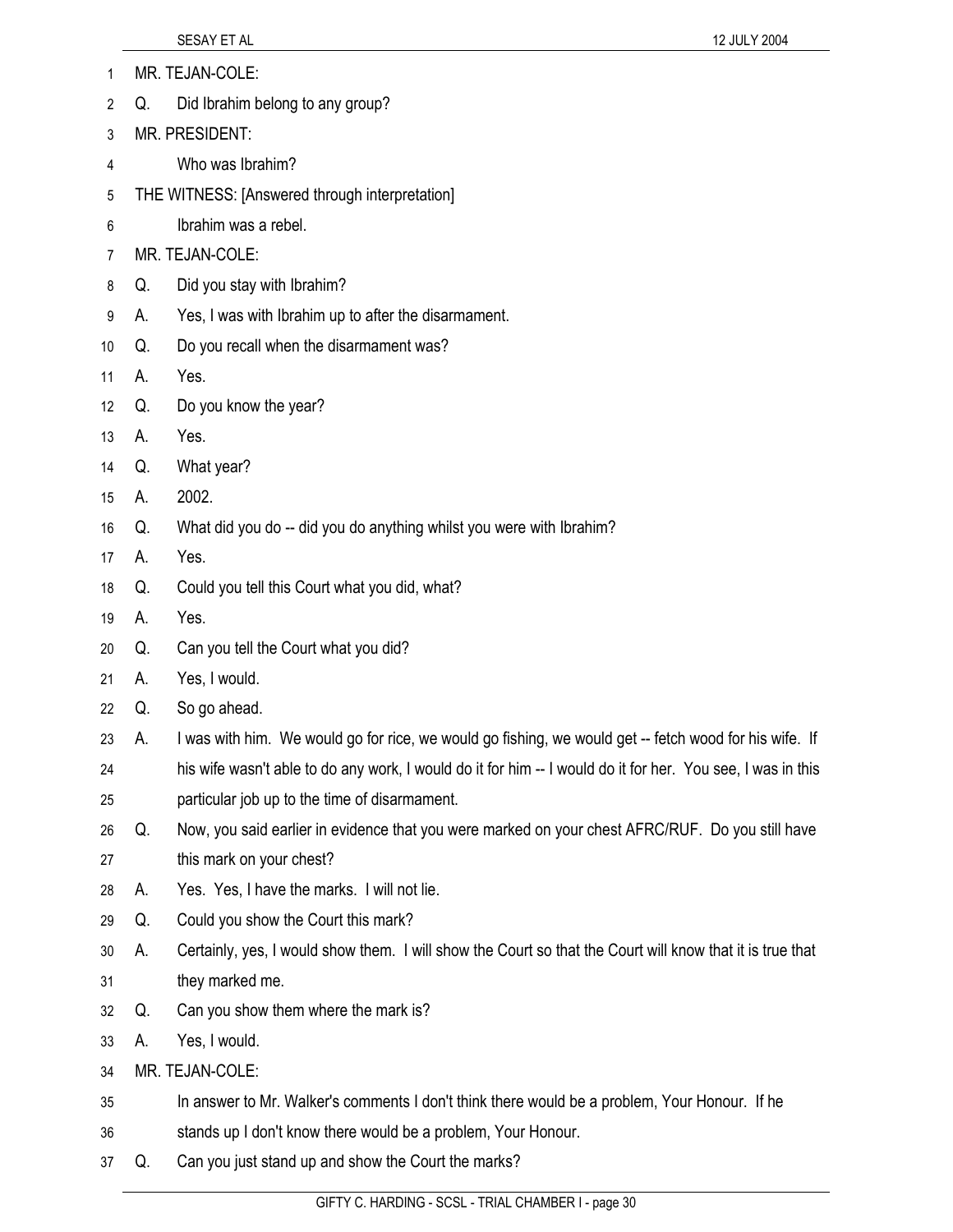| 1  | MR. PRESIDENT:                                                                                           |
|----|----------------------------------------------------------------------------------------------------------|
| 2  | The closet is even taller than him.                                                                      |
| 3  | MR. TEJAN-COLE:                                                                                          |
| 4  | As Your Honour pleases.                                                                                  |
| 5  | [Witness complies]                                                                                       |
| 6  | MR. TEJAN-COLE:                                                                                          |
| 7  | Your Honour, would the record reflect that the witness has shown his chest with the marks AFRC,          |
| 8  | RUF marked on his chest.                                                                                 |
| 9  | <b>JUDGE BOUTET:</b>                                                                                     |
| 10 | Marked on the upper portion of his chest.                                                                |
| 11 | MR. TEJAN-COLE:                                                                                          |
| 12 | On the upper portion of his chest.                                                                       |
| 13 |                                                                                                          |
| 14 | May the witness -- You can put on your clothes again and sit down.                                       |
| 15 | <b>JUDGE BOUTET:</b>                                                                                     |
| 16 | Before you carry on with your questions I just would like to ask in the translation booth I seem to have |
| 17 | some problem with my -- the sound on my earphones. There is a lot of echo, so I suspect a mic is         |
| 18 | open somewhere or there are two mikes open in the translation booth. Whatever it is, we need to          |
| 19 | correct that because it's very, very difficult to follow closely the evidence as it's being given.       |
| 20 | THE INTERPRETER:                                                                                         |
| 21 | Your Honour, the mikes are well adjusted. I don't think there is any problem here.                       |
| 22 | <b>JUDGE BOUTET:</b>                                                                                     |
| 23 | We need to solve that problem because it is absolutely impossible on occasion to hear what the           |
| 24 | witness is saying because of this echo.                                                                  |
| 25 | THE INTERPRETER:                                                                                         |
| 26 | There is no problem here, Your Honour, with the mics.                                                    |
| 27 | <b>JUDGE BOUTET:</b>                                                                                     |
| 28 | Then there is a problem with the sound system somewhere.                                                 |
| 29 |                                                                                                          |
| 30 | Sorry, carry on.                                                                                         |
| 31 | MR. TEJAN-COLE:                                                                                          |
| 32 | Yes, sir. Your Honour, with Your Honour's leave I would want to show the witness a photograph.           |
| 33 | <b>JUDGE BOUTET:</b>                                                                                     |
| 34 | Your mic.                                                                                                |
| 35 | MR. TEJAN-COLE:                                                                                          |
| 36 | With your leave, Your Honour, I would want to show the witness and the Defence a photograph.             |
| 37 |                                                                                                          |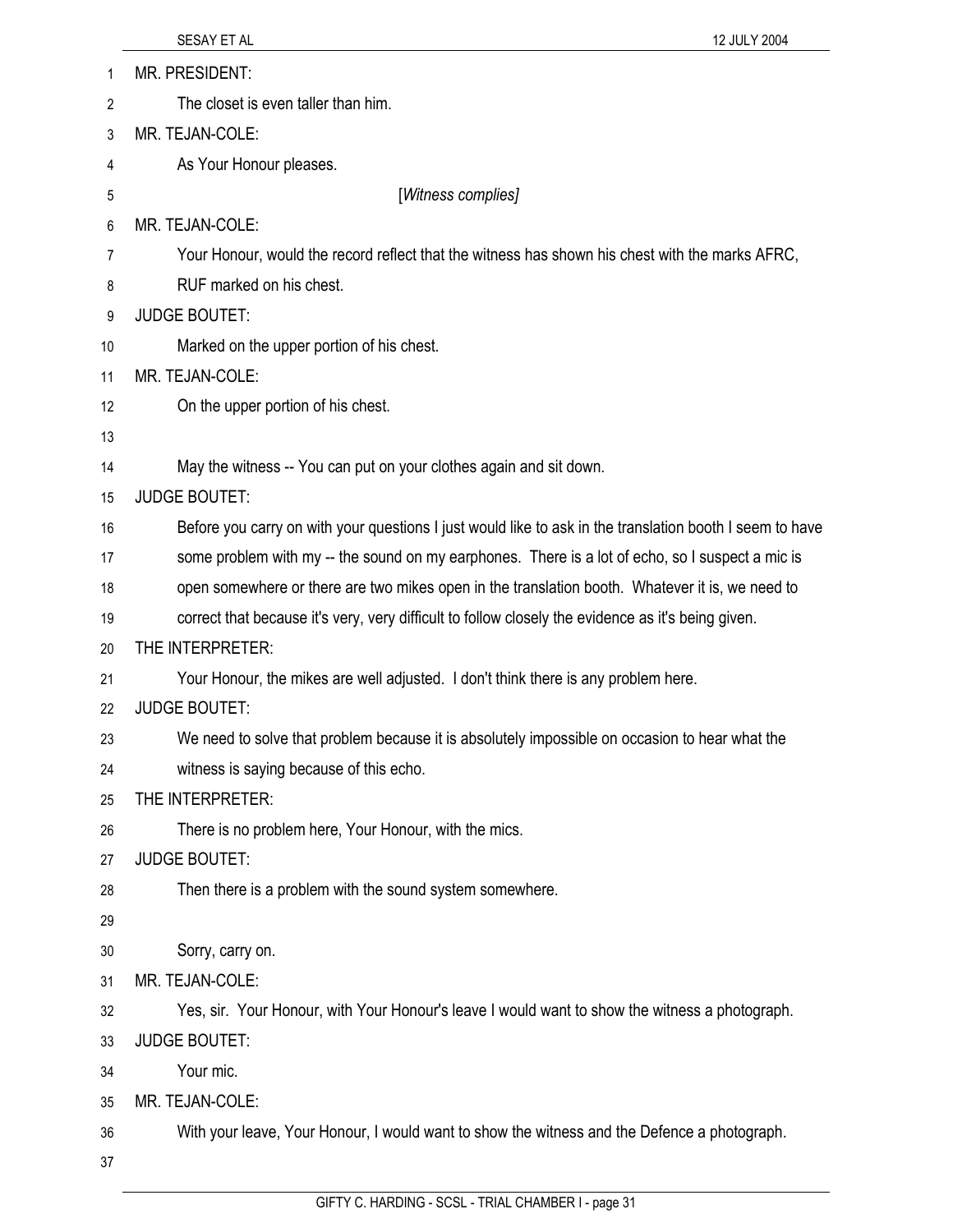| 1  | <b>MR. PRESIDENT:</b>                                                                                      |  |  |
|----|------------------------------------------------------------------------------------------------------------|--|--|
| 2  | Give that photograph back to the Prosecution. Give it back to the Prosecution, please.                     |  |  |
| 3  |                                                                                                            |  |  |
| 4  | Can you lay grounds on that photograph, you know, before we even look at it.                               |  |  |
| 5  | MR. TEJAN-COLE:                                                                                            |  |  |
| 6  | Your Honour, we --                                                                                         |  |  |
| 7  | <b>MR. PRESIDENT:</b>                                                                                      |  |  |
| 8  | You are showing him a photograph, what's the purpose of the photograph? The photograph is just             |  |  |
| 9  | coming from nowhere and --                                                                                 |  |  |
| 10 | MR. TEJAN-COLE:                                                                                            |  |  |
| 11 | Your Honour, we had in our list of exhibits to the Defence disclosed this photograph to the Defence        |  |  |
| 12 | and this photograph is numbered 142, and all we intend to do is to get the witness to identify the         |  |  |
| 13 | photograph, Your Honour. That is all.                                                                      |  |  |
| 14 | MR. PRESIDENT:                                                                                             |  |  |
| 15 | If he is concerned with the photograph, ask him questions about the photograph.                            |  |  |
| 16 | MR. TEJAN-COLE:                                                                                            |  |  |
| 17 | As Your Honour pleases.                                                                                    |  |  |
| 18 | MR. O'SHEA:                                                                                                |  |  |
| 19 | It serves to -- Your Honours, it serves to expedite matters. Can I just say at the outset that I object to |  |  |
| 20 | this exhibit going in at all on the basis of the best evidence rule. The photograph is essentially a       |  |  |
| 21 | repetition of the evidence which has just been produced before Your Honours. The witness was               |  |  |
| 22 | asked to show Your Honours the markings on his chest, he has done so. That is the best evidence.           |  |  |
| 23 | The photograph adds nothing at all.                                                                        |  |  |
| 24 | MR. PRESIDENT:                                                                                             |  |  |
| 25 | Your response. And the Court would like in any event, after that, you know, to see the photograph.         |  |  |
| 26 | MS. TAYLOR:                                                                                                |  |  |
| 27 | Your Honour, while undoubtedly it is true that the evidence is the markings on this man's chest, the       |  |  |
| 28 | photograph merely is a reminder of that. There is nothing that is offended, in fairness, by tendering      |  |  |
| 29 | this photograph. When Your Honours come to the end of this trial and consider your analysis of this        |  |  |
| 30 | evidence, the record will merely show that this witness showed you his chest. And identification of        |  |  |
| 31 | himself with the marks will aid your recollection of what was shown in this courtroom today.               |  |  |
| 32 | <b>JUDGE THOMPSON:</b>                                                                                     |  |  |
| 33 | Learned counsel for the Prosecution, is it intended to be tendered in evidence, as distinct from           |  |  |
| 34 | tendering for identification purposes, the document described as a photograph?                             |  |  |
| 35 | MS. TAYLOR:                                                                                                |  |  |
| 36 | It was the intention of the Prosecution to tender the photograph in evidence, but if the Court would be    |  |  |
| 37 | assisted by merely being marked for identification, then the Prosecution has no objection to that          |  |  |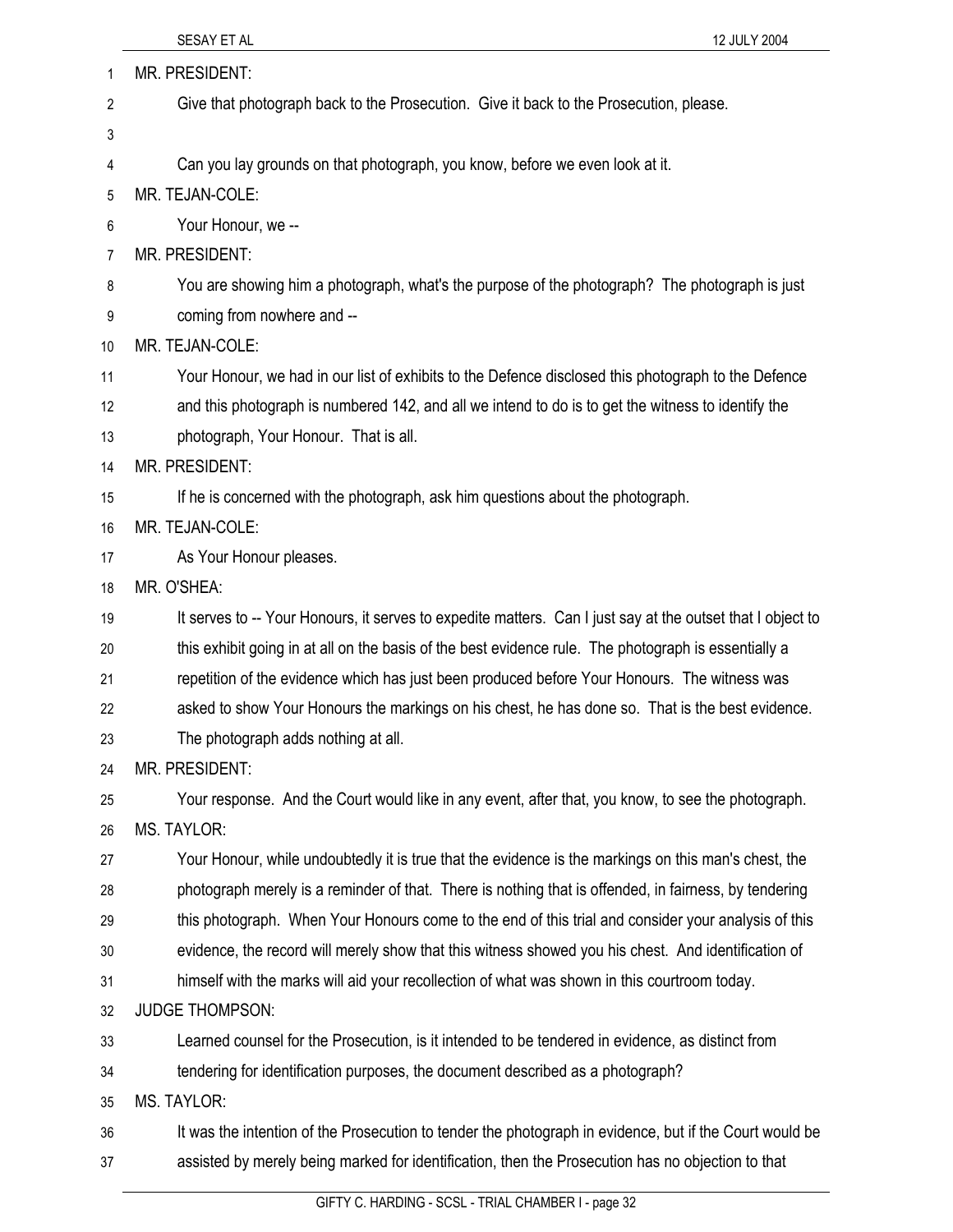|    | SESAY ET AL<br>12 JULY 2004                                                                                 |
|----|-------------------------------------------------------------------------------------------------------------|
| 1  | cause.                                                                                                      |
| 2  | <b>JUDGE THOMPSON:</b>                                                                                      |
| 3  | Thank you.                                                                                                  |
| 4  | MR. PRESIDENT:                                                                                              |
| 5  | Yes, please, lay your grounds for that photograph --                                                        |
| 6  | MR. TEJAN-COLE:                                                                                             |
| 7  | As Your Honour pleases.                                                                                     |
| 8  | MR. PRESIDENT:                                                                                              |
| 9  | -- learned counsel for the Prosecution. We want to follow you very methodically on what you want to         |
| 10 | do.                                                                                                         |
| 11 |                                                                                                             |
| 12 | Yes, Mr. Jordash.                                                                                           |
| 13 | MR. JORDASH:                                                                                                |
| 14 | I'm sorry to jump to my feet at this stage, it's -- having spoken to everybody in this camp nobody has      |
| 15 | seen that photograph, and it doesn't appear to be on the exhibit list. It may be that that's just some      |
| 16 | miscommunication, I don't know, but we would seek clarification from the Prosecution as to when that        |
| 17 | was served.                                                                                                 |
| 18 | MR. PRESIDENT:                                                                                              |
| 19 | Why don't we listen to -- let's follow the counsel for the Prosecution. We have already taken note of       |
| 20 | Mr. O'Shea's objection, you know, that there is already primary evidence of this. We would like to          |
| 21 | see, you know, what the photograph, you know, is going to add to the proceedings.                           |
| 22 |                                                                                                             |
| 23 | Yes.                                                                                                        |
| 24 | MS. TAYLOR:                                                                                                 |
| 25 | Pursuant to the order of the Chamber dated the 5th of April of this year, the Prosecution filed on the      |
| 26 | 26th of April of this year a list of exhibits and copies of exhibits that were given to my learned friends. |
| 27 | This photograph is one of a bundle that was numbered 142, item 142 in the list of exhibits and copies       |
| 28 | of exhibits filed by the Prosecution on that date. It's my understanding that copy -- a copy of this        |
| 29 | photograph was given to the Defence on that date.                                                           |
| 30 |                                                                                                             |
| 31 | As -- does Your Honour wish me to address you further as to why the Prosecution to seeks to put this        |
| 32 | photograph in evidence before you?                                                                          |
| 33 | MR. PRESIDENT:                                                                                              |

34 You have sought to tender a photograph, you should lay, you know, a nexus, you know. You must lay 35 a foundation for tendering whatever document. It's not addressing the Court; no, it's not a question of 36 addressing the Court.

37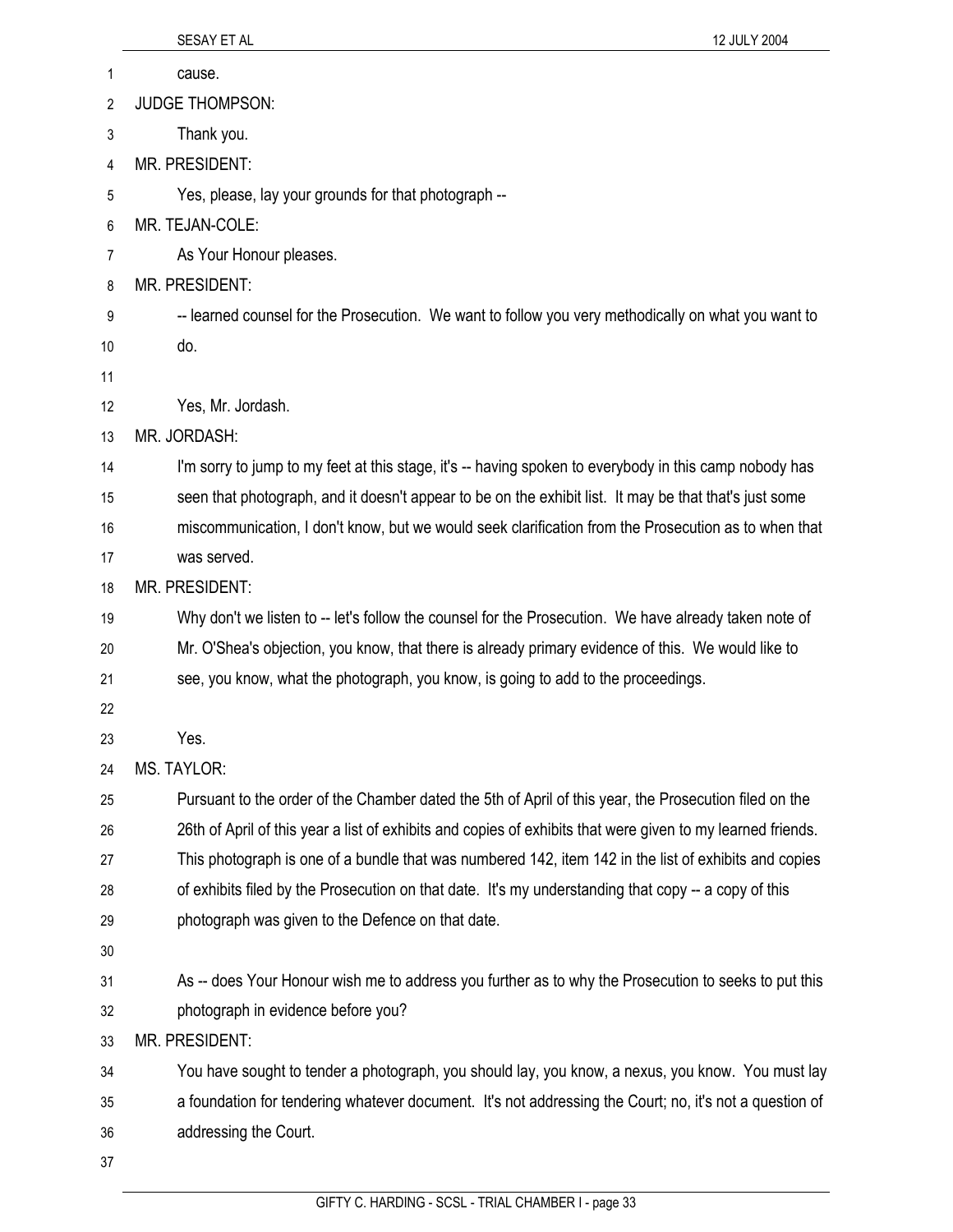|    |    | SESAY ET AL                                                                                        | 12 JULY 2004 |
|----|----|----------------------------------------------------------------------------------------------------|--------------|
| 1  |    | <b>MS. TAYLOR:</b>                                                                                 |              |
| 2  |    | Then I will leave my learned friend Mr. Tejan-Cole to do so.                                       |              |
| 3  |    | <b>MR. PRESIDENT:</b>                                                                              |              |
| 4  |    | Yes.                                                                                               |              |
| 5  |    | MR. TEJAN-COLE:                                                                                    |              |
| 6  | Q. | Mr. Witness --                                                                                     |              |
| 7  | А. | Yes, sir.                                                                                          |              |
| 8  | Q. | Was your photograph ever taken?                                                                    |              |
| 9  | А. | Yes.                                                                                               |              |
| 10 | Q. | You do you recall who took this photograph?                                                        |              |
| 11 |    | <b>MR. PRESIDENT:</b>                                                                              |              |
| 12 |    | Let him speak up, please. Let the microphone go close to him, please.                              |              |
| 13 |    | THE WITNESS: [Answered through interpretation]                                                     |              |
| 14 |    | I know the people who took this snapshot of me.                                                    |              |
| 15 |    | MR. TEJAN-COLE:                                                                                    |              |
| 16 | Q. | Do you know their names?                                                                           |              |
| 17 | А. | No, I don't know their names.                                                                      |              |
| 18 | Q. | Where was this photograph taken?                                                                   |              |
| 19 | А. | It was in Koidu.                                                                                   |              |
| 20 | Q. | Do you recall when this photograph was taken?                                                      |              |
| 21 | А. | I will not remember exactly but that was the time when I went for this statement.                  |              |
| 22 |    | MR. TEJAN-COLE:                                                                                    |              |
| 23 |    | May I, with Your Honours' leave, now show the witness the photograph?                              |              |
| 24 |    | MR. PRESIDENT:                                                                                     |              |
| 25 |    | Show him.                                                                                          |              |
| 26 |    | MR. TEJAN-COLE:                                                                                    |              |
| 27 | Q. | Can you identify the person in that photograph?                                                    |              |
| 28 | А. | Yes.                                                                                               |              |
| 29 | Q. | Who is the person in that photograph?                                                              |              |
| 30 | А. | It is I. It is I sitting here.                                                                     |              |
| 31 | Q. | And that was the photograph that was taken of you?                                                 |              |
| 32 | А. | Yes, sir.                                                                                          |              |
| 33 |    |                                                                                                    |              |
| 34 |    | MR. TEJAN-COLE:                                                                                    |              |
| 35 |    | Your Honour, we produce that photograph for -- we tender that photograph in evidence, Your Honour. |              |
| 36 |    | MR. PRESIDENT:                                                                                     |              |

37 Can you show it to the Defence, please.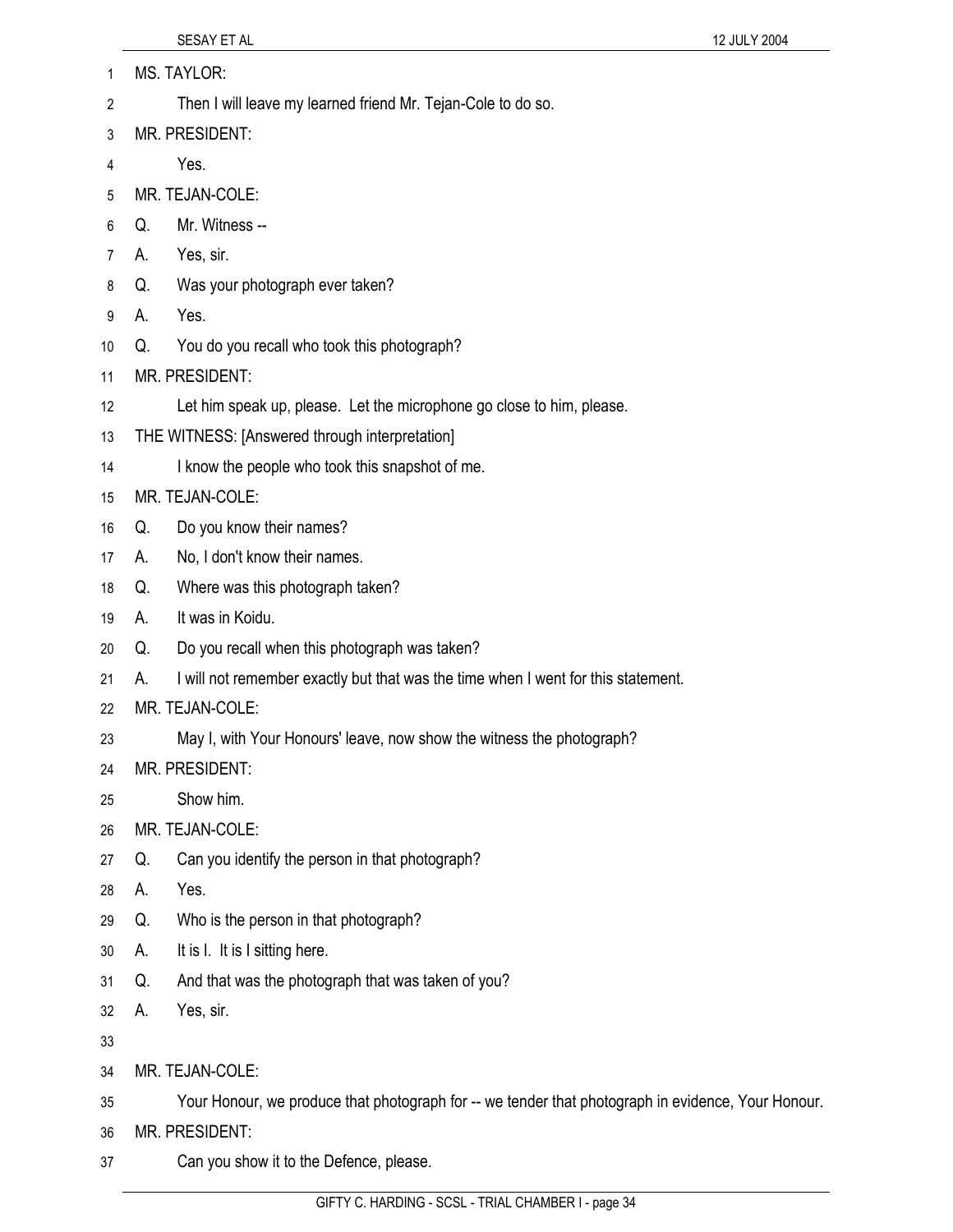|          | 12 JULY 2004<br>SESAY ET AL                                                                             |
|----------|---------------------------------------------------------------------------------------------------------|
| 1        | <b>JUDGE BOUTET:</b>                                                                                    |
| 2        | Please, be careful with that photograph because it may disclose the identity of the witness if people   |
| 3        | behind you saw it in the public gallery. Thank you.                                                     |
| 4        | MR. TEJAN-COLE:                                                                                         |
| 5        | Your Honours, I have just been reminded that the application of the Prosecution is that the             |
| 6        | photograph, since it reveals the face of the witness, be tendered under seal.                           |
| 7        | MR. O'SHEA:                                                                                             |
| 8        | I'm not going to add anything, Your Honours --                                                          |
| 9        | MR. PRESIDENT:                                                                                          |
| 10       | Please wait, others are still looking at the photograph.                                                |
| 11       |                                                                                                         |
| 12       | Yes, Mr. O'Shea.                                                                                        |
| 13       | MR. O'SHEA:                                                                                             |
| 14       | Yes, I'm sorry, Your Honour. I just wanted to say that I'm not adding anything to the submission that I |
| 15       | have already made.                                                                                      |
| 16       | MR. PRESIDENT:                                                                                          |
| 17       | Yes.                                                                                                    |
| 18       |                                                                                                         |
| 19       | Yes, we've -- the Chamber has taken note of Mr. O'Shea's observation that we have the best              |
| 20       | evidence, but we would nonetheless, since the photograph is merely maybe corroborative of the best      |
| 21       | evidence, admit it in evidence and mark it as Exhibit 2, I think, Exhibit 2. Is it two? Exhibit 2, and  |
| 22       | following the application by the Prosecution it will be kept under seal in order to avoid divulging the |
| 23       | identity of this witness.                                                                               |
| 24       | [Exhibit No. 2 was admitted]                                                                            |
| 25       | MR. TEJAN-COLE:                                                                                         |
| 26       | I'm most grateful, Your Honour.                                                                         |
| 27       | MR. PRESIDENT:                                                                                          |
| 28       | Don't be too grateful, it's our duty. Yes.                                                              |
| 29       | MR. TEJAN-COLE:                                                                                         |
| 30       | Your Honour, that is all for this witness.                                                              |
| 31       | MR. PRESIDENT:<br>That is all for this witness?                                                         |
| 32       | MR. TEJAN-COLE:                                                                                         |
| 33       |                                                                                                         |
| 34<br>35 | Yes, Your Honour.<br><b>MR. PRESIDENT:</b>                                                              |
| 36       | Yes, we are now at the stage of cross-examination. Can we have the cross-examination by the first       |
| 37       | Accused, please.                                                                                        |
|          |                                                                                                         |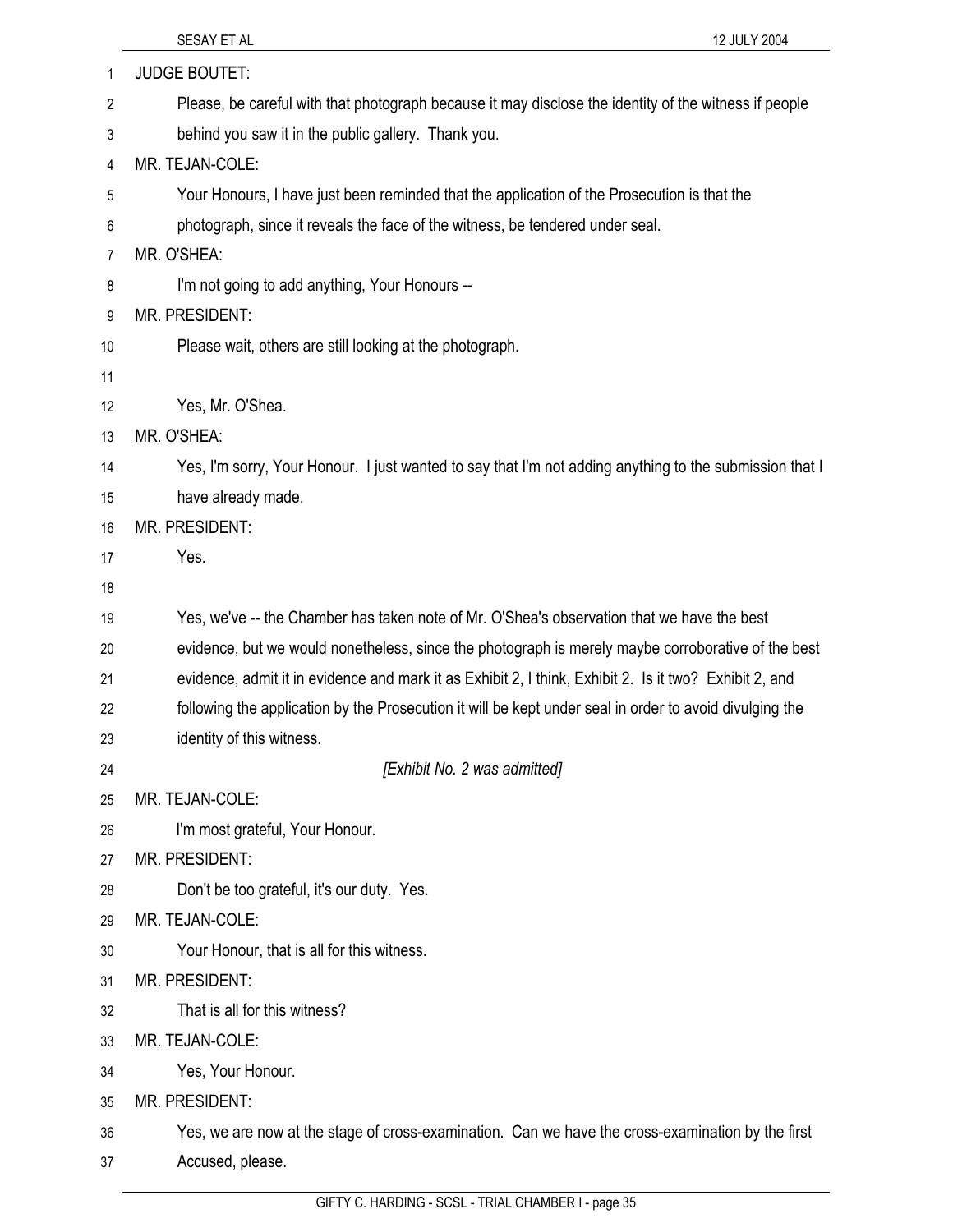|    |    | SESAY ET AL<br>12 JULY 2004                                                                           |
|----|----|-------------------------------------------------------------------------------------------------------|
| 1  |    | Cross-examination by Mr. Jordash:                                                                     |
| 2  |    | MR. JORDASH:                                                                                          |
| 3  | Q. | We've just got a -- very few questions for you. It won't take long. If there is anything you don't    |
| 4  |    | understand, please say so. Okay?                                                                      |
| 5  | А. | Okay, sir.                                                                                            |
| 6  | Q. | You mentioned going to Koidu. Do you remember going to Koidu about a year and a half ago,             |
| 7  |    | November 2002, to see -- to have a statement taken?                                                   |
| 8  | А. | Yes.                                                                                                  |
| 9  | Q. | And you also made a second statement this year on the 28th of January. Do you remember that?          |
| 10 | А. | 20th January?                                                                                         |
| 11 | Q. | 28th of January of this year.                                                                         |
| 12 | А. | Yes.                                                                                                  |
| 13 | Q. | And in-between those two statements you came to Freetown to see the Prosecution. Do you               |
| 14 |    | remember that?                                                                                        |
| 15 | А. | At the time when they brought me to Freetown?                                                         |
| 16 | Q. | Yes, firstly in December of last year.                                                                |
| 17 | А. | Yes, yes, yes.                                                                                        |
| 18 | Q. | And I think also on the 4th of January of this year.                                                  |
| 19 |    | MR. PRESIDENT:                                                                                        |
| 20 |    | Mr. Jordash, take him stage by stage. You have moved from January to December, why don't you          |
| 21 |    | start from December and move from there.                                                              |
| 22 |    | MR. JORDASH:                                                                                          |
| 23 |    | I apologise.                                                                                          |
| 24 | Q. | Firstly, you came on the 10th of December of 2003 to Freetown to see the Prosecution. Do you          |
| 25 |    | remember that?                                                                                        |
| 26 | А. | Yes, I can remember that.                                                                             |
| 27 | Q. | Then you came again on the 4th of January to see the Prosecution. Do you remember that?               |
| 28 | А. | I only came once when they came with me.                                                              |
| 29 | Q. | Okay. Now, I want to just take you back to the first time you saw the Prosecution to make your first  |
| 30 |    | statement in November 2002. Did you hear that the Prosecution were coming and wanted to obtain        |
| 31 |    | witnesses for the Special Court? What was it that you heard?                                          |
| 32 | А. | Yes.                                                                                                  |
| 33 | Q. | And did they -- I'm being very careful, I don't want to know anything about where you live -- but did |
| 34 |    | you go to the Prosecution or did they come to you to your village?                                    |
| 35 | А. | The people who went to obtain statements from me?                                                     |
| 36 | Q. | Yes.                                                                                                  |
| 37 | А. | I was in the village when I saw them. They said they had come to obtain statements from me.           |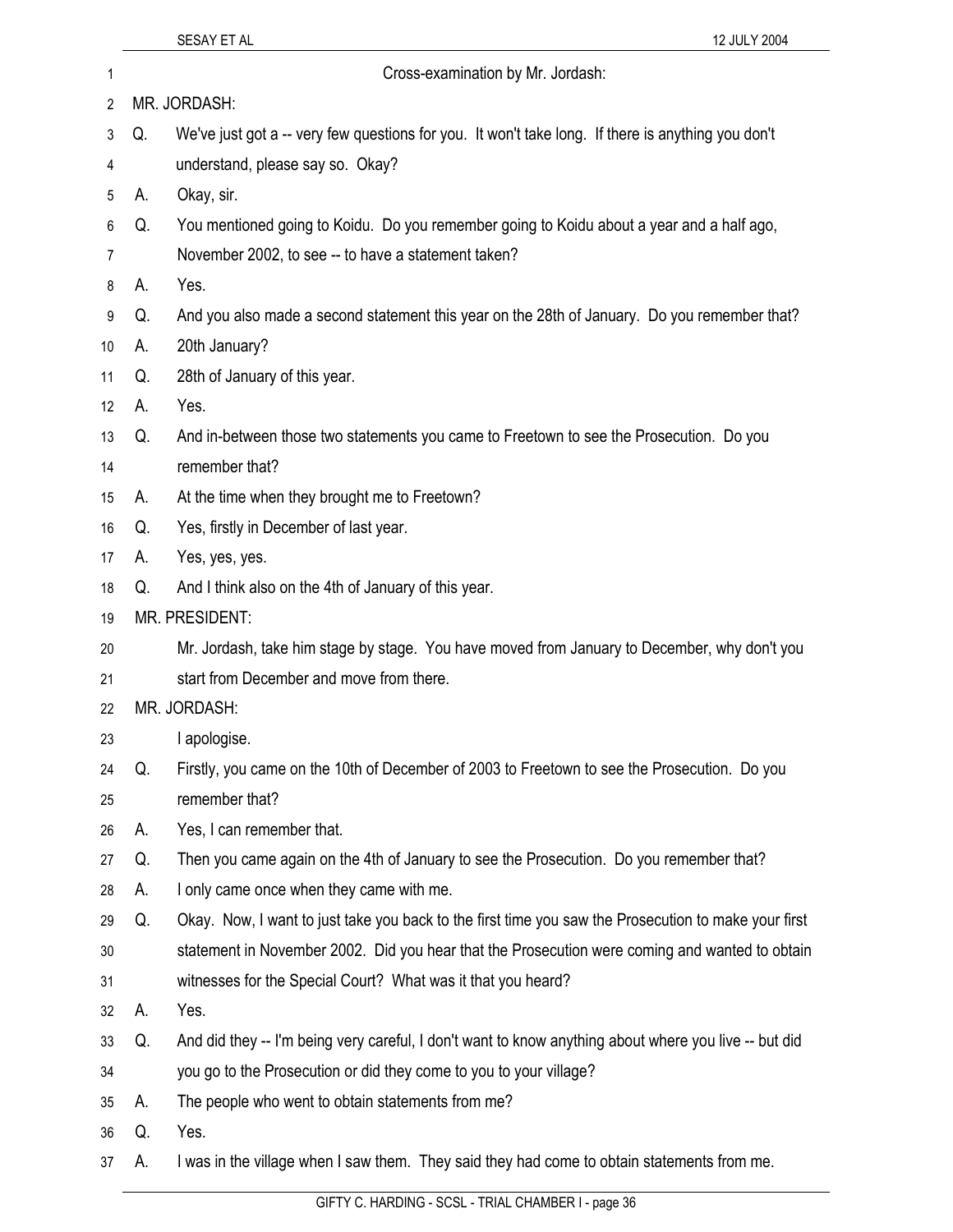|                |    | 12 JULY 2004<br>SESAY ET AL                                                                         |
|----------------|----|-----------------------------------------------------------------------------------------------------|
| 1              | Q. | And did they say what statement they wanted? What was the question they asked?                      |
| $\overline{2}$ | А. | When I came, I asked and they told me.                                                              |
| 3              | Q. | What did you ask?                                                                                   |
| 4              | А. | I asked them to tell me what they came to do and they said they came to obtain statements; that is, |
| 5              |    | they were coming to take statements from people who had been with the rebels during the war. I told |
| 6              |    | them that I had something to say, that I was going to give statements.                              |
| 7              | Q. | The next -- is this right, is the next time you saw the Prosecutor the time you came to Freetown in |
| 8              |    | December 2003?                                                                                      |
| 9              | А. | When I came -- the first time that I came, they took me to hospital for this mark that I have on my |
| 10             |    | body. The second time that I came for this case that was the time that I saw them.                  |
| 11             | Q. | And the second time was -- just so that we are clear -- where was that?                             |
| 12             | А. | It was in May. They met me and they told me that the time was near, and they asked me whether I     |
| 13             |    | was willing, you know, to give evidence and I told them that yes, I was willing.                    |
| 14             | Q. | That was May of which year?                                                                         |
| 15             | А. | May 2004.                                                                                           |
| 16             | Q. | And where was that? Can you remember where it was that you saw the Prosecution in May of this       |
| 17             |    | year?                                                                                               |
| 18             | А. | Well, I don't know Freetown well, but we had met together.                                          |
| 19             | Q. | It was in Freetown though?                                                                          |
| 20             | А. | We met together but I do not know the exact location, because I do not understand Freetown.         |
| 21             | Q. | Okay, thank you. Now, just moving back again to the time in December 2003 when you came to          |
| 22             |    | Freetown. Were you contacted by the Prosecution to come to Freetown or did you contact the          |
| 23             |    | Prosecution and asked to come to Freetown?                                                          |
| 24             | А. | Are you saying that if it was I that went and told them that I was coming to Freetown?              |
| 25             | Q. | Was that the situation or did the Prosecution ask you to come because they wanted to speak to you?  |
| 26             | А. | They brought me directly for this mark.                                                             |
| 27             | Q. | Did they speak to you about what you were going to say when you came to the Special Court to give   |
| 28             |    | evidence?                                                                                           |
| 29             | А. | What I should come and say here in court?                                                           |
| 30             | Q. | Did you talk to the Prosecution about that when you came in December 2003?                          |
| 31             | А. | They told me -- they told me whether I was willing to give evidence and I told them that yes, I was |
| 32             |    | willing to do so.                                                                                   |
| 33             | Q. | And did you talk to them about what it was you were going to say?                                   |
| 34             | А. | Yes, the statement that I gave them, I said I was coming to say this public so that everybody would |
| 35             |    | know.                                                                                               |
| 36             | Q. | Did you look at your statement with the Prosecution and go through it?                              |
| 37             | А. | You mean the statement that I gave them?                                                            |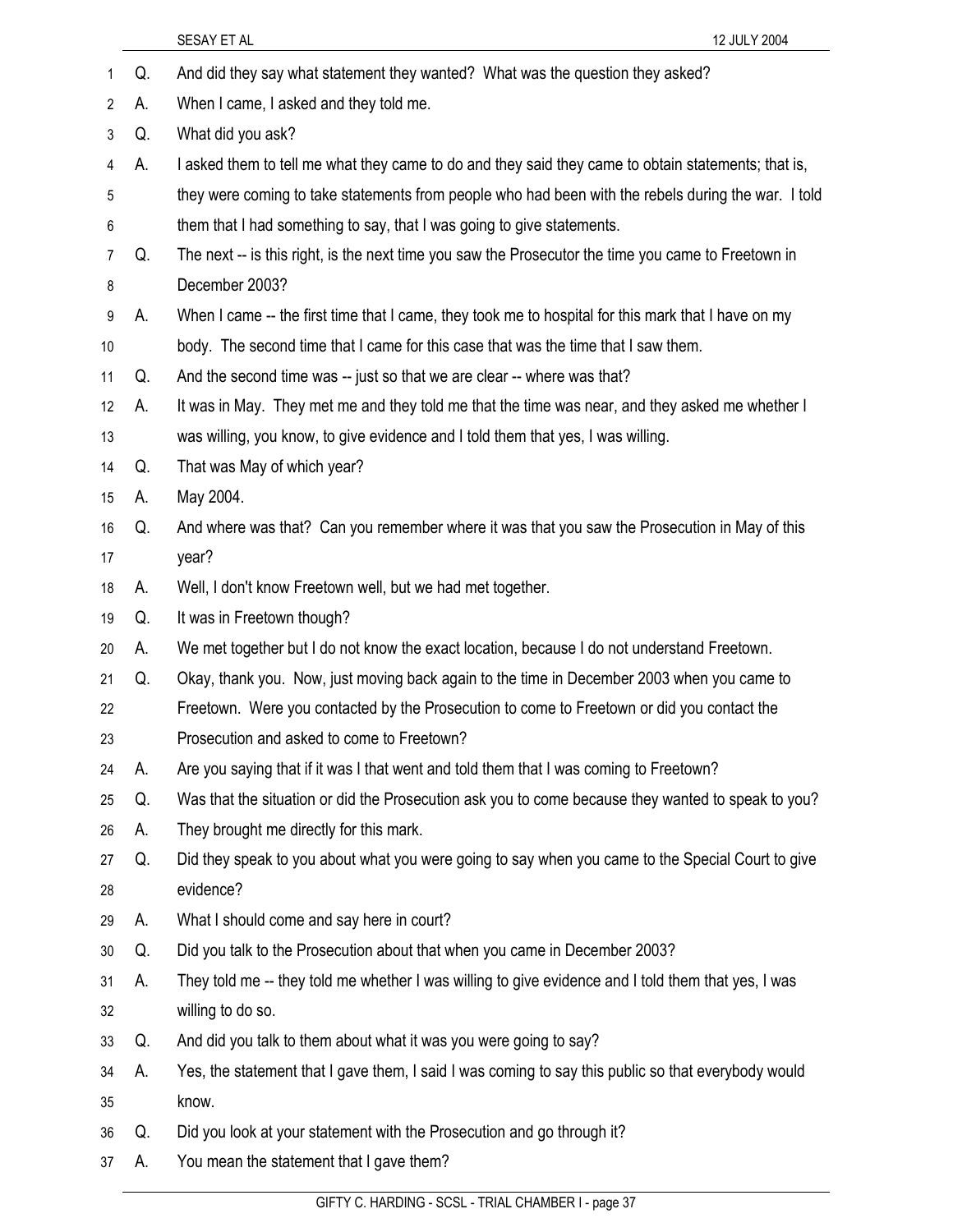| 1  | Q. | Yes.                                                                                                       |
|----|----|------------------------------------------------------------------------------------------------------------|
| 2  | А. | If we went through them?                                                                                   |
| 3  | Q. | Yes.                                                                                                       |
| 4  | А. | What I told them is what I repeated.                                                                       |
| 5  | Q. | So, just so we are clear, there was a discussion about what -- about the content of your statement; is     |
| 6  |    | that right?                                                                                                |
| 7  | А. | I don't understand what you are saying.                                                                    |
| 8  | Q. | Just this: When you met the Prosecution, did you sit down with them with your statement to discuss         |
| 9  |    | what was in your statement?                                                                                |
| 10 | А. | Yes, they read the statement to me repeatedly, and I said yes, that was what I said.                       |
| 11 | Q. | So you -- I see. Just in relation to your visit to the hospital, were you given treatment at the hospital? |
| 12 | А. | I don't understand what you are trying to say.                                                             |
| 13 | Q. | You said a few moments ago that the Prosecution, in December 2003, took you to the hospital as             |
| 14 |    | concerns your -- the markings on your chest. Did you have treatment at the hospital?                       |
| 15 | А. | No.                                                                                                        |
| 16 | Q. | Did you see a doctor?                                                                                      |
| 17 | А. | No, the doctor who should have done the operation to take off these marks was not there, so I had to       |
| 18 |    | come back.                                                                                                 |
| 19 | Q. | And is that an operation planned for the future?                                                           |
| 20 | А. | I don't understand. Please repeat that.                                                                    |
| 21 | Q. | Well, you went to the hospital to see a doctor about removing the marks from your chest; is that           |
| 22 |    | correct?                                                                                                   |
| 23 | А. | Yes, it is.                                                                                                |
| 24 | Q. | And doctor wasn't there?                                                                                   |
| 25 | А. | Yes, it is true he wasn't there.                                                                           |
| 26 | Q. | Are you intending to have an operation some time in the future to have the marks removed?                  |
| 27 | А. | Yes, I gave the report. I gave the report so that these marks -- these marks could be taken off my         |
| 28 |    | body because it's risky and it involves life.                                                              |
| 29 | Q. | And had the Prosecution agreed to help you with that?                                                      |
| 30 | А. | Well, I was not given full assurance for that.                                                             |
| 31 | Q. | Were you given any assurance?                                                                              |
| 32 | А. | Assurance like what?                                                                                       |
| 33 | Q. | For example, transportation to the hospital.                                                               |
| 34 | А. | When I was coming here they brought me.                                                                    |
| 35 | Q. | Is the operation going to cost any money?                                                                  |
| 36 | А. | Well, I wouldn't know because they just brought me.                                                        |
| 37 | Q. | Have the Prosecution offered to pay for any expenses for that operation?                                   |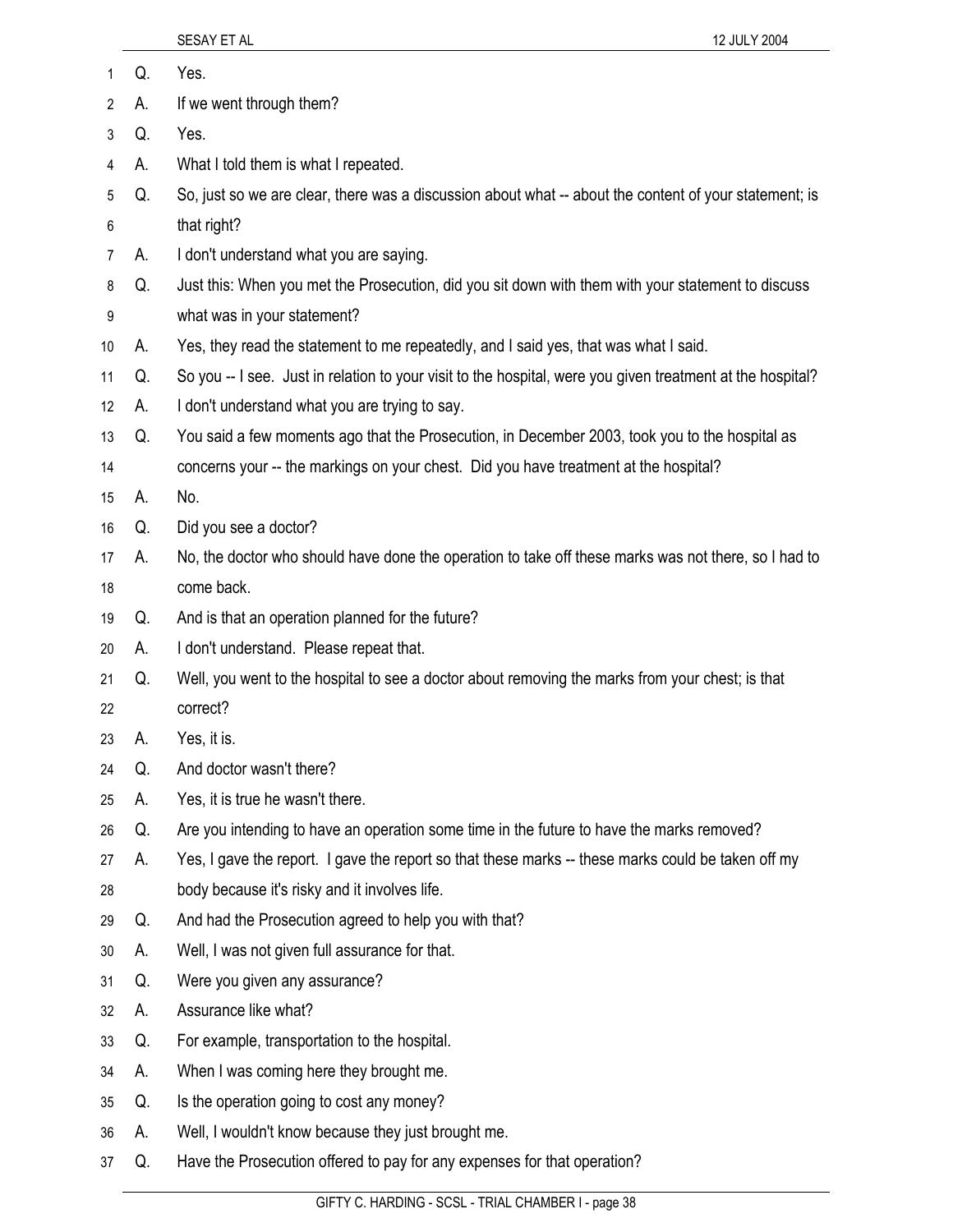|                |    | 12 JULY 2004<br>SESAY ET AL                                                                              |
|----------------|----|----------------------------------------------------------------------------------------------------------|
| 1              | А. | Well, I wouldn't be able to tell.                                                                        |
| 2              | Q. | Have they spoken to you about it?                                                                        |
| 3              | А. | About what?                                                                                              |
| 4              | Q. | About assisting you financially to have the operation.                                                   |
| 5              | А. | I don't get you clearly.                                                                                 |
| 6              | Q. | Have the Prosecution spoken to you about helping you financially to have the operation?                  |
| $\overline{7}$ | А. | They did -- the Prosecution did not tell me about money. They did not even tell me that they were        |
| 8              |    | going to give me money so as to get these things operated.                                               |
| 9              | Q. | Who will pay for the operation?                                                                          |
| 10             | А. | Well, just like I keep telling you, I was in the provinces and they said they will take me and get these |
| 11             |    | marks operated. I wouldn't know anything, whether they are the ones that are going to foot the bill or   |
| 12             |    | it's the government.                                                                                     |
| 13             | Q. | Who was it who said about coming to Freetown to have a look at the marks?                                |
| 14             | А. | It's one man that is called John.                                                                        |
| 15             | Q. | He is a Prosecutor, part of the Prosecutor team?                                                         |
| 16             | А. | Well, when they were taking statements from me I did not see John, but a little bit later he came. He    |
| 17             |    | came and asked and he found out where I was. Both of us, we went together and started talking. He        |
| 18             |    | showed -- he showed me my name and he said I should prepare on Monday and that I was coming to           |
| 19             |    | be taken to Freetown for these marks. Monday, he came for me and he took me and brought me               |
| 20             |    | here. And who is to foot the bill, I do not know at all.                                                 |
| 21             | Q. | But just so that we are clear -- and I'm going to move on -- that man, John, was from the Prosecution;   |
| 22             |    | was that your understanding?                                                                             |
| 23             | А. | Yes, I asked him, you know, for his name and he told me that he was called John but when they were       |
| 24             |    | taking statements -- obtaining a statement from me, he was not there.                                    |
| 25             | Q. | Did he ever say he was from the Prosecution? Who did you understand him to be?                           |
| 26             | А. | I don't understand the question.                                                                         |
| 27             | Q. | Did you understand that John was part of the Prosecution, part of the group looking for your             |
| 28             |    | statement?                                                                                               |
| 29             | А. | Just like what I told you, I was in the village. John came to me. I had never known him before. You      |
| 30             |    | know, he came and asked and they started searching for me, and he saw me, because the people             |
| 31             |    | who obtained statements from me were one man and one lady. The man was black and the woman               |
| 32             |    | was white. But John went and -- in search for me. I did not see him during that time. But I had given    |
| 33             |    | my name to that woman. You see, I think it was he (sic) that gave the paper to him to go and search      |
| 34             |    | for me.                                                                                                  |
| 35             | Q. | Thank you. Now, when you came in May of this year to see the Prosecution, what did you come for          |
| 36             |    | that time? What was the purpose?                                                                         |
| 37             | A. | Why I came?                                                                                              |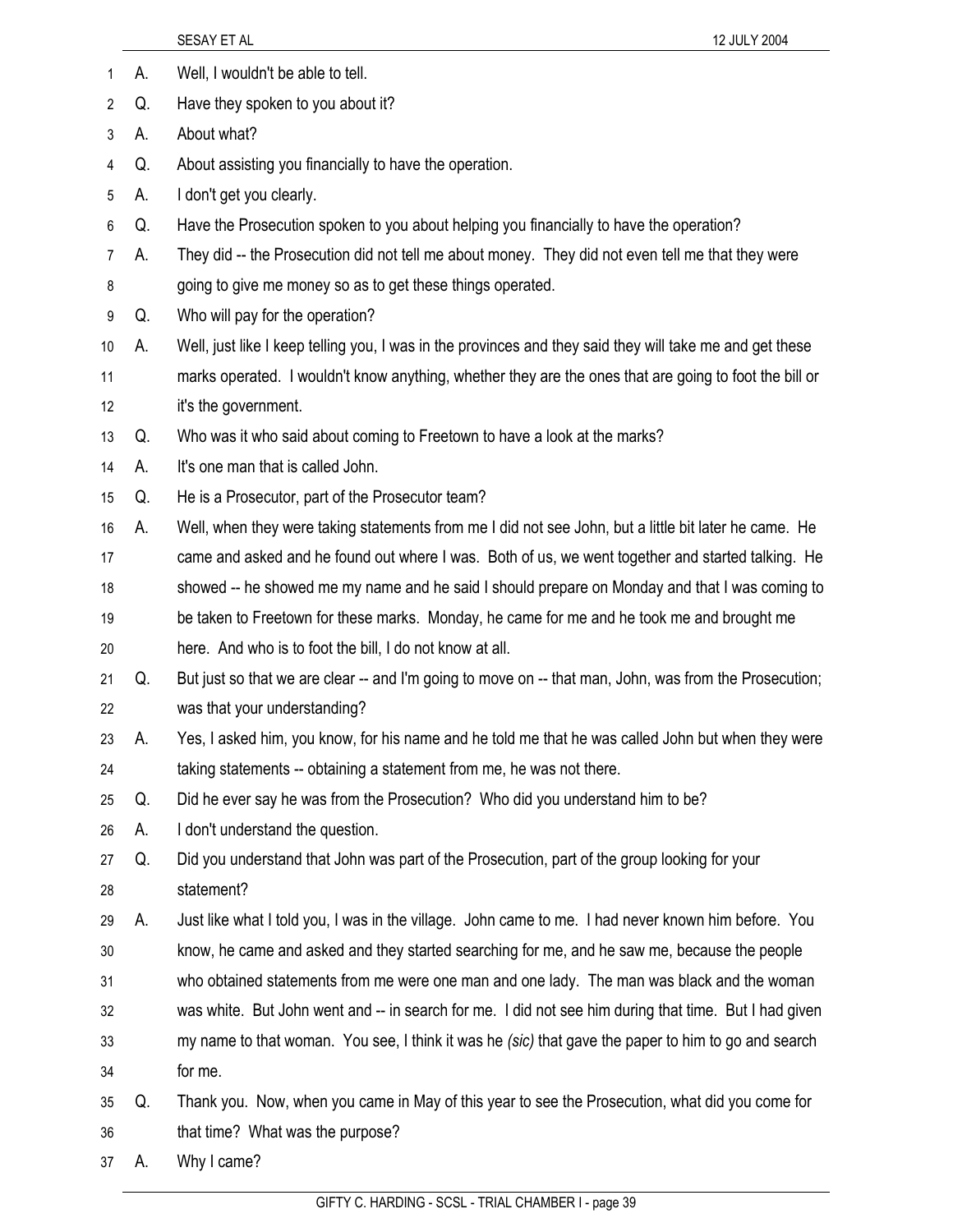| 1  | Q. | Yes.                                                                                                      |
|----|----|-----------------------------------------------------------------------------------------------------------|
| 2  | А. | One reason was -- the purpose for which I came is why I am sitting here for. Yes, the purpose of my       |
| 3  |    | being here is the burning issue for which I am here, that is, these marks that they put on my chest.      |
| 4  |    | That is the reason why I came here. If I should tell you that I came for some other business, it's a lie. |
| 5  |    | This is the main purpose for my being here, and it really burns me.                                       |
| 6  | Q. | Specifically, what did you do in May of this year when you saw the Prosecution? What did you, for         |
| 7  |    | example, talk to them about?                                                                              |
| 8  | А. | May, which year?                                                                                          |
| 9  | Q. | This year.                                                                                                |
| 10 | А. | When I came to the Prosecutor?                                                                            |
| 11 | Q. | When I was asking you questions you said that you saw the Prosecution in May of this year, 2004. Is       |
| 12 |    | that correct?                                                                                             |
| 13 | А. | Well, I saw them. I saw them.                                                                             |
| 14 | Q. | In Freetown?                                                                                              |
| 15 | А. | Yes, inside Freetown.                                                                                     |
| 16 | Q. | They asked you to come and see them in Freetown?                                                          |
| 17 | А. | They went and met me and they told me that it was almost time, you know, for me to come, and this is      |
| 18 |    | the reason why I came. They went and met me.                                                              |
| 19 | Q. | And did you sit with the Prosecution and again go through your statement?                                 |
| 20 | А. | He read the statement and I said yes, that was what I said.                                               |
| 21 | Q. | And did you go through it several times?                                                                  |
| 22 | А. | He read the statement for me. He read the statement twice.                                                |
| 23 | Q. | On that occasion in May, were you given any money for expenses?                                           |
| 24 | А. | When they met -- when they met me -- when they met me, they said that it was almost time for me to        |
| 25 |    | come and whether I was willing to and I told them yes, I was willing. And I left all the work that I was  |
| 26 |    | doing. They took me in their vehicle and we came.                                                         |
| 27 | Q. | Now, I just want to ask you a little about Efin. When you went through your statement -- your             |
| 28 |    | statements, when you went and saw -- when you saw the Prosecution, did you ever mention then to           |
| 29 |    | them an attack on the town of Efin?                                                                       |
| 30 | А. | Yes.                                                                                                      |
| 31 | Q. | When you'd given your two statements to the Prosecution, they were both read back to you; is that         |
| 32 |    | correct?                                                                                                  |
| 33 | А. | Yes, when they read them to me it was correct.                                                            |
| 34 | Q. | Were you aware that they made no mention of an attack in Efin?                                            |
| 35 | А. | The Efin attack took place as I told you, you know. I was there.                                          |
| 36 | Q. | Just listen to the question. When you gave your statement they were read back to you by the               |
| 37 |    | Prosecutor; is that correct?                                                                              |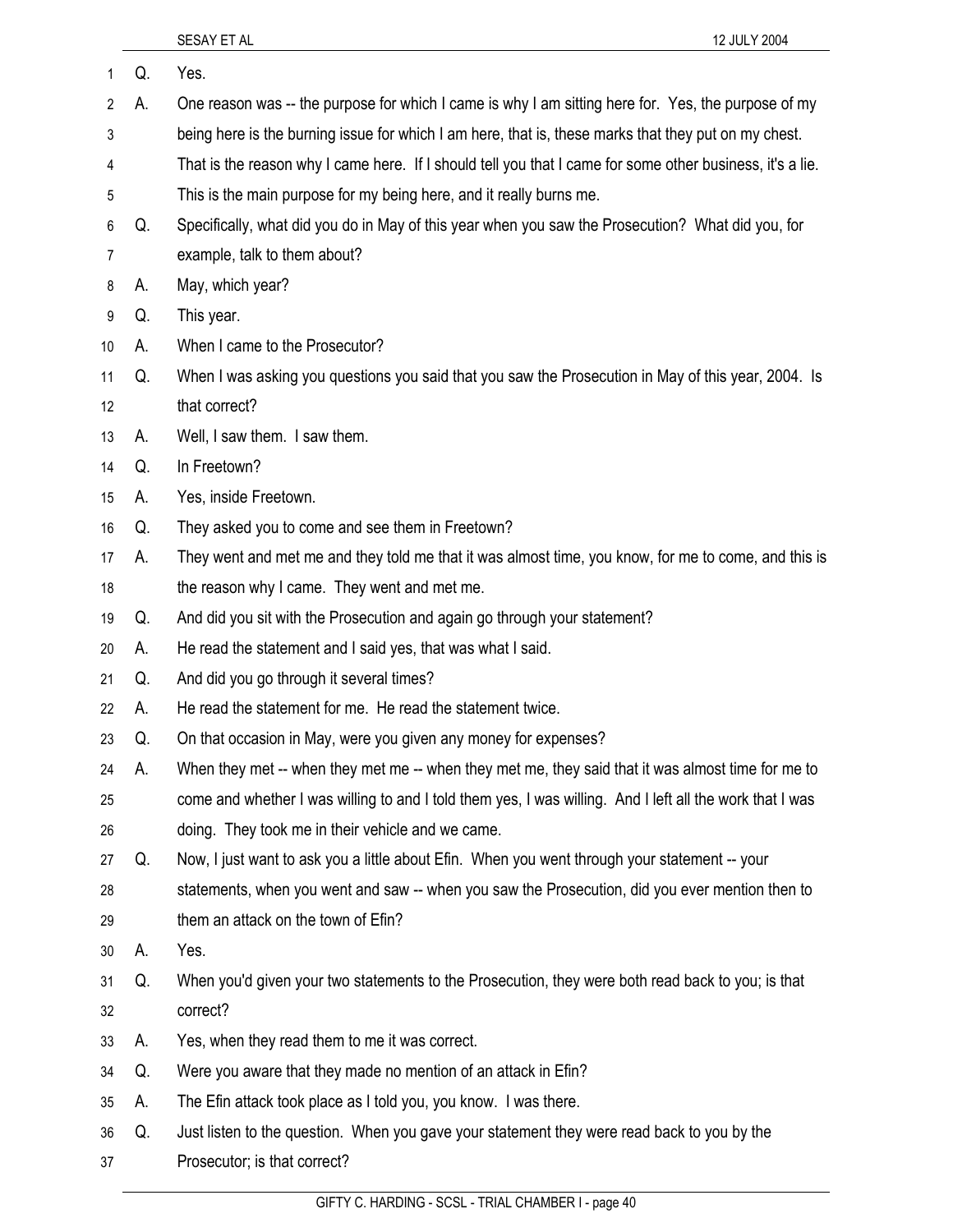| 1  | А. | Yes.                                                                                                   |
|----|----|--------------------------------------------------------------------------------------------------------|
| 2  | Q. | And read back to you on several occasions -- read back to you about several occasions?                 |
| 3  | А. | Yes, they read the statement to me about twice.                                                        |
| 4  | Q. | And there was nothing in those statements about a specific attack on Efin; is that correct?            |
| 5  | А. | Efin attack took place. You know, I saw all that happened just like what is happening here.            |
| 6  | Q. | Are you aware that the -- your two statements do not mention an attack in Efin; are you aware of that  |
| 7  |    | fact?                                                                                                  |
| 8  | А. | Are you saying that the statement that I gave nothing was reflected about the attack at Efin?          |
| 9  | Q. | Yes.                                                                                                   |
| 10 | А. | Are you talking about my own statement that I gave to these people? I told them about this attack; I   |
| 11 |    | did tell them. Except if they did not write that.                                                      |
| 12 | Q. | Thank you. Now, my final subject concerns Efin again and Captain Barry. In your evidence when you      |
| 13 |    | answered questions to my learned friend for the Prosecution you talk about Captain Barry saying he     |
| 14 |    | was going to cut the hands of seven people. Do you remember that?                                      |
| 15 | А. | Yes, I do remember.                                                                                    |
| 16 | Q. | When Captain Barry said that, where were you in relation to Captain Barry?                             |
| 17 | А. | Yes, it was not that far; I was just by him.                                                           |
| 18 | Q. | Can you use this Court to show us how far I was from you? Can you estimate the distance?               |
| 19 | А. | The distance is just between me and the Judges. It's just like from here to where the Judges are       |
| 20 |    | sitting.                                                                                               |
| 21 | Q. | Thank you. And after you'd heard Captain Barry say that, what happened after that? What did you        |
| 22 |    | see happen after that?                                                                                 |
| 23 | А. | When he said that he was going to cut these people hands, he did cut these people. In fact, he cut     |
| 24 |    | them and you see the hands shivering like that.                                                        |
| 25 | Q. | Did you see him actually cut the hands?                                                                |
| 26 | А. | Yes, with my own naked eyes. I did not -- I was not drunk. I saw all that happened.                    |
| 27 | Q. | I want to ask you about your second statement, which is dated the 28th of January 2004. This is what   |
| 28 |    | you say --                                                                                             |
| 29 | А. | Like what?                                                                                             |
| 30 | Q. | This is about Captain Barry: "I never saw him actually performing amputations, but I saw him in        |
| 31 |    | possession of an axe with human blood." I'll read it again just so that you understand what I'm asking |
| 32 |    | you: "I never saw Captain Barry actually performing amputations, but I saw him with an axe with        |
| 33 |    | human blood."                                                                                          |
| 34 | А. | No, I said I saw him. Perhaps the man who did -- who obtained the statement from me did not take       |
| 35 |    | me -- did not write that, but I saw him with my own eyes.                                              |
| 36 | Q. | Do you remember telling the Prosecutor -- the Prosecutor Tamba Kebeki --                               |
| 37 | А. | That's my fellow who is called Tamba.                                                                  |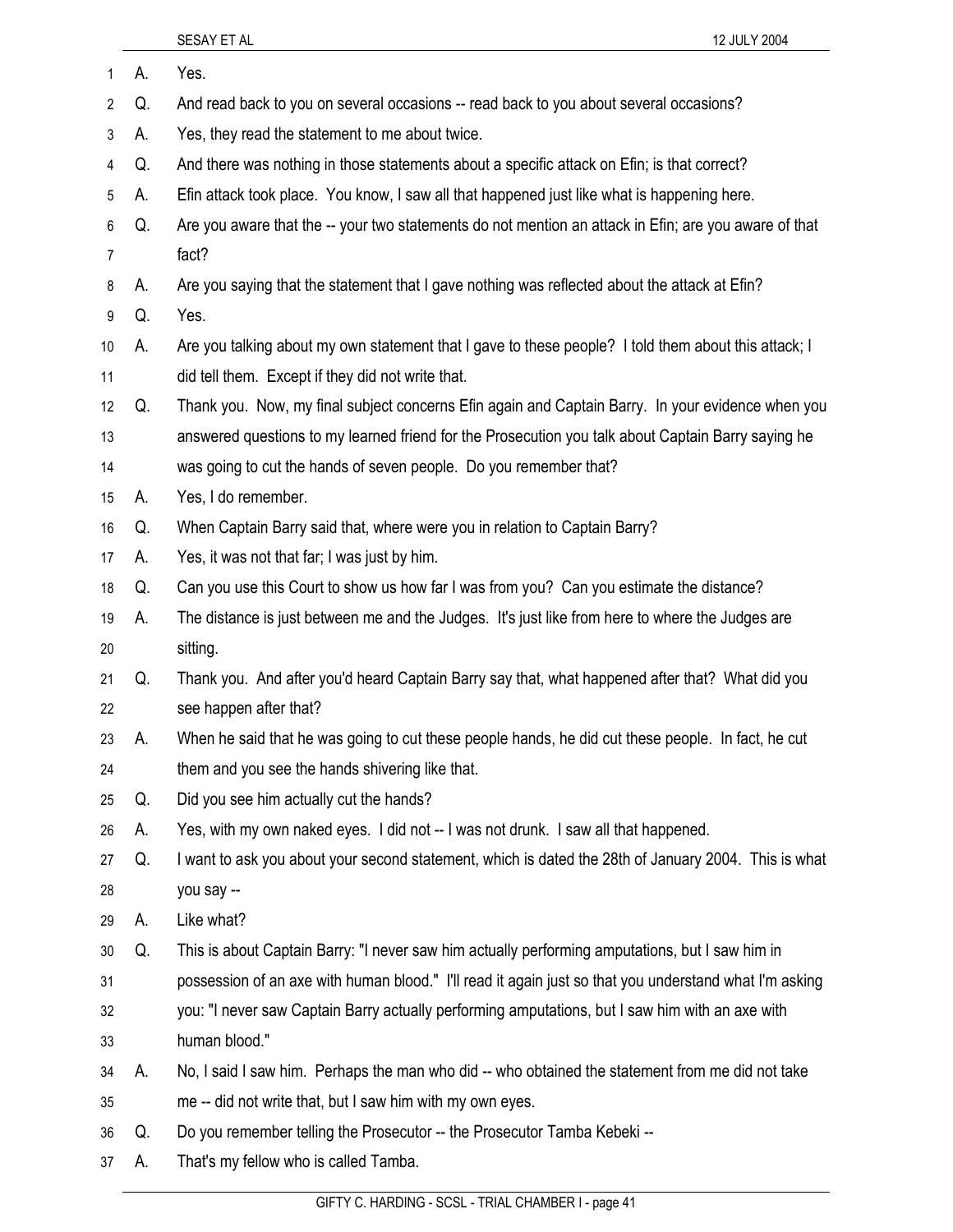|    |    | SESAY ET AL<br>12 JULY 2004                                                                             |
|----|----|---------------------------------------------------------------------------------------------------------|
| 1  | Q. | Do you remember telling the Prosecutor that you had never seen Captain Barry actually performing        |
| 2  |    | amputations?                                                                                            |
| 3  | А. | No. He told me -- he asked me whether I saw this man cutting the hands and I told him that yes, and     |
| 4  |    | he asked me the area, and I told him that it was at Efin.                                               |
| 5  | Q. | Did the investigator read the statement back to you before you left to go back home?                    |
| 6  | А. | I gave two statements for two hours.                                                                    |
| 7  | Q. | Just -- I'm almost finished. But just dealing with this second statement where you say Captain Barry -- |
| 8  |    | you hadn't seen Captain Barry performing amputations, did you have that sentence read back to you       |
| 9  |    | by the investigator after you'd made that statement?                                                    |
| 10 | Α. | The first day that I-- they obtained statements from me, just after I finished they took me and brought |
| 11 |    | me.                                                                                                     |
| 12 | Q. | No, just listen to the question and then I'll be finished. Your second statement says you had never     |
| 13 |    | seen Captain Barry carry out amputations. Okay? You understand what I'm saying?                         |
| 14 | А. | Yes, I have understood now.                                                                             |
| 15 | Q. | Okay. When that statement had been completed, did the investigator read it back to you so that you      |
| 16 |    | could know what had been written?                                                                       |
| 17 | А. | At that time when I gave the statement, they came and read the statement back to me. I told him that    |
| 18 |    | I saw all that happened, and he said that he did not write that on the paper but I told him that I saw  |
| 19 |    | everything.                                                                                             |
| 20 | Q. | So you would say it's the investigator who wrote down something different to what you told him. Is      |
| 21 |    | that what you are saying?                                                                               |
| 22 | А. | Well, it's possible.                                                                                    |
| 23 | Q. | Thank you.                                                                                              |
| 24 |    | MR. JORDASH:                                                                                            |
| 25 |    | I have nothing further.                                                                                 |
| 26 |    | <b>MR. PRESIDENT:</b>                                                                                   |
| 27 |    | Well, the Court will rise and will resume its session at 3.00, 3.00 p.m. when we'll continue with the   |
| 28 |    | cross-examination.                                                                                      |
| 29 |    |                                                                                                         |
| 30 |    | The Court will rise, please.                                                                            |
| 31 |    | [Luncheon recess taken at 13.02]                                                                        |
| 32 |    | (Pages 19 to 42 by Gifty C. Harding)                                                                    |
| 33 |    |                                                                                                         |
| 34 |    |                                                                                                         |
| 35 |    |                                                                                                         |
| 36 |    |                                                                                                         |
| 37 |    |                                                                                                         |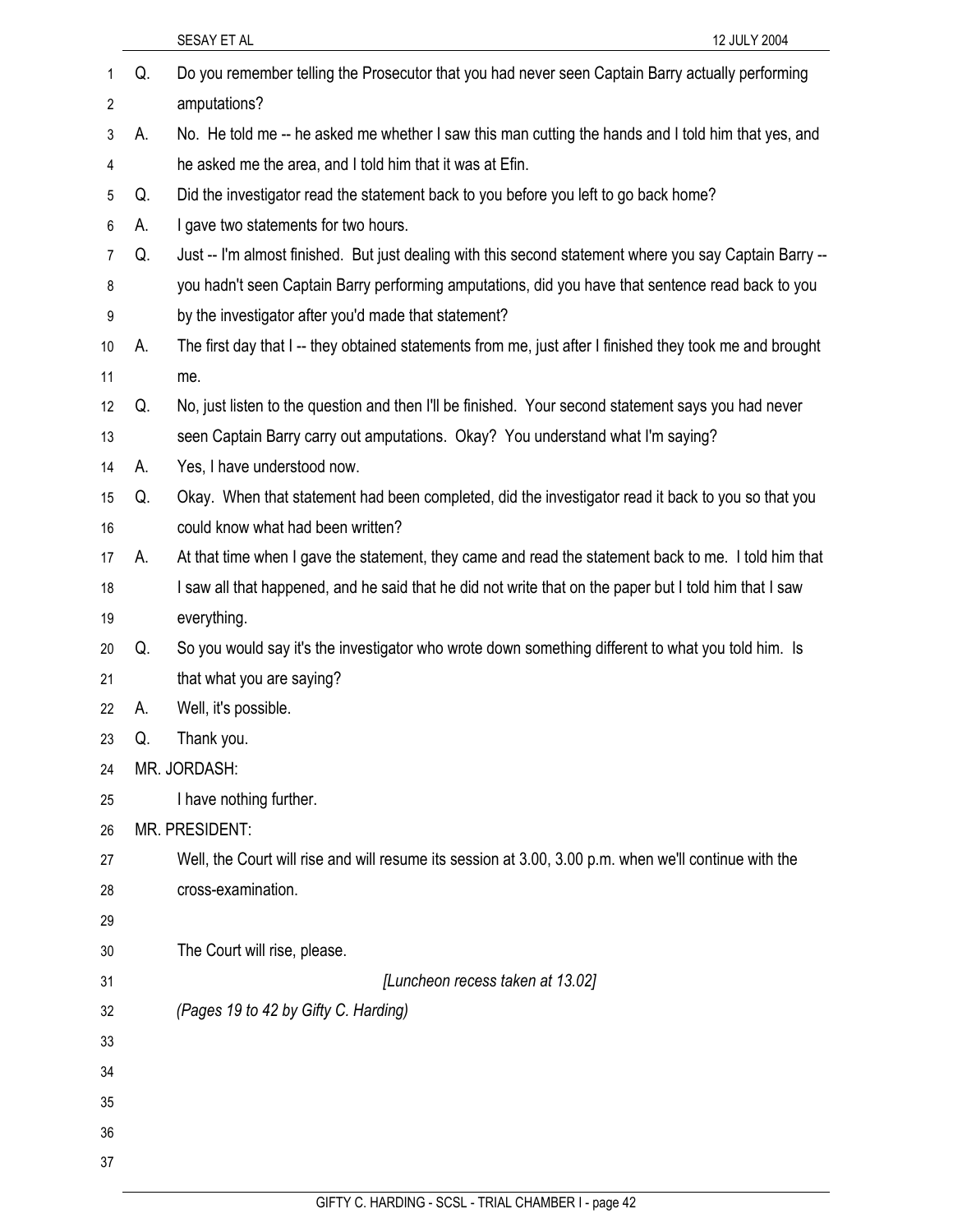| 1  |    | [On resuming at 15.06]                                                                                    |
|----|----|-----------------------------------------------------------------------------------------------------------|
| 2  |    | MR. PRESIDENT:                                                                                            |
| 3  |    | Resuming the session. The second Accused, counsel for the second Accused, cross-examination.              |
| 4  |    | MR. BROWN:                                                                                                |
| 5  |    | Thank you, Your Honour                                                                                    |
| 6  |    | WITNESS TF1-074                                                                                           |
| 7  |    | Cross-examined by Mr. Brown                                                                               |
| 8  |    | MR. BROWN:                                                                                                |
| 9  | Q. | This morning you indicated that the Prosecution came to Koidu to take statements from people who          |
| 10 |    | had been with rebels during the war. Is that correct?                                                     |
| 11 | А. | Repeat it.                                                                                                |
| 12 | Q. | This morning --                                                                                           |
| 13 |    | MR. PRESIDENT:                                                                                            |
| 14 |    | Mr. Brown, you go slowly.                                                                                 |
| 15 |    | MR. BROWN:                                                                                                |
| 16 |    | I will, sir.                                                                                              |
| 17 |    | MR. PRESIDENT:                                                                                            |
| 18 |    | It takes time for the message, you know, to go through. Right, go ahead.                                  |
| 19 |    | MR. BROWN:                                                                                                |
| 20 | Q. | This morning you testified that the Prosecution came to Koidu town to take statements from those          |
| 21 |    | who had been with the rebels. True?                                                                       |
| 22 | А. | I was in the village and they went there and took me from there. So we went to Koidu and it was there     |
| 23 |    | that I gave them the statement.                                                                           |
| 24 | Q. | Did the prosecution tell you why they were in Koidu town?                                                 |
| 25 | А. | Repeat what you have said.                                                                                |
| 26 | Q. | Let me try in a different way. Do you see in the courtroom one of the people who you spoke to in          |
| 27 |    | Koidu town?                                                                                               |
| 28 | А. | None of the people are here.                                                                              |
| 29 | Q. | So when you gave an interview in November of 2002 and a man took notes, that man who took those           |
| 30 |    | notes is not here?                                                                                        |
| 31 | А. | I have not seen him around here, but if I seen him then I wouldn't know him.                              |
| 32 | Q. | I'm not sure how good your field of vision is from where you sit, but if you look to the far left, do you |
| 33 |    | see a man in the back row on the prosecution side of the courtroom?                                       |
| 34 |    | MR. PRESIDENT:                                                                                            |
| 35 |    | [Cannot distinguish speaker] He does not appear to be seeing his far left. Is the far left seeing him?    |
| 36 |    | MR. GBOYOR:                                                                                               |
| 37 |    | I mean, I can only see his whole body, I can't see [Cannot distinguish speaker] view.                     |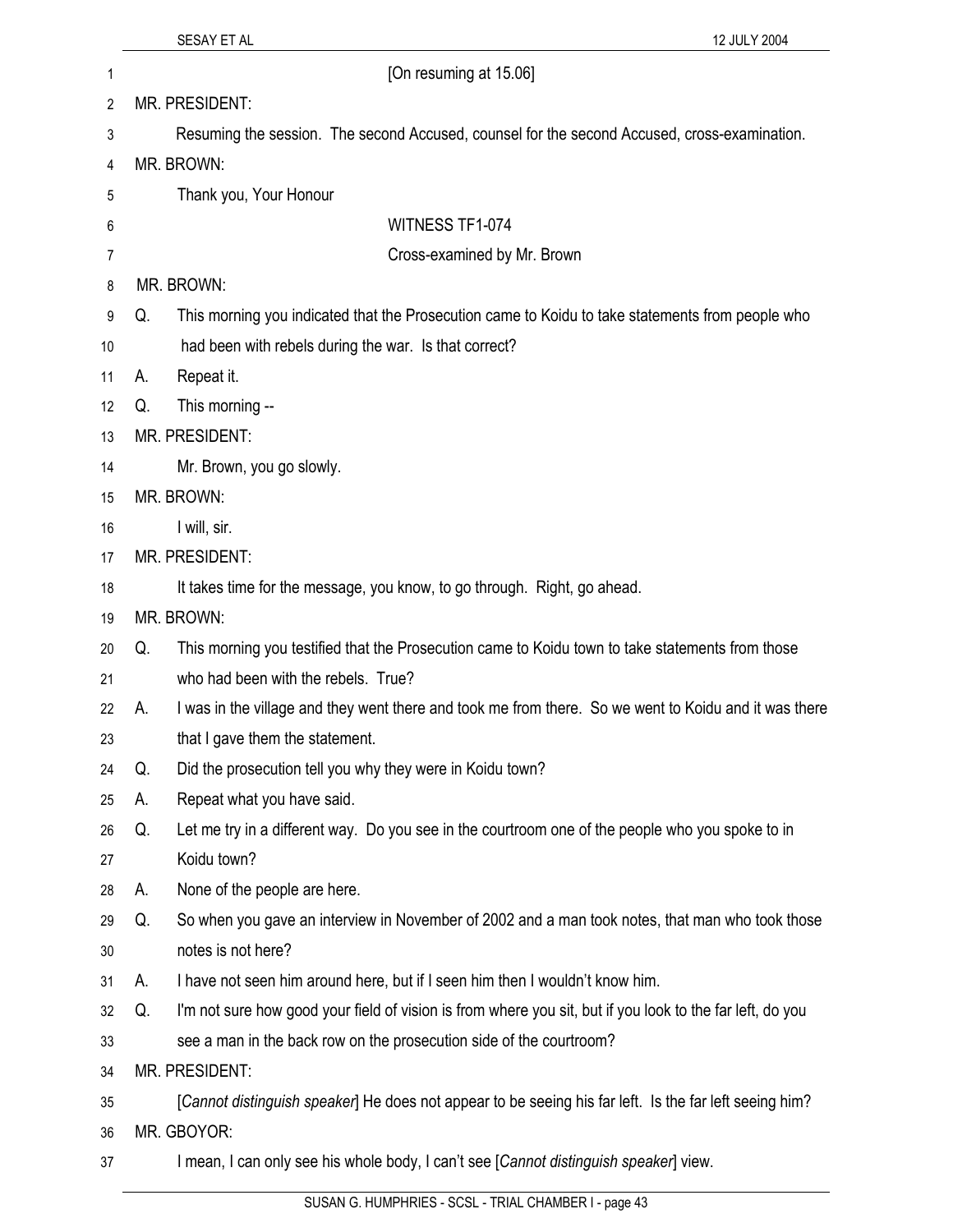- SESAY ET AL 12 JULY 2004 1 MR. BROWN: 2 Could I ask that Mr. Gboyor to rise and come into the field of vision of the witness? 3 MR. PRESIDENT: 4 Yes, you can stand this way. Let him stand, stand. Here. 5 THE WITNESS: [Answered through interpretation] 6 Yes, I have seen the man. 7 MR. BROWN: 8 Q. Would you point to him? 9 A. Yes, sir.
- 10 MR. BROWN:
- 11 Your Honour, I think the record can reflect that he is directing his attention to Mr. Gboyor who is in the
- 12 back row of the prosecution side *[Cannot distinguish speaker*].
- 13 JUDGE THOMPSON:
- 14 Indeed, indeed.
- 15 MR. PRESIDENT:
- 16 Now, Mr. Who?
- 17 MR. BROWN:
- 18 Bobby Gboyor is how I have been introduced to him, Your Honour.
- 19 Q. When the man you just saw met you in Koidu, he wrote down what you said. True?
- 20 A. Yes, what I told him he wrote it down.
- 21 Q. Before he began writing he said some words to you. Yes?
- 22 A. Yes.
- 23 Q. He told you he wanted you to tell the truth. Yes?
- 24 A. Yes.
- 25 Q. He asked you whether you had been with the rebels during the war.
- 26 A. Yes, he asked me whether I've been with them.
- 27 Q. He asked you whether or not you had turned in any weapons during the demobilisation. Yes?
- 28 A. Yes, I told him that I have disarmed.
- 29 Q. And you disarmed by turning in weapons. Yes?
- 30 A. Yes. We all went and disarmed.
- 31 Q. What weapons did you turn in?
- 32 A. I disarmed with the grenade.
- 33 Q. And when you gave in the grenade you received money?
- 34 A. They disarmed first, we went back home. When we were taken back and we were calmed, myself and
- 35 the man with whom I was staying -- when we were calmed we were given -- go over that again. They
- 36 were given rubber buckets with 60,000 Leones with some blankets, with shoes and towels. So we
- 37 were calmed for one week and we were discharged. After we discharged we were asked to go and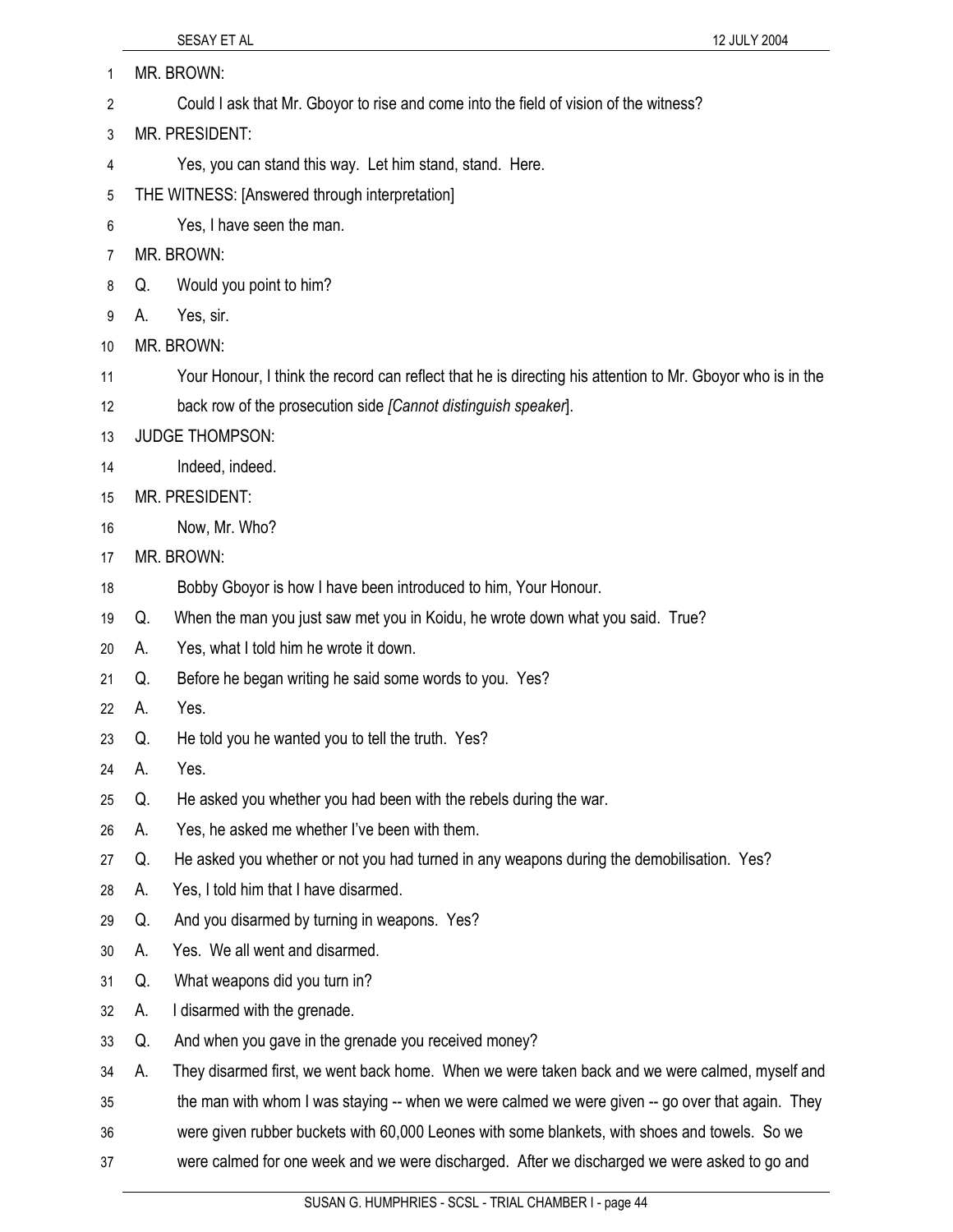| 1                |    | register our names again and we were given another three - three -- 300,000 Leones each after the    |
|------------------|----|------------------------------------------------------------------------------------------------------|
| $\boldsymbol{2}$ |    | disarmament. From then on after that we were asked to give statements and I gave my statement.       |
| 3                |    | After I've given my statement I went in search of my family members.                                 |
| 4                | Q. | The statement you refer to, is that different from the statement you gave to the gentleman seated in |
| 5                |    | the courtroom?                                                                                       |
| 6                | А. | I didn't get you clear.                                                                              |
| $\overline{7}$   | Q. | You said first you received 60,000 Leones, blankets and a towel.                                     |
| 8                | А. | That was the disarmament time. That was the money for the disarmament.                               |
| 9                | Q. | Then you received 300,000 Leones some time later.                                                    |
| 10               | А. | Yes, after the disarmament and we were asked -- all the people who disarmed to go and register.      |
| 11               | Q. | And when you use the word -- the phrase, "After we gave a statement," are you talking about the      |
| 12               |    | statement you gave to the gentleman in the courtroom or another statement?                           |
| 13               | А. | Yes.                                                                                                 |
| 14               | Q. | You began by answering a question about giving a statement to the man to your left. Correct?         |
| 15               | А. | Yes, that man on the left-hand side, I gave him my statement.                                        |
| 16               | Q. | Is that the statement you were referring to as being given after you received 300,000 Leones?        |
| 17               | А. | He is not the one that gave me the money.                                                            |
| 18               | Q. | When you received the blanket and the towel, did you get 60,000 Leones or did you get 30,000         |
| 19               |    | Leones?                                                                                              |
| 20               | А. | When we disarmed, when we were with the rebels, the man with whom I was staying gave me a            |
| 21               |    | grenade. He asked me to go and disarm to it. We all went to together and disarmed. We were           |
| 22               |    | calmed.                                                                                              |
| 23               | Q. | When you disarmed and you were calmed you had a grenade in your hand. Yes?                           |
| 24               | А. | Yes. It was during the disarmament, the time of the disarmament, that is a time when I had the       |
| 25               |    | grenade with me.                                                                                     |
| 26               | Q. | During the disarmament.                                                                              |
| 27               | А. | Yes, yes.                                                                                            |
| 28               | Q. | You gave the grenade to the people in charge of the disarmament?                                     |
| 29               | А. | Yes.                                                                                                 |
| 30               | Q. | Did you sign a piece of paper at the time?                                                           |
| 31               | А. | When I handed over the grenade we were given yellow forms and we were asked to go home.              |
| 32               | Q. | And you were asked to fill out the yellow form. Yes?                                                 |
| 33               | А. | Yes.                                                                                                 |
| 34               | Q. | And on the yellow form you were asked to indicate what organisation you had been with. Yes?          |
| 35               | А. | Yes.                                                                                                 |
| 36               | Q. | And you wrote RUF?                                                                                   |
| 37               | А. | Yes, I told them that I was under the RUF.                                                           |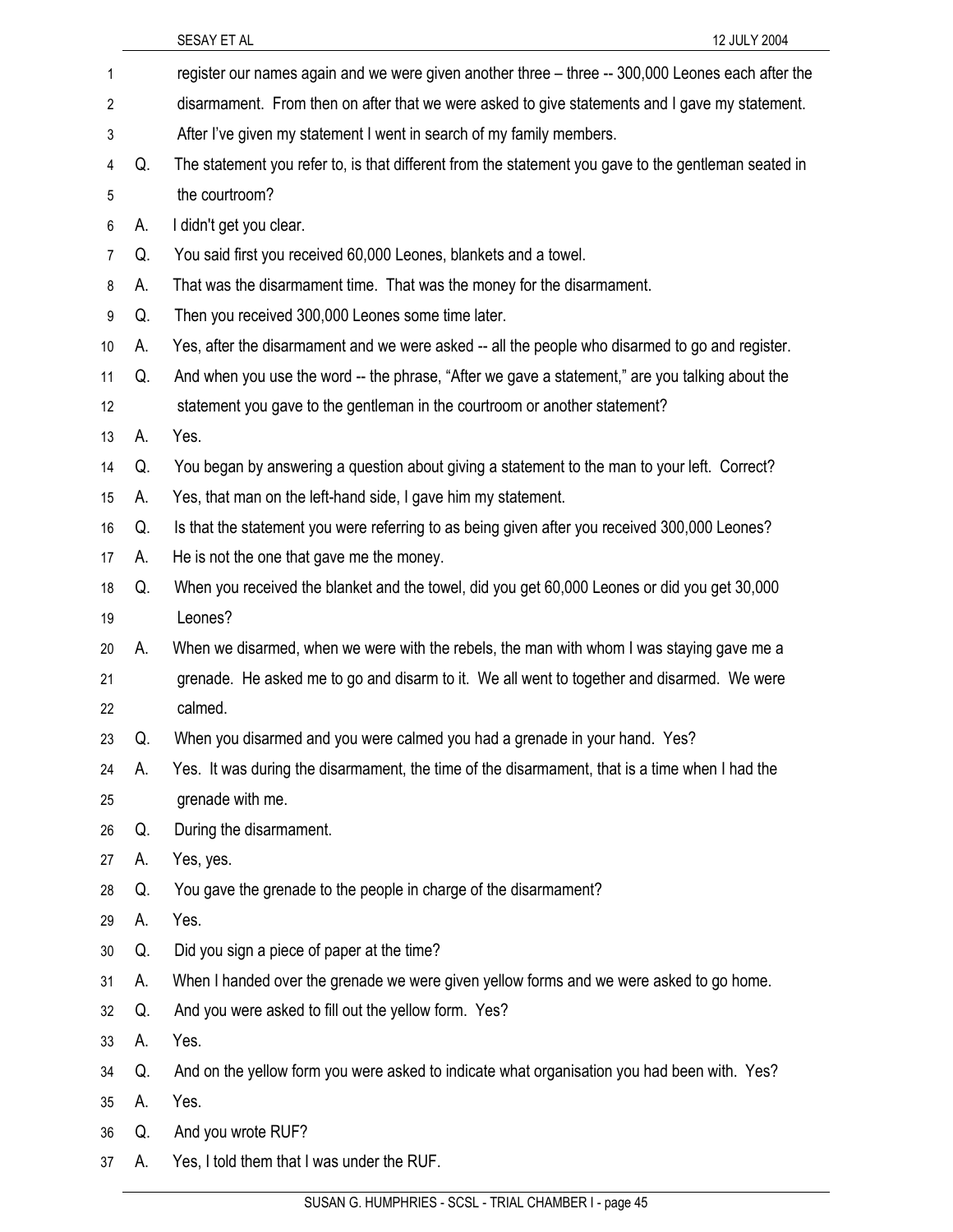|    |    | SESAY ET AL<br>12 JULY 2004                                                                             |
|----|----|---------------------------------------------------------------------------------------------------------|
| 1  | Q. | You then went and got 300,000 Leones.                                                                   |
| 2  | А. | When we are calmed – listen, when we were calmed, after we were given the blankets, shoes and           |
| 3  |    | pots, when we were discharged they gave us the 30,000.                                                  |
| 4  | Q. | Now when you met the gentleman with the Prosecution on the left side of the courtroom, did you tell     |
| 5  |    | him that you had disarmed, handed in a grenade and signed a form which you filled out saying RUF?       |
| 6  | А. | The man asked me and I told them that I was with the RUF and the [inaudible]. This man who wrote        |
| 7  |    | this -- this form.                                                                                      |
| 8  | Q. | My question is when you spoke to the man who wrote the form --                                          |
| 9  | А. | Yes.                                                                                                    |
| 10 | Q. | -- did you tell him you had handed in a grenade, received money and identified yourself as RUF?         |
| 11 |    | MS. TAYLOR:                                                                                             |
| 12 |    | I object to this, Your Honour. I submit that the question is confusing. My learned friend has used form |
| 13 |    | in one sense and statement in another and it is now not clear whether he is talking about the yellow    |
| 14 |    | form or the statement and I would ask that he makes that clear.                                         |
| 15 |    | MR. BROWN:                                                                                              |
| 16 |    | I was -- I'm sorry, may I respond?                                                                      |
| 17 |    | MR. PRESIDENT:                                                                                          |
| 18 |    | You are moving from the form to the statement and so and there was a yellow form.                       |
| 19 |    | MR. BROWN:                                                                                              |
| 20 |    | I will change.                                                                                          |
| 21 |    | MR. PRESIDENT:                                                                                          |
| 22 |    | There was a statement which we are referring to and which might have been recorded by the               |
| 23 |    | gentleman on the right. So, I think you can retake --                                                   |
| 24 |    | MR. BROWN:                                                                                              |
| 25 |    | I will reform.                                                                                          |
| 26 |    | MR. PRESIDENT:                                                                                          |
| 27 |    | Reformulate your questions, please.                                                                     |
| 28 |    | MR. BROWN:                                                                                              |
| 29 | Q. | You spoke to the man from the Prosecution who is in the courtroom and he wrote while you spoke.         |
| 30 |    | Correct?                                                                                                |
| 31 | А. | Yes.                                                                                                    |
| 32 | Q. | And when he finished writing he read back to you the statement he had written.                          |
| 33 | А. | Yes. I'm getting you, go on.                                                                            |
| 34 | Q. | And he read it in a language you understood.                                                            |
| 35 | А. | He read it in Krio, we spoke in Krio.                                                                   |
| 36 | Q. | And he said to you, "This is an accurate and truthful statement." Yes?                                  |
| 37 | А. | Yes, go on.                                                                                             |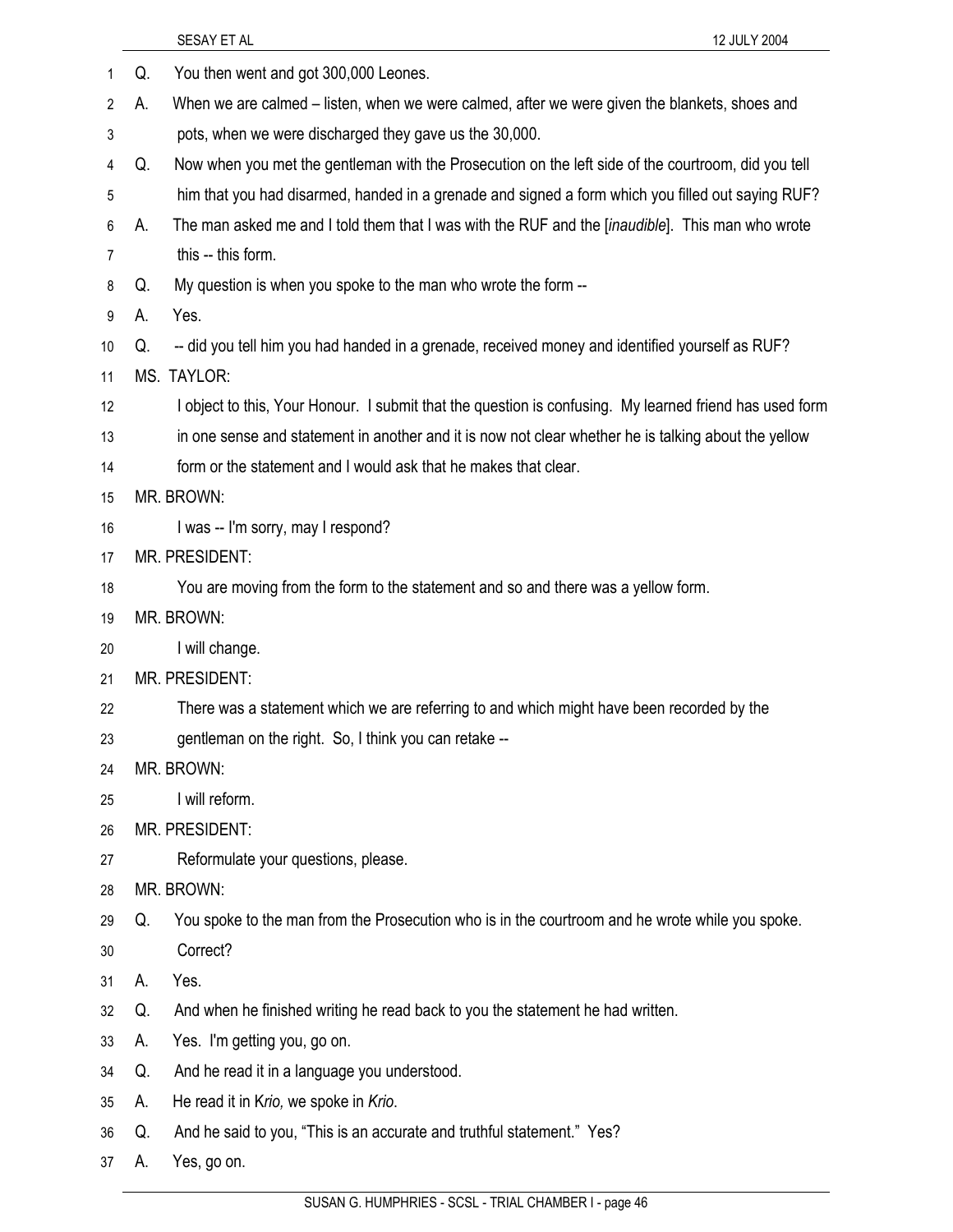- SESAY ET AL 12 JULY 2004 1 Q. And he then handed you the statement and you signed it. 2 A. Go ahead, I'm getting you. 3 Q. He handed you the statement and you wrote your name at the bottom. 4 A. Yes. 5 MR. BROWN: 6 Your Honour, might I show through your officer a copy of what I believe is the statement with the 7 witness's initial? 8 JUDGE BOUTET: 9 Can I ask you what you are intending to do? I suspect I do, but I would like to hear from you what you 10 are intending to do now. 11 MR. BROWN: 12 I simply wish, given all the possible variables in terms of language and a witness who does not read 13 or write English, to be certain that this is a copy of the piece of paper that he signed and that he 14 identifies his signature. 15 JUDGE BOUTET: 16 You want to show that document to the witness? 17 MR. BROWN: 18 Yes, sir, I do. 19 JUDGE BOUTET: 20 Please do. 21 MR. PRESIDENT: 22 [*Cannot distinguish speaker*] 23 MR. BROWN: 24 Your Honour, the personal approach that I was -- 25 MR. PRESIDENT: 26 --- that he is an illiterate, that statement was recorded and read to him. 27 MR. BROWN: 28 But he signed it after it was read back to him in *Krio*. 29 MR. PRESIDENT: 30 I am just reminding you that he is illiterate. 31 MR. BROWN: 32 Your Honour, I can -- 33 MR. PRESIDENT: 34 Go ahead.
- 35 MR. BROWN:
- 36 Only in English, as I understand it.
- 37 MR. PRESIDENT: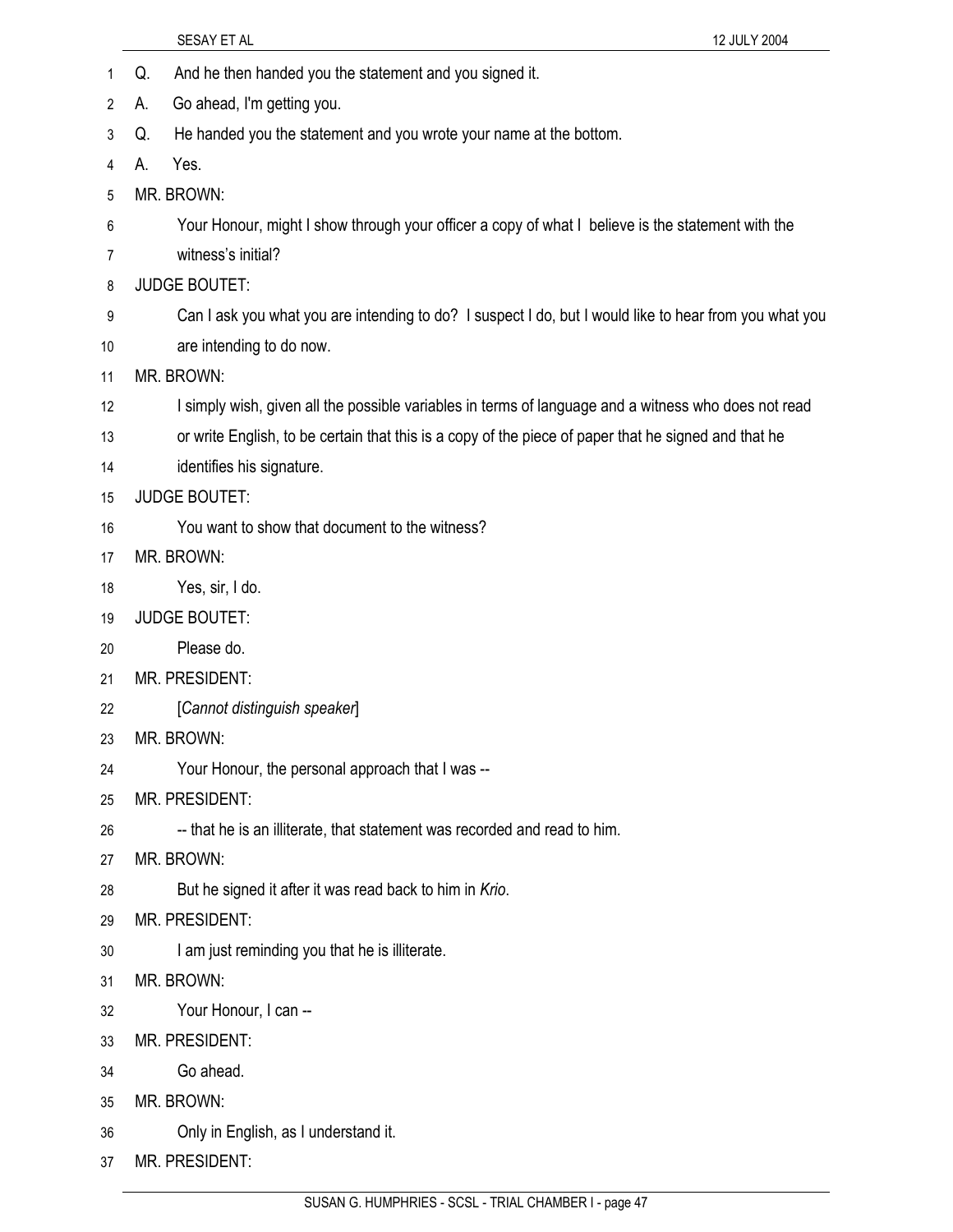| 1  |            | Pardon.                                                                                            |
|----|------------|----------------------------------------------------------------------------------------------------|
| 2  |            | MR. BROWN:                                                                                         |
| 3  |            | I believe the testimony is that he is illiterate in English.                                       |
| 4  |            | MR. PRESIDENT:                                                                                     |
| 5  |            | Oh yes, that's right.                                                                              |
| 6  |            | <b>JUDGE BOUTET:</b>                                                                               |
| 7  |            | That is what I have heard that he does not write or read English.                                  |
| 8  |            | MR. BROWN:                                                                                         |
| 9  |            | Your Honour, I believe the witness spoke, but I didn't hear a translation.                         |
| 10 |            | THE INTERPRETER:                                                                                   |
| 11 |            | He did not say anything. The witness did not say anything. He did not say anything.                |
| 12 |            | MR. BROWN:                                                                                         |
| 13 |            | I have been wrong before.                                                                          |
| 14 | Q.         | Is that your signature that you were just shown?                                                   |
| 15 | А.         | Yes, that is my signature.                                                                         |
| 16 |            | <b>JUDGE BOUTET:</b>                                                                               |
| 17 |            | Because you have a document that has more than one page. How many signatures do we have on         |
| 18 |            | that document that you have?                                                                       |
| 19 | MR. BROWN: |                                                                                                    |
| 20 |            | I would be happy to mark this document --                                                          |
| 21 |            | <b>JUDGE BOUTET:</b>                                                                               |
| 22 |            | No, I was just wondering for certainty, I am not sure -- I was not looking at the witness when the |
| 23 |            | document was shown to the witness. If you look at the last page, the first page --                 |
| 24 |            | MR. BROWN:                                                                                         |
| 25 |            | It is the last page, Your Honour.                                                                  |
| 26 |            | <b>JUDGE BOUTET:</b>                                                                               |
| 27 |            | Thank you.                                                                                         |
| 28 |            | MR. BROWN:                                                                                         |
| 29 |            | And under the English word, "Witness Affirmation" and a paragraph and the word, "signature".       |
| 30 |            | <b>JUDGE BOUTET:</b>                                                                               |
| 31 |            | Thank you.                                                                                         |
| 32 |            | MR. BROWN:                                                                                         |
| 33 | Q.         | While you were speaking to the man who was writing, he was courteous to you. Yes? And while he     |
| 34 |            | was speaking to the man who was writing he was polite to you?                                      |
| 35 | А.         | I did not get it clear.                                                                            |
| 36 | Q.         | You were speaking and the man to your left was writing. Yes?                                       |
| 37 | А.         | Yes.                                                                                               |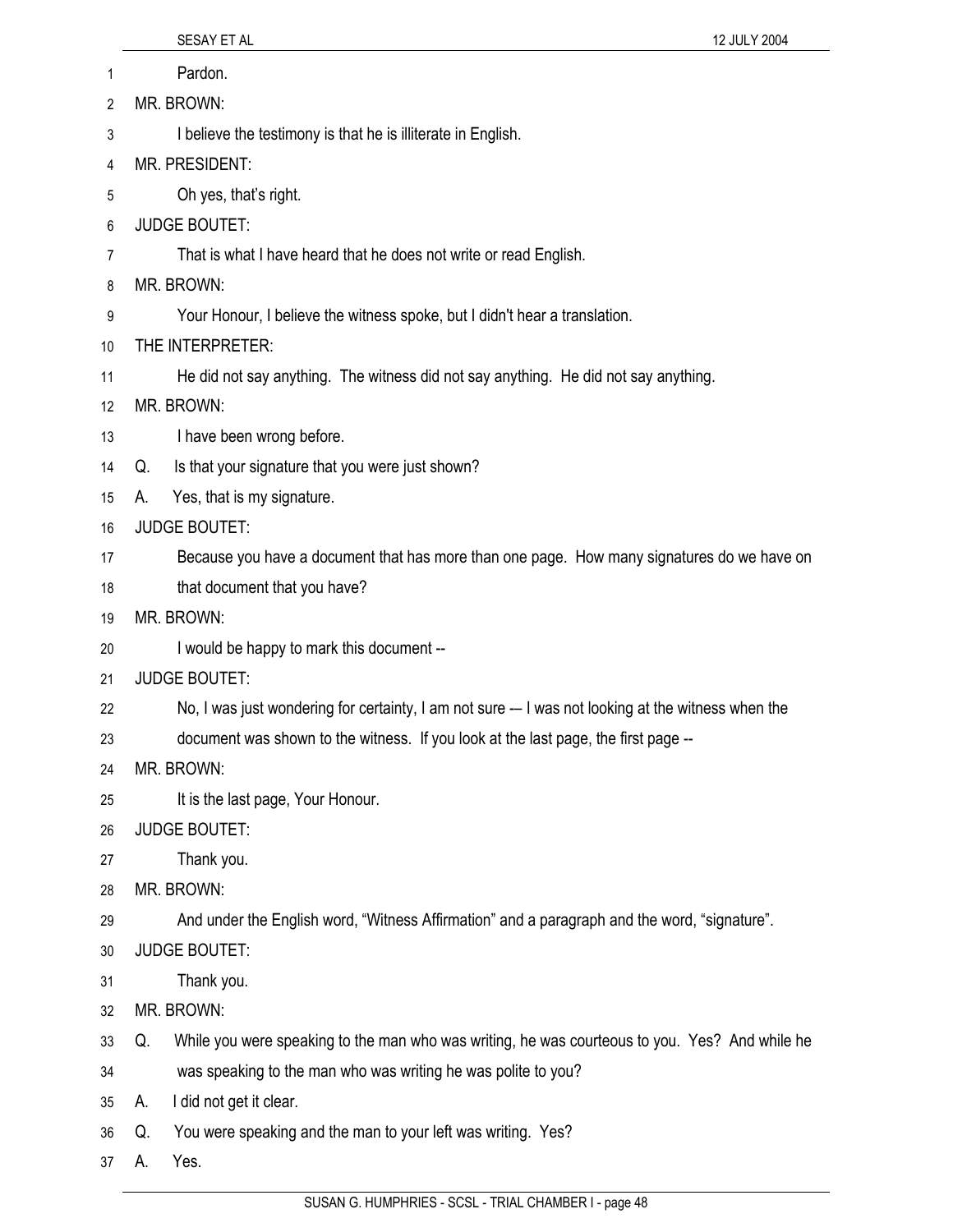|    |    | 12 JULY 2004<br>SESAY ET AL                                                                           |
|----|----|-------------------------------------------------------------------------------------------------------|
| 1  | Q. | The man was friendly to you.                                                                          |
| 2  | А. | Yes. We were together and I was talking to him while he was writing -- he did the writing.            |
| 3  | Q. | While you were talking and he was writing --                                                          |
| 4  | А. | Yes.                                                                                                  |
| 5  | Q. | -- did you tell him about the grenade that you handed in?                                             |
| 6  | А. | Well he did not ask me about the disarmament business. He only came to take statement from me. If     |
| 7  |    | he had asked me, but he did not ask me whether I disarmed or not.                                     |
| 8  | Q. | So, your testimony is that he never asked you whether you had disarmed?                               |
| 9  | А. | No, he did not ask me that.                                                                           |
| 10 | Q. | He never asked you whether you had signed a yellow form with the letters RUF?                         |
| 11 | А. | No, no.                                                                                               |
| 12 | Q. | And he never asked you whether you had received money as part of the disarmament process.             |
| 13 | А. | No, we did not reach the disarmament part of it.                                                      |
| 14 | Q. | You understood that he wanted you to tell him the entire truth about your experience with the rebels. |
| 15 |    | Yes?                                                                                                  |
| 16 |    | MR. PRESIDENT:                                                                                        |
| 17 |    | Do not precede your question with a yes. Ask the question plainly and leave out the word yes.         |
| 18 |    | Please.                                                                                               |
| 19 |    | MR. BROWN:                                                                                            |
| 20 | Q. | You understood that he wanted you to tell him the entire truth about your experience with the RUF.    |
| 21 | А. | Yes.                                                                                                  |
| 22 | Q. | Earlier this morning --                                                                               |
| 23 | А. | Yes.                                                                                                  |
| 24 | Q. | -- you explained there came a time --                                                                 |
| 25 | А. | Yes.                                                                                                  |
| 26 | Q. | -- in the presence of AFRC Bangalie --                                                                |
| 27 | А. | Yes.                                                                                                  |
| 28 | Q. | -- that people were [inaudible].                                                                      |
| 29 | А. | Yes.                                                                                                  |
| 30 | Q. | And this morning you told this Court that you told the rebels that you wanted to join the RUF.        |
| 31 | А. | Yes, say I am with them.                                                                              |
| 32 | Q. | You didn't say that to the man when you made that statement, did you?                                 |
| 33 | А. | I told him.                                                                                           |
| 34 | Q. | This morning you indicated that a man you knew who -- named Alhaji, came to you the night before      |
| 35 |    | and said you should say, "I want to join the rebels."                                                 |
| 36 | А. | They said when they asked me if I say I was going away they would have killed all of us. So, if they  |
| 37 |    | asked me, I should say that I was with them. So when they asked me who wants to go -- those who       |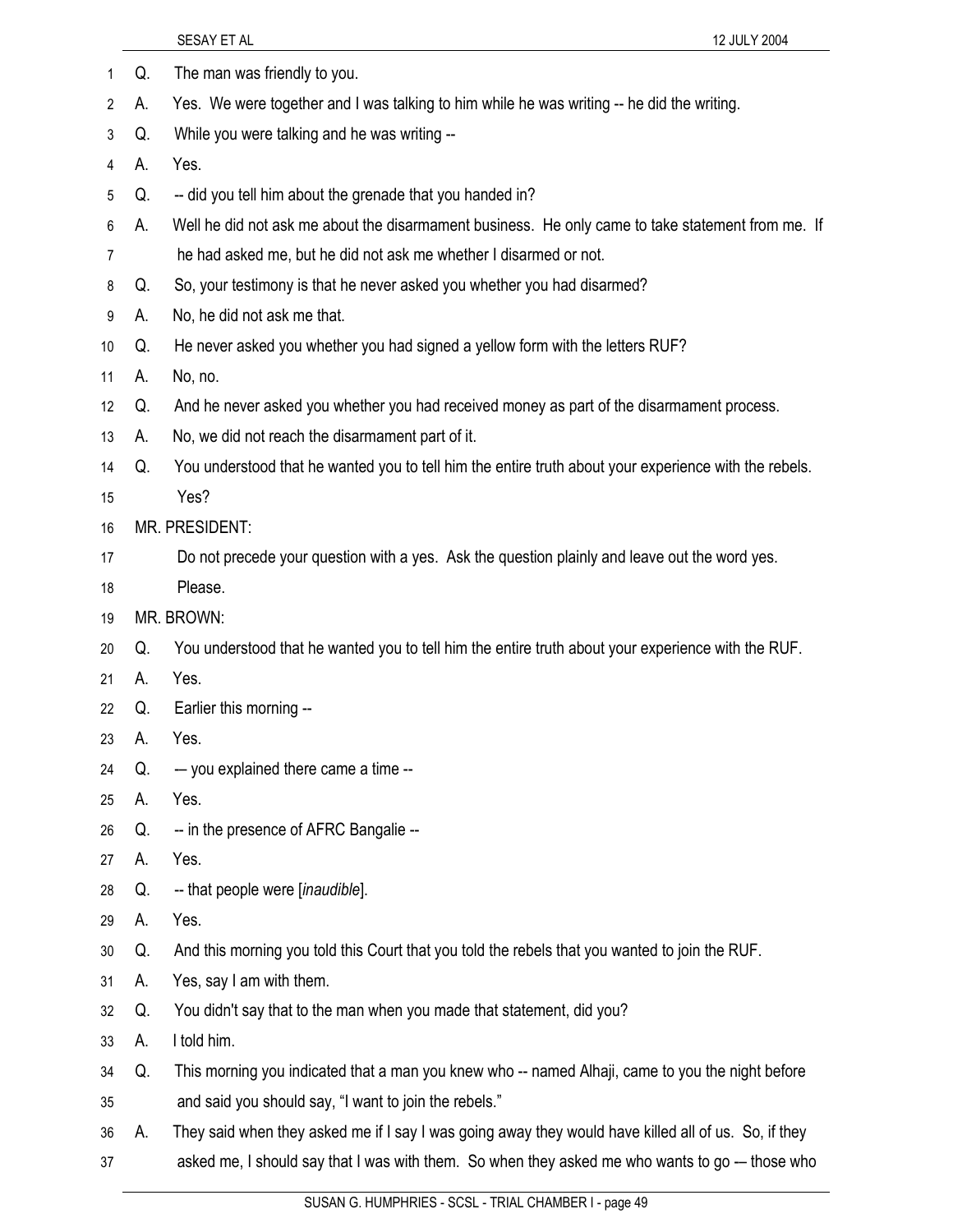|    |    | SESAY ET AL<br>12 JULY 2004                                                                              |
|----|----|----------------------------------------------------------------------------------------------------------|
| 1  |    | want to go, let them go this way, and those who don't want to go, let them go this way, so I joined the  |
| 2  |    | others on the other side.                                                                                |
| 3  | Q. | And this morning you told this Court that you, your brother and an old man said you wanted to be with    |
| 4  |    | them.                                                                                                    |
| 5  | А. | Yes.                                                                                                     |
| 6  | Q. | When you spoke to the man who wrote down what you told him, you told him that, "All 15 of us lined       |
| 7  |    | up and asked to be released as we did not want to join the rebels."                                      |
| 8  | А. | No. When -- the three – when -- only three of us really came out of the lot and the 15 said they were    |
| 9  |    | going away. We said we were going to remain with them and join them.                                     |
| 10 | Q. | My question is directed to the conversation you had with the man on the left in Koidu. Do you            |
| 11 |    | understand that?                                                                                         |
| 12 | А. | Yes.                                                                                                     |
| 13 | Q. | When you spoke to the man in Koidu and told him that all [inaudible] "We had asked to be released        |
| 14 |    | as we did not want to join the rebels."                                                                  |
| 15 | А. | I did not get you clear.                                                                                 |
| 16 |    | MR. PRESIDENT:                                                                                           |
| 17 |    | Go Slow.                                                                                                 |
| 18 |    | MR. BROWN:                                                                                               |
| 19 |    | Okay, I will go slower.                                                                                  |
| 20 | Q. | I am now focusing your attention on your conversation -                                                  |
| 21 |    | MR. BROWN:                                                                                               |
| 22 |    | Forgive my pointing, Your Honour, I don't mean to be rude.                                               |
| 23 | Q. | With the friendly man, an investigator, who took a statement from you in Koidu. And I am now going       |
| 24 |    | to ask you whether you said these words to him, "All 15 of us lined up and asked to be released as we    |
| 25 |    | did not want to join the rebels."                                                                        |
| 26 | А. | We were 18 not 15. 18 of us were caught and not 15.                                                      |
| 27 | Q. | Well, in fact, in two places in your conversation with the man on the left you told him there were 15 of |
| 28 |    | you when you talked in Koidu. Is that true?                                                              |
| 29 | А. | I said we were 18, those of us who were caught I say we are 18.                                          |
| 30 | Q. | So, if he wrote 15 he was mistaken; is that correct?                                                     |
| 31 | А. | He is mistaken, we were 18.                                                                              |
| 32 | Q. | Do you know of any reason why he would deliberately misrepresent what you said?                          |
| 33 |    | MS. TAYLOR:                                                                                              |
| 34 |    | Your Honour, I object to that.                                                                           |
| 35 |    | <b>JUDGE THOMPSON:</b>                                                                                   |
| 36 |    | Sustained.                                                                                               |
| 37 |    |                                                                                                          |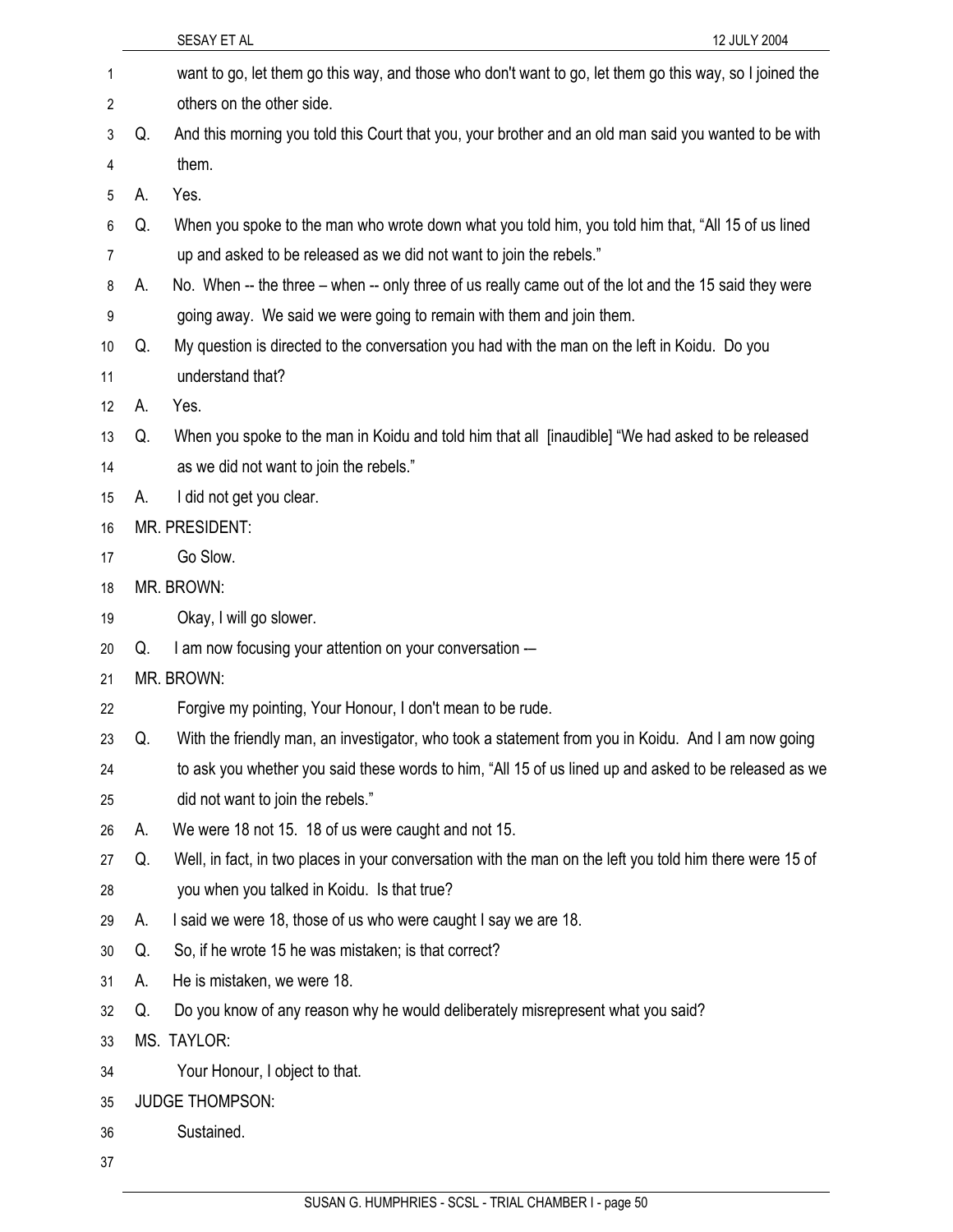- SESAY ET AL 12 JULY 2004 1 MR. BROWN: 2 Q. Had you ever met that man before the day you gave him the statement in Koidu? 3 A. What? Go over -- go over that again. 4 Q. There is a day in November 2002 in Koidu you were talking to the man on the left. Is that correct? 5 A. Yes, that is so. 6 Q. Before that day had you ever met him before? 7 A. That was the first day I met him. 8 Q. Now, let me put this question to you and I will try to read this slowly. Did you say the following words 9 to him in Koidu on November 2002? "All 15 of us lined up and asked to be released as we did not 10 want to join the rebels." 11 A. I told the man that 18 of us were captured. We were 18. In fact, they [*inaudible*] we are 18 and the 12 farm -- on the farm. On the farm huts. 13 Q. Putting aside for the moment the number, did you tell the man who is on the left there, when you 14 spoke to him in Koidu in November 2002, that all of you lined up and asked to be released, "As we did 15 not want to join the rebels." 16 A. I did not get you, repeat that. 17 Q. This morning you told the Court that three said you wanted to join the rebels and the rest said no. Is 18 that a fair statement? 19 A. I said -- listen I am repeating -- we were in bed at night, Alhaji called me in secret. He said, "Tomorrow 20 they will call us, the man will talk to us in a very fine way. Then whoever is going to his family 21 member it's not by force he can go. Whosoever wants to be with us, let him be with us. So don't say 22 that you are going, if you say that you are going -- if they said they are going to escort you, they will 23 execute you there." And indeed that is how it happened. Early in the morning around 11.00 we were 24 gathered and put us in a line. And the man spoke to us nicely and give us his confidence. He said, 25 "It's not by force." He said, "God cannot make all of us warriors. Whosoever wants to go to his family, 26 go this way. But those who don't want to go to their family, who wants to be with us, let him come on 27 this other side." They over -- confidence he gave us, I was also determined to go. But I raise up my 28 head and I saw Alhaji and he made a sign, he gestured to me with his eye. He winked to me and then 29 he shook his head and then I took note of that and I stood. Three -- he did that three times. So I was 30 there standing now. That's -- after that, when Alhaji made that gesture to me, then the man came and 31 asked whether we were with them. Then I said, "Yes, brother, I'm with you." So – so they decided to 32 escort the others. When it was there that they were going to kill them -- the woman made a comment,
- 33 she said, "You the rebels [*inaudible*] and the juntas are going to kill the people or to cut their hands. 34 When this thing happens tomorrow they will not say the junta, but they will say it was the rebels." She 35 says, they say that, they will be told the 15 and they joined the three of us. So we were asked to 36 remove our clothes and they started marking us. That is what I said.
- 37 Q. When you spoke to the man on the left in Koidu, did you tell him that you had said, "Brother I'm with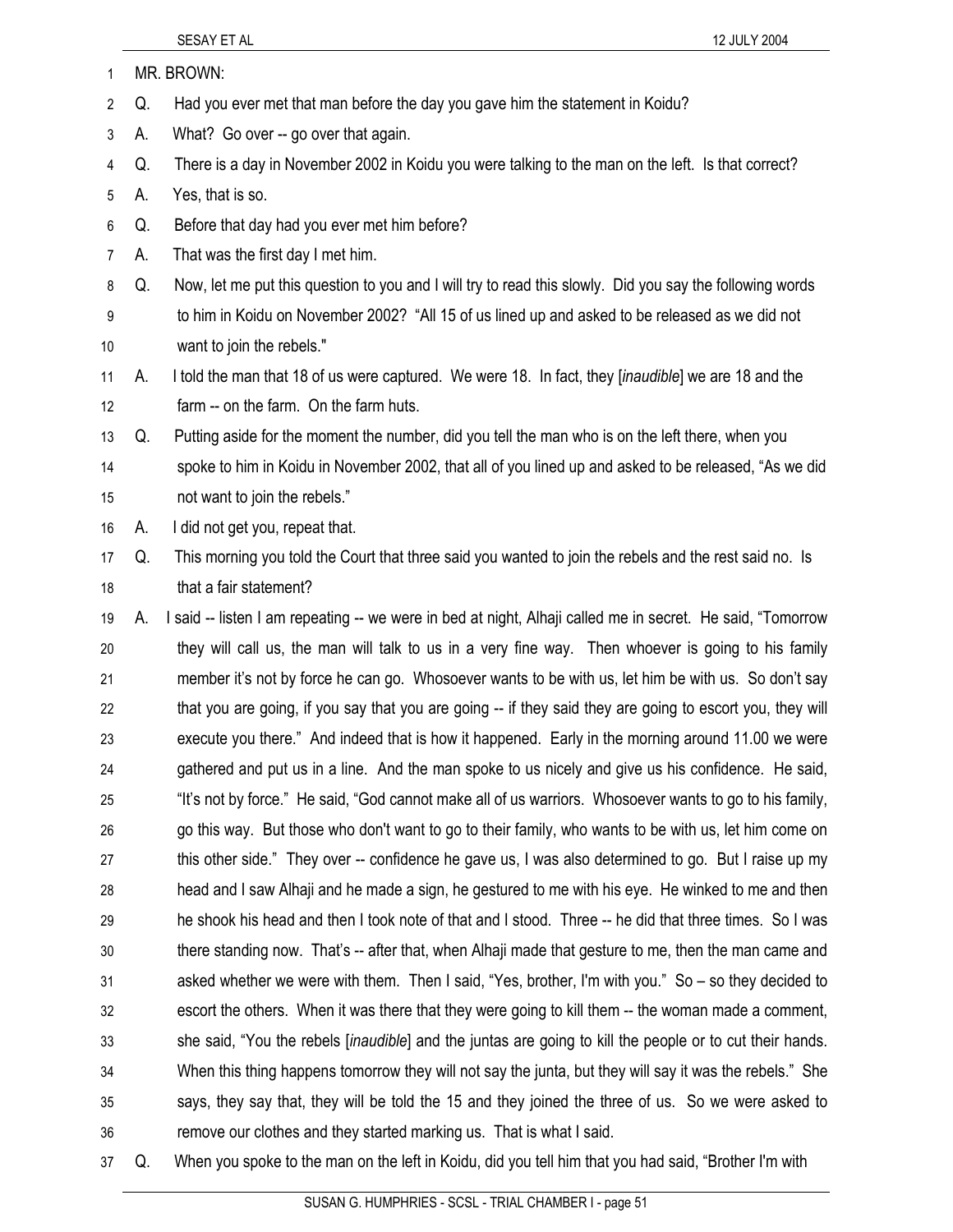| 1              |    | you."?                                                                                                          |
|----------------|----|-----------------------------------------------------------------------------------------------------------------|
| 2              | А. | Yes, I said I was with them. How it happened that's what I'm saying.                                            |
| 3              | Q. | No, I'm asking you whether you told that to the man on the left when you gave your statement in                 |
| 4              |    | Koidu. Did you tell him that?                                                                                   |
| 5              | А. | Yes, I told them that, told them that, "Whosoever is willing to be with them, let them go this way and          |
| 6              |    | those who are not willing let them go the other way."                                                           |
| $\overline{7}$ | Q. | And you are telling this Court that that is what you told the man in Koidu that you told the rebels,            |
| 8              |    | "Brother, I am with you."?                                                                                      |
| 9              | А. | Yes. I said I was with them.                                                                                    |
| 10             | Q. | So, if that is not in the statement, that is another mistake he made?                                           |
| 11             | А. | That is what I said.                                                                                            |
| 12             | Q. | Well, when the man in Koidu read the statement back to you before you signed it, did you stop him               |
| 13             |    | and say, "No, no, no, I said to the rebels, 'Brother I will join you.""?                                        |
| 14             | А. | No, I did not tell him that. I didn't get the word, but what I did is what I have just said.                    |
| 15             | Q. | This man Alhaji, how old is he? How old was he then?                                                            |
| 16             | А. | No, Alhaji was already [ <i>inaudible</i> ] he is older than me. There were two Alhajis, the other Alhaji was a |
| 17             |    | small one and the other Alhaji was a big one, he would give me – who made the signs to me he was                |
| 18             |    | already a big man.                                                                                              |
| 19             | Q. | Did you tell the man on the left about your conversation with big Alhaji the night before the line took         |
| 20             |    | place?                                                                                                          |
| 21             | А. | The conversation between me and Alhaji?                                                                         |
| 22             | Q. | Yes.                                                                                                            |
| 23             | А. | Like I told you that he called me in Kono.                                                                      |
| 24             | Q. | Yes. Did you tell that to the man?                                                                              |
| 25             | А. | Yes, I said it. All what I have told you is what I have said.                                                   |
| 26             | Q. | When you spoke to the man --                                                                                    |
| 27             | А. | Yes.                                                                                                            |
| 28             | Q. | -- did you understand that he represented Prosecutors at the Special Court?                                     |
| 29             | А. | He told me that he is working for the Special Court and had been there to take statement from us.               |
| 30             | Q. | And did you understand that his office would decide who would be witnesses and who would be the                 |
| 31             |    | accused?                                                                                                        |
| 32             | А. | Sir.                                                                                                            |
| 33             |    | MR. PRESIDENT:                                                                                                  |
| 34             |    | [Inaudible] to this witness.                                                                                    |
| 35             |    | MR. BROWN:                                                                                                      |
| 36             |    | Because - I'm sorry.                                                                                            |
| 37             |    |                                                                                                                 |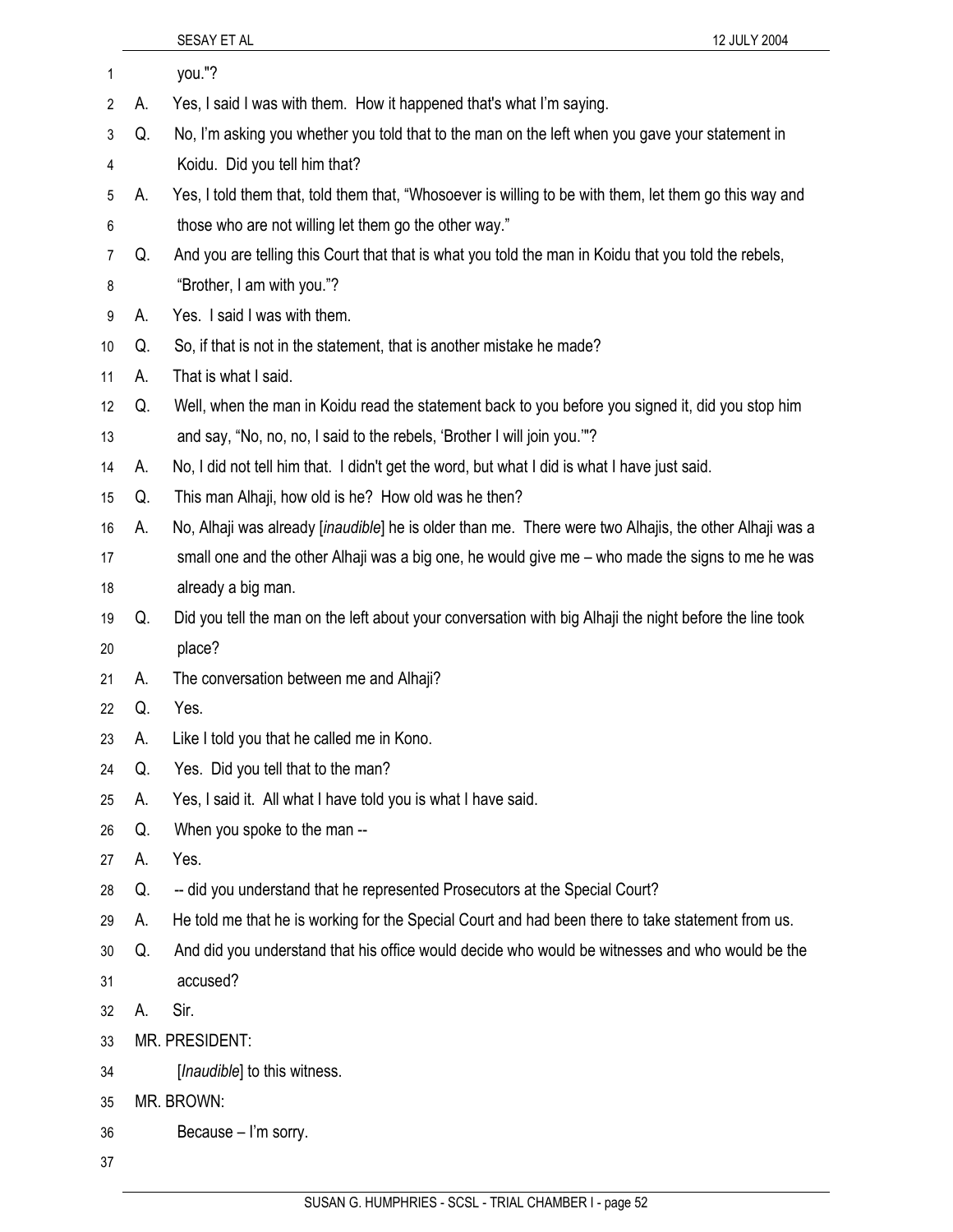| 1  | MR. PRESIDENT:                                                                                           |
|----|----------------------------------------------------------------------------------------------------------|
| 2  | [ <i>Inaudible</i> ] this question to this witness.                                                      |
| 3  | MR. BROWN:                                                                                               |
| 4  | May I respond? I don't know whether that was rhetorical or --                                            |
| 5  | MR. PRESIDENT:                                                                                           |
| 6  | I do not see the relevance as to his distinguishing who will be the witness or whatever, you know.       |
| 7  | MR. BROWN:                                                                                               |
| 8  | I have a response, I would not proffer it unless I am invited.                                           |
| 9  | MR. PRESIDENT:                                                                                           |
| 10 | No, [inaudible] some attention to that.                                                                  |
| 11 | MR. BROWN:                                                                                               |
| 12 | May I respond to you?                                                                                    |
| 13 | MR. PRESIDENT:                                                                                           |
| 14 | I have just made a remark, it calls for no question, no response rather.                                 |
| 15 | MR. BROWN:                                                                                               |
| 16 | When the Court speaks it always raises a question.                                                       |
| 17 | MR. PRESIDENT:                                                                                           |
| 18 | Right.                                                                                                   |
| 19 | MR. BROWN:                                                                                               |
| 20 | Do you know why the man on the left did not put in the statement the explanation you gave this<br>Q.     |
| 21 | morning to the Court?                                                                                    |
| 22 | <b>JUDGE THOMPSON:</b>                                                                                   |
| 23 | Argumentative. It is speculative too, because -- what would it elicit -                                  |
| 24 | MR. BROWN:                                                                                               |
| 25 | I'm sorry.                                                                                               |
| 26 | <b>JUDGE THOMPSON:</b>                                                                                   |
| 27 | Yes.                                                                                                     |
| 28 | MR. BROWN:                                                                                               |
| 29 | It could elicit knowledge as to why there is -- what I respectfully urge -- is a profound discrepancy    |
| 30 | between the statement and the testimony, that's what it could elicit, but you are also correct, it could |
| 31 | have elicited something else.                                                                            |
| 32 | <b>JUDGE THOMPSON:</b>                                                                                   |
| 33 | But here is this -- the investigator is presumed to be an expert.                                        |
| 34 | MR. BROWN:                                                                                               |
| 35 | Yes.                                                                                                     |
| 36 | <b>JUDGE THOMPSON:</b>                                                                                   |
| 37 | He knows the methodologies and the modalities of what he is doing.                                       |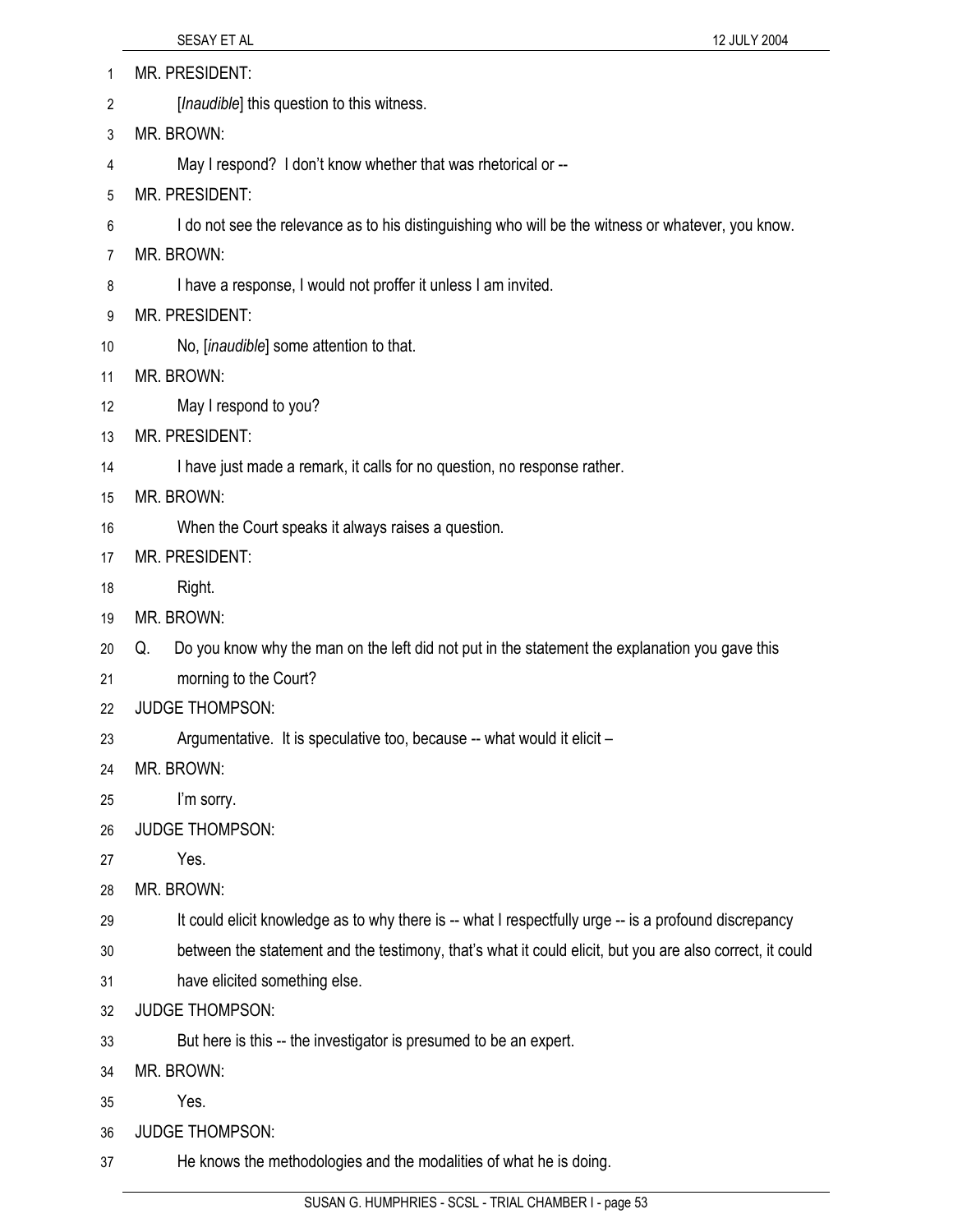- 1 MR. BROWN: 2 Yes, sir. 3 JUDGE THOMPSON: 4 He is speaking to an illiterate witness, potential witness. If you ask the witness why the investigator 5 did not record certain things that allegedly he has said, wouldn't that be speculating? 6 MR. BROWN: 7 It would depend on the reason, Your Honour, but I--8 JUDGE THOMPSON: 9 How would that assist the Court? 10 MR. BROWN: 11 Well, if he knew of some motive -- I agree with your characterisation, I am not raising any question as 12 to Mr. Gboyor's integrity [*inaudible*]. 13 JUDGE THOMPSON: 14 I see. 15 MR. BROWN: 16 I am raising questions that I think are relevant to the assessment of the witnesses, but --17 JUDGE THOMPSON: 18 I think clearly the idea of discrepancies, alleged discrepancies, would be sufficient at the end of day 19 for probative value. 20 MR. BROWN: 21 I am guided by the Court's help. 22 Q. You mentioned this morning Captain Ibrahim Tucker. 23 A. Yes, yes. 24 Q. How long were you with Captain Ibrahim Tucker? 25 A. I was with Ibrahim for one year before we disarmed. 26 Q. And you provided assistance to his household? 27 A. Yes. 28 Q. Including sometimes going to get rice? 29 A. Yes. 30 Q. What was the furthest distance you travelled to get rice for Captain Ibrahim Tucker? 31 A. We went together, I went together with him. So, he did not leave me behind and then send me on my 32 own. 33 MR. BROWN: 34 May I just have a moment, Your Honour? I am actually asking after I have taken, can I just have a 35 moment to confer? 36 MR. PRESIDENT:
- 37 Yes, if you please.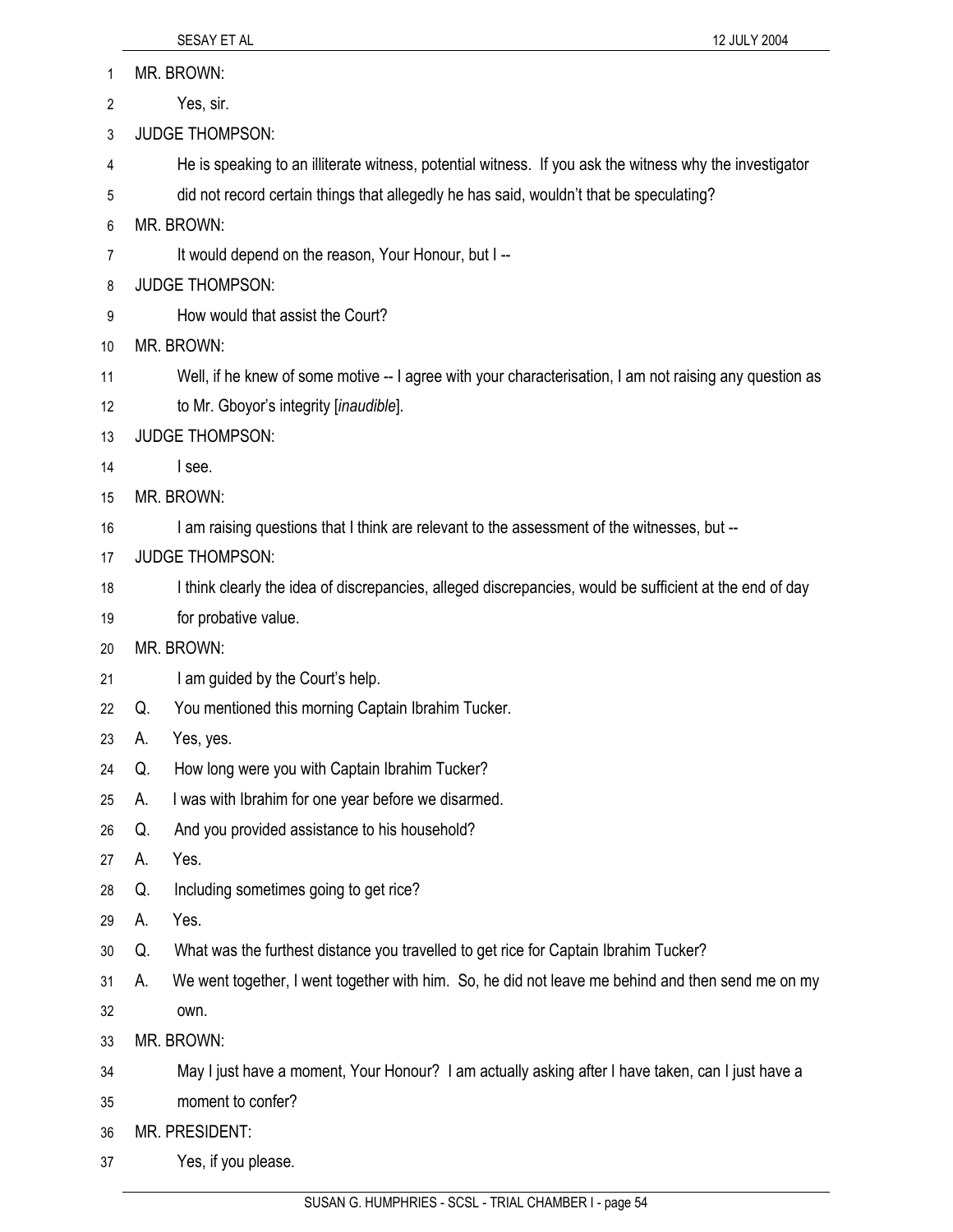| 1  |    | MR. BROWN:                                                                                              |
|----|----|---------------------------------------------------------------------------------------------------------|
| 2  |    | Your Honour, I have no further questions of the witness. I am sorry, I have no further questions of the |
| 3  |    | witness.                                                                                                |
| 4  |    | MR. PRESIDENT:                                                                                          |
| 5  |    | Thank you.                                                                                              |
| 6  |    | MR. BROWN:                                                                                              |
| 7  |    | Does the Court wish to mark this so that subsequently – I don't -- I suspect the Prosecution has no     |
| 8  |    | difference over the contents, but I don't know whether it's important for the record to mark items that |
| 9  |    | are shown to witnesses. We could do it later, but I just wanted the Court's guidance and by this I am   |
| 10 |    | referring to --                                                                                         |
| 11 |    | MR. PRESIDENT:                                                                                          |
| 12 |    | At this stage -- at this point in time – no, really. Yes. Yes, the third Accused, please.               |
| 13 |    | Cross-examined by Mr. O'Shea                                                                            |
| 14 |    | MR. O'SHEA:                                                                                             |
| 15 | Q. | Thank you, Your Honours. Mr. Witness, my name is Andreas O'Shea, I will be asking you a few             |
| 16 |    | questions. Could I ask you first of all, have you spoken to anyone during the course of this lunch      |
| 17 |    | break about this case?                                                                                  |
| 18 | А. | No, when we went out I didn't talk to anybody.                                                          |
| 19 | Q. | All right. Now there have been quite extensive questions about your meetings with the prosecution.      |
| 20 |    | And I will try not to cover ground which has already been covered but I would like to ask a few matters |
| 21 |    | about that. When you were being asked questions by one of the other gentlemen, you mentioned a          |
| 22 |    | meeting in May, is that right, between you and the Prosecutor's office?                                 |
| 23 | А. | Which meeting?                                                                                          |
| 24 | Q. | Well, let me put it this way. How many times have you met with a person or persons from the             |
| 25 |    | Prosecutor's office?                                                                                    |
| 26 | А. | The man at my left -- the Prosecutor on my left-hand side that took the statement from me, that is what |
| 27 |    | I want to know. Because we have met only once that he took the statement from me.                       |
| 28 | Q. | Have you met any other individuals other than that man working for the Special Court?                   |
| 29 | А. | Yes, we have met.                                                                                       |
| 30 | Q. | Who have you met other than that man?                                                                   |
| 31 | А. | The man that -- the man that went and took me. And when I came back here and the man that               |
| 32 |    | provided lodging for me, we've met also.                                                                |
| 33 | Q. | Have you given statements to any other individuals apart from the gentleman in this courtroom? Did      |
| 34 |    | the question come through?                                                                              |
| 35 | А. | You have not passed the question yet.                                                                   |
| 36 |    | MR. PRESIDENT:                                                                                          |
| 37 |    | Mr. O'Shea.                                                                                             |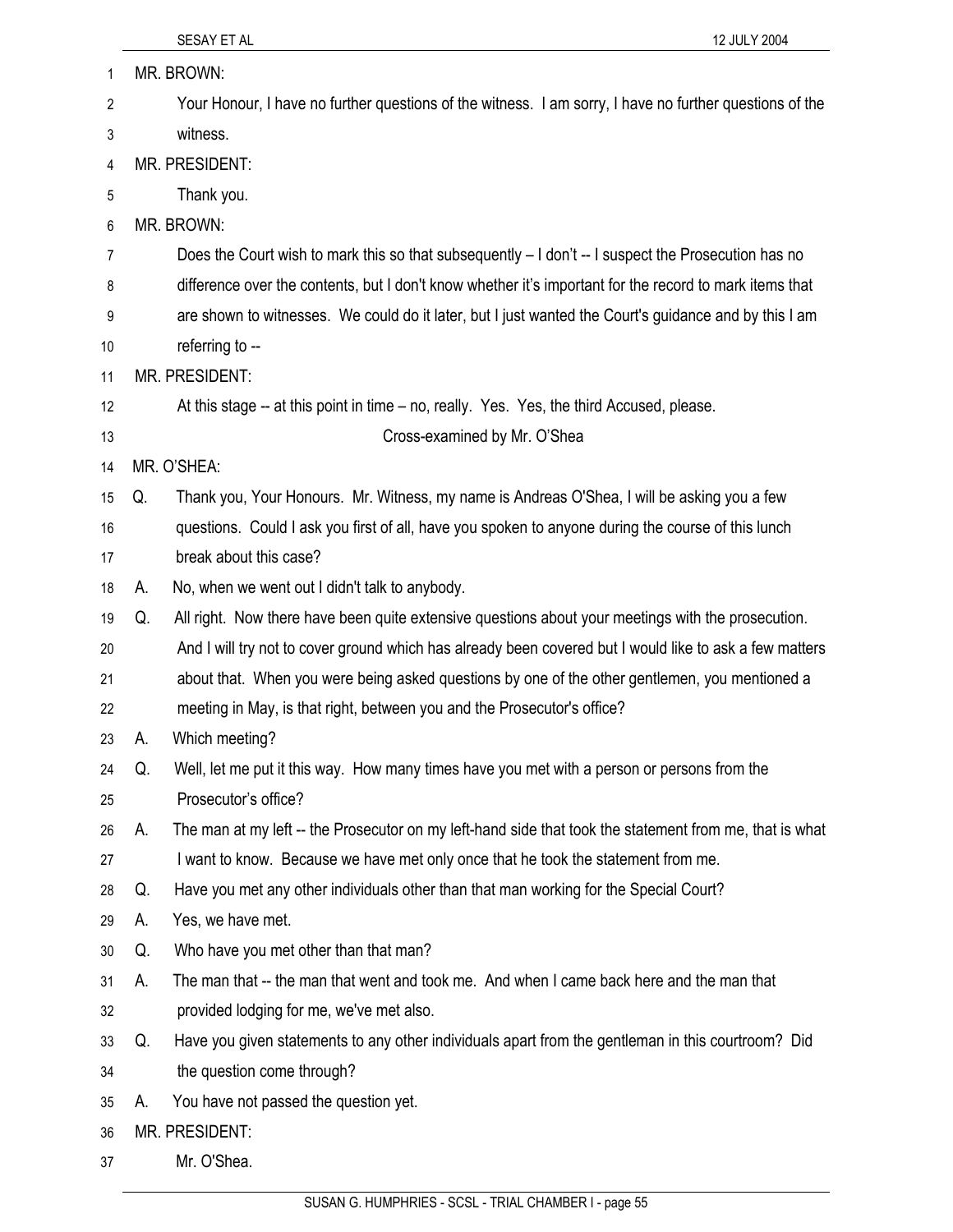- 1 MR. O'SHEA: 2 All right, I'll put it again. 3 Q. Apart from the gentleman sitting in this courtroom that you have spoken about, have you given 4 statements to any other individual? 5 A. I've not got the question yet, you have not passed the question yet to me, I've not got the question yet. 6 JUDGE THOMPSON: 7 Are the translators – 8 THE INTERPRETER: 9 My Lord, I think there is a technical problem because the translators are translating exactly to the 10 witness. 11 MR. PRESIDENT: 12 But the witness is not getting them, that is the problem. 13 THE INTERPRETER: 14 But this is what I am saying, we need to consult the technicians. 15 JUDGE BOUTET: 16 Can Court Management check the system and see what the witness is having – maybe it's his -- you 17 are hearing it now? 18 MR. PRESIDENT: 19 Are you hearing it now? 20 THE WITNESS: [Answered through interpretation] 21 Yes, yes. 22 MR. PRESIDENT: 23 Okay. 24 THE WITNESS: [Answered through interpretation] 25 Yes, yes, I'm getting. 26 MR. PRESIDENT: 27 Mr. O'Shea, you can go on. 28 MR. O'SHEA: 29 Thank you, Your Honour. 30 Q. You have spoken about giving a statement to the gentleman in this courtroom. Would you know him 31 as Bobby, would that be – do you know him as Bobby or do you know him by another name? 32 A. He showed me his name, but I have forgotten his name. 33 Q. All right. Well, you gave one statement to this gentleman, did you give any statement to any other 34 individual about this case? 35 A. Only when I came back I met with the judges, they repeated my statement, and I spoke with them. 36 MR. BOUTET:
- 37 Maybe you can ask him what judges.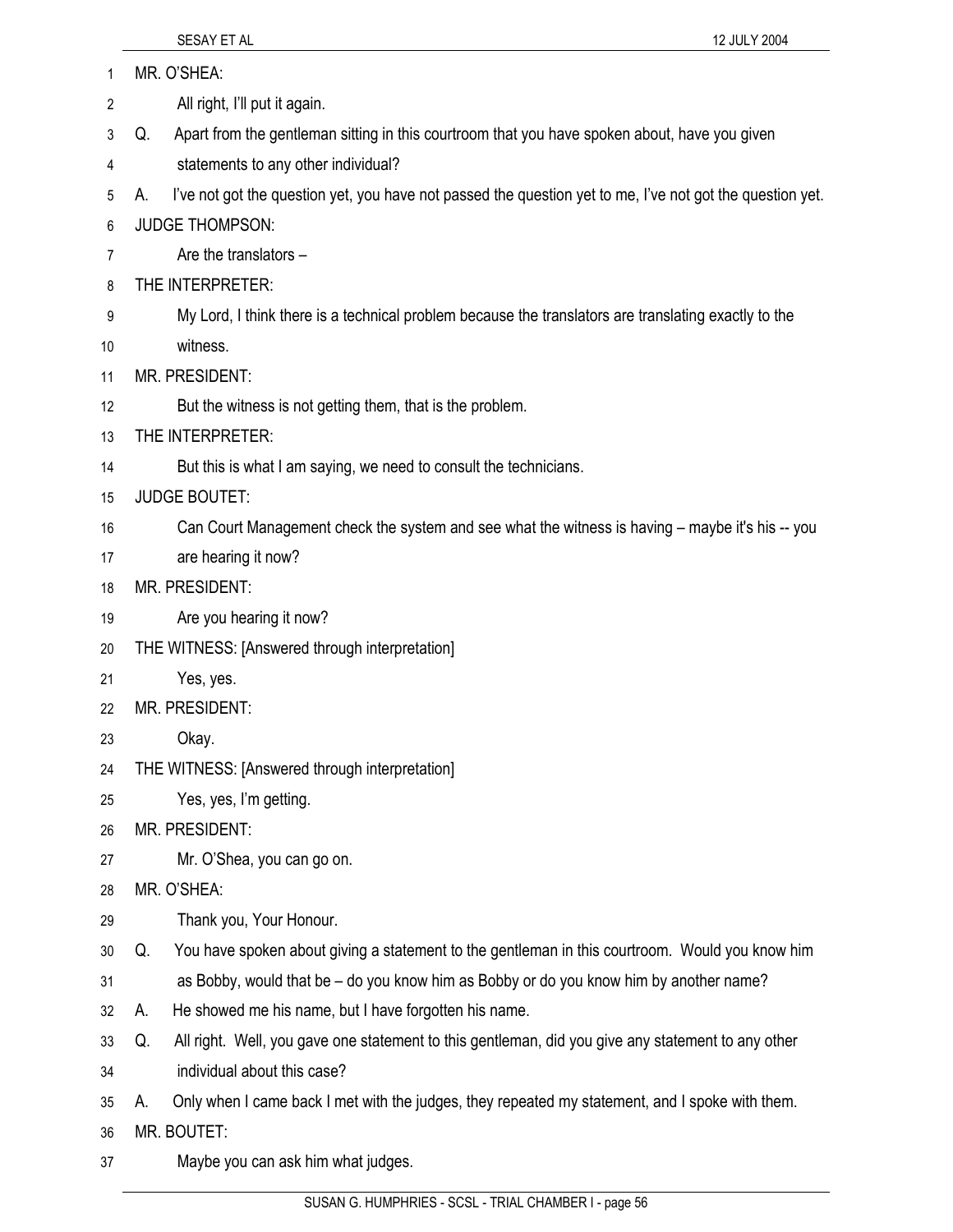| 1  |    | MR. PRESIDENT:                                                                                              |
|----|----|-------------------------------------------------------------------------------------------------------------|
| 2  |    | Which judges, we want to know which judges?                                                                 |
| 3  |    | MR. O'SHEA:                                                                                                 |
| 4  | Q. | Mr. Witness, you are aware of the fact that the three gentlemen seated facing you with the red and          |
| 5  |    | black gowns are the judges in this case. You are aware of that, are you?                                    |
| 6  | А. | Well, it is now I am knowing, now that you've told me. I know now.                                          |
| 7  | Q. | All right. So when you say that you have repeated your statement to judges, who do you mean?                |
| 8  | А. | The people that brought me.                                                                                 |
| 9  | Q. | Do you remember when that was?                                                                              |
| 10 |    | MR. PRESIDENT:                                                                                              |
| 11 |    | Mr. O'Shea, ask him, the people that brought him from where?                                                |
| 12 |    | MR. O'SHEA:                                                                                                 |
| 13 |    | All right.                                                                                                  |
| 14 |    | MR. O'SHEA:                                                                                                 |
| 15 | Q. | You say that people brought you, where were they bringing you from and where were they bringing             |
| 16 |    | you to?                                                                                                     |
| 17 | А. | They brought me from Kono to this Court especially when I knew that something is bugging me in my           |
| 18 |    | heart. So they brought me to explain exactly what is happening.                                             |
| 19 | Q. | When did that happen?                                                                                       |
| 20 | А. | It did -- they went and took me. That was in May. They said, "The time has come for the Court," and         |
| 21 |    | I've given them statement. They asked me if I'm willing, that the time is near. I said, "Yes, I'm willing." |
| 22 |    | They took me and brought me here. When they brought me, what I saw, what I hear -- what I hear is           |
| 23 |    | what I'm saying.                                                                                            |
| 24 | Q. | And this is May of 2004?                                                                                    |
| 25 | А. | Yes, yes.                                                                                                   |
| 26 | Q. | So you repeated your statement in May of 2004?                                                              |
| 27 | А. | Sir.                                                                                                        |
| 28 | Q. | Are you saying that you repeated your statement to these people in May of this year?                        |
| 29 | А. | When I came, they read my statement in front of me and I told them that what exactly I said is what is      |
| 30 |    | in the statement.                                                                                           |
| 31 | Q. | Right. So have you only ever made one statement?                                                            |
| 32 | А. | The only statement I made is the one they took from me in Koidu, that's what they read to me.               |
| 33 | Q. | And after you gave that statement are you saying that you have never given any further information in       |
| 34 |    | addition to that one statement?                                                                             |
| 35 | А. | After the first statement I have given, they asked me if I know about any big man. I said, "Yes, I know     |
| 36 |    | them."                                                                                                      |
| 37 | Q. | When did this conversation take place, was this in May?                                                     |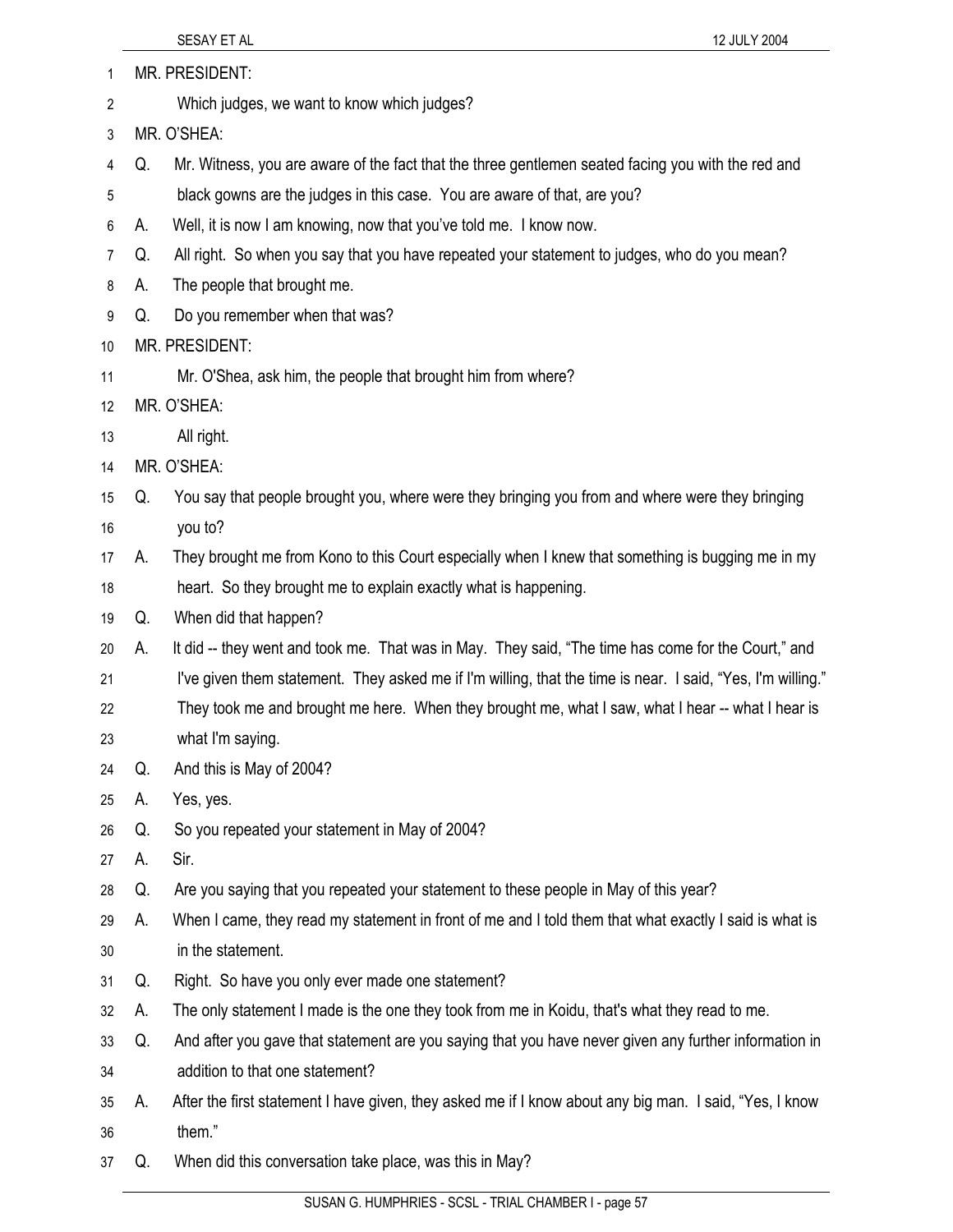1 A. The first statement that I made that they replied, it was there they asked me if I know about any big 2 man and the big people I know I named them, I told them. 3 Q. Have you ever received any payments of money from any individual working with the Special Court? 4 A. Well I've not received money. 5 Q. So, can I be clear about this, you have never received any payment of money from any individual 6 working for the Special Court? Is that right? 7 A. That did not stick in my mind. I did not receive any money from anybody. 8 Q. Are you sure about that? 9 A. Yes, I'm sure, I didn't receive any money from person. 10 Q. Have you been told by any person working for the Special Court that you will receive any money for 11 any reason? 12 A. No, it did not stay in my mind. They didn't give me money. They came -- I came -- they took me in a 13 vehicle and they brought me here. They have not given me money. If they have given money it did 14 not come to me, I didn't see money. 15 Q. Now, the translation that came through to us in English was that, "It did not stay in my mind." What do 16 you mean by, "It did not stay in my mind."? 17 A. It is like somebody giving you money, then you say, "I've forgotten about it," but they didn't give me 18 money, so I cannot say they gave money to me. 19 Q. I wonder if you could help me with some of the names of the places that you have mentioned during 20 the course of your evidence. I will come back to that subject. You mentioned a place called -- and I 21 don't know if the translator could try and say the name of the place exactly the way I say it because I 22 just want to be sure that we have got the places correct -- you mentioned a place called Yomandu. In 23 which district is Yomandu? 24 A. Yomandu is under Kono District. 25 Q. And then you mentioned a place called -- and forgive me if I've got it incorrect -- but Dandabu, is that 26 correct, Dandabu? 27 A. Dandabu. 28 Q. Dandabu, and in which district is that? 29 A. That is also under Kono District, it is the chiefdom in Sandor Chiefdom. 30 Q. How far is Dandabu from Yomandu? Are you good with distances? 31 A. Well, it is not a far distance. Let me say, I walk with this one hour. 32 Q. Then you mentioned a place by the name of -- and please correct me if my pronunciation is wrong -- 33 you mentioned a place by the name of Baiwadu. 34 A. Yes. 35 Q. Where is Baiwadu? 36 A. It's in the Sandor Chiefdom. 37 Q. How far is Baiwadu from Yomandu?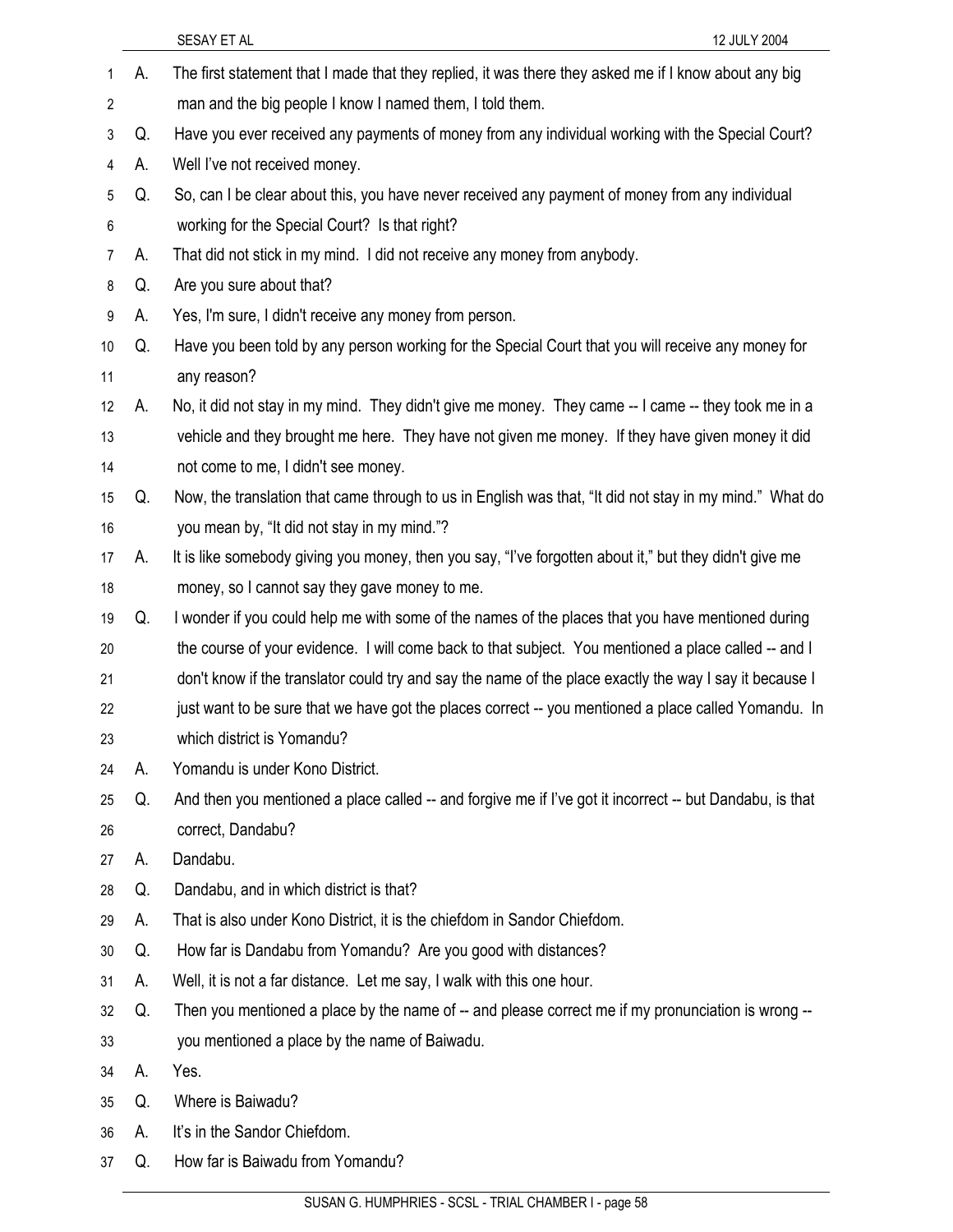1 A. That one is really far, it's not a short distance. 2 Q. Are you able to estimate at all? 3 A. Well let me say it is about ten miles. 4 Q. Then you mentioned a place called Wordu. Correct? 5 A. Yes. Wordu. 6 Q. And where is Wordu? 7 A. Wordu? It is by the north. But it is inside Kono in the Sando Chiefdom. When you are in our own 8 town -- our own town, you point your finger towards the north to locate that town. 9 Q. Yes, thank you. Now am I to understand your evidence correctly that in your mind the RUF were the 10 rebels? 11 A. Yes. 12 Q. And the AFRC were the junta? 13 A. Yes, they are they are juntas. 14 Q. Now, you mentioned -- and you have already been asked about this by Mr. Brown -- you spoke about 15 this lining up in Kayima where you were asked to go into two lines: those who wished to join the 16 rebels or the junta, and those who wished to be released. Correct? And, correct me if I am wrong 17 about this, but my recollection of your evidence is that at the beginning there was a suggestion that 18 you should be executed that morning. Is that right? 19 A. Yeah. 20 Q. And then a gentleman by the name of Bangalie, an AFRC man, intervened and said, "No, don't 21 execute them, but they should have AFRC and RUF carved on their chests." Is that a fair summary of 22 your evidence? 23 A. The woman made the comments, Bangalie and others planned to kill the people. When the woman 24 say, "Eh, tomorrow they will not say -- it is not juntas but rebels that did the act." That's the reason 25 why Bangalie was afraid and said, "Well let's mark them." We were put in a line and marked. 26 Q. Was there any suggestion from anybody in the morning, not the night before, in the morning was there 27 any suggestion from anybody that you should be executed? 28 A. That Bangalie said that, "Those of you who said you are leaving," that, "When you leave you tell the 29 government that we are in Kayima and they should take a jet and bomb us there. That you people 30 say you are going now, we are going to kill you." 31 Q. So would it be correct to say that on that morning there was a suggestion that you should be killed? 32 A. That is what I'm saying, that Bangalie said they should kill all the people, they were now arranging to 33 go about to kill the people, that was what Bangalie said, that they should be killed. 34 Q. When you gave your statement to the gentleman in court, who I will now refer to as Bobby, if that is all 35 right -- 36 A. I gave him statement, yes. 37 Q. Did you say in that statement --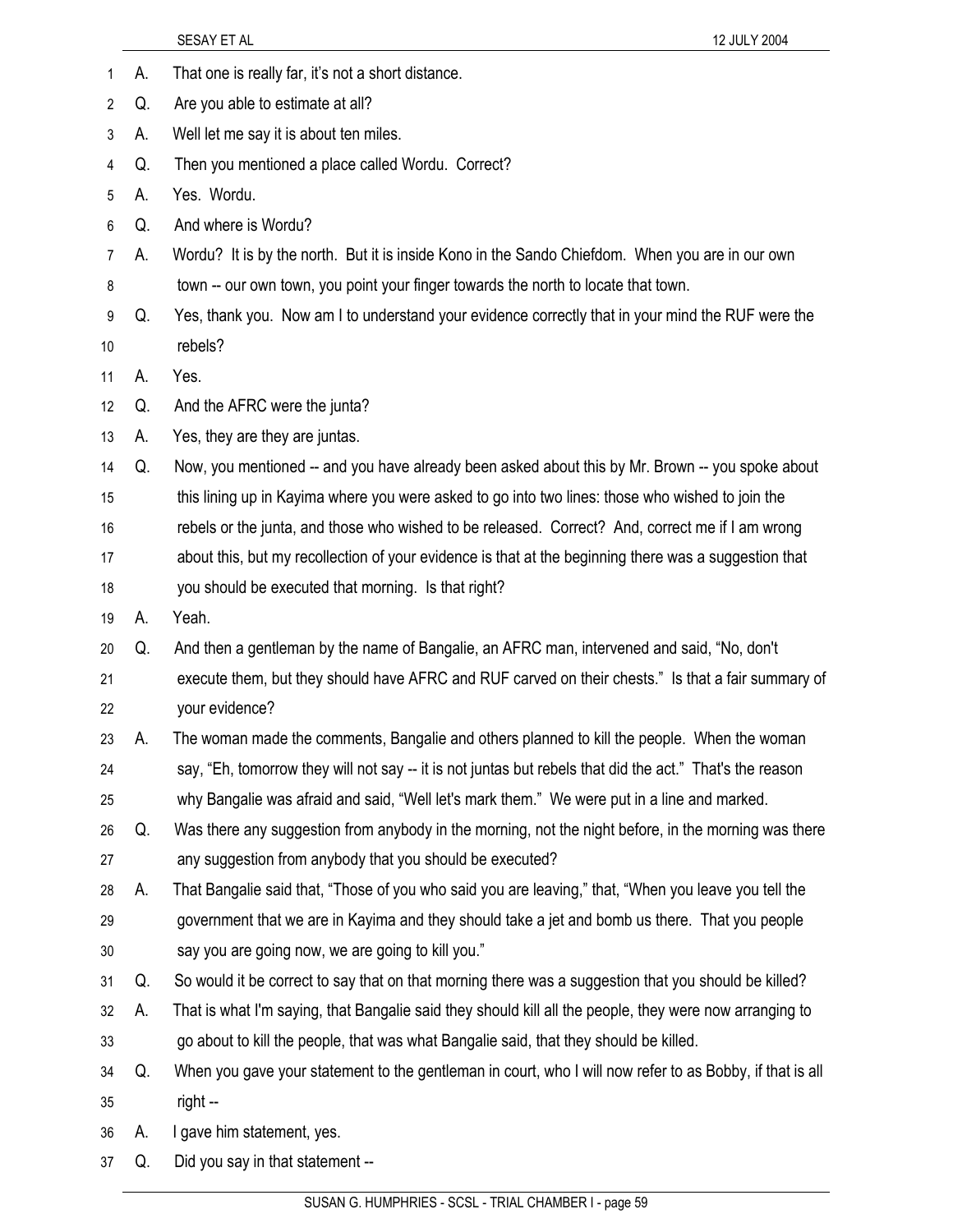1 A. Yes. 2 Q. Did you say in that statement that somebody had said on that morning that you should be executed? 3 A. Particularly Bangalie that he said the people should be escorted. I heard that. 4 Q. So why were you not executed? 5 A. I said the woman made comment that if they do that tomorrow, they will not say it is the junta that did 6 it, but they will say the rebels did it. 7 Q. You described the way Bangalie dressed and you said that he had a badge on his shoulder saying 8 "MP." Correct? 9 A. Yes, it is correct, that is what I saw "MP" on the left-hand side. 10 Q. Did he have any other kind of sign on his shoulder? 11 A. He had two ropes with that mark "MP". He had two ropes. 12 Q. Do you know what rank he held in the AFRC? 13 A. They used to call him Lieutenant Bangalie. I don't know if that is his correct rank, but that was the way 14 they used to call him, Lieutenant Bangalie. 15 Q. Would you say that he had a strong personality? 16 A. Yes, they know him, that man they know him. 17 Q. During the course of your evidence this morning you mentioned the fact that rebels had taken some of 18 your property. 19 A. Yes, they took them. 20 Q. Did you say that to Bobby when you gave your statement? 21 A. Not asked me whether they took away my property. 22 Q. So, did you also not say anything about pillage or property being taken during the course of your 23 discussions with Bobby? 24 A. No, he did not ask me that question. 25 Q. If we go back to the evening before the morning when you were asked to line up, you spoke to a 26 gentleman by the name of Alhaji, is that correct? Alhaji? Is it Alhaji? 27 A. Yes, yes. 28 Q. And he told you that he believed that you would be executed if you asked to be released the following 29 day. Correct? 30 A. Yes, I had the confidence that he will do it. 31 Q. Now, you say that there were 18 of you in total -- were there at that time. 32 A. Yes. 33 Q. Did you know any of those -- any of the other people among those 18? 34 A. [Inaudible] And my younger brother. 35 Q. Did you not know any of the others? 36 A. Another boy amongst us, he was called Alhaji, he was a small boy. 37 Q. When you spoke to Bobby, when you gave your statement to Bobby, did you mention some other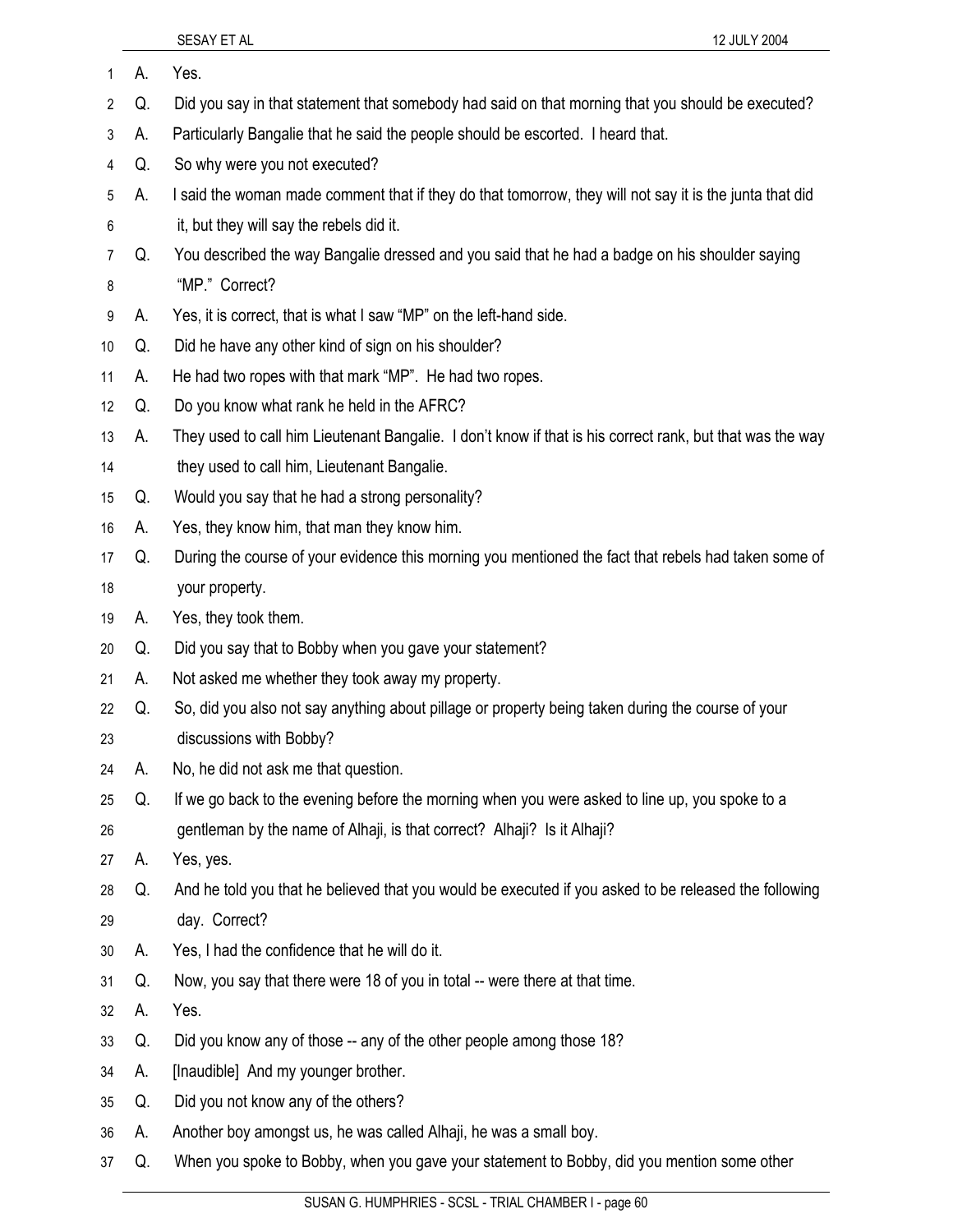1 names of people? 2 A. I told him that there was another boy among us, his name was Alhaji. 3 Q. Did you not give any other names to Bobby? 4 A. The ones I knew are the ones that I've just named. But if I really did give another name, if he should 5 call that name if it is correct then I will tell him that it's correct. 6 Q. Did you give the name Tamba Sesay? 7 A. Yes, that is -- that is Tamba Sesay, he is an old man that is why I called him Pa Sesay. 8 Q. Right. 9 [*By order of the Court this portion of the evidence (page 61 lines 14 and 15) has been extracted and*  10 *filed under seal*] 11 JUDGE BOUTET: 12 Mr. O'Shea -- 13 MR. O'SHEA: 14 Yes. 15 JUDGE BOUTET: 16 -- there are protective measures, as you know. 17 MR. O'SHEA: 18 Thank you, Your Honour, yes. 19 JUDGE BOUTET: 20 Now, you should know that we have to be very careful about this. 21 MR. O'SHEA: 22 Yes, I wasn't thinking about that, Your Honour, I apologise. 23 JUDGE BOUTET: 24 I appreciate, I am just -- now we may have another problem now. 25 MR. O'SHEA: 26 Yes, the difficulty was that I hadn't appreciated that these people were as close to this gentleman. 27 MS. TAYLOR: 28 Your Honour, just before my friend continues, I wonder whether that last response might actually be 29 struck from the record. 30 JUDGE BOUTET: 31 We will strike it from the record, it is in front of the public and there is nothing we can do about that at 32 this particular moment. 33 MS. TAYLOR: 34 Yes, Your Honour. 35 JUDGE BOUTET: 36 It's a concern I have. We go to these extremes to try to protect the identity of witnesses, but I'm not 37 saying, Mr. O'Shea, that you did that on purpose, I understand it does happen, but I'm just trying to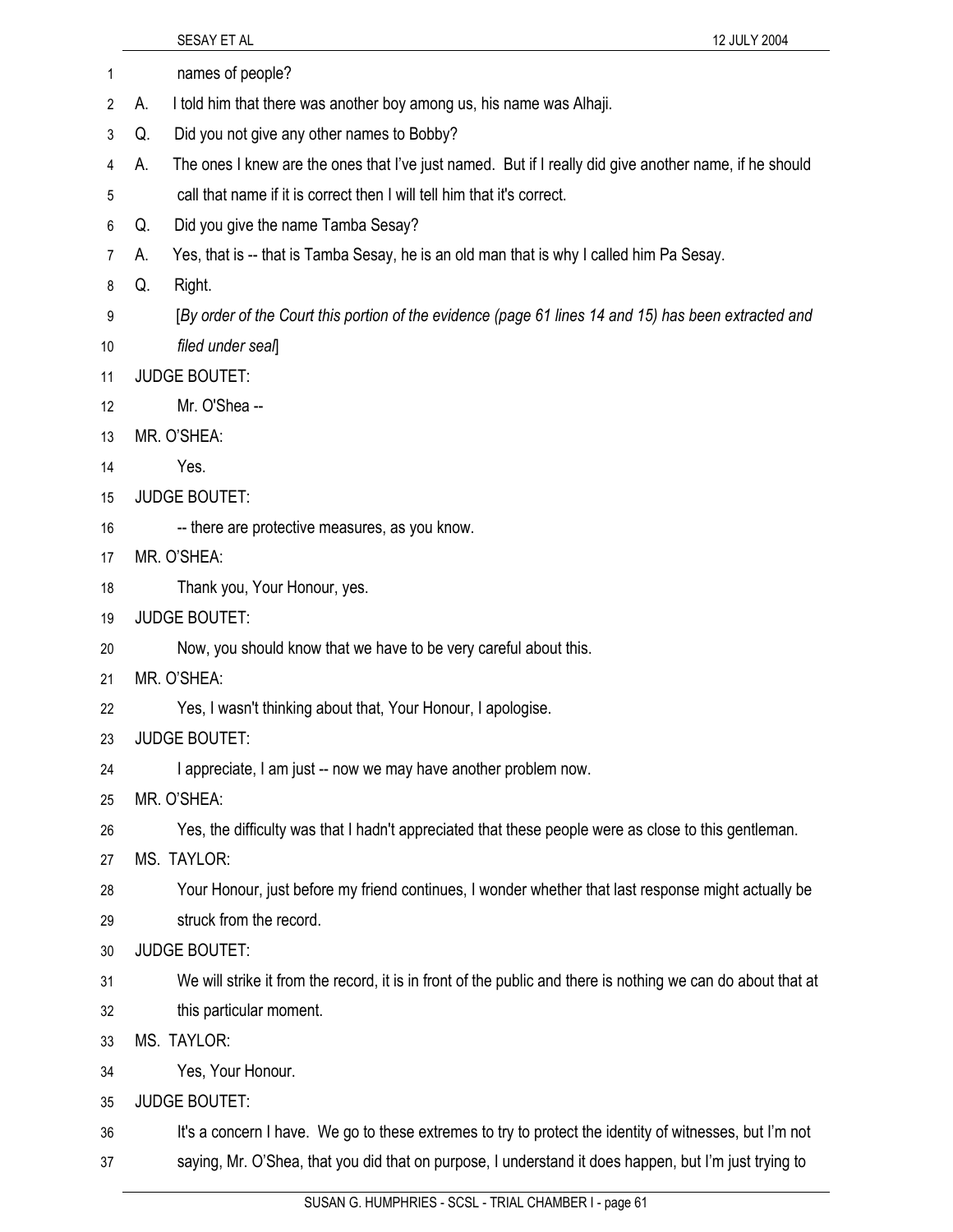|    |    | SESAY ET AL<br>12 JULY 2004                                                                              |
|----|----|----------------------------------------------------------------------------------------------------------|
| 1  |    | caution you again to be careful.                                                                         |
| 2  |    | MR. O'SHEA:                                                                                              |
| 3  |    | Yes.                                                                                                     |
| 4  |    | <b>JUDGE BOUTET:</b>                                                                                     |
| 5  |    | You knew the name of the witness in addition to his identification number, I guess and he had been       |
| 6  |    | talking of his younger brother so - but, anyhow.                                                         |
| 7  |    | MR. O'SHEA:                                                                                              |
| 8  |    | Yes, thank you, it didn't occur to me that that response would come out. Thank you.                      |
| 9  | Q. | So, you did not know any of the others out of the 18 by their face or by their name?                     |
| 10 | А. | Even today I know some of them. Where they have -- who have his mark on them. There is another           |
| 11 |    | friend whose name was Tamba that died, Tamba that died.                                                  |
| 12 | Q. | That person Tamba, is this a different Tamba from Tamba Sesay?                                           |
| 13 | А. | Yes, it's different from Tamba Sesay.                                                                    |
| 14 | Q. | And this person is not a relative of yours?                                                              |
| 15 | А. | No, he is not and we met in the jungle during the war.                                                   |
| 16 | Q. | Was he one of the 18?                                                                                    |
| 17 | А. | No, he was not there that day [inaudible] but we met together under the same boss. The same boss.        |
| 18 | Q. | When you were asked by Alhaji or was told by Alhaji [inaudible] what might happen the following          |
| 19 |    | morning, did you warn anybody else?                                                                      |
| 20 | А. | We were -- we were not in the same place, we were all distributed, we were not together. I was           |
| 21 |    | together with my younger brother, there were others in other rooms.                                      |
| 22 | Q. | At the time that you were lined up and stated to these people that you wanted to join them, at that time |
| 23 |    | of your life were you working?                                                                           |
| 24 | А. | I was working. I really did some -- I worked like a jackass and that is why I made my statement.         |
| 25 | Q. | I'm sorry, I need to put the question in a different way. Before you used the word "captured" you in     |
| 26 |    | fact indicated that you did not want to be released, whether that was your real wish or not that is what |
| 27 |    | you indicated to the rebels, before that incident in your home town or village, did you have work?       |
| 28 |    | Were you employed? So before you were with the rebels were you employed when you were at                 |
| 29 |    | home?                                                                                                    |
| 30 | А. | The question is so many, there is little. Put it down, simplify your questions.                          |
| 31 |    | MR. PRESIDENT:                                                                                           |
| 32 |    | [Inaudible] answer the questions asked you. Before you joined the rebels were you working?               |
| 33 |    | THE WITNESS: [Answered through interpretation]                                                           |
| 34 |    | I was working.                                                                                           |
| 35 |    | MR. PRESIDENT:                                                                                           |
| 36 |    | Mr. O'Shea, go on.                                                                                       |
| 37 |    |                                                                                                          |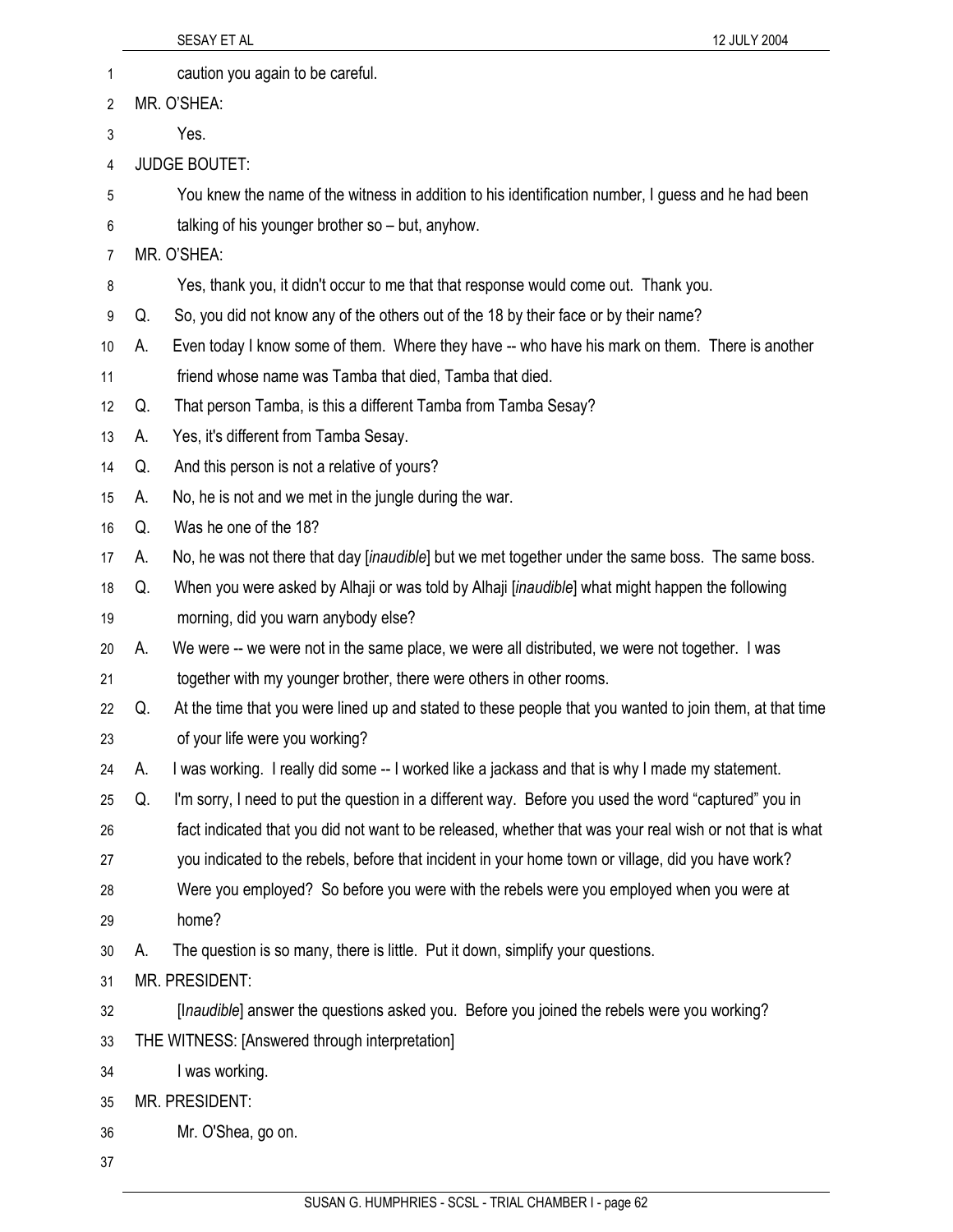- 1 MR. O'SHEA:
- 2 Q. What were you doing?
- 3 A. I was in school.
- 4 Q. Well, if you were in school, you weren't working, were you, or were you working and in school?
- 5 A. I was working as well as attending school.
- 6 Q. What work were you doing?
- 7 A. I was doing some house -- domestic work. So when school closed I will go to get out my sister in the
- 8 bush and then take gravel and we wash this gravel together.
- 9 Q. Did you receive any income for your work?
- 10 A. No, that was done for the family, I wasn't paid.
- 11 Q. Did you have a big family?
- 12 A. Sir, go over that again, I can't get it clear.
- 13 Q. Did you have a large family?
- 14 A. I didn't get you clear.
- 15 Q. Did you have a large family?
- 16 A. Yes, I have a large family.
- 17 Q. I think I am safe in asking this question. How many people were in your family? No?
- 18 JUDGE BOUTET:
- 19 That's fine if we stay at that level for now.
- 20 THE WITNESS: [Answered through interpretation]
- 21 You want me to call the names of all my family?
- 22 MR. PRESIDENT:
- 23 No.
- 24 JUDGE THOMPSON:
- 25 The number.
- 26 MR. O'SHEA:
- 27 Q. The number. In fact, let me warn you, if I may, don't mention the names of your family members for 28 your own safety. Do you understand? In fact, let me add that if I accidentally ask you a question
- 29 which might reveal your identity you must stop me. All right?
- 30 So, how many people were there in your family?
- 31 A. Well, we are many. By the time the war was coming I had my younger sister, my elder sister, my
- 32 father and my mother, and my stepmother because I have lost my mother. And two of my nephews.
- 33 We were all on the way when we were captured, the others are all away in other camps.
- 34 Q. Was anybody earning any income in that family at the time?
- 35 A. No.
- 36 Q. So, would it be fair to say that the general situation of your family was quite a desperate one?
- 37 A. No, we were not really desperate. We were living with our family. When I said we are not working, it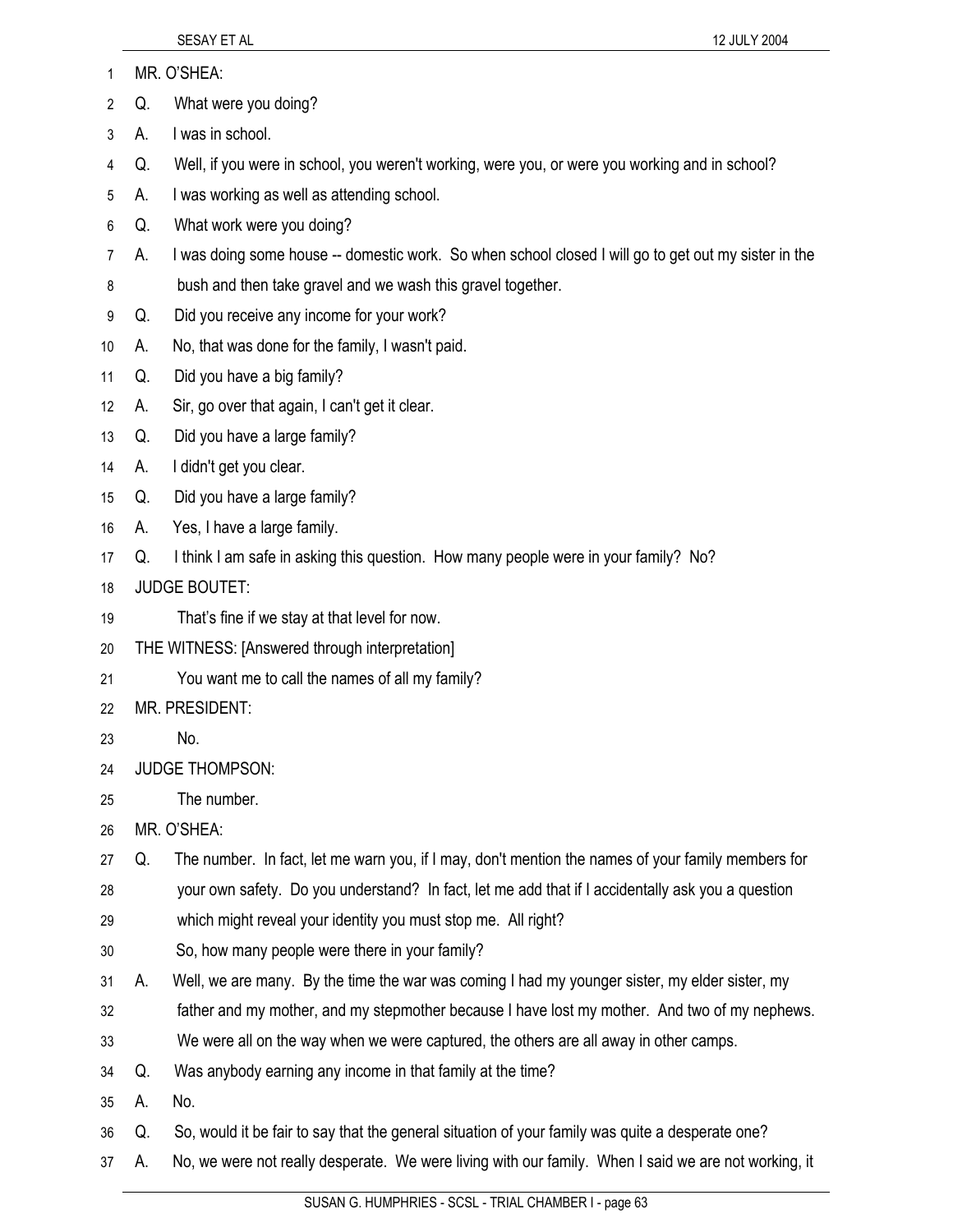|    |    | SESAY ET AL<br>12 JULY 2004                                                                                   |
|----|----|---------------------------------------------------------------------------------------------------------------|
| 1  |    | doesn't mean that we are desperate. Our brothers are out and they used to send for our father. We             |
| 2  |    | have our house where we stay, we eat. When we are ready to go to bed, we can go to bed at any                 |
| 3  |    | time we want to. And when we are [ <i>inaudible</i> ] we can get up at any time we want to get up. It doesn't |
| 4  |    | mean that when I say that we are desperate it means that we are beggars going about begging.                  |
| 5  | Q. | No, no, I can understand that, but times were difficult. Right?                                               |
| 6  |    | MS. TAYLOR:                                                                                                   |
| 7  |    | Your Honour --                                                                                                |
| 8  | А. | When the time -- the time when things were really difficult was during the war and things were difficult      |
| 9  |    | during the war. And I'm the only man.                                                                         |
| 10 |    | MS. TAYLOR:                                                                                                   |
| 11 |    | Your Honour, this line of questioning has gone on for quite some time, and I do now raise the issue of        |
| 12 |    | relevance. What fact in issue are these matters relevant to?                                                  |
| 13 |    | MR. PRESIDENT:                                                                                                |
| 14 |    | Mr. O'Shea, please go on and let it not be on and on and on, you know, we -- try to start wrapping up,        |
| 15 |    | please, if you could.                                                                                         |
| 16 |    | MR. O'SHEA:                                                                                                   |
| 17 |    | Well, I apologise if that is the general feeling but, I do have a direction in these questions.               |
| 18 |    | MR. PRESIDENT:                                                                                                |
| 19 |    | Go ahead, go ahead, but try to remain within the domain of relevance. I know you are there, but it is         |
| 20 |    | turning round and round and round and round and I hope we shall have a point where it will stop. Go           |
| 21 |    | ahead, please.                                                                                                |
| 22 |    | MR. O'SHEA:                                                                                                   |
| 23 | Q. | When you were with the rebels --                                                                              |
| 24 | А. | Yes.                                                                                                          |
| 25 | Q. | -- did you ever try to escape?                                                                                |
| 26 | А. | I was not able to run away, the security was too tight.                                                       |
| 27 | Q. | Did you ever fight?                                                                                           |
| 28 | А. | I cannot lie that I fired a weapon, but they used to put loads on our head to go to the battlefield. From     |
| 29 |    | there -- from there after that I will come back with another load on my head.                                 |
| 30 | Q. | Have you been in the battlefield?                                                                             |
| 31 | А. | Go over that again.                                                                                           |
| 32 | Q. | Have you been in the battlefield yourself?                                                                    |
| 33 | А. | We used to take loads on our head and they used to attack. I know how to load the magazine of the             |
| 34 |    | gun, I know how to load it.                                                                                   |
| 35 |    | [Pages 43 to 64 by Susan G. Humphries]                                                                        |
| 36 |    |                                                                                                               |
| 37 |    |                                                                                                               |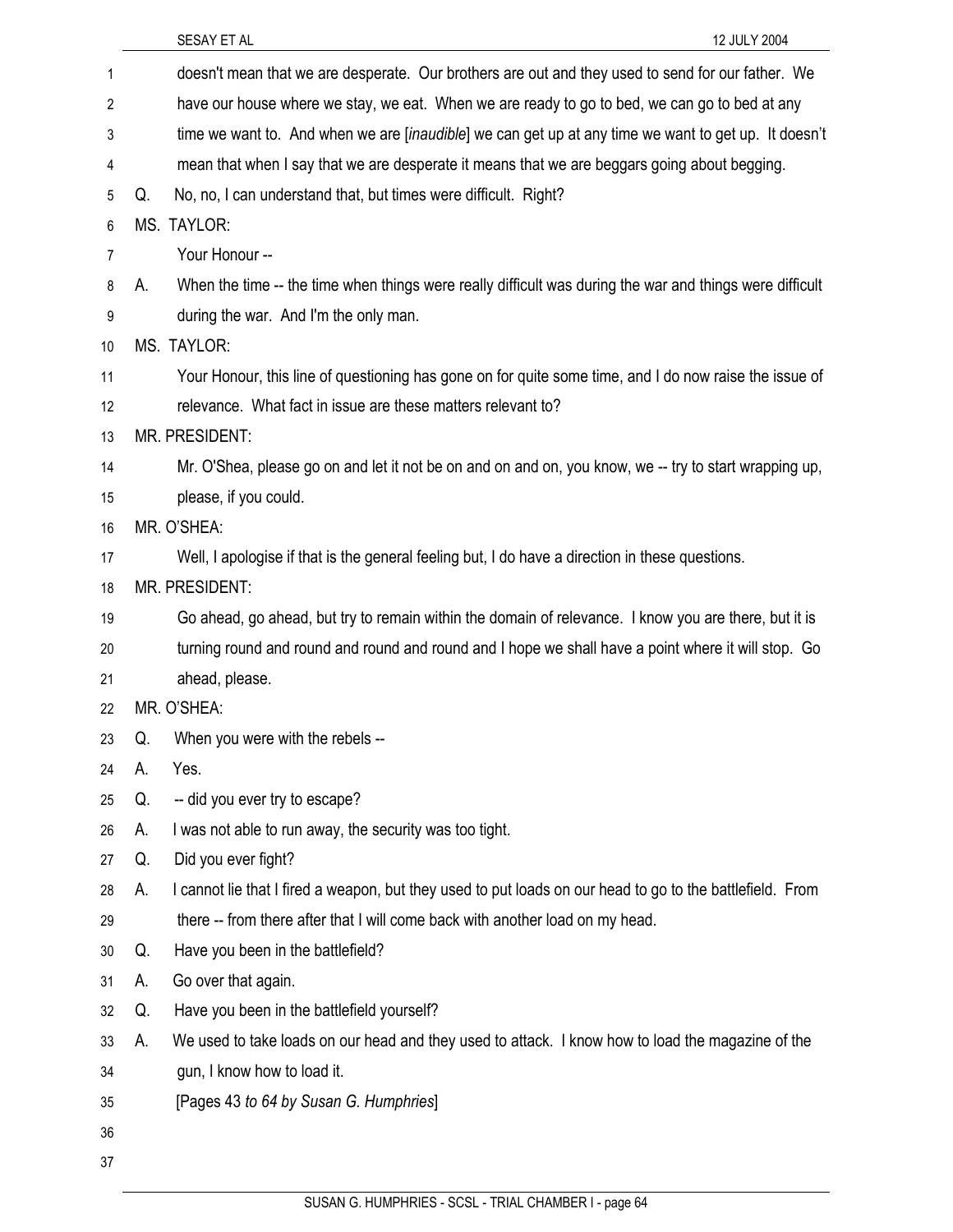|                |    | SESAY ET AL:<br>12 JULY 2004                                                                            |
|----------------|----|---------------------------------------------------------------------------------------------------------|
| 1              |    | [16.30]                                                                                                 |
| $\overline{2}$ | Q. | Earlier you mentioned that you had handed in a grenade during the disarmament process?                  |
| 3              | А. | Yes, I gave it. The man who I was staying with gave it to me to go and disarm together, and we went     |
| 4              |    | and disarmed.                                                                                           |
| 5              | Q. | So you are saying this was not your grenade, or it was not a grenade in your possession?                |
| 6              | А. | No, I didn't have it before that time. You cannot disarm twice. So there was no way that man could      |
| 7              |    | have kept that grenade with him. So we went together and we disarmed. If it remained in the corner,     |
| 8              |    | it can lead to armed robbery.                                                                           |
| 9              | Q. | Can I suggest to you that at the time you went along with the rebels you did so, in fact, voluntarily?  |
| 10             | А. | I did not go there with my clear heart. There was no way to do it, we were forced to join. The men      |
| 11             |    | were with the weapons and I cannot sit down. When they asked you to sit down, you have to sit           |
| 12             |    | down. If they asked you to lie down, you have to lie down. If I did not honour that, I wouldn't have    |
| 13             |    | been alive today. I was subject to order in their care until they disarmed.                             |
| 14             | Q. | Did you personally feel that there would be some benefit for your family in going along with the        |
| 15             |    | rebels?                                                                                                 |
| 16             | А. | What? Go over that again.                                                                               |
| 17             | Q. | Did you not feel at the time you went along with the rebels that there might be some ultimate benefits  |
| 18             |    | for your family who were not working?                                                                   |
| 19             | А. | That is no benefit. I cannot see that as a kind of benefit. I will show you the example. You cannot     |
| 20             |    | take a cow from somebody and give him a rat. That is no benefit. What kind of help is that? All our     |
| 21             |    | homes were damaged -- our home was destroyed. Is that benefit?                                          |
| 22             |    | <b>JUDGE THOMPSON:</b>                                                                                  |
| 23             |    | I'm sure learned Counsel you don't want to pursue this line of argumentative kind of -- what            |
| 24             |    | speculative answers -- how does it assist us? I don't know what to record.                              |
| 25             |    | MR. O'SHEA:                                                                                             |
| 26             |    | Well, I'm trying to be fair to the witness -                                                            |
| 27             |    | <b>JUDGE THOMPSON:</b>                                                                                  |
| 28             |    | All right.                                                                                              |
| 29             |    | MR. O'SHEA:                                                                                             |
| 30             |    | -- by suggesting to the witness that there may be another avenue for his route to this Count which      |
| 31             |    | was rather more voluntary than he suggested to the Court.                                               |
| 32             |    | <b>JUDGE THOMPSON:</b>                                                                                  |
| 33             |    | Well, I follow that. It's just that you can see the answers flowed out in such a very argumentative way |
| 34             |    | of rejoinders and things, and we are trying to ascertain facts.                                         |
| 35             |    | MR. PRESIDENT:                                                                                          |
| 36             |    | You may also have been suggesting that may be because they were living in misery he was better off      |
| 37             |    | in joining not only the rebels, but the junta and he has replied to that anyway.                        |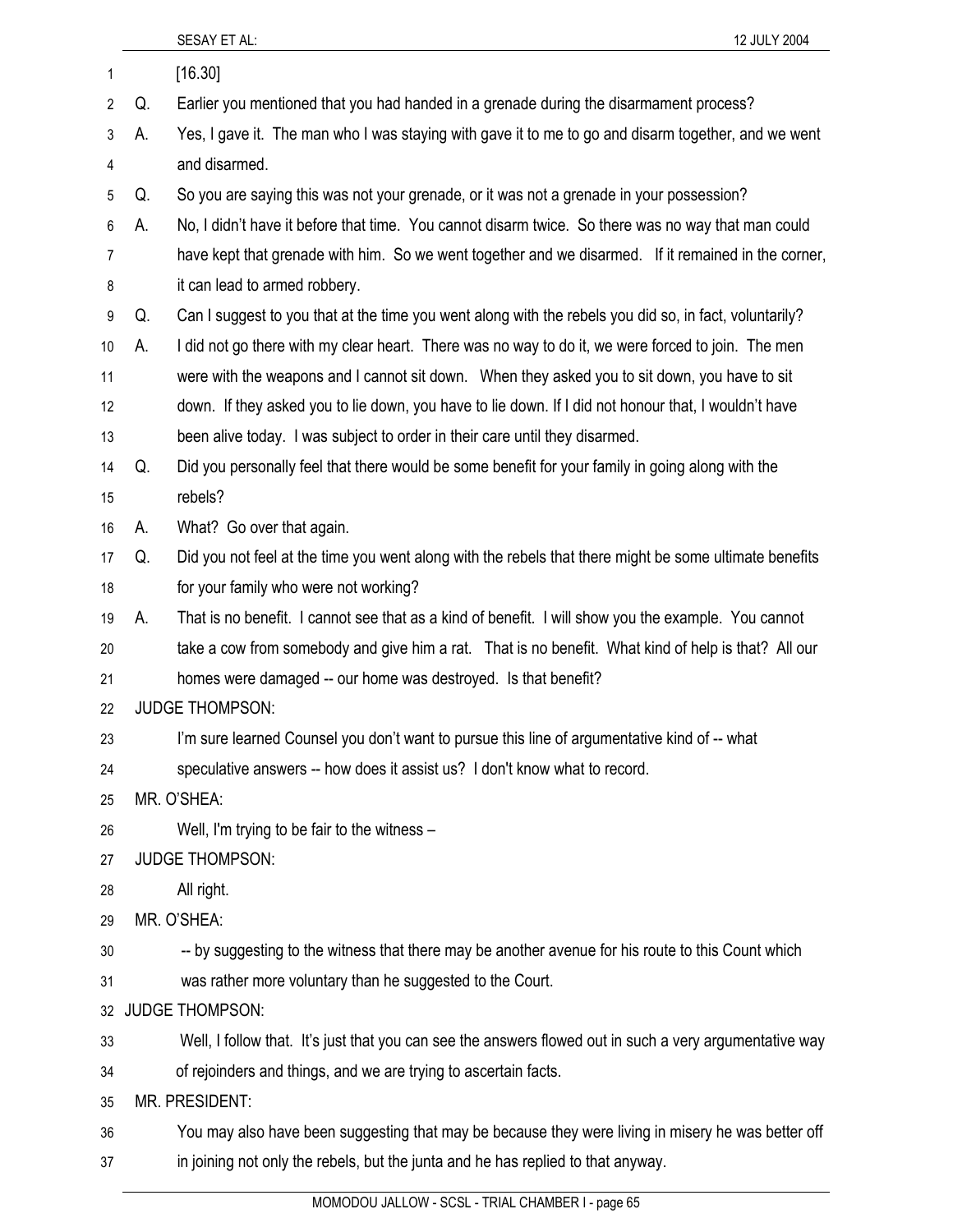| 1  |    | MR. O'SHEA:                                                                                                 |
|----|----|-------------------------------------------------------------------------------------------------------------|
| 2  |    | Yes. I just felt that it was fair to put it to the witness.                                                 |
| 3  | Q. | When you spoke about the first incident with the AFRC vehicles coming, you remember that part of            |
| 4  |    | your evidence?                                                                                              |
| 5  | А. | Sir, repeat that. Go over that again.                                                                       |
| 6  | Q. | At the beginning of your story you told us that there were a number of vehicles that arrived at, I think it |
| 7  |    | was Yomandu; is that correct?                                                                               |
| 8  | А. | Is correct. Go ahead.                                                                                       |
| 9  | Q. | So you described the AFRC, and you described the fact the vehicles were marked AFRC?                        |
| 10 | А. | That is exactly, but I did not say there were many, many vehicles. The first one, there was only one        |
| 11 |    | vehicle which was a Toyota and it was marked AFRC. There was not a long distance between us.                |
| 12 |    | They came down, they alighted and asked us for the youths. The second one that was the time they            |
| 13 |    | caught my sister's worker, three vehicles; two Toyotas, and one Nissan. There were not many, many           |
| 14 |    | vehicles, there were only four. They not come on the same day. The three came on the same day,              |
| 15 |    | the one came alone.                                                                                         |
| 16 | Q. | Were all the vehicles that you saw marked AFRC?                                                             |
| 17 | А. | It was not all of them were marked. The first one with the soldiers which came from Koindu was              |
| 18 |    | marked AFRC. The three vehicles that came later had no mark on them; the two Toyotas and one                |
| 19 |    | Nissan.                                                                                                     |
| 20 | Q. | Can I just ask you this one last question? You said that you can't read or write in English. Can you        |
| 21 |    | read or write in Krio?                                                                                      |
| 22 | А. | When I told you that I cannot read or write, I did not tell you that I did not go to school. If you tell    |
| 23 |    | somebody in class one, he knows. What about me? I went above that. I know how to read A-B-C-D.              |
| 24 |    | When I saw the vehicle marked AFRC, so I can know that, I should know that. I cannot read Krio              |
| 25 |    | book, I cannot read Krio, but I know that -- there is no Krio book.                                         |
| 26 | Q. | Can I ask this one last short question? When you spoke to Bobby, you spoke to him in Krio?                  |
| 27 | А. | I spoke in Krio to Bobby.                                                                                   |
| 28 |    | MR. O'SHEA:                                                                                                 |
| 29 |    | Could I just have one moment, Your Honour?                                                                  |
| 30 |    | MR. PRESIDENT:                                                                                              |
| 31 |    | Yes, and may be to ask another short, short question. Go ahead, please.                                     |
| 32 |    | MR. O'SHEA:                                                                                                 |
| 33 |    | Thank you.                                                                                                  |
| 34 |    | MR. PRESIDENT:                                                                                              |
| 35 |    | Is that all?                                                                                                |
| 36 |    | MR. O'SHEA:                                                                                                 |
| 37 |    | Yes, Your Honour.                                                                                           |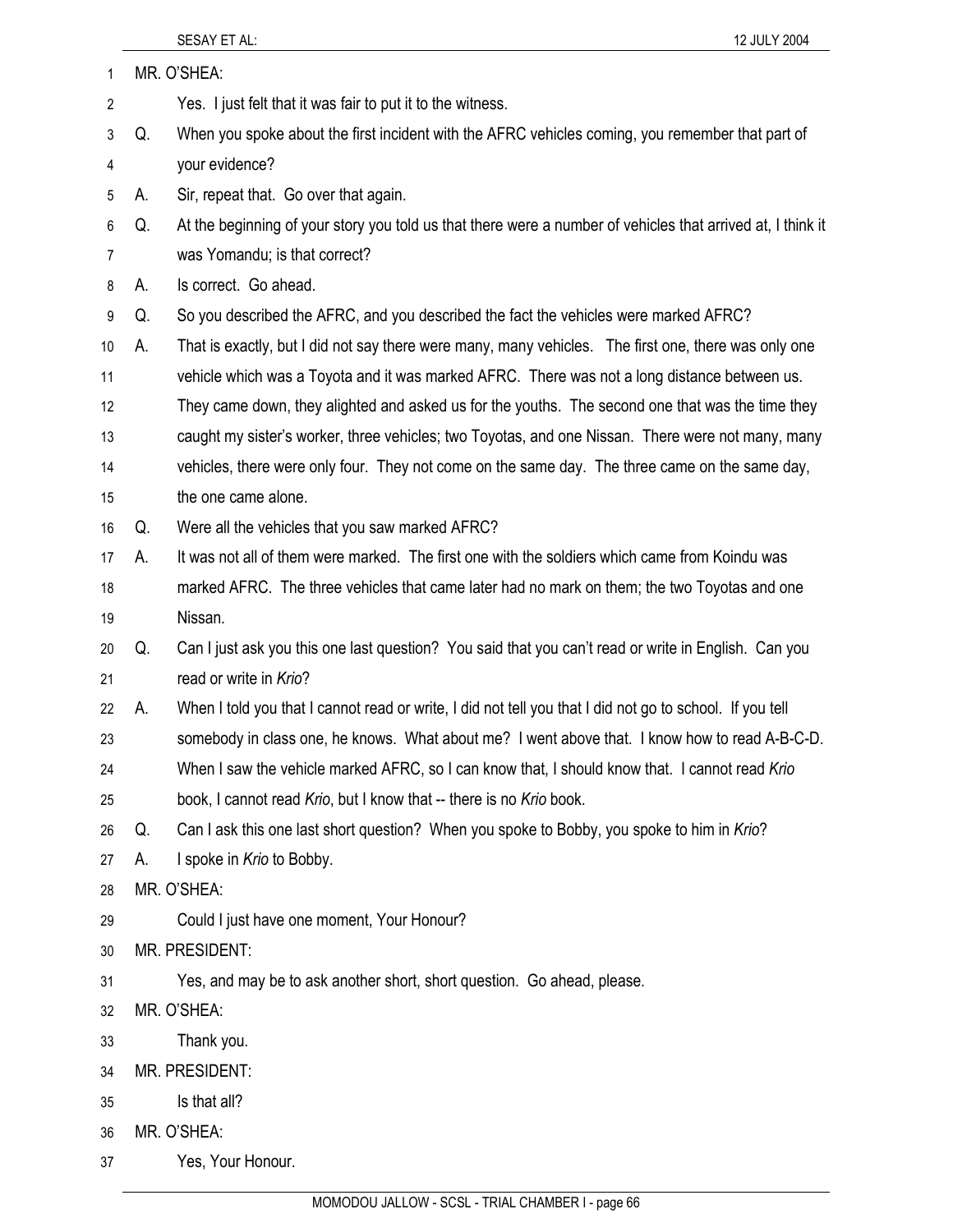1 MR. PRESIDENT: 2 Is there any re-examination, please? 3 MR. TEJAN-COLE: 4 None, Your Honour. 5 MR. PRESIDENT: 6 Learned Counsel for the Prosecution, if we were to take your next witness, I mean, you think that his 7 examination-in-chief will last about how long? 8 MS. TAYLOR: 9 Certainly longer than the sitting day today, Your Honour. 10 MR. PRESIDENT: 11 Certainly longer than – 12 MS. TAYLOR: 13 The rest of the sitting day, today. In fact, I was going to seek leave of the Chamber that we not start 14 that witness until tomorrow morning. That witness is the first of our gender crime witnesses, and Your 15 Honours will recognise that category of witnesses are a particularly vulnerable category of witnesses 16 and she would be the first witness, that we use the voice distortion equipment, and she is a 17 particularly vulnerable witness. And in our submission, it would be better to start with that witness first 18 thing tomorrow morning, rather than do 20 minutes or half an hour of this afternoon both for the whole 19 benefit and for the comprehension of the evidence she gives for everyone in this room. 20 MR. PRESIDENT: 21 Yes. I do not think that the Defence have any particular observations to make in relation to the 22 application or the comments by the Prosecution, seeking an adjournment for tomorrow because of the 23 particular circumstance of this witness. 24 MR. JORDASH: 25 From my own side, if it helps to ensure that the distress of the victim witness is minimised, then I think 26 it is a sensible application. 27 MR. PRESIDENT: 28 Right, I think we would have continued but we are adjourning. We could have continued for another 29 one hour, and even slightly beyond but because of the particular circumstances that have been 30 brought before the Court by the Prosecution, circumstances which we considered reasonable, we are 31 adjourning our session to tomorrow at 10 o'clock. We shall resume at 10. The Court will rise please. 32 MS. TAYLOR: 33 Your Honour, pardon me. There is just one further application that the Prosecution has in respect of 34 this witness. The language that she would testify in is *Temne*. The head of the translation unit, the 35 language unit of this Court has obtained a person who would sit in the booth to facilitate the 36 translation for the Court, and although she is a *Temne* speaker, she is not a qualified translator. And 37 the application of the Prosecution is that we are allowed to have sitting in Court with us a qualified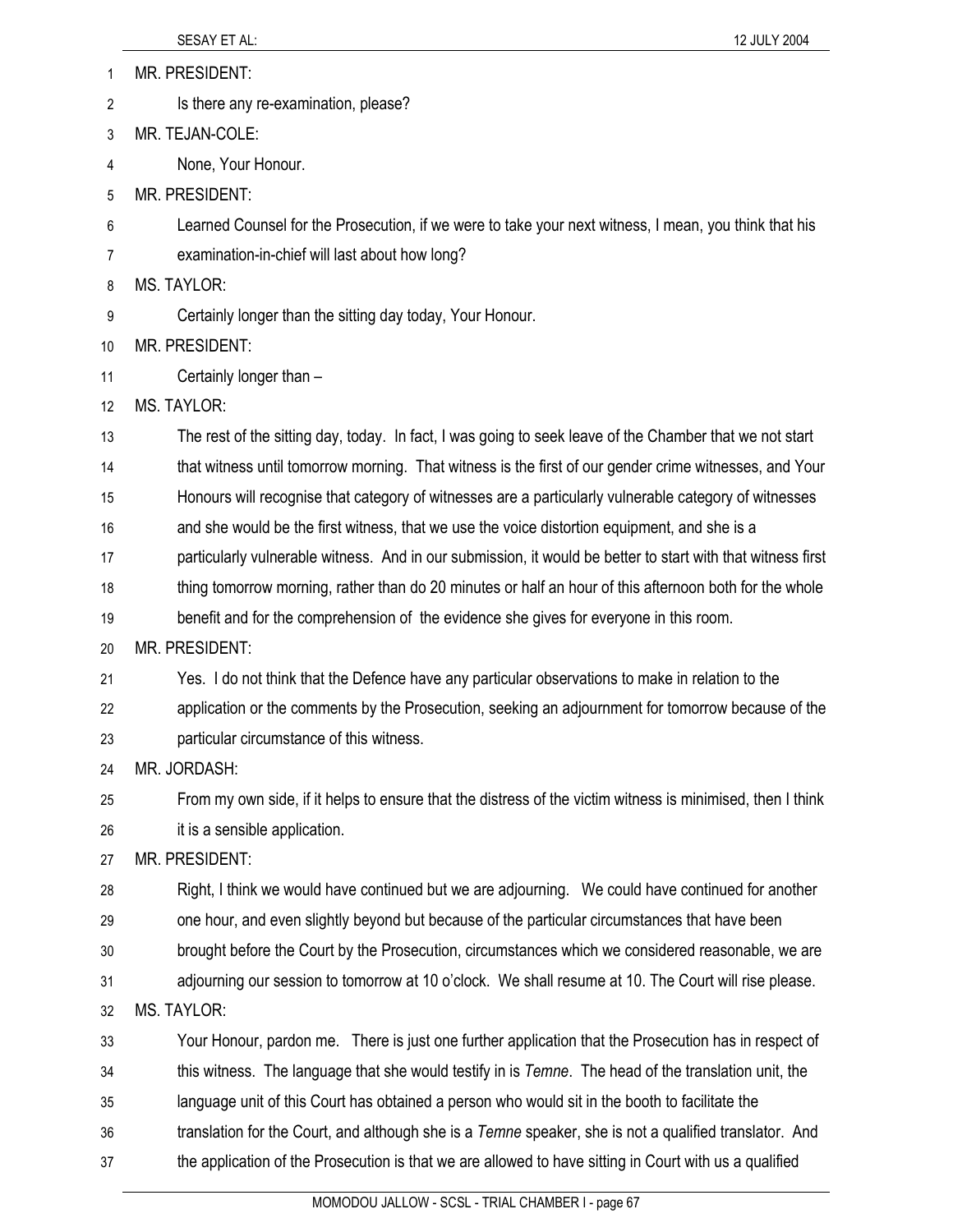|    | SESAY ET AL:<br>12 JULY 2004                                                                               |
|----|------------------------------------------------------------------------------------------------------------|
| 1  | Temne interpreter so that if there is any issue, that interpreter who is qualified hears the translation,  |
| 2  | Then that might be addressed in the appropriate way.                                                       |
| 3  | MR. PRESIDENT:                                                                                             |
| 4  | Yes, Mr. Brown.                                                                                            |
| 5  | MR. BROWN:                                                                                                 |
| 6  | I don't know if I heard learned counsel saying "sitting in the box."                                       |
| 7  | MR. PRESIDENT:                                                                                             |
| 8  | You are withdrawing your comments. Well, I hope that this will be sorted out tomorrow. I very much         |
| 9  | hope so, but those are matters for the translation team, you know, to sort out. Please, sort that out      |
| 10 | properly with the translation team and the Defence as well.                                                |
| 11 | <b>MS. TAYLOR:</b>                                                                                         |
| 12 | My application is to seek leave of this Court to have someone who is not a lawyer sit at the bench of      |
| 13 | the Prosecution.                                                                                           |
| 14 | MR. PRESIDENT:                                                                                             |
| 15 | We will look at that, you know, tomorrow and see what -- where we go from there. We will look at that      |
| 16 | tomorrow but take the necessary measures, you know, with the head of the interpreters to ensure that       |
| 17 | things go through the normal way. Yes, you are up again, Mr. Brown.                                        |
| 18 | MR. BROWN:                                                                                                 |
| 19 | Your Honour, it reflects on the one hand -- I would ordinarily not think it my place to comment on who     |
| 20 | learned counsel has at their table as long as they are part of their team, but the inference is unclear to |
| 21 | me on two grounds: One is, I have every confidence in the interpreting and translating skills that have    |
| 22 | been assembled as part of the process, and the issue of equality of arms. If there is a specified need     |
| 23 | because of some special linguistic issue that cannot be addressed by the skilled staff that has been       |
| 24 | assembled, we should know what it is so that we might be prepared to meet it. I mean, I'm not saying       |
| 25 | it just because they have a Temne speaker there. We need one, but I don't know what the issue is           |
| 26 | that underlies this, so that the reason you show me up and down was -- who sits at their table as long     |
| 27 | as it's consistent with the Court's view is fine. But I don't know what the issue is that arises and how   |
| 28 | this might affect my ability, along with my colleagues, to represent Mr. Morris Kallon. May I know         |
| 29 | what it means?                                                                                             |
| 30 | MR. PRESIDENT:                                                                                             |
| 31 | She is talking of an interpreter from Temne or so. Is it Temne?                                            |
| 32 | MS. TAYLOR:                                                                                                |
| 33 | The language of Temne.                                                                                     |
| 34 | MR. PRESIDENT:                                                                                             |
| 35 | And there is no official interpreter for that. But there is lady, you know, somebody who was being         |
| 36 | brought and who can assume that role and she is asking for leave, you know, from the Court for that        |
| 37 | to happen. So what we $-$                                                                                  |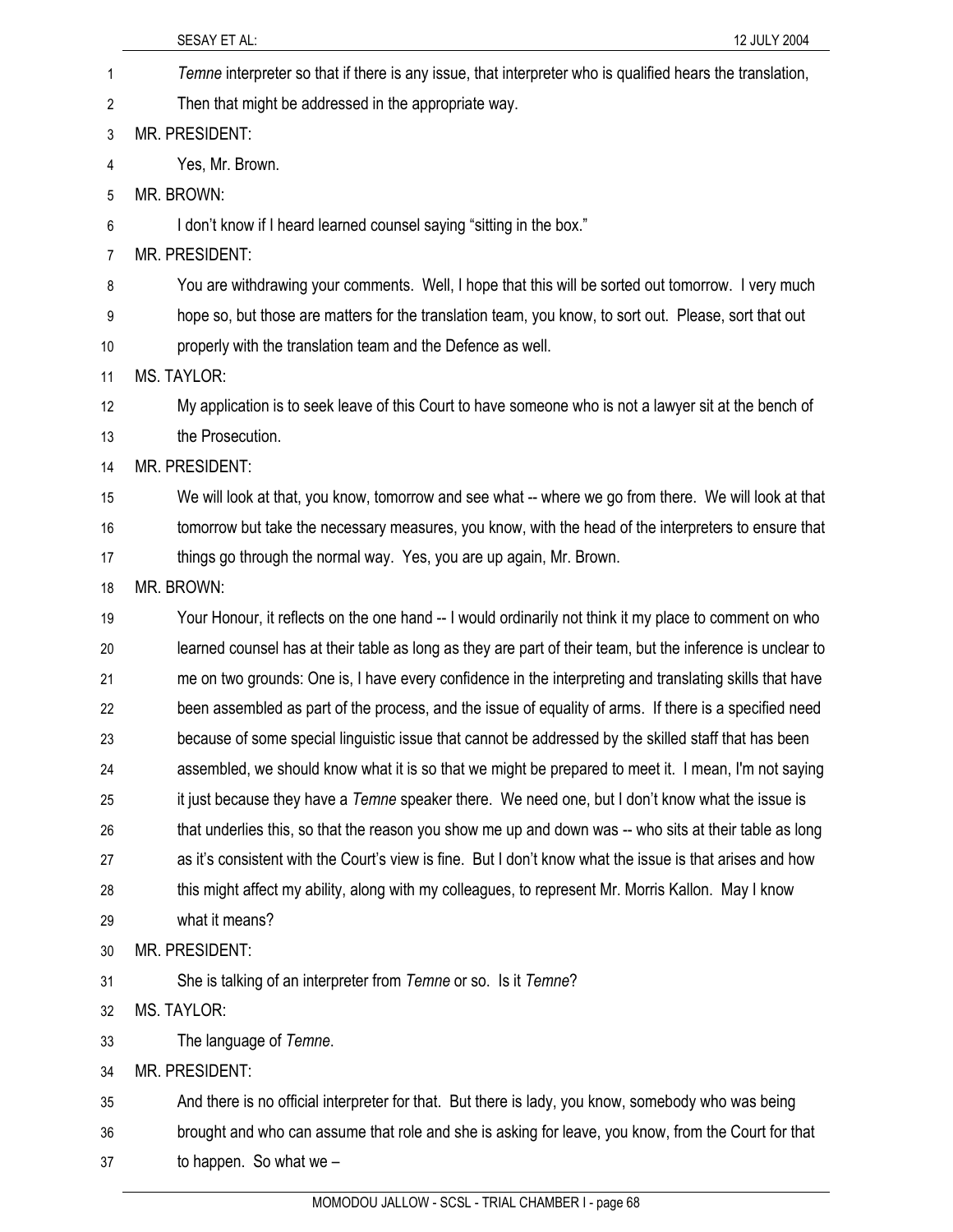| 1  | <b>JUDGE BOUTET:</b>                                                                                         |
|----|--------------------------------------------------------------------------------------------------------------|
| 2  | It is not clear to me either as to what it is because, correct me if I'm wrong, there will be an interpreter |
| 3  | in the translation booth, but that interpreter is not a qualified interpreter.                               |
| 4  | <b>MS. TAYLOR:</b>                                                                                           |
| 5  | Yes, Your Honour.                                                                                            |
| 6  | <b>JUDGE BOUTET:</b>                                                                                         |
| 7  | In addition to that, you would like to have your own interpreter sitting in court, not talking of the        |
| 8  | translation booth. You are talking of another one who is part of the Prosecution team, presumably.           |
| 9  | <b>MS. TAYLOR:</b>                                                                                           |
| 10 | Yes, he was a member of the Office of the Prosecutor, yes.                                                   |
| 11 | <b>JUDGE BOUTET:</b>                                                                                         |
| 12 | So where does that leave the Defence.                                                                        |
| 13 | <b>JUDGE THOMPSON:</b>                                                                                       |
| 14 | In other words, what I would like to know myself, what would be the function of the interpreter that you     |
| 15 | are going to bring in court?                                                                                 |
| 16 | <b>MS. TAYLOR:</b>                                                                                           |
| 17 | Without casting any doubt upon the good faith of the team that is being assembled by the Court to be         |
| 18 | the interpreter, and I have no doubt that the person who is brought in with that language by the Court       |
| 19 | will do their level best in good faith and to the best of their ability to translate, that person is not a   |
| 20 | qualified translator. And it was thought --                                                                  |
| 21 | <b>MR. PRESIDENT:</b>                                                                                        |
| 22 | But is the person you are bringing a qualified translator?                                                   |
| 23 | <b>MS. TAYLOR:</b>                                                                                           |
| 24 | Yes, he is. And the issue was that if there is any difficulty that that persons hears with the translation,  |
| 25 | then --                                                                                                      |
| 26 | MR. PRESIDENT:                                                                                               |
| 27 | Did he undergo the training of the translators which was organised by the Special Court for the              |
| 28 | interpreters?                                                                                                |
| 29 | <b>MS. TAYLOR:</b>                                                                                           |
| 30 | I don't know whether he underwent that training.                                                             |
| 31 | MR. PRESIDENT:                                                                                               |
| 32 | No, you said he is trained -- he is qualified. In what sense is he qualified? Besides, you know it, it is    |
| 33 | not just speaking the language that makes you a qualified interpreter.                                       |
| 34 | <b>MS. TAYLOR:</b>                                                                                           |
| 35 | That is precisely the point. With the person that has been brought to the Court for the purposes of the      |
| 36 | Court, I understand, because I am not qualified in any sense other than the fact that this person            |
| 37 | speaks this language and I speak English. The person that the Prosecution would wish to bring into           |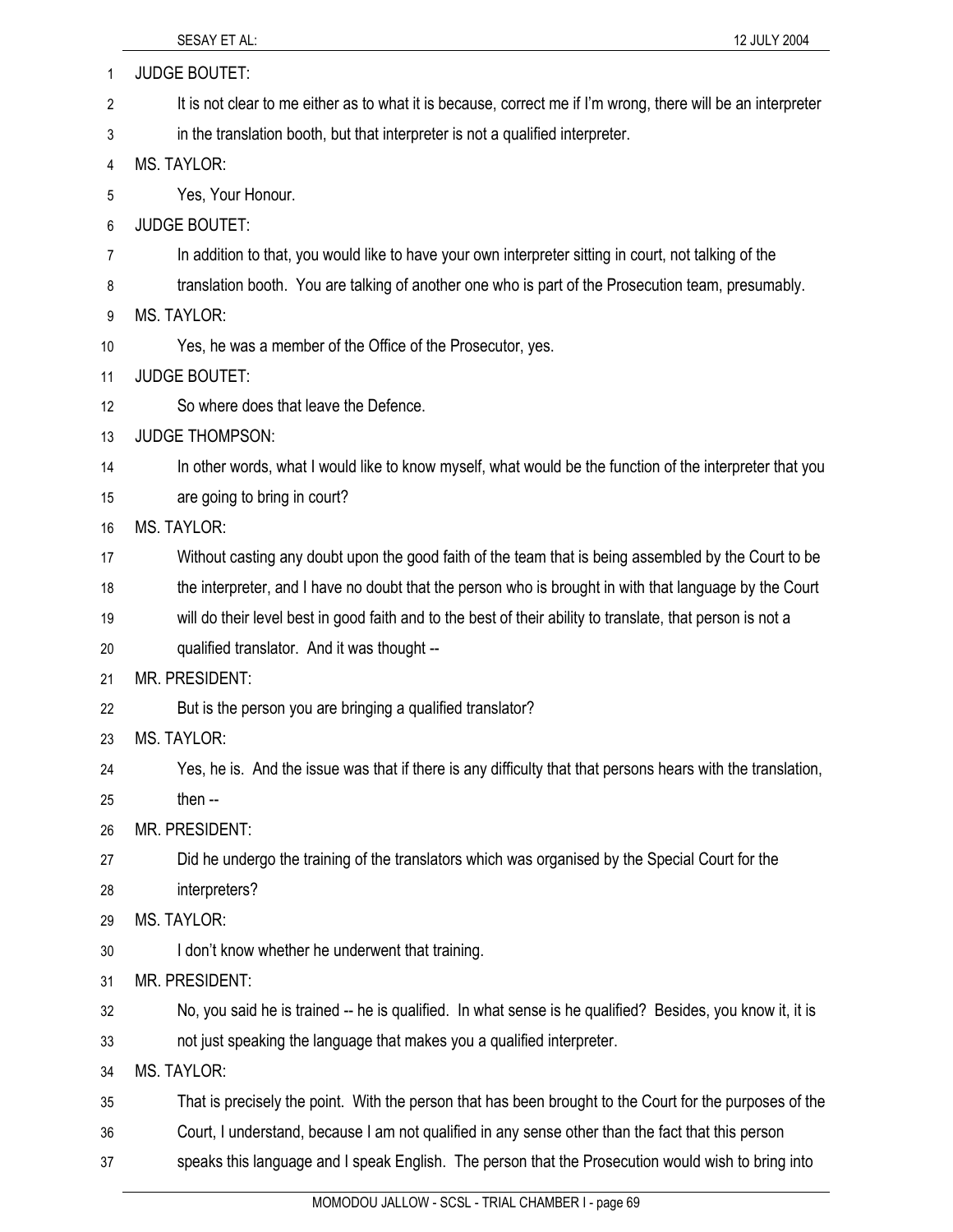|    | SESAY ET AL:<br>12 JULY 2004                                                                               |
|----|------------------------------------------------------------------------------------------------------------|
| 1  | Court is qualified. I don't know what the qualifications are specifically, but has qualifications as --    |
| 2  | MR. PRESIDENT:                                                                                             |
| 3  | You see, this is why I said you should discuss the matter with the Defence because you mentioned           |
| 4  | somebody from the Prosecution. I mean, it's a question of arranging your matters with the Defence          |
| 5  | because I wonder if the Defence is going to go along with an interpreter, qualified or not, you know,      |
| 6  | furnished by the Prosecution. So I don't know.                                                             |
| 7  | <b>JUDGE THOMPSON:</b>                                                                                     |
| 8  | I would like to make that point myself, and I add to what my brothers are saying that the concept of a     |
| 9  | Prosecution interpreter raises for me a red flag. It does raise a red flag because again the equality of   |
| 10 | arms, the question I asked myself, who is an interpreter for the Prosecution, I need to be satisfied as    |
| 11 | to neutrality, impartiality and objectivity.                                                               |
| 12 | <b>MS. TAYLOR:</b>                                                                                         |
| 13 | Your Honour, I wonder if there is a misunderstanding. It is not suggested for a moment that someone        |
| 14 | who is employed by the Office of the Prosecutor is going into the booth and translate for the Court.       |
| 15 | That is not what is suggested.                                                                             |
| 16 | <b>JUDGE BOUTET:</b>                                                                                       |
| 17 | That is clearly understood. This is not -- my question is along also what Judge Thompson has raised.       |
| 18 | What about equality of arms? I mean, if you had some, let's say reservation about the quality of the       |
| 19 | interpretation that would be done officially for the record, and you would like to be reassured by         |
| 20 | having somebody sitting on your side, who speaks and understand and translate in Temne, what               |
| 21 | about the Defence? How are they to be offered the same equality of treatment?                              |
| 22 | <b>MS. TAYLOR:</b>                                                                                         |
| 23 | Your Honour, it matters not where this persons sits in the Court. If my friend would wish, I would be      |
| 24 | happy for him to sit on their side of the Courtroom. The issue is --                                       |
| 25 | <b>JUDGE THOMPSON:</b>                                                                                     |
| 26 | But let me tell you what matters now. If this interpreter has been procured by the Prosecution, we         |
| 27 | need to be able to resolve the question of impartiality and objectivity. That is critical because it       |
| 28 | sounds like an expert witness so to speak. The same kind of analogy can help here.                         |
| 29 | <b>MS. TAYLOR:</b>                                                                                         |
| 30 | Your Honour, all I am saying in response to that is that this person is a qualified interpreter, and their |
| 31 | whole job is not to be prejudiced; is to listen to a language and translations irrespective of who is      |
| 32 | speaking or where they have come from. I'm certainly not trying to seek any advantage for the              |
| 33 | Prosecution.                                                                                               |
| 34 | <b>JUDGE THOMPSON:</b>                                                                                     |
| 35 | No, I am sure, not.                                                                                        |
| 36 | <b>MS. TAYLOR:</b>                                                                                         |
| 37 | I concerned only that where the translation for the record of this Court is being done by someone who      |